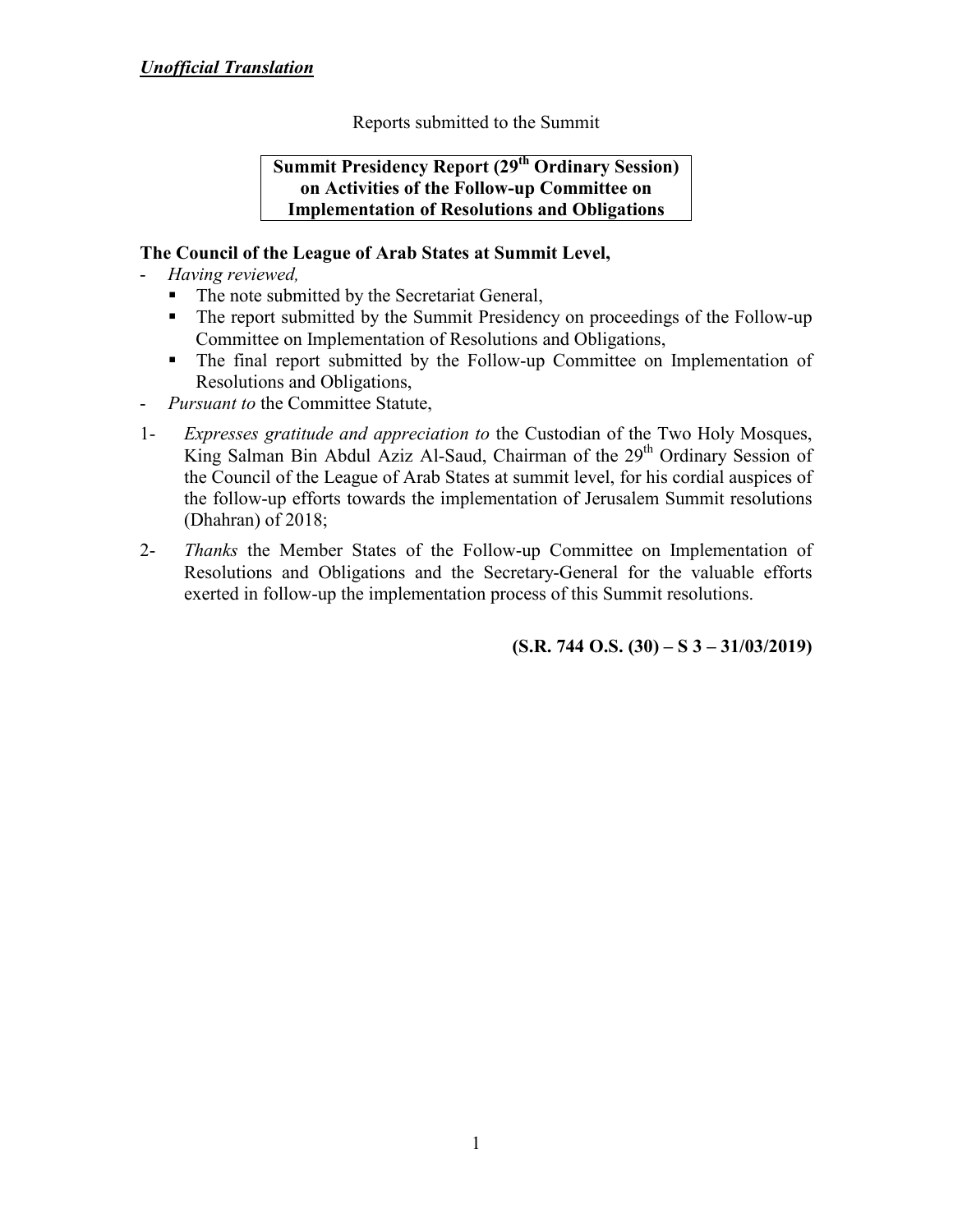Reports submitted to the Summit

**Report of the Secretary-General on the Joint Arab Action**

#### **The Council of the League of Arab States at Summit Level,**

- *Having reviewed,*
	- The note submitted by the Secretariat General,
	- The report submitted by the Secretary-General on the diverse areas of the joint Arab action,
- *Having been briefed by* the Secretary-General at the opening session,

*Takes note of* the report submitted by the Secretary-General on the joint Arab action that covered diverse areas of joint Arab action; *and thanks* the Secretary-General and his assistants for the report.

**(S.R. 745 O.S. (30) – S 3 – 31/03/2019)**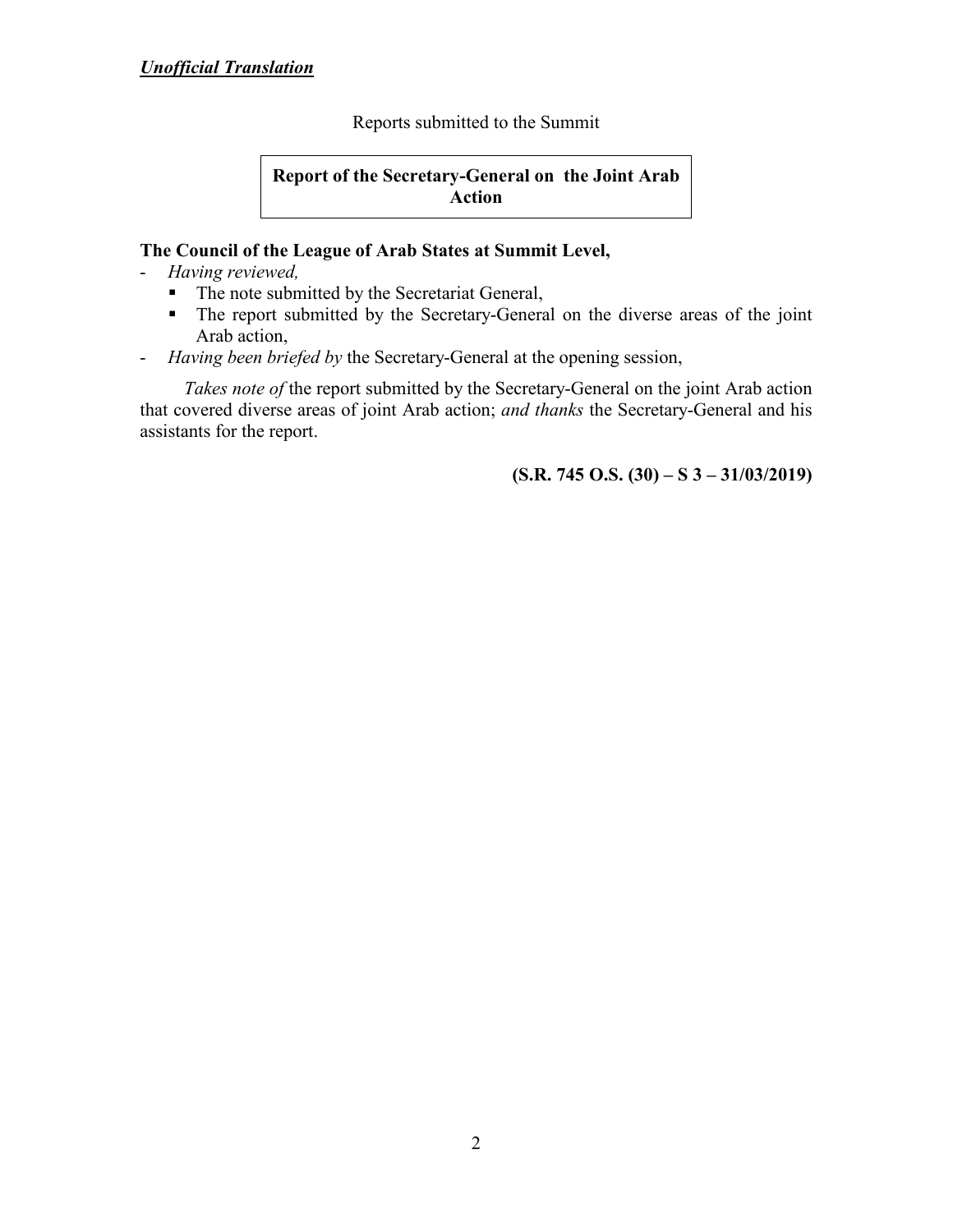The Question of Palestine, the Arab-Israeli Conflict and its Recent Developments

**Political Developments Follow-up for Palestine Question, Arab-Israeli Conflict and Enforcement of Arab Peace Initiative** 

## **The Council of the League of Arab States at Summit Level,**

- *Having reviewed,*
	- The note submitted by the Secretariat General,
	- The report submitted by the Secretary-General on the joint Arab action,
	- The recommendation issued by the Second Meeting of the Committee on Implementation Follow-up of Resolutions and Obligations at Ministerial Level on  $29<sup>th</sup>$  March 2019 in the Republic of Tunisia,
- *Emphasizing* all its previous resolutions issued at different levels including summits, ministerial and permanent delegates levels on political developments follow-up for the question of Palestine,
- 1- *Reaffirms* the importance of the Palestine Question to the entire Arab nation, the Arab identity of the occupied East Jerusalem, capital of the State of Palestine and the right of the State of Palestine to sovereignty over all its territories occupied in 1967, including East Jerusalem, its airspace, territorial waters, and borders with neighbouring countries;
- 2- *Reaffirms* adherence to peace as a strategic option, and to the resolve of the Arab-Israeli conflict pursuant to relevant international legitimacy resolutions, international law and the Arab Peace Initiative of 2002 with all its elements, which stipulated that comprehensive peace with Israel and normalization of relations must be preceded by an end to its occupation of the Palestinian and Arab territories occupied since 1967, including East Jerusalem and recognition of the State of Palestine and the inalienable rights of the Palestinian people, inter alia, the right to self-determination and the right of return and compensation for the Palestinian refugees and a just solution to their cause according to the United Nations General Assembly Resolution 194 of 1948;
- 3- *Emphasizes* that any deal or peace initiative contrary to the international terms of reference of the Middle East Peace Process is unacceptable and unsuccessful; *Rejects* exercising any financial or political pressure on the Palestinian people and leadership with the aim of imposing unjust solutions for the question of Palestine inconsistent with terms of reference of the peace process;
- 4- *Seeks* cooperation with international actors to establish an international multilateral mechanism, under the umbrella of the United Nations to sponsor the peace process, including the call for convening an international conference to re-launch a credible time-bound peace process, on the basis of international legitimacy resolutions, the principle of land for peace and the two-State solution leading to end the Israeli occupation which began in 1967;
- 5- *Reiterates* its endorsement and support for the peace plan presented by HE President Mahmoud Abbas of the State of Palestine to the Security Council on  $20<sup>th</sup>$ February 2018;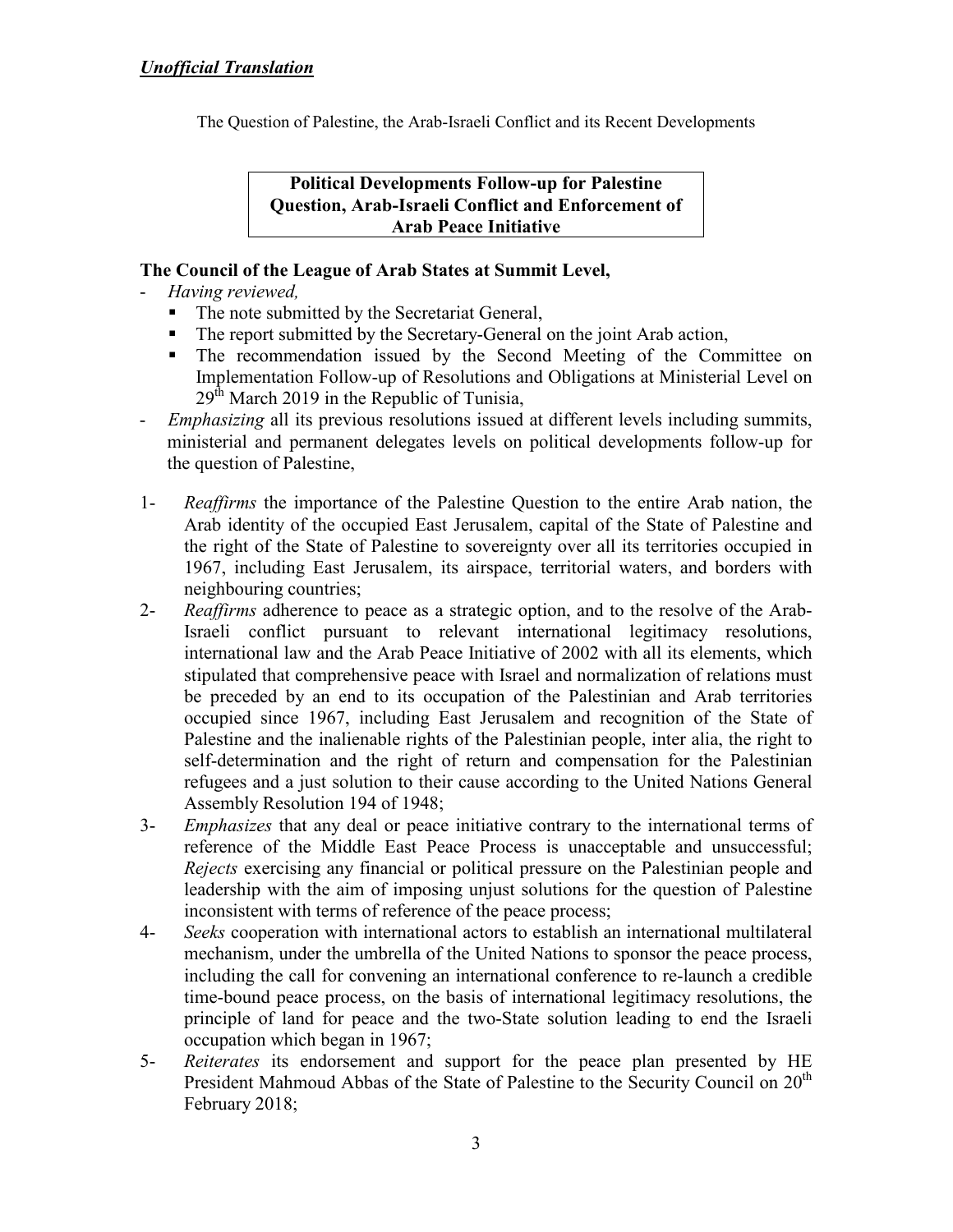- 6- *Reiterates* the intention of the Member States to take all the necessary practical measures to counter any decision by any country recognizes Jerusalem as the capital of Israel (the occupying Power), or to move its embassy thereto, in implementation of the successive Arab Summits and Ministerial Councils resolutions;
- 7- *Reiterates* rejection and condemnation of any decision by any country breaches the legal status of the Holy City of Jerusalem, including the U.S. decision to recognize Jerusalem as the capital of Israel (the occupying Power) and to move its Embassy thereto, considering this decision as null and represents a serious breach of international law, relevant Security Council and General Assembly resolutions and the Advisory Opinion of the International Court of Justice on the Apartheid Wall, and that this decision has no legal effect, represents a serious precedent that breaches the international law and international legitimacy, undermines peace endeavours, and prolongs tension, violence, chaos and instability in the region, consequently threatening international peace and security;
- 8- *Urges* all countries to abide by Security Council Resolutions 476 and 478 of 1980, and the United Nations General Assembly Resolution A/RES/ES-10/19 of 2017 issued by its Tenth Emergency Special Session on basis of "Uniting for Peace", which emphasized that any decisions and actions which purport to alter the character, status or demographic composition of the Holy City of Jerusalem are of no legal effect, null and void and must be rescinded in compliance with relevant Security Council resolutions; *and calls upon* all countries to refrain from establishing diplomatic missions in the Holy City of Jerusalem, pursuant to Security Council Resolution 478 of 1980, which also emphasized that the question of Jerusalem remains as a final status issue to be resolved through negotiations in accordance with relevant Security Council resolutions;
- 9- *Commends* the important report issued by the Independent Commission of Inquiry on 28th February 2019, established by the United Nations Human Rights Council resolution of inquiry into the March of Return incidents in Gaza Strip, which concluded that Israel " the occupying Power" and its leaders and troops are responsible for war crimes and crimes against humanity against Palestinian civilian demonstrators protected by the international law, and recommended concerted international efforts to stop these crimes, lifting of the Israeli siege on Gaza Strip and hold accountable those who commit such crimes; *Emphasizes* the Council's support for that report and its recommendations, as a significant legal instrument that can be invoked before international tribunals, to prove Israeli crimes against the Palestinian people, and to ensure the enforcement of a clear mechanism to hold Israeli officials accountable, prosecute them for these crime, bring them to justice, and provide redress for the victims;
- 10- *Condemns* the extensive systematic Israeli crimes committed against unarmed Palestinian civilians, which amount to war crimes and crimes against humanity, according to international humanitarian law and international human rights law, including the recent Israeli aggression on Gaza Strip that targeted dozens of residential and economic buildings and infrastructure of the Palestinian people and caused numerous casualties among Palestinian civilians and massive losses of assets and property, as well as the brutal attack on the peaceful Palestinian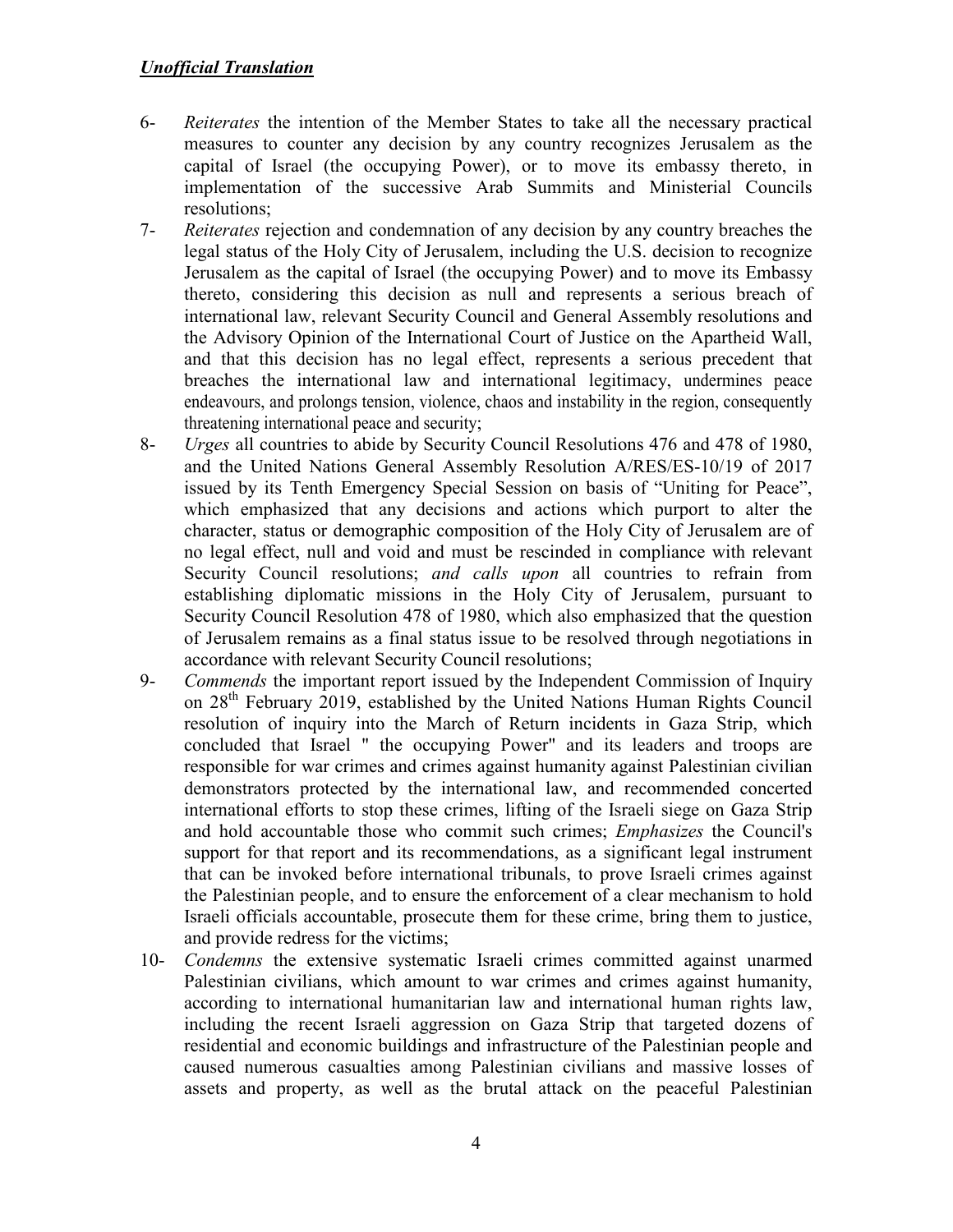demonstrators, who took part in the "Great March of Return" across the occupied Palestinian territories, particularly on the boundaries of the besieged Gaza Strip, which left hundreds of martyrs who were executed in cold blood and thousands of wounded among the unarmed civilians;

- 11- *Welcomes* the United Nations General Assembly Resolution 20/10-ES/RES/A (2018 on the protection of Palestinian civilians; and takes note of the recent report of the United Nations Secretary-General in this regard, which included viable options for the protection of Palestinian civilians, as well as urged countries and institutions of the international community to engage in the protection of Palestinian civilians and to form a practical and effective mechanism for implementing the General Assembly resolution and the United Nations Secretary-General report;
- 12- *Condemns* Israeli occupation authorities' rejection to renew the mandate of Temporary International Presence in Hebron (TIPH); urges the international community, particularly the Security Council to ensure a truly protection for Palestinian civilians, in implementation of General Assembly resolution and Security Council previous resolutions pertaining to the protection of Palestinian civilians, particularly Resolutions 904 of 1994 and 605 of 1987 stipulating that the Fourth Geneva Convention applies to the occupied Palestinian Territory and the need to provide international protection for unarmed Palestinian people; *and calls upon* the High Contracting Parties to the Fourth Geneva Convention to bear their responsibilities and to ensure respect and enforcement of the Convention in the occupied territories of Palestine, including East Jerusalem, through halting Israeli violations of international humanitarian law and international human rights law, as well as enforcing the jus cogens of international law;
- 13- *Condemns* the systematic piracy carried out by Israel (the occupying Power) of the Palestinian people funds, through applying the racist law that enables the occupation government to steal allocations of the families of Palestinian martyrs and prisoners from Palestinian tax revenues controlled by the occupation government, among the occupation policies and practices to plunder the resources of Palestinian people livelihoods, pressure exercised on the Palestinian leadership, in violation of international law and bilateral agreements between the two sides; *Calls for* the international community to suppress such Israeli practices which would tremendously damages the capabilities of the Palestinian government, and would consequently further instability and tension in the region; *and expresses solidarity and support t*o the State of Palestine against such criminal practices
- 14- *Condemns* the Israeli policy that adopted an extensive racist strategic approach to enactment of Israeli legislation to deprive the Palestinian people of their rights, to steal and plunder their territory, resources and livelihoods, and thereby undermining the principles of a just peace in the region, and regulating and perpetuating its colonial (apartheid) system;
- 15- *Reaffirms* rejection to the recognition of Israel as a Jewish State; strongly condemns and absolutely rejects the Israeli racist law entitled the "Basic Law: "Israel is the Nation-State of the Jewish People", aiming to obliterate and revoke the historical and political rights of the Palestinian people, including the right of refugees to return to their homes and the right of self-determination, which constitutes a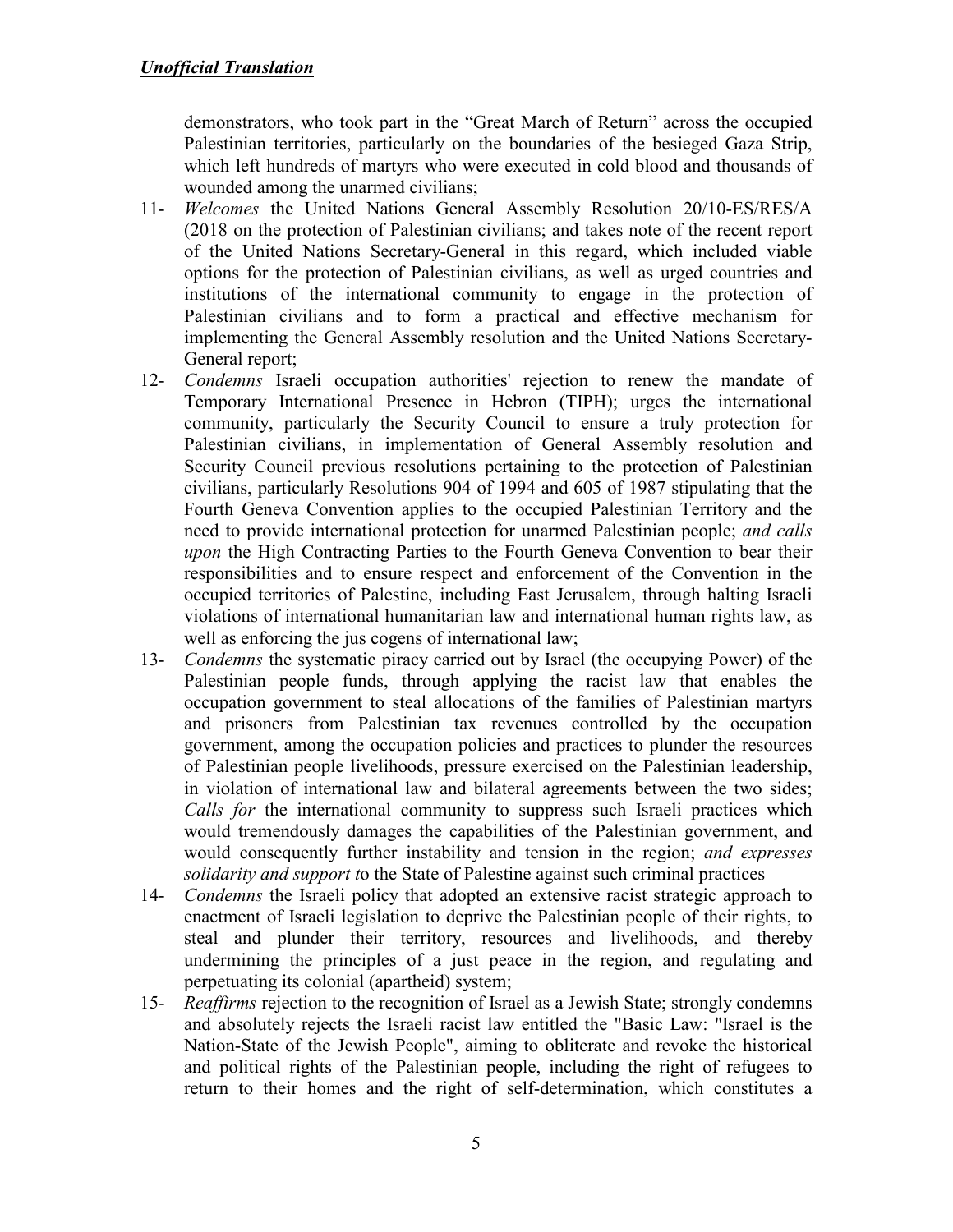flagrant violation of international law, including the International Convention on the Elimination of All Forms of Racial Discrimination of 1965 and the International Convention on the Suppression and Punishment of the Crime of Apartheid of 1973; *Calls upon* the international community and the international tribunals and parliaments to reject and criminalize this racist act; *and urges* Israel (the occupying Power) to revoke this law and to abide by the moral values of the international system, the Charter of the United Nations and relevant international laws; *Salutes and supports the sumud of* the 1948 Palestinian people against racism, which is being legitimized by this racist law;

- 16- *Endorses and supports* the State of Palestine's endeavours to obtain a full United Nations membership, seeking mobilization of international support to this end; *Endorses and supports* the right of the State of Palestine to join international organizations and instruments in order to strengthen its legal and international status and reinforce its independence and sovereignty over its occupied territory; *and supports* the request of the State of Palestine to join Universal Postal Union
- 17- *Welcomes* handing the presidency of G77 plus China to the State of Palestine, commending the international support to this end, including the United Nations General Assembly Resolution  $5/73/RES/A$  of  $17<sup>th</sup>$  October 2018 on granting special powers to the state of Palestine in this regard;
- 18- *Calls on* the Member States and the Secretary-General to continue direct action with the States that have not recognized the State of Palestine, through bilateral and multilateral visits and contacts, urging them to recognize the State of Palestine on the borders of June 1967, including the occupied East Jerusalem, all of which represent a base and leverage for the peace process, and to clarify the strategic importance of such recognition in enforcing the two-State solution, and enhancing peace and security prospects in the region and the entire world;
- 19- *Emphasizes* that the boycott of the Israeli occupation and its colonial regime is one of the most viable and legitimate means of resistance, termination and enforcement of the two-State solution and the peace process; and calls upon all States, institutions, enterprises and individuals to boycott and to stop all forms of direct and indirect transactions with the Israeli colonial occupation regime and its illegal settlements due to their violation of international law, and to continue cooperating with international bodies to establish the database of enterprises dealing with Israeli settlements, pursuant to relevant Human Rights Council resolutions;
- 20- *Calls for* the Security Council to follow up on the implementation of its resolutions pertinent to the question of Palestine, including Resolution 242 of 1967, Resolution 338 of 1973, Resolution 1515 of 2003 and Resolution 2334 of 2016, which underlined, inter alia, that Israeli settlement activities constitute a flagrant violation of international law and an obstacle towards peace, demanded Israel (the occupying Power) to immediately and completely halt all settlement activities in the occupied Palestinian territories, including East Jerusalem, and underlined that international community shall not recognize any changes to the borders of 4th June 1967, including Jerusalem, except for the changes to be mutually agreed upon between the two parties through negotiations; *and calls on* the United Nations Secretary-General to submit written reports on the follow up implementation of Security Council Resolution 2334 of 2016;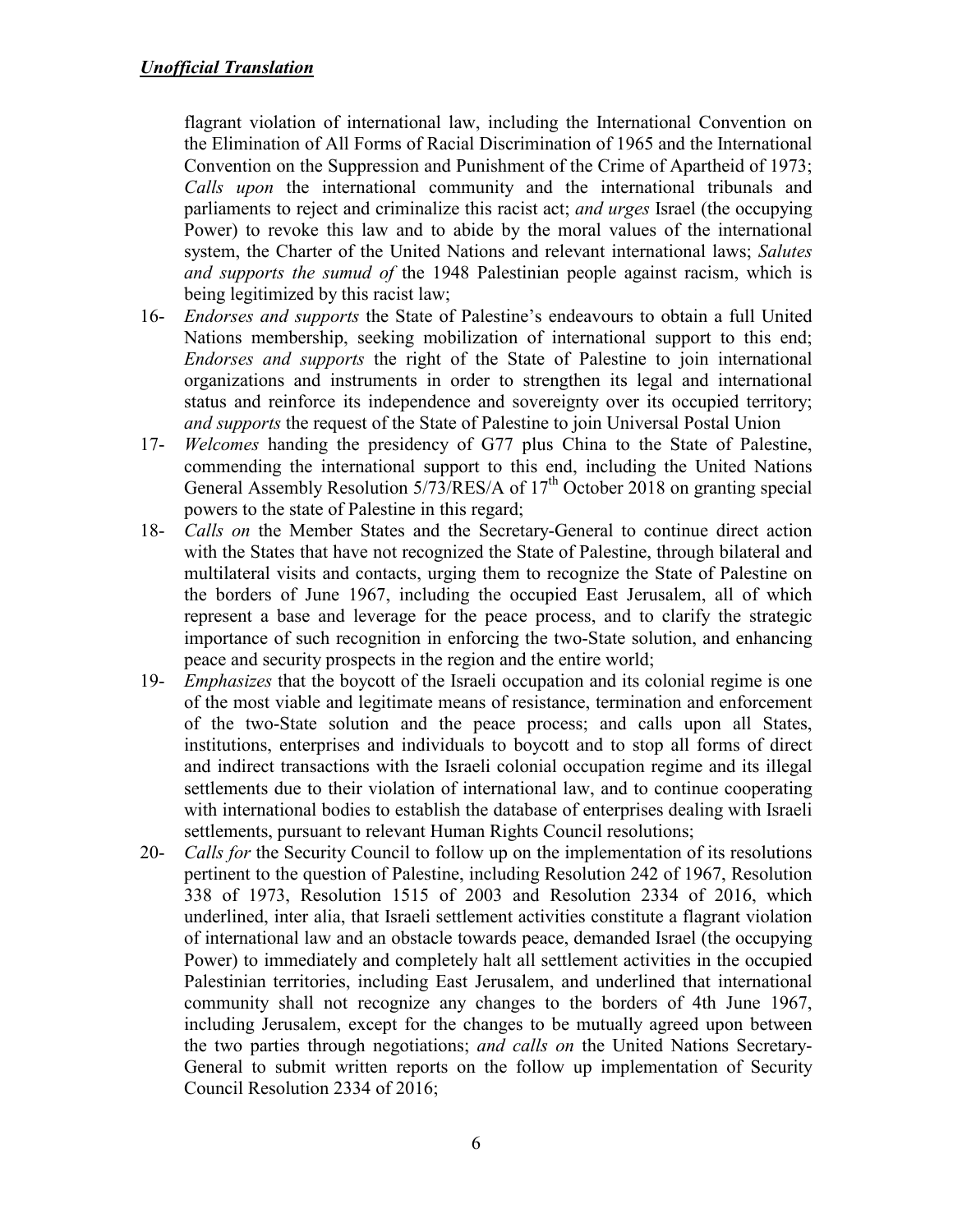- 21- *Supports* the Palestinian efforts and endeavours to hold Israel (the occupying Power) accountable for its crimes committed against the Palestinian people; provides the necessary technical and financial support to these endeavours; and implements the formation of an advisory legal committee within the framework of the League of Arab States to provide an advisory opinion on filing lawsuits before international courts on the Israeli violations of the Palestinian people's rights, territories, properties and Holy Places, as well as the historical discriminations suffered by the Palestinian people, including the 1917 "Balfour Declaration" and to provide practical proposals in this regard;
- 22- *Urges* the Prosecutor of the International Criminal Court to immediately investigate the referral presented by the State of Palestine on 22nd May 2018, regarding the preliminary examination of the situation in Palestine and finalize preliminary examination, which started more than four years ago within a reasonable time frame, and commence an investigation on war crimes and crimes against humanity committed by Israel against unarmed Palestinian people, and hold Israeli perpetrators accountable and achieving justice;
- 23- *Reiterates* considering that Israel's (the occupying Power) practices, policies and laws undermine the two-State solution and establish an apartheid system against the Palestinian people, in violation of international human rights law, including the Charter of the United Nations of 1945, the Universal Declaration of Human Rights of 1948, the International Convention on the Elimination of All Forms of Racial Discrimination of 1965, the International Convention on the Suppression and Punishment of the Crime of Apartheid of 1973 and all relevant international resolutions and reports; *and urges* world countries, international organizations and tribunals to address such Israeli practices criminalized by relevant international laws;
- 24- *Condemns* the Israeli occupation Supreme Court/ court's decision to demolish Khan Al-Ahmar village, east of occupied Jerusalem and the forcible eviction and displacement of its citizens as a part of an Israeli systematic ongoing racist policy for more than seven decades ago, that aims at displacing the Palestinian citizens from their cities and villages for the benefit of Israel's expansionist colonial settlement that aimed at dismemberment of the occupied Palestinian territories and undermining the two-State solution;
- 25- *Expresses* the grave concern over the malicious Israeli schemes in Africa; *affirms* the enforcement of Resolution 8231 of the 149th Ordinary Session of the Council of the League of Arab States on addressing Israeli targeting of the question of Palestine and Arab National Security in Africa, and implementation of the Declaration on Palestine issued by Africa-Arab Summit convened in Malabo in 2016; *underlines* cooperation with the African Union in support of the question of Palestine and its resolutions in international fora and to challenge any Israeli attempts to evade the significance of the Palestinian question in Africa, which was based on common values against colonialism, persecution and apartheid; *warns of* holding Israeli-African conferences, urging African countries not to participate in any of these conferences; *and requests* concerned Special Arab Ministerial Committee to proceed its work pursuant to the approved plan to this end;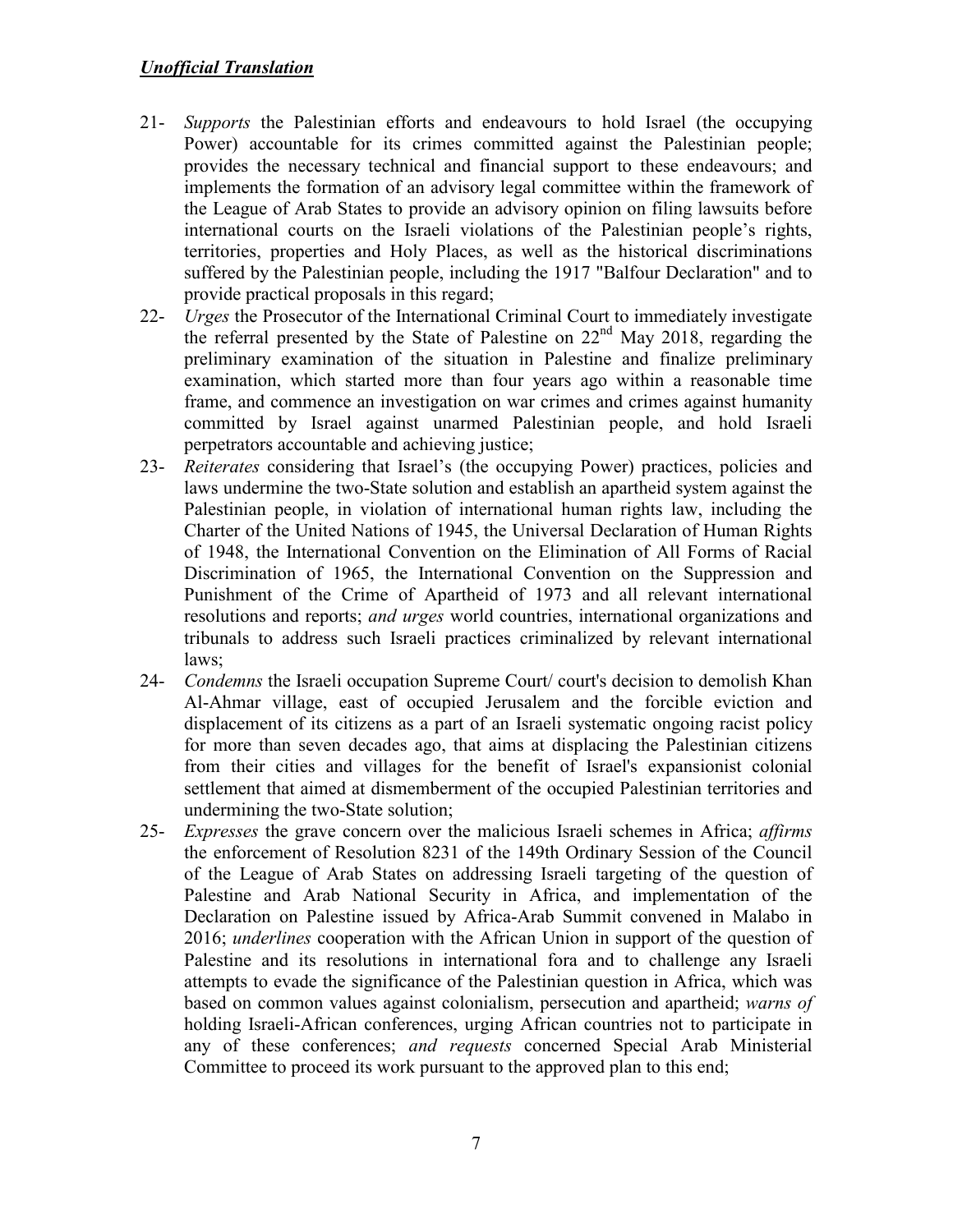- 26- *Calls for* the resumption of the joint Arab and Islamic action at the level of governments, parliaments and unions to support the question of Palestine; *and continues to* request the Arab League Secretary-General to consult and coordinate with the Secretary-General of the Organization of Islamic Cooperation on different issues and procedures relevant to the question of Palestine, and on implementation mechanisms of Arab and Islamic resolutions thereof;
- 27- *Rejects* any partitioning of the Palestinian territories; emphasizes the need to challenge the Israeli schemes aiming to separate Gaza Strip from the rest of the territories of the State of Palestine; *warns of* the attempts to liquidate the question of Palestine by restricting its solutions on humanitarian and economic solutions far from the just political solution and to identify with such schemes by any party; *and rejects* any projects aiming to establish the State of Palestine with provisional borders;
- 28- *Emphasizes* the legitimacy of the Palestinian Liberation organization, the sole legitimate representative of the Palestinian people, under the leadership of HE President Mahmoud Abbas, commending his efforts towards the Palestinian national reconciliation; calls upon the Palestinian factions and forces to accelerate conclusion of the national reconciliation in accordance with the Cairo Agreement signed in May 2011 and its implementation mechanisms and instruments, most recent of which the 2017 Cairo Agreement, to enable the Palestinian Government to bear its full responsibilities in Gaza Strip, to conduct general elections shortly in order to achieve political partnership; *and commends* the tireless efforts exerted by the Arab Republic of Egypt to achieve the Palestinian national reconciliation, urging Egypt to continue its endeavours to this end;
- 29- *Supports and appreciates* the tireless efforts exerted by the State of Kuwait, the Arab member of the Security Council to follow up on the developments of the question of Palestine and to defend the legitimate rights of the Palestinian people;
- 30- *Continues* requesting the two Arab Groups at the Human Rights Council and UNESCO to support and follow up on implementation of this resolution and resolutions adopted for Palestine by the two organizations;
- 31- *Requests, once again,* the Arab Group in the United Nations to:
	- Mobilize support and endorsement for resolutions on the question of Palestine in the General Assembly, and follow up on the efforts exerted within the framework of Security Council so as to bear its responsibilities to preserve international peace and security, end the occupation and halt all illegitimate Israeli practices,
	- Follow up on implementation of Security Council Resolution 2334 on the illegal Israeli settlement activities in the State of Palestine,
	- Follow up on the State of Palestine obtaining a full United Nations membership,
	- Take all the necessary measures to challenge Israel's nomination for membership or post at the United Nations bodies and committees;
- 32. *Requests* the Secretary-General to follow up on the implementation of this resolution and to submit a report in this regard to the next session of the Council of the League of Arab States at Ministerial Level.

$$
(S.R. 746 O.S. (30) – S 3 – 31/03/2019)
$$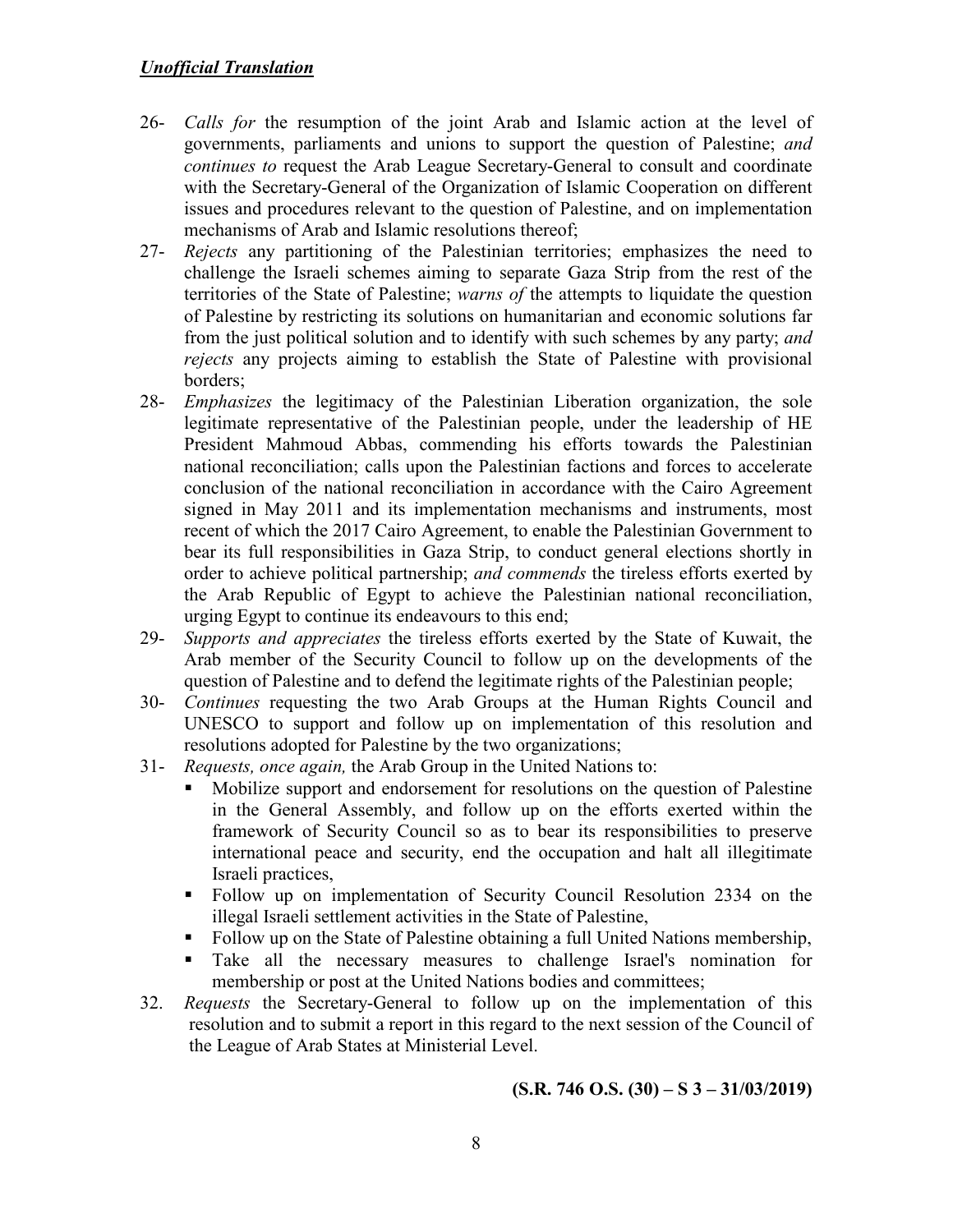The Question of Palestine, the Arab-Israeli Conflict and its Recent Developments

**Developments and Israeli Violations in Occupied Jerusalem** 

### **The Council of the League of Arab States at Summit Level,**

- *Having reviewed,*
	- The note submitted by the Secretariat General,
	- The report submitted by the Secretary-General on the joint Arab action,
	- The recommendation issued by the Second Meeting of the Committee on Implementation Follow-up of Resolutions and Obligations at Ministerial Level on 29th March 2019 in the Republic of Tunisia,
- *Reaffirming* all its previous resolutions at different levels including summits, ministerial and permanent delegates levels concerning the follow-up on political developments of Israeli violations in the occupied city of Jerusalem,
- 1- *Reiterates* that East Jerusalem is the capital of the State of Palestine, rejecting any attempts to undermine the Palestinian sovereignty thereof;
- 2- *Strongly condemns and absolutely rejects* all the illegal Israeli policies and schemes aiming at the annexation of the Holy City, the distortion of its Arab identity, the alteration of its demographic composition, isolating the City from its Palestinian environs, including the ratification of the so-called the "United Jerusalem" Law by Israeli occupation Parliament as of January 2018; *and emphasizes* that such Israeli policies, schemes and practices constitute a breach of the relevant Security Council resolutions, including Resolutions 252 of 1968, 267 of 1969, as well as 476 and 478 of 1980;
- 3- *Salutes and supports* the sumud of the Palestinian people and their institutions in the occupied city of Jerusalem against the Israeli systematic policies aiming to alter the demographic, legal and historical status of the City and its Holy Places, as well as their defense for Islamic and Christian Holy Places therein, which has recently culminated by their victory in the re-opening of the Bab al-Rahma Chapel, which was closed by Israel 16 year ago; *and commends* the role of the Jordanian Islamic Awqaf Administration in addressing the Israeli authorities decision, as well as its determination to keep all the gates of the Blessed Al-Aqsa Mosque open, including Bab al-Rahma, as an integral part of the Blessed Al-Aqsa Mosque;
- 4- *Condemns and rejects* the Israeli occupation court's decision to close the Bab Al-Rahma Chapel, which constitute a violation of the existing legal and historical status of of the Blessed Al-Aqsa Mosque; *and emphasizes* that the Bab al-Rahma Chapel is an integral part of the Blessed Al-Aqsa Mosque, and that neither the occupation's courts nor authorities have any sovereignty or power thereon, and considering that decision as null and void with no legal validity. *Warns of* the consequences of the Israeli aggressive procedures and intentions against the Blessed Aqsa Mosque, which would fuel conflict and tension in the region;
- 5- *Rejects and denounces* the violations committed by Israel (the occupying Power) against the Islamic and Christian Holy Places, in particular the attempts aiming at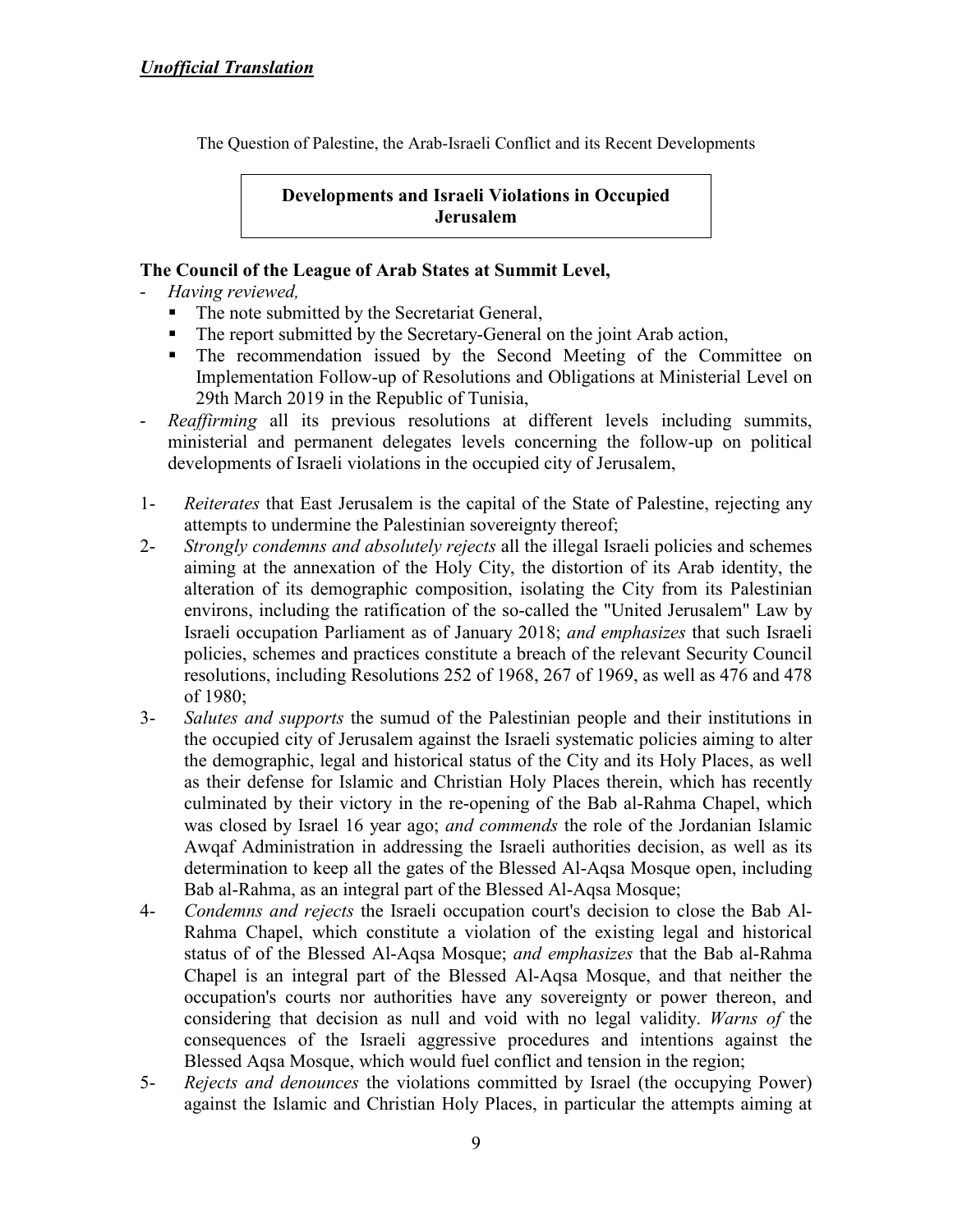alteration of the existing historical and the legal status, the spatio-temporal demographic division of the Blessed Aqsa Mosque, the attempts to undermine the freedom of Muslim worshippers forcing them out of the Mosque, the attempts to take control of the administration of the Islamic and Christian Waqf in occupied Jerusalem, attacking the chairman of the Awqaf Council and employees of the Jordanian Islamic Awqaf Administration in Jerusalem and preventing them from carrying out their duty, and attempts to impose Israeli law over the Blessed Aqsa Mosque/ Al-Haram Al-Qudsi Al-Sharif as well as the Israeli excavations under Al-Aqsa Mosque and its walls;

- 6- *Strongly condemns* the recurrent incursions into the Blessed Aqsa Mosque and violating its sanctity by extremist settlers and Israeli officials under support, protection and participation of the Israeli occupation government and forces; *warns against* the attempts of the so-called Israeli Supreme Court to allow Jewish settlers and gatecrashers to pray at Al-Aqsa Mosque, after granting them the previous permission of incursion and desecration of the Mosque, within the framework of the Israeli schemes aiming at the temporal and spatial division of the Mosque, including the incursions of Bab Al-Rahma and attempts to perform Talmudic rituals in situ; *and warns that* these offensives shall have serious repercussions and impacts on international peace and security;
- 7- *Highlights* Resolution 8229 adopted by the 149th Ordinary Session at Ministerial Level concerning the condemnation and rejection of the relentless Israeli attempts to undermine churches and to weaken the Christian presence in the Holy City, which recently culminated by the imposition of illegitimate Israeli taxes on the churches' properties and endowments, the issuance of confiscation orders of assets, properties, lands and bank accounts belonging to the churches in the Holy City of Jerusalem, in conjunction with the ongoing Israeli targeting of the Blessed Al-Aqsa Mosque, which constitute a flagrant violation of the existing legal and historical status of the City's Holy Places, and a serious infringement of international agreements and instruments that ensure protection and rights of the City's Holy Places;
- 8- *Condemns* Israel (the occupying Power) for its expropriation, demolition and seizure of Jerusalemite citizens' houses, including the illegal Israeli attempts to demolish Khan Al-Ahmar village to serve its settlement projects inside and outside the Old City Walls, as well as the continued erosion of thousands of dunams for the construction of the greater Jerusalem project, including the construction of the socalled project (E1), and a belt of settlements to ensure the geographical discontiguity of Palestine in a view to tightening of its control over Jerusalem;
- 9- *Calls on* the Republic of Brazil, not to adopt any position that would prejudice the legal status of the City of Jerusalem; to thereby preserve the friendship ties and relations with the Arab states; *Emphasizes* the need to follow up on implementation of Resolution 8338 issued by the Extraordinary Session of the Council of the League of Arab States at Permanent Delegates Level on 18<sup>th</sup> December 2018 on the violation of the legal, status of Al-Quds Al-Sharif by some countries ;
- 10- *Condemns and rejects* the US decision to recognize Jerusalem as capital of Israel (the occupying Power), and to move its Embassy thereto, including merging the U.S. Consulate in Jerusalem with the U.S. Embassy; demanding the U.S. to rescind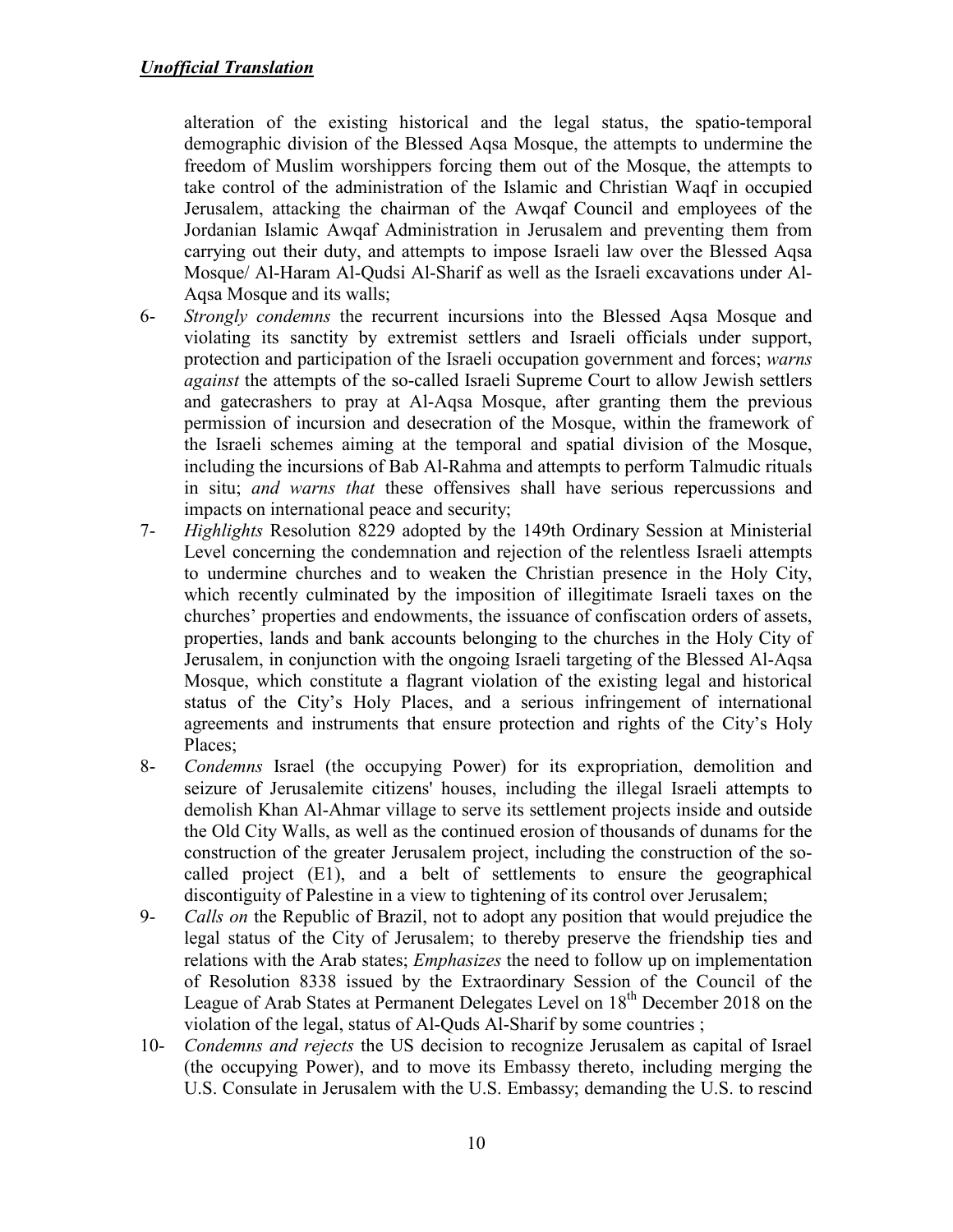this decision which violates the international law and international legitimacy resolutions, and constitutes an aggression against the rights of the Palestinian people, provoking the sentiments of the Arab Muslim and Christian Nation, triggering conflict and instability in the region and the entire world, undermining the legal legitimacy of the international system; *Warns* against jeopardizing Jerusalem and any attempts to alter its legal and historical existing status; *and emphasizes* the need to follow up on implementation of the resolutions adopted by the Council of the League of Arab States to counter the aforementioned U.S. decision; and the integrated plan of action developed by the Secretariat General upon the request of the Arab League Council in this regard;

- 11- *Reiterates* condemnation of Guatemala's act of moving its embassy to the City of Jerusalem, as well as the condemnation and rejection of Hungary's decision to open a trade office in Jerusalem as a branch of its Embassy in Tel Aviv, which represent a violation of the legal status of the City and bias to Israeli occupation in support for the Israeli policies aiming to impose control over occupied East Jerusalem, and constitute a detrimental action to peace; *Emphasizes* the intention of the Member States to take the appropriate political and economic measures against this illegal measure and any similar actions;
- 12- *Reiterates* condemnation and rejection of opening any bureaus or diplomatic missions for any country in the city of Jerusalem, including Australia's decision to recognize Jerusalem as capital of Israel (the occupying Power); *calls upon* Australia to retract from it; *and expresses gratitude and appreciation* to the brotherly Republic of Indonesia for its effective endeavours with Australia in this respect;
- 13- *Endorses and supports* the procedures of the State of Palestine to counteract the decision of the U.S. or any other country, to recognize Jerusalem as the capital of the occupying state, including filing lawsuit at the International Court of Justice against any country in violation of the international law and prejudicing the legal status of the City of Jerusalem, and to cooperate with the State of Palestine to achieve the objective of these decisions at all levels;
- 14- *Condemns* Israeli procedures to apply a racist law that targets the right of Palestinian Jerusalemites to reside in their City, according to which Jerusalemite identification cards are being withdrawn from thousands of Palestinian Jerusalemites living inside or outside the environs of the occupied Jerusalem; *denounces* Israel (the occupying Power) for its resumption to apply the so-called "Absentee Property Law" that targets confiscation of the Jerusalemites properties; *and urges* all international institutions and entities to pressure Israel (the occupying Power) to stop its discriminatory decisions and laws, which seek to clear the City from its native inhabitants by forced eviction; imposing high taxes and prohibiting them from obtaining construction permits;
- 15- *Condemns* Israeli arbitrary measures to continue close the national institutions operating in Jerusalem, demanding their reopening, in particular the Orient House and the Chamber of Commerce to enable them to serve Jerusalemite citizens and to protect the Palestinian existence in the Holy City;
- 16- *Urges* all countries to implement resolutions adopted by the United Nations and the UNESCO Executive Board on the question of Palestine, including the UNESCO World Heritage Committee, which emphasized that the Blessed Al-Aqsa Mosque/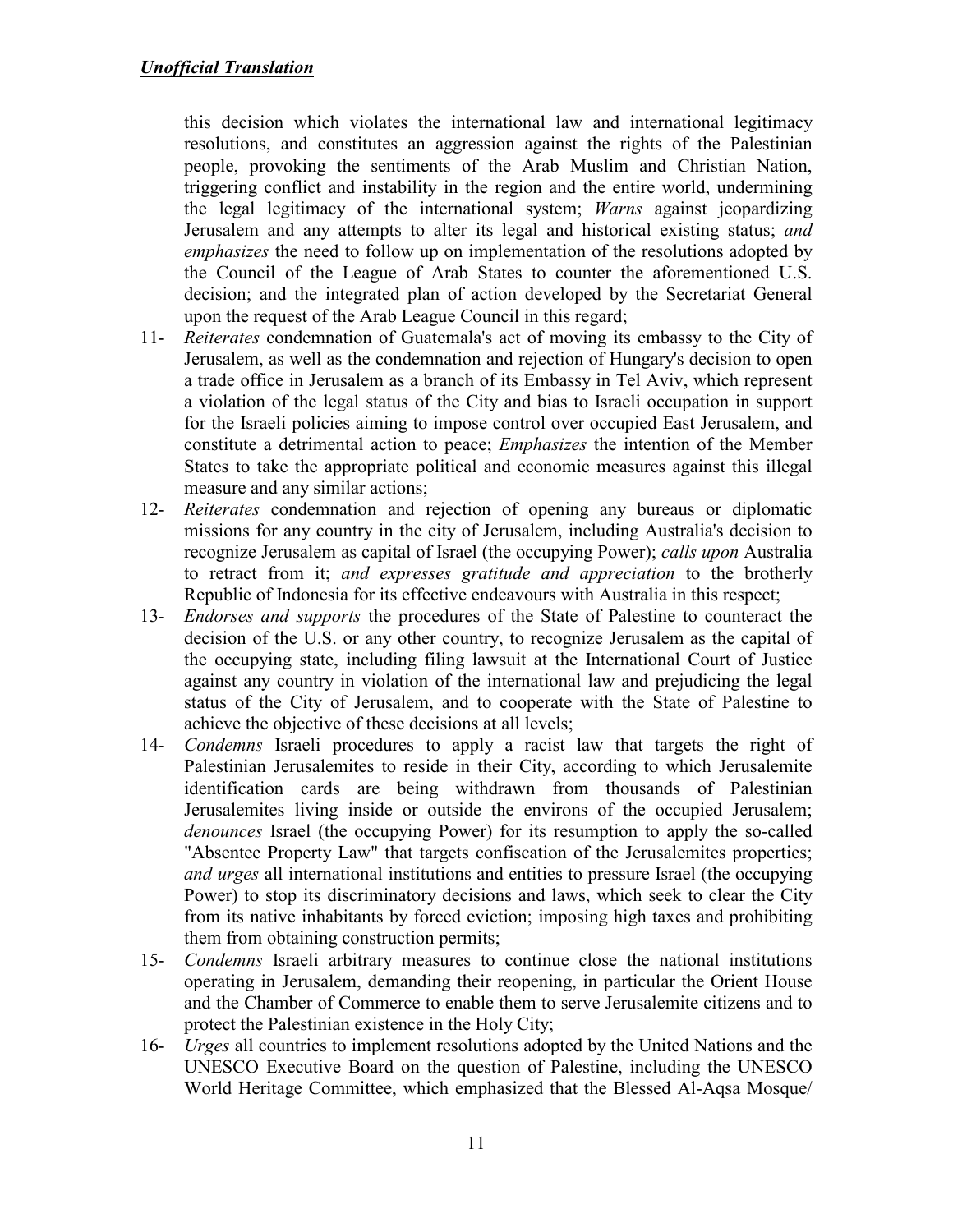Al-Haram Al-Qudsi Al-Sharif is an Islamic site dedicated to worship and an integral part of the world cultural heritage sites, and condemned the illegal Israeli aggressions and measures in the City of Jerusalem and the Blessed Al-Aqsa Mosque/Al-Haram Al-Qudsi Al-Sharif;

- 17- *Encourages* supporting and visiting Jerusalem and the Islamic and Christian Holy Places; stresses on the visit of Al-Aqsa Mosque / Al-Haram Al-Qudsi Al-Sharif in order to lift the blockade imposed thereon, and to travel to the Mosque to protect it from the schemes of extremist Jewish groups;
- 18- *Underlines* the Arab and Islamic collective responsibility towards Jerusalem; urges all Arab and Islamic States and organizations, Arab funds and civil society organizations to provide the necessary funds to implement the projects contained in the strategic plan for the sectoral development in East Jerusalem (2018-2022), submitted by the State of Palestine in order to save the Holy City, to protect its Holy Places and to enhance *the sumud of* its people in countering Israeli schemes and practices to judaize the city of East Jerusalem and forced migrations of its people; *and seeks to* follow up on implementation of the resolution to support the Palestinian economy, issued by the  $4<sup>th</sup>$  Arab Development Economic and Social Summit on 20<sup>th</sup> January 2019 in Beirut, which adopted an Arab Islamic intervention mechanism to implement the plan in coordination with the State of Palestine;
- 19- *Emphasizes* Resolution 8228 adopted by the 149th Ordinary Session of the Council of the League of Arab States at Ministerial Level concerning the endorsement of the International Media Action Plan to counter the unilateral US decision to recognize Jerusalem as a capital of the Israeli Occupation State; *and calls upon* the Arab Ministries and institutions of Information to cooperate with the Secretariat General and contribute to the implementation of this Action Plan;
- 20- *Calls on*, once again, the Arab capitals to endorse twinning projects with the City of Jerusalem; and calls upon education, cultural, economic, social and health government and non-government institutions to endorse twinning projects with their counterparts in Jerusalem in support for the occupied city of Jerusalem and to enhance the sumud of its people and institutions;
- 21- *Commends* the efforts exerted by HM King Abdullah II Ibn Al-Hussein of the Hashemite Kingdom of Jordan, the Custodian of the Islamic and Christian Holy Places in Al-Quds Al-Sharif on defending and protecting the Holy Places; *rejects,* once again, all attempts of Israel (the occupying Power) to jeopardize this Hashemite custodianship; *values* the Jordanian role in protecting and safeguarding the Islamic and Christian Holy Places in Jerusalem, under the historical Hashemite custody, which was reaffirmed by the agreement signed between HM King Abdullah II Ibn Al-Hussein of the Hashemite Kingdom of Jordan and HE President Mahmoud Abbas of the State of Palestine on 31<sup>st</sup> March 2013; *supports* the role of the Jordanian Administration of Jerusalem and Al-Aqsa Mosque Waqf in preserving and defending Al-Haram in light of the Israeli violations and attacks against its personnel; *and calls upon* Israel (the occupying Power) to stop its aggression against the Administration and its personnel;
- 22- *Commends* the endeavours exerted by HM King Mohammed VI of Morocco, Chair of Al-Quds Committee in defending the Holy City and supporting the sumud of the Palestinian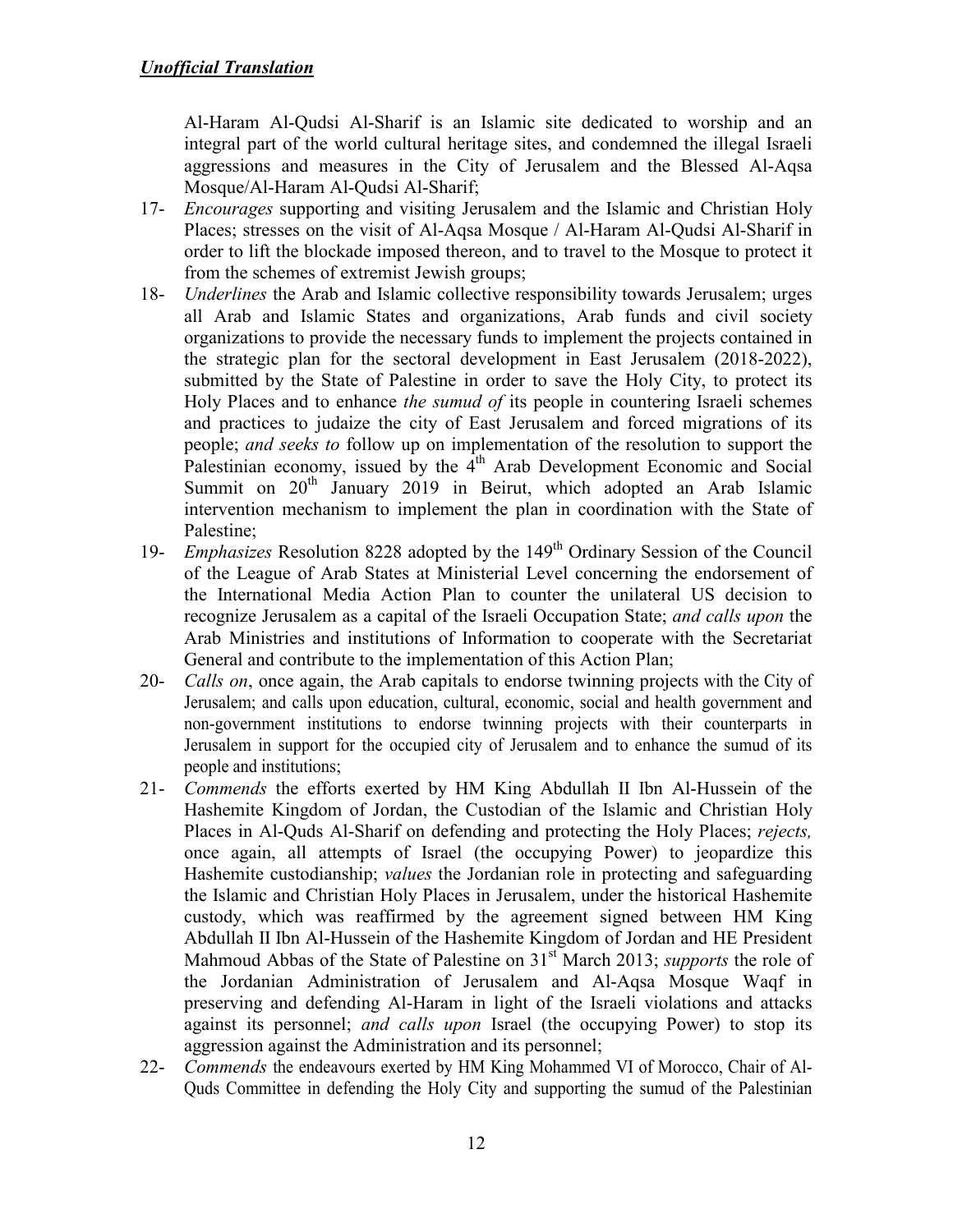people; *and appreciates* the efforts exerted by Bayt Mal Alquds Asharif, an affiliate of Jerusalem Committee ;

- 23- *Expresses gratitude to* the Custodian of the Two Holy Mosques, King Salman Bin Abdul Aziz Al-Saud, for designating the 29th Arab Summit the "Jerusalem Summit", in recognition of the spiritual and religious importance of the Holy City of Jerusalem, the capital of the State of Palestine and for his provision, like his Arab leaders brethren, all the political and financial support for the question of Palestine and the rights of the Palestinian people;
- 24- *Appreciates* the efforts exerted by the People's Democratic Republic of Algeria, under the leadership of HE President Abdelaziz Bouteflika, in support for the question of Palestine, whether through its historical political positions, or through its obligations to provide financial support for the budget of the State of Palestine;
- 25- *Expresses gratitude to* the Arab endeavours aiming to safeguard the city of East Jerusalem, capital of the State of Palestine, its Arab, Islamic and Christian identity, its Holy Places and cultural and humanitarian heritage, against the Israeli systematic policies of the settlement, judaization and forgery;
- 26- *Values* the efforts exerted by the Arab Parliament and its effective actions to support the question of Palestine and protect the legal, spiritual and historical status of the occupied City of East Jerusalem; capital of the State of Palestine; *and urges* the Arab Parliaments to undertake similar measures in cooperation with other parliaments around the world;
- 27- *Requests,* once again, the Arab Group in New York to resume its mobilization at the regional and political groups in the United Nations to reveal the danger to which the Blessed Aqsa Mosque is subjected, including the Israeli serious judaization procedures and practices that have imminent implications on international peace and security;
- 28- *Requests* the Secretary-General to follow up on the implementation of this resolution and to submit his report on the procedures taken in this respect to the next session of the Arab League Council.

**(S.R. 747 O.S. (30) – S 3 – 31/03/2019)**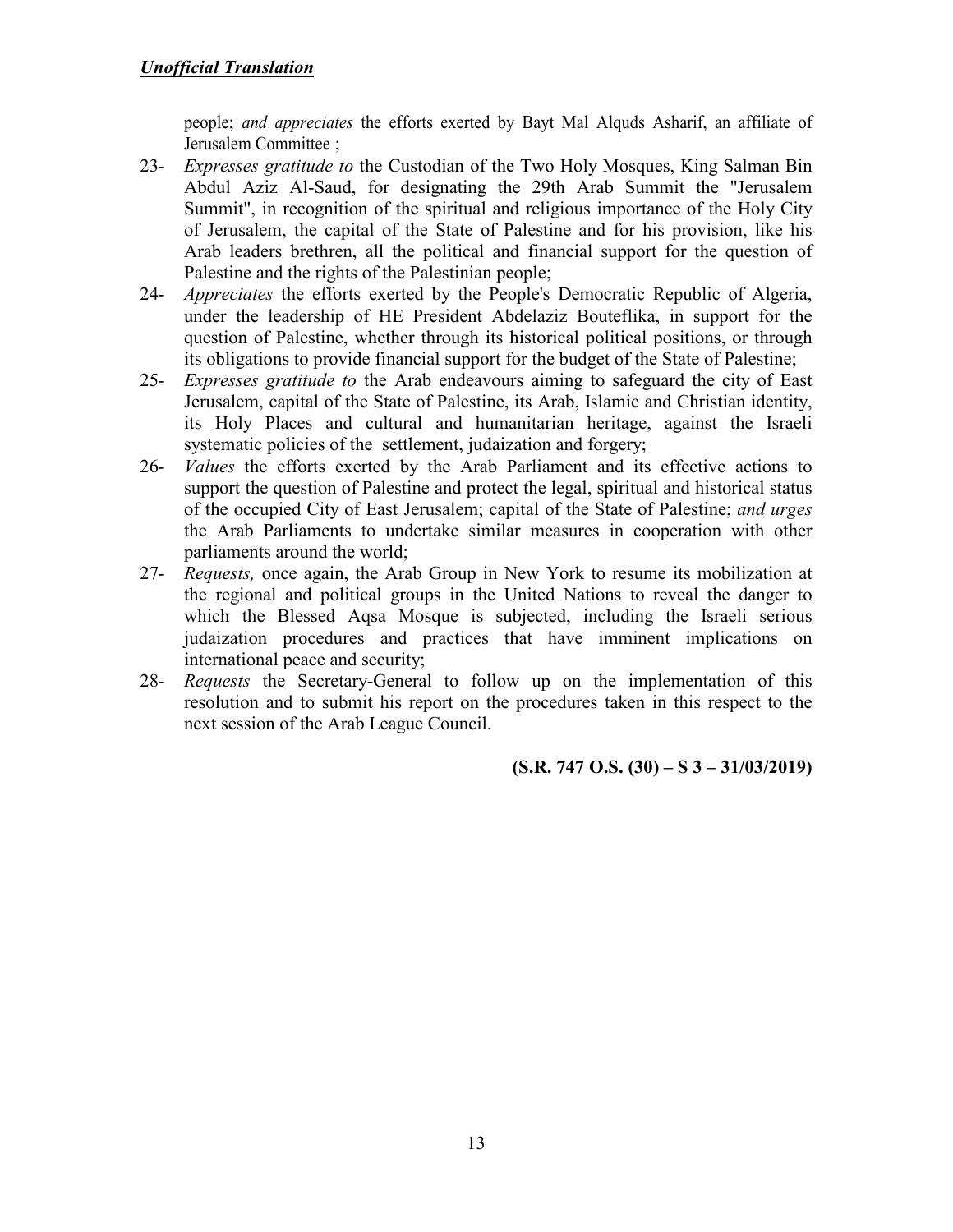The Question of Palestine, the Arab-Israeli Conflict and its Recent Developments

**Developments Follow-up of Settlements, the Wall, Intifada, Prisoners, Refugees, UNRWA and Development** 

### **The Council of the League of Arab States at Summit Level,**

- *Having reviewed,*
	- The note submitted by the Secretariat General,
	- The report submitted by the Secretary-General on the joint Arab action,
	- The recommendation issued by the Second Meeting of the Committee on Implementation Follow-up of Resolutions and Obligations at Ministerial Level on  $29<sup>th</sup>$  March 2019 in the Republic of Tunisia,
- *Emphasizing* all its previous resolutions at different levels i.e. summit, ministerial and permanent delegates levels concerning developments of the Palestinian question,

### **I. Settlement:**

- 1- *Strongly condemns* Israel's illegal expansionist colonial settlement policy with its different manifestations in all the territories of the State of Palestine occupied in 1967, including East Jerusalem; emphasizes that Israeli settlements are null, void and shall not represent an acceptable fait accompli, however, a breach of international law, United Nations resolutions and the Fourth Geneva Convention and a war crime according to Rome Statute, fully ignoring the Advisory Opinion rendered by the International Court of Justice adopted on  $9<sup>th</sup>$  July 2004, and aim to dividing the Palestinian territories and to undermine its geographical contiguity; and affirms the need to develop practical plans to confront this Israeli policy;
- 2- Calls for the international community to implement the Security Council Resolution 2334 of 2016, which underlined that Israeli settlement activities constitute a flagrant violation of international law and an obstacle towards peace; urging Israel (the occupying Power) to immediately and completely halt settlement activities in the occupied Palestinian territories, including East Jerusalem; *and emphasizes* the need to implement other relevant international resolutions on the illegitimacy and illegality of Israeli settlements, including the Security Council Resolutions 465 of 1980 and 497 of 1981 respectively;
- 3- *Commends* the decisions and positions of the European Union and European parliaments condemning settlement activities, considering settlements as illegal entities, prohibiting financing all kinds of enterprises in Israeli settlements in the occupied Palestinian territories, as well as prohibiting or labeling settlement products, and emphasizing the need to distinguish between the territories of Israel (the occupying Power) and the Palestinian territories occupied since 1967, and the non-applicability of any convention concluded between European Union (EU) countries and Israel (the occupying Power) in the territories that have been occupied in 1967; *and urges* the EU to continue linking the progress of the EU-Israeli relations with the Israel's (the occupying Power) commitment to the political process and its abstention from breaching the international law and international humanitarian law; *and urges* the EU to continue linking the progress of the EU-Israeli relations with the Israel's (the occupying Power) commitment to the political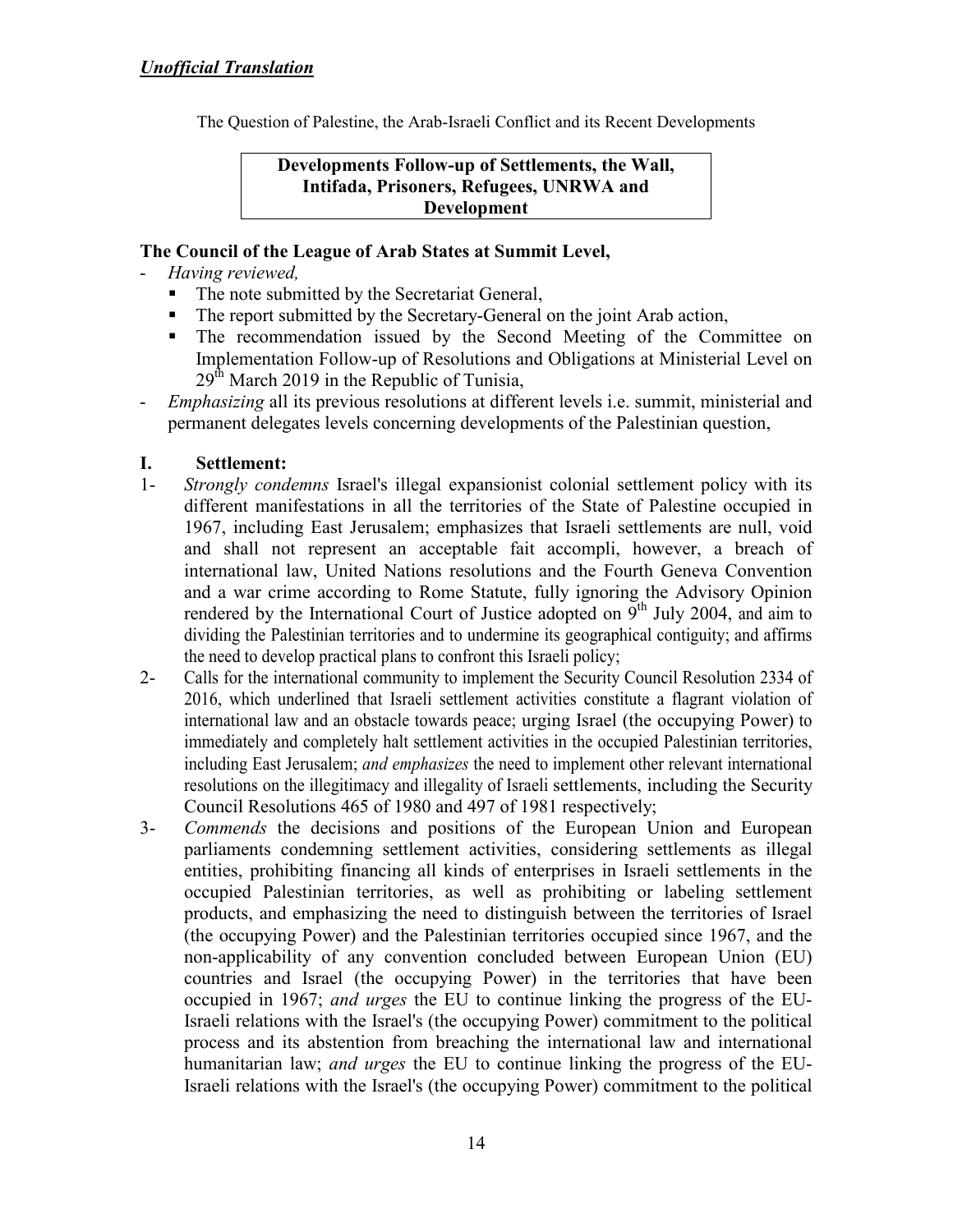process and its abstention from breaching the international law and international humanitarian law;

- 4- *Calls upon,* once again, all States, institutions, enterprises and individuals to stop all forms of transactions with Israeli settlements established in the occupied Palestinian territories and provinces, including banning import and direct or indirect investment in their products due to their violation of international law; *and appreciates,* in this regard, all international stances calling for the boycott of institutions and enterprises that function in the Israeli settlements in the occupied territories of the State of Palestine;
- 5- *Strongly condemns* the continuous terrorist crimes perpetrated by settlers against unarmed Palestinians, their properties and worship places under protection of Israeli occupation authorities; *holds* Israel (the occupying Power) fully responsible for these crimes and incursions; *urges* the international community to stand against these racist crimes that violate international humanitarian law, the Four Geneva Conventions and other international treaties and conventions that ensure safety and security of peoples under occupation; *and calls for* inclusion of settler groups and gangs who commit these crimes in terrorism lists and imposing financial sanctions and legal procedures against them;
- 6- *Denounces* the Israeli practices that use the occupied Palestinian territories as a disposal site of solid, hazardous and toxic wastes from inhabitants of Israeli settlements; *and calls upon* the World Environment Organization to investigate these violations and to adopt the necessary measures to prevent their grave health and environmental impacts on the occupied Palestinian territories;
- 7- *Deplores* all practices of the Israeli occupation and settlers that aim to take control of large parts of Hebron and to deprive the Palestinian population from access to Al-Haram Al-Ibrahimi, and to their homes, schools and work; *and calls for* expansion of the international presence mandate to include protection of the civilians of Hebron.

# **II. The Apartheid Wall:**

- 8- *Condemns* Israel (the occupying Power) for the construction of the Apartheid and Annexation Wall within the territories of the occupied State of Palestine in 1967, considering this wall as a form of apartheid and a part of the settlement colonial occupation regime; *and calls upon* all countries, international organizations and Security Council to take the necessary measures to force Israel (the occupying Power) to dismantle the constructed parts and compensate for resulting hardships, in conformity with the Advisory Opinion rendered by the International Court of Justice on 9<sup>th</sup> July 2004 and in implementation of the United Nations General Assembly Resolution (15/10) on  $20<sup>th</sup>$  July 2004; which deem the Wall construction a violation of the jus cogens of the international law, including the right to selfdetermination;
- 9- *Calls upon* all Member States to continue supporting the United Nations Register of Damage Committee Caused by the Construction of the Wall in the Occupied Palestinian Territories and to contribute to decreasing the financial deficit of the Committee, as it is important to continue its proceedings that aim to document the damages caused by the construction of the Apartheid Wall;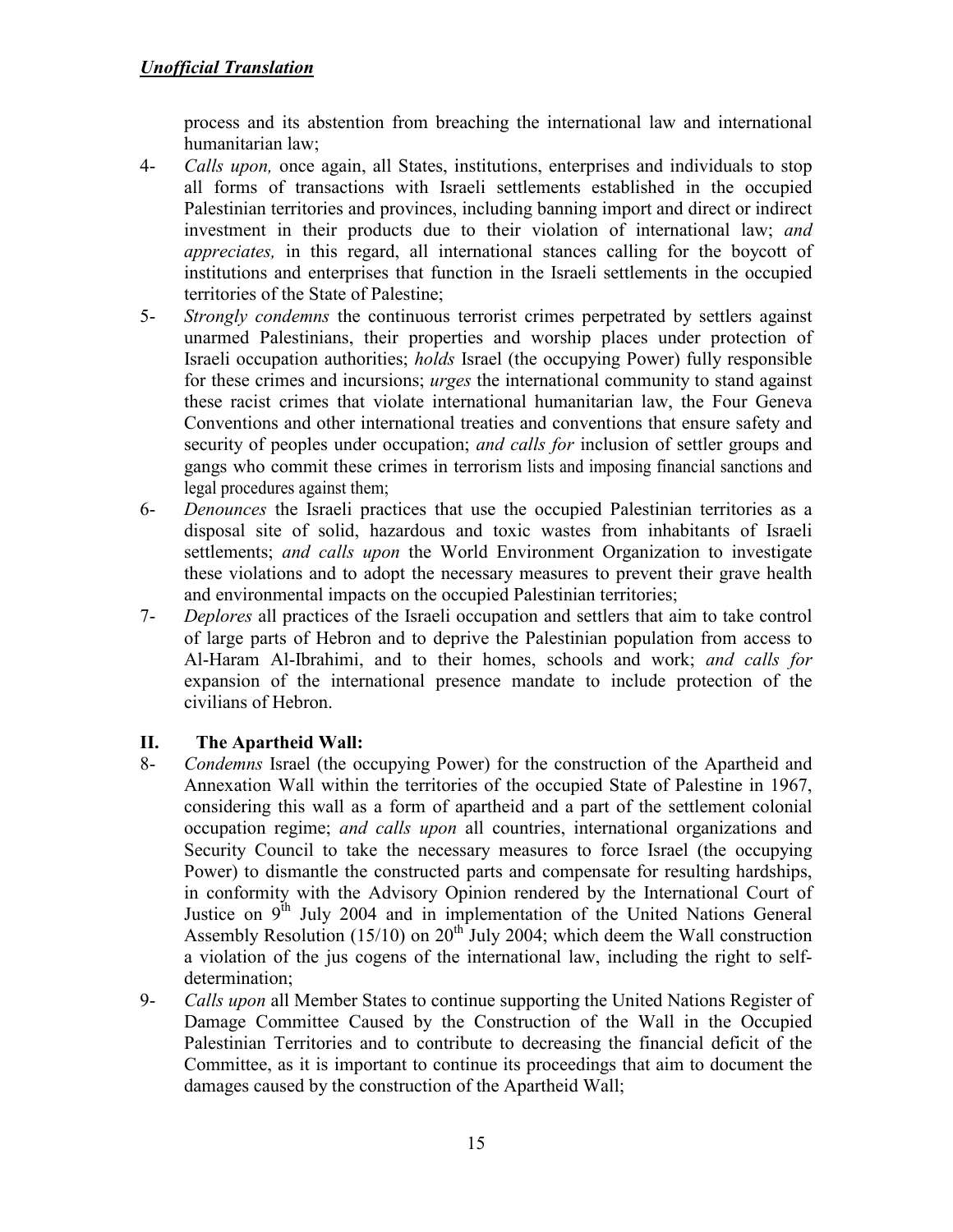10- *Urges* the international community to bear its responsibilities and to stand against any forced migration of the Palestinian people as a result of the Israeli practices, as well as to bear its responsibilities to enforce the Advisory Opinion of the International Court of Justice on the construction of the Apartheid Wall, and to submit the Wall's case file to the International Criminal Court to be included as a war crime that violates international law.

# **III. The Intifada:**

- 11- *Pays tribute to* the heroic role and steadfastness of Palestinian people on their land; *and supports* their legitimate struggle against the brutal Israeli occupation in defense for their holy places and inalienable rights;
- 12- *Emphasizes* the right of the Palestinian people to exercise all forms of antioccupation struggle in accordance with the provisions of international law, including the people's peaceful resistance and mobilization of the necessary supportive Arab endeavours;
- 13- *Condemns* the field executions and arrests of the Palestinian children, girls and youth perpetrated by Israeli occupation forces; demands the International Criminal Court and other international justice mechanisms to investigate these crimes and to bring perpetrators to justice; *and condemns* Israeli occupation authorities' policy of demolishing houses of martyrs, detention of their bodies and punishing their families;
- 14- *Urges* the international community and international organizations to pressure Israel (the occupying Power) to lift the blockade imposed on Gaza Strip and immediately open the controlled crossings in a view to ending the humanitarian and economic crisis of the Palestinian people in the Strip; *and thanks* the Kingdom of Morocco for its initiative to establish a multidisciplinary field hospital in Gaza Strip for the provision of medical services to the wounded from the Israeli aggression in particular, and the people of the Gaza Strip in general;
- 15- *Requests* the Secretariat General to continue coordination with international community, government and non-government organizations to focus their efforts on addressing the deteriorating living conditions in the occupied Palestinian territories due to the Israeli oppressive practices, including establishment of barriers, blockade and siege on Palestinian cities and villages along with their negative implications on all fields;
- 16- *Condemns* all the practices perpetrated by Israel (the occupying Power), jeopardizing and threatening the life and rights of the Palestinian people, including children; *and calls upon* the international community to take the necessary measures to provide international protection for unarmed Palestinian civilians, including children, in accordance with the Convention on the Rights of the Child, in which Israel is a party;
- 17- *Calls on* the Council of Arab Ministers for Social Affairs to continue follow-up on the recommendations and outcomes of the International Conference on "the Suffering of the Palestinian Children amid Violations by Israel (the occupying Power) of the Convention on the Rights of the Child", that was generously hosted by the State of Kuwait on  $12^{th}$ -13<sup>th</sup> November 2017.

# **IV. The Prisoners:**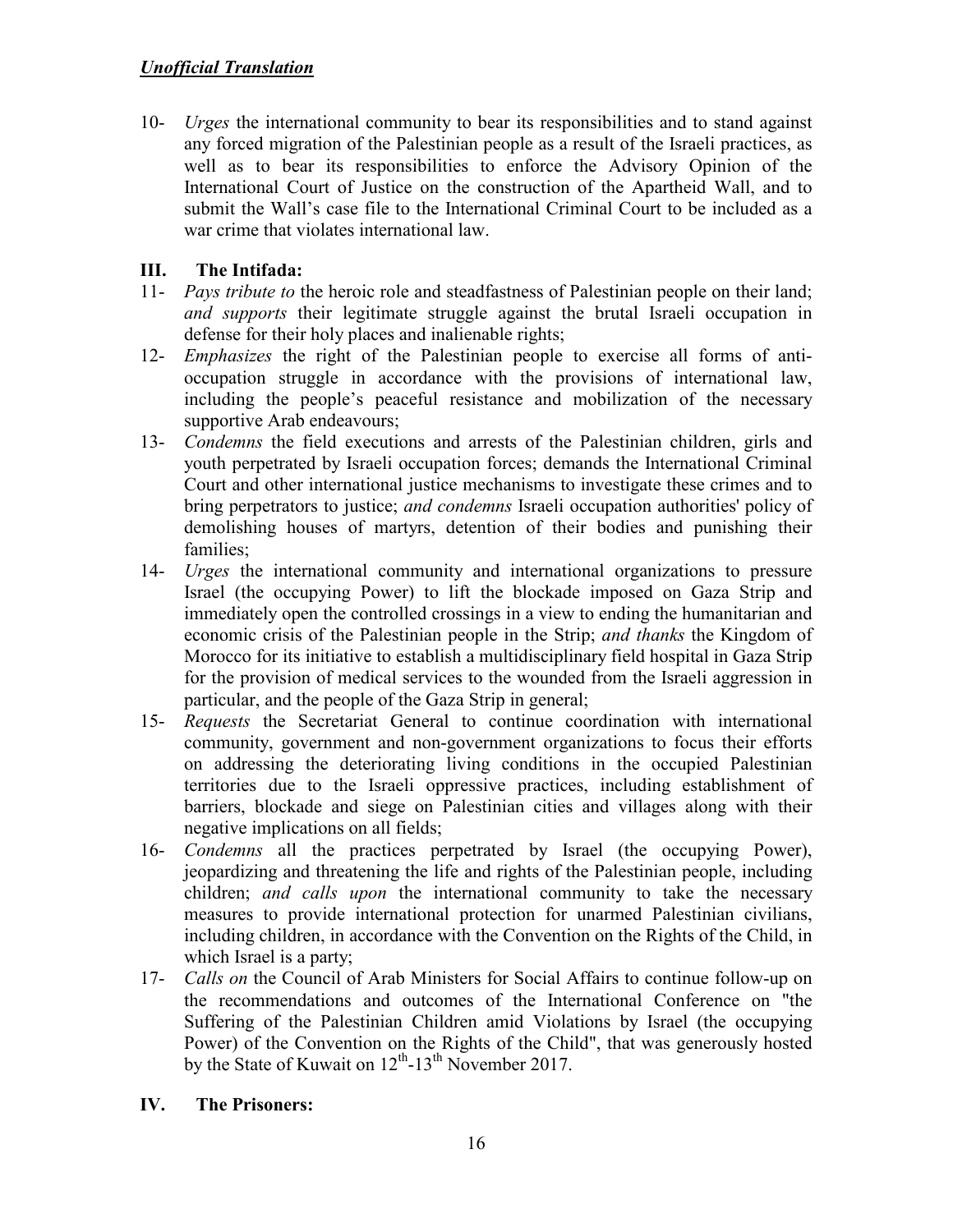- 18- Emphasizes the need to follow up on implementation of Resolution 8158 issued by the Extraordinary Session of the Council of the League of Arab States at Permanent Delegates Level on 4<sup>th</sup> May 2017 on Support for Palestinian and Arab Prisoners' Struggle in Israeli Occupation Jails;
- 19- *Condemns* the continued arrest and detention of thousands of Palestinians, including children, women, political leaders and representatives by the Israeli occupation authorities, in addition to the continued mass arbitrary detention of the Palestinian citizens, being inconsistent with the principles of international law; *deplores* the adoption of the Israeli Knesset law that allows force-feeding of Palestinian prisoners and detainees on hunger strikes; and *continues to demand* concerned countries and international bodies to take immediate action to halt these arbitrary practices and flagrant violations against the Palestinian prisoners, including the recent incidents that took place in Israel's Negev Detention Centre and work towards their cessation and to ensure the release of all prisoners and detainees as part of any political settlement;
- 20- *Urges* international agencies, institutions and bodies as well as concerned human rights organizations to bear their responsibilities and to interfere immediately and urgently to compel the Israeli government to enforce the international humanitarian law and to treat the prisoners and detainees in its prisons in accordance with the Geneva Conventions of 1949; *and condemns* the policy of arbitrary administrative detention against hundreds of Palestinian prisoners, holding the occupation authorities fully responsible for the life of striking prisoners and the life of all the prisoners; *and warns of* the individual and collective punishment policy, as well as the serious situation in the Occupation's detention centres;
- 21- *Calls on* the international community and international rights agencies to pressure the Israeli occupation authority for the immediate release of all prisoners and detainees, in particular the fourth batch of veterans and sick prisoners, children, representatives and administrative detainees, forcing Israel to abandon its collective punishment policy which is inconsistent with the Fourth Geneva Convention of 1949;
- 22- Urges the international community to submit an inquiry commission to Israeli prisons so as to observe the violations perpetrated against prisoners; *and emphasizes* the need for the High Contracting Parties to the Four Geneva Conventions to force Israel (the occupying Power) to enforce the Conventions in the occupied Palestinian territories, including prisoners and detainees in Israeli jails;
- 23- *Condemns* the ratification of another racist void law by the "Israeli Knesset" on 2nd July 2018 that enables Israeli occupation government to steal allocations of the families of Palestinian martyrs and prisoners from Palestinian tax revenues controlled by the occupation government, considering as an illegitimate extortion and a clear legislation to steal the Palestinian people funds and assets, an infringement of the agreements signed between the two sides and a violation of international law, including Article 81 of the Fourth Geneva Convention which stipulated that "the Detaining Power shall provide for the support of those dependent on the internees..."; *supports* the procedures taken by the State of Palestine to address this public piracy; *commends,* in this context, the Palestinian and Arab heroes struggle in Israeli occupation jails; *and invokes* the mercy of God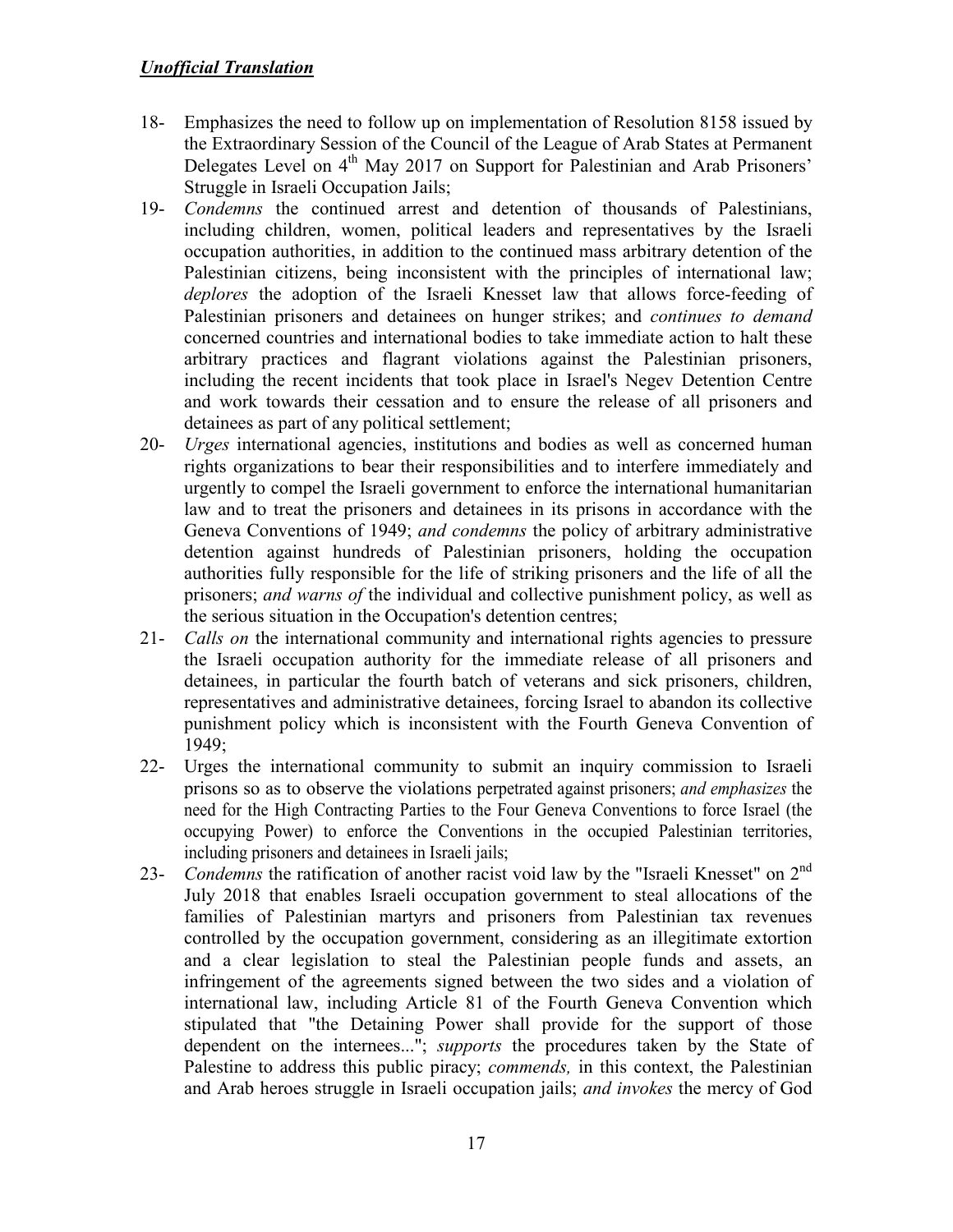upon the souls of the Palestinian people martyrs, who sacrificed their souls for freedom and have been killed by the Israeli occupying forces and settlers;

- 24- *Supports* the Palestinian approach towards prosecution of Israeli perpetrators of war crimes, committed against humanity and prisoners in violation of the humanitarian international law, the United Nations resolutions, Rome Statute of the International Criminal Court and the Four Geneva Conventions;
- 25- *Urges* the Arab and Islamic States, institutions and individuals to support the Arab Fund for Prisoners Support which is under the supervision of the League of Arab States according to Paragraph (19) of Resolution 574 adopted by the  $24<sup>th</sup>$  Ordinary Session of Doha Summit on  $26<sup>th</sup>$  March 2013.

# **V. The Refugees:**

- 26- *Emphasizes* that the issue of Palestinian refugees is the core of the question of Palestine; underlines adherence to the inherent and inalienable right of the Palestinian refugees' generations and descendants to return to their homes, from which they had been displaced, in accordance with international legitimacy resolutions, particularly General Assembly Resolution 194 of 1948 and the Arab Peace Initiative; *and highlights* the legal, political and moral responsibility of Israel (the occupying Power) for the emergence and continuation of the Palestinian refugees crisis;
- 27- *Condemns and rejects* any action taken by any party, including the United States of America and Israeli occupation government to forfeit the right of return, to distort the issue of Palestinian refugees, through resettlement attempts, liquidation and stopping the finance of UNRWA, or the so-called redefinition of the legal status of the Palestinian refugee to deprive the Palestine refugees' generations and descendants from their right to return; *Calls on* the Member States and the Secretariat General to continue and to intensify their efforts at international level and in the United Nations to address such illegal attempts;
- 28- *Expresses* its profound concern over the critical situation of the Palestinian refugee camps in Syria, demanding their evacuation of arms and militants, lifting the blockade and return of their population, and provision of all necessary services to support the Palestinian refugees thereof;
- 29- *Calls for* the provision of essential elements needed to secure a decent human life to Palestinian refugees in refugee camps, along with lifting the hardships and unjust discrimination against them.

# **VI. UNRWA:**

30- *Confirms* the authorization granted to UNRWA according to its founding resolution (General Assembly Resolution 302 of 1949) without prejudice to its mandate or responsibility, altering or handing over of its responsibilities to any other organ, seeking that UNRWA and its United Nations terms of reference shall prevail; *and stresses* the need for UNRWA to continue bearing its responsibilities in providing services for the refugees in and outside the camps in all the UNRWA's operation areas, including the occupied Jerusalem, until the question of Palestinian refugees is justly and inclusively resolved according to Resolution 194 issued by the United Nations General Assembly of 1948 and the Arab Peace Initiative of 2002;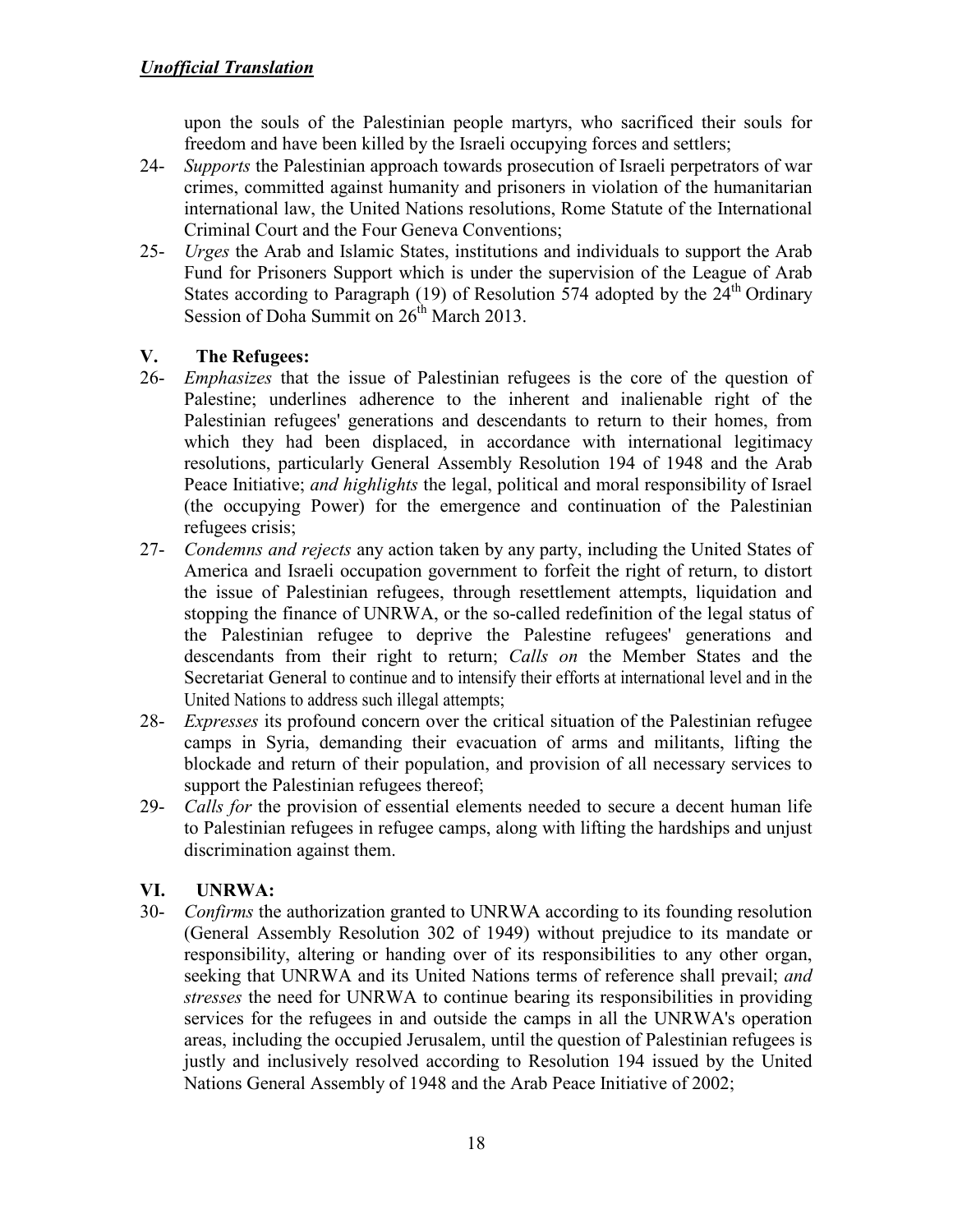- 31- *Rejects and condemns* any attempt to end or diminish the role and mandate of the United Nations Relief and Works Agency for Palestine Refugees in the Near East (UNRWA) through the systematic Israeli campaigns against the Agency; *rejects* the U.S. decision or any similar decision to end or decrease the finance of UNRWA; which shall deprive the Agency from one third of its operational budget, leading to cut the number of health and educational services provided to Palestinian refugees' generations, whom rights are protected under international legitimacy resolutions, representing an unacceptable attempt to obliterate the issue of refugees, as an integral part of the final settlement issues; *requests* the United States of America to reconsider its position and its serious implications on the Middle East stability; *and calls on* the international community to adhere to the UNRWA mandate and to secure the necessary sustained financial resources and contributions for its budget and activities, so as to enable it to carry out its role in providing basic services to the Nakba victims; a right whose responsibility to fulfil is borne by the international community as foreseen by the United Nations General Assembly Resolution 194 of 1948 with an aim to enhancing security and stability in the region;
- 32- *Expresses concern over* UNRWA's annual budgetary deficit; emphasizes the need to call upon the Member States of the United Nations General Assembly to launch an international appeal to increase the database of UNRWA's donour countries that includes all the Member States; *calls for* exerting further efforts at the level of regional organizations, political groups, development banks and other financial institutions in a view to increasing the financial contributions of the Agency and ensuring sustainable funding solutions; stresses the importance of the continued provision of the necessary political, moral and financial support for UNRWA's regular and emergency programmes and activities; *and calls on* the Secretariat General, its Missions abroad and Councils of Arab Ambassadors to continue fostering different channels of communication with all donour countries urging them to fulfill their financial obligations to the Agency, to enable the Agency to fully undertake its mandate, and not to force host Arab States to sustain additional burdens that primarily fall under UNRWA's responsibilities;
- 33- *Urges* the Member States to complete fulfillment of their contributions to UNRWA's annual budget pursuant to successive resolutions of the Council of the League of Arab States at Ministerial Level since 1987; *calls on* all bodies contributing to UNRWA's financial support to give priority to payment of the states' shares in UNRWA's budget, then providing voluntary support to other projects; *and expresses appreciation* to the efforts of the Palestinian refugees hosting countries, particularly Lebanon and Jordan, and to the Member States contributing to support UNRWA, particularly the Kingdom of Saudi Arabia, the State of Qatar, the United Arab Emirates and the State of Kuwait;
- 34- *Urges* UNRWA to create adequate means to increase the database of donour countries and to increase their committed funds according to the Agency's needs without reduction of any services provided thereof, pursuant to its founding Resolution 302 of 1949, to continue allocating its budget in accordance with the priorities and requirements of refugees, to coordinate with host Arab States in the preparation and implementation process of its programmes in conformity to the policies of these countries, to seek engagement of the private sector in donour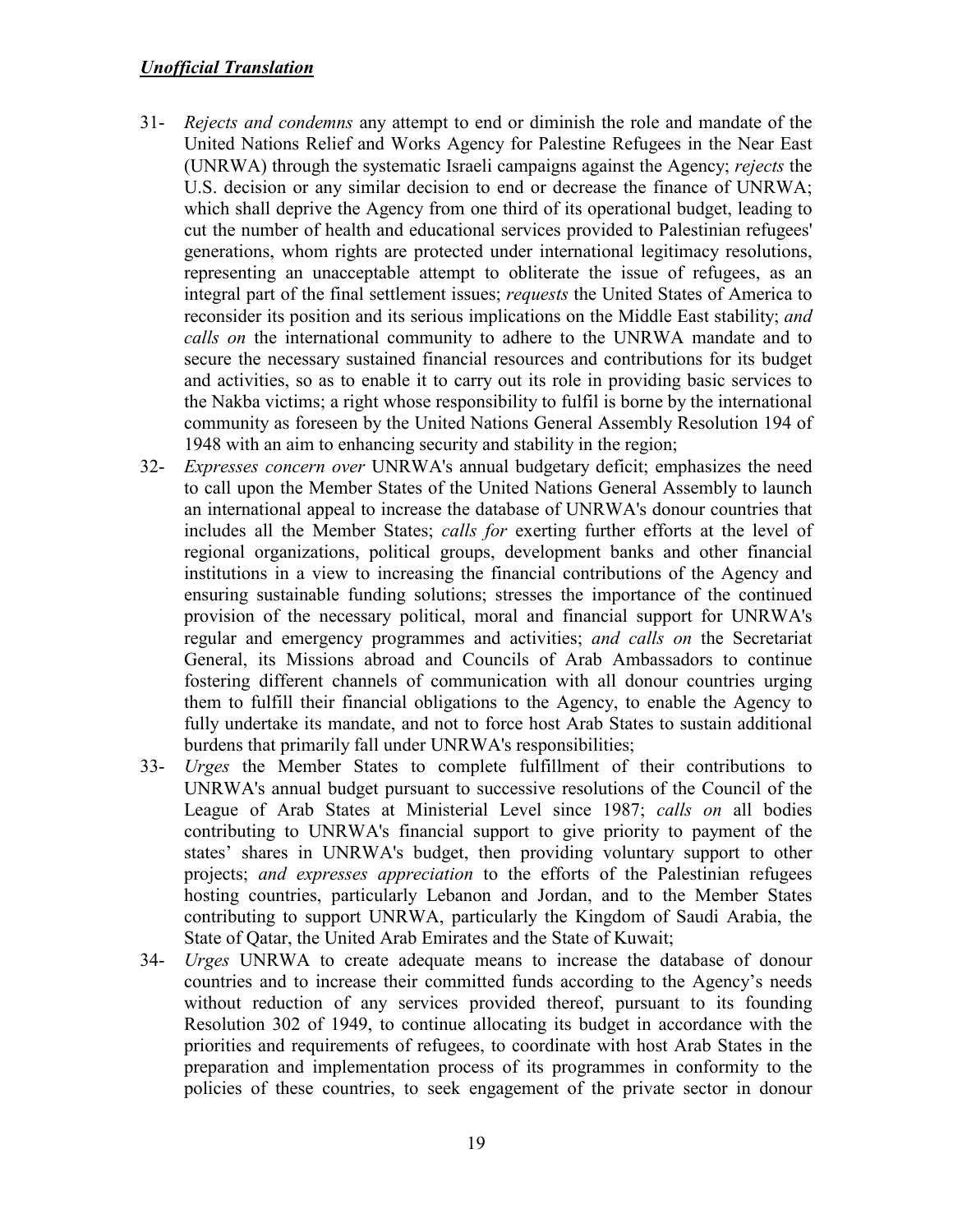countries in funding additional programmes and projects that help improve the conditions of refugees, though this shall not be an alternative for the pledges of donour countries towards UNRWA, and to explore the means to face its budget deficit;

- 35- *Holds* Israeli occupation authorities responsible for the additional burdens undertaken by UNRWA due to the procedures of siege, blockade and hindering access and delivery of humanitarian assistance to people in need; *and demands* Israel to compensate for these losses;
- 36- *Calls on* UNRWA to bear its responsibilities towards the Palestinian refugees in Syria and to provide all forms of necessary support to those displaced out of Syria pursuant to the laws, regulations and arrangements undertaken by the States to which they were displaced; *and urges* the international community to support UNRWA through provision of the necessary funds;
- 37- *Calls upon* all States and donour bodies to fulfill their financial commitments made in the conferences held in New York on 27th September 2018 and in Rome on 15th March 2018 to enable UNRWA to assume its humanitarian and political mandate towards the Palestinian refugees until their question is resolved, according to Resolution 194 0f 1948; *and expresses gratitude to* friendly countries providing support for the UNRWA.

# **VII. Development:**

- 38- *Condemns* the systematic measures imposed by Israel (the occupying Power) that aim to undermining the Palestinian economic development, to deprive the Palestinian people of their inalienable right to development and the efficiency and viability of the economy of the State of Palestine; *and urges* the international community to enable the Palestinian people to take over all their resources and to exercise their right to development;
- 39- *Condemns* all the Israeli practices, procedures and laws aimed at depletion, erosion, wasting or jeopordizing the Palestinian natural resources of the occupied Palestinian territories since 1967, including those located in Land and Sea;
- 40- *Fully supports* the United Nations General Assembly Resolutions A/RES/73/18 of 2018, particularly Paragraph (9), in which the General Assembly requested the United Nations Conference on Trade and Development (UNCTAD) to continue submitting a report on the economic costs of the Israeli occupation; welcomes the efforts of the UNCTAD Secretariat that submitted reports to the United Nations General Assembly on those costs to prepare documents with international terms of reference on those costs and the economic rights of the Palestinian people; *and urges* the Member States to contribute to funding this important documentary process estimated by the UNCTAD at five million dollars;
- 41- *Calls on* the international community to bear its responsibilities and to continue its commitment towards providing assistance to enhance and empower the institution building process of the State of Palestine, and to meet the pledges they assumed concerning support for development plans and programmes set forth by the State of Palestine;
- 42- *Calls on* the Arab States to continue their support for the Palestinian economy, according to bilateral agreements with the State of Palestine, and to open their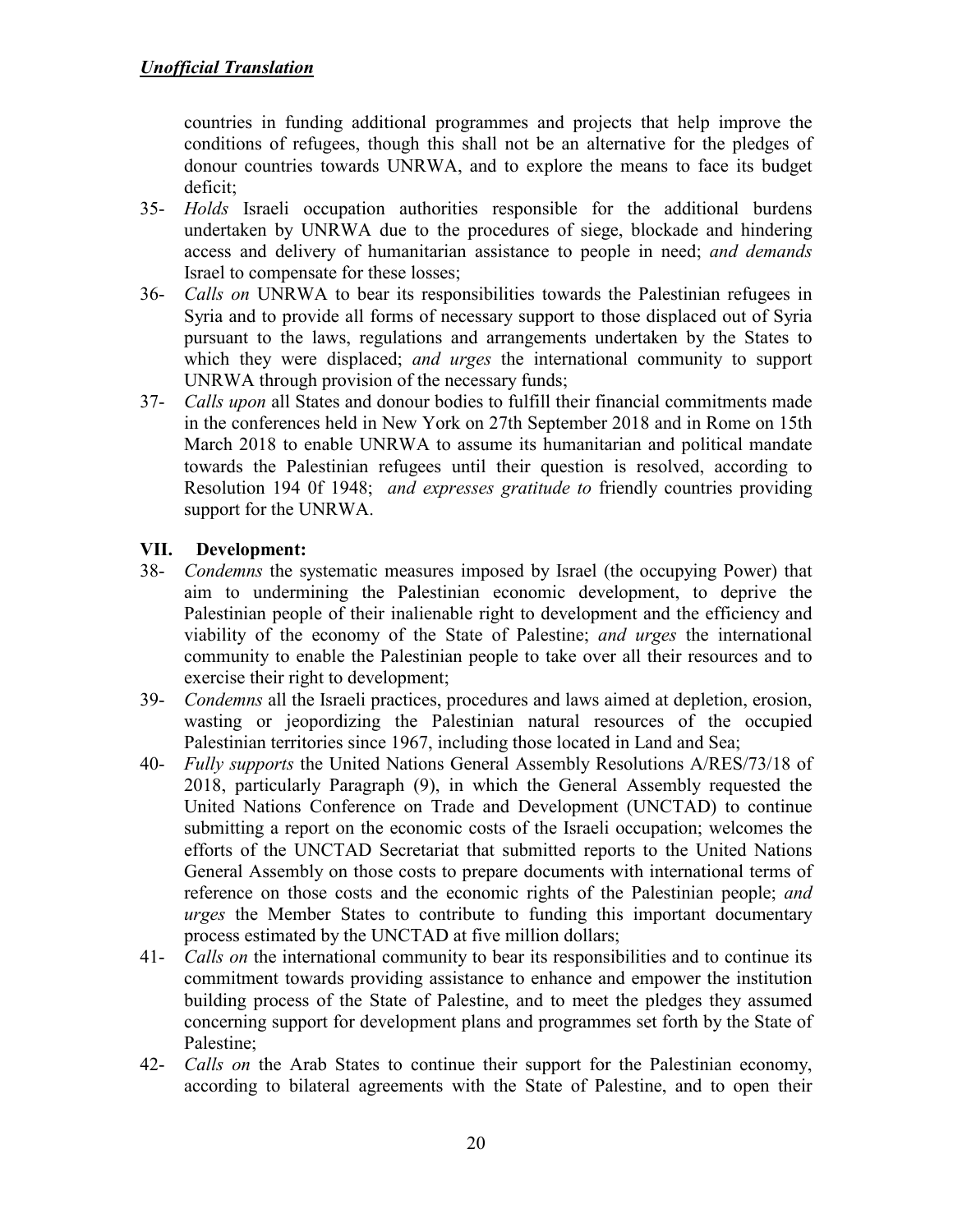markets for the free flow of Palestinian products of origin through exemption from customs duties in implementation of the previous resolutions adopted in this regard;

- 43- *Seeks* implementation of previous Arab Summit resolutions with regard to termination of Israeli blockade and reconstruction of Gaza Strip, particularly the Arab Development Summit (Kuwait: 2009) and the 22<sup>nd</sup> Ordinary Arab Summit (Sirte: 2010); *and calls upon* Arab States to abide by the transfer of the pledged funds in Cairo Conference for the reconstruction of the damage caused by the Israeli occupation during its war on Gaza Strip in Summer 2014; *further calls upon* the Arab States to fulfill the obligations they pledged at successive Arab Summits; *and further calls upon* them to fulfill the obligations they pledged at successive Arab Summits;
- 44- *Urges* private sector institutions at the Arab States for effective investment in Palestine and to support the Palestinian private sector.

**(S.R. 748 O.S. (30) – S. 3 – 31/03/2019)**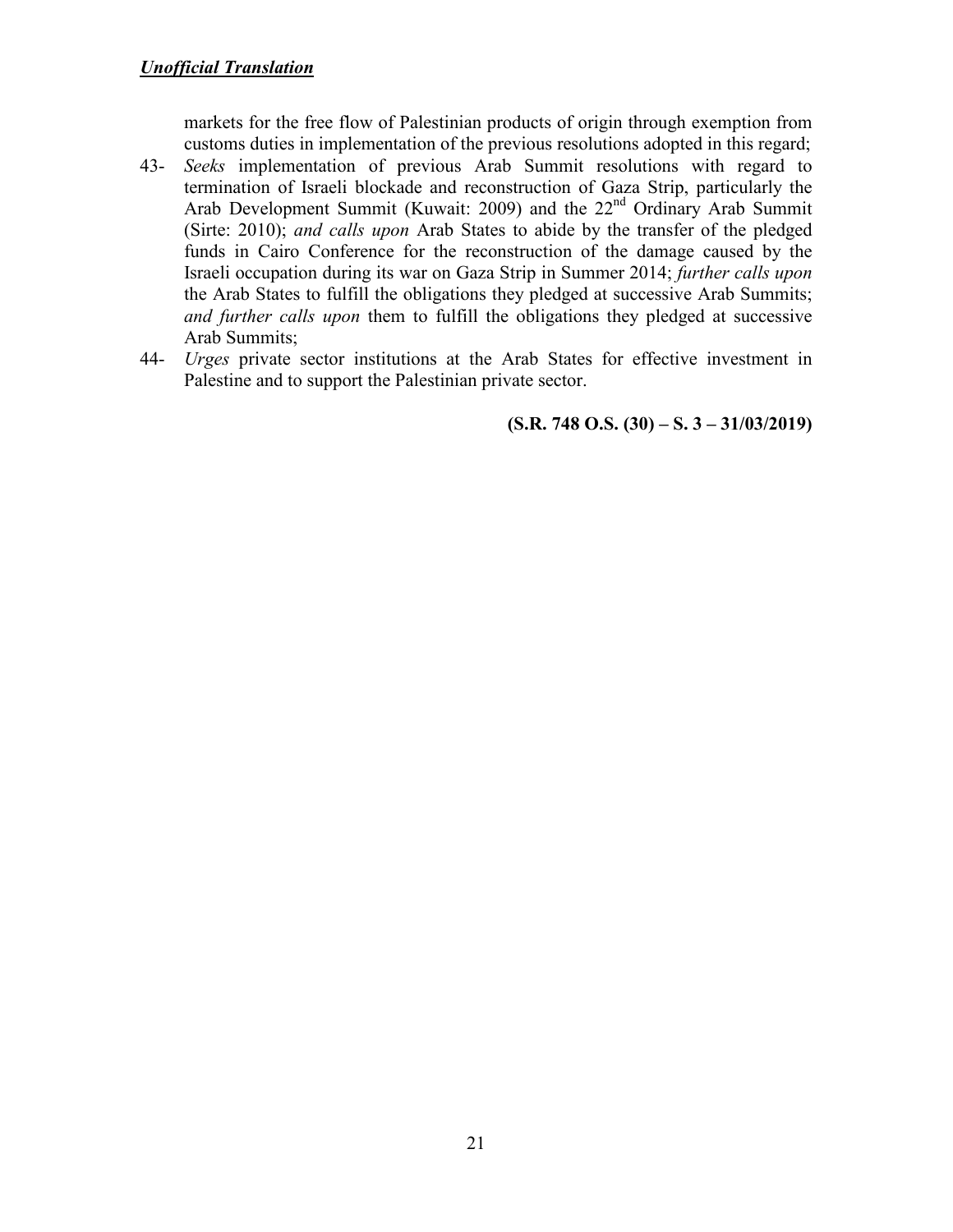The Question of Palestine, the Arab-Israeli Conflict and its Recent Developments

**Support State of Palestine's budget and sumud of the Palestinian People** 

#### **The Council of the League of Arab States at Summit Level,**

- *Having reviewed,*
	- The note submitted by the Secretariat General,
	- The report submitted by the Secretary-General on the joint Arab action,
	- The recommendation issued by the Second Meeting of the Committee on Implementation Follow-up of Resolutions and Obligations at Ministerial Level on  $29<sup>th</sup>$  March 2019 in the Republic of Tunisia,
- *Emphasizing* the important obligation of Member States to settle their contributions to the State of Palestine budget support according to resolutions adopted by successive Arab Summits, from Beirut Summit of 2002 to Jerusalem Summit of 2018 in the kingdom of Saudi Arabia, *and reaffirming* all resolutions adopted by the Council of the League of Arab States at Summit, Ministerial and Permanent Delegation levels concerning support the State of Palestine's budget and the *sumud* of the Palestinian people;
- 1- *Emphasizes* the call for Arab States to adhere to the decisions of the League of Arab States and to the implementation of a financial safety net at the earliest opportunity with the monthly amount of US\$ 100,000,000 to the State of Palestine in order to address the financial pressures and crises to which it is subjected as a result of the constant economic and financial punishing measures by Israel (the occupying Power), including the detention of tax revenues and stealing a vast amount thereof, contrary to all the laws and international instruments and agreements between the two sides;
- 2- *Thanks* the Arab States that have fulfilled their pledges towards the State of Palestine budget, particularly the kingdom of Saudi Arabia and the People's Democratic Republic of Algeria, who are committed to settle their contributions regularly; *expresses gratitude to* the State of Kuwait, the Republic of Iraq and the Arab Republic of Egypt for settling parts of their contribution to the budget of the State of Palestine; calls upon the Arab States to settle their pledges in this regards as well as the due arrears forthwith immediately; *and underlines* the need to continue supporting the budget of the State of Palestine by Arab States;.
- 3- *Calls upon* the Member States to implement Amman Summit Resolution 677 adopted by the 28th Ordinary Session on 29<sup>th</sup> March 2017 on increasing the capital of Al-Aqsa and Jerusalem Funds by an amount of 500 million dollars; expresses gratitude to the Kingdom of Saudi Arabia, the State of Kuwait and the Kingdom of Morocco for settling parts of their contribution in this increase; *also expresses gratitude to* the Member States that have settled their pledges towards Al-Aqsa Fund and Jerusalem Intifada Fund support pursuant to the resolutions of the Extraordinary Cairo Summit of 2000 and Beirut Summit 2002 and to implement Sirte Summit Resolution of 2010 in support for Jerusalem; *and calls upon* the Arab States that have not met their obligations to accelerate fulfillment of their pledges;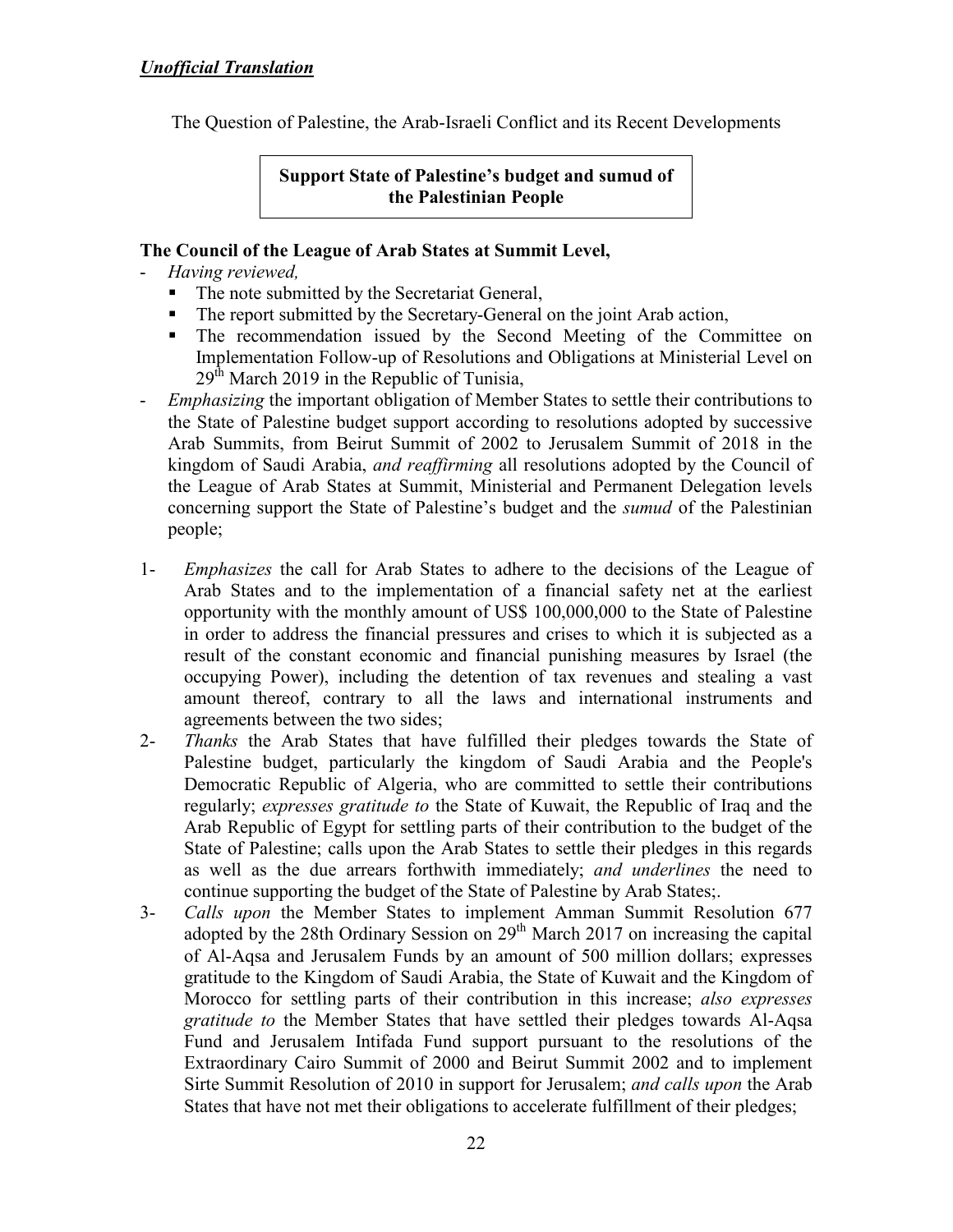- 4- *Calls on* the Arab Parliament, Parliaments, Arab civil society organizations and Arab communities to exert every effort towards strengthening the resources of Al-Aqsa and Jerusalem Funds, in support for the Palestinian people struggle;
- 5- *Calls upon* the Member States to support the State of Palestine budget for a period of one year as of  $1<sup>st</sup>$  April 2019 according to the mechanisms approved by Beirut Summit in 2002.

**(S.R. 749 O.S. (30) – S 3 – 31/03/2019)**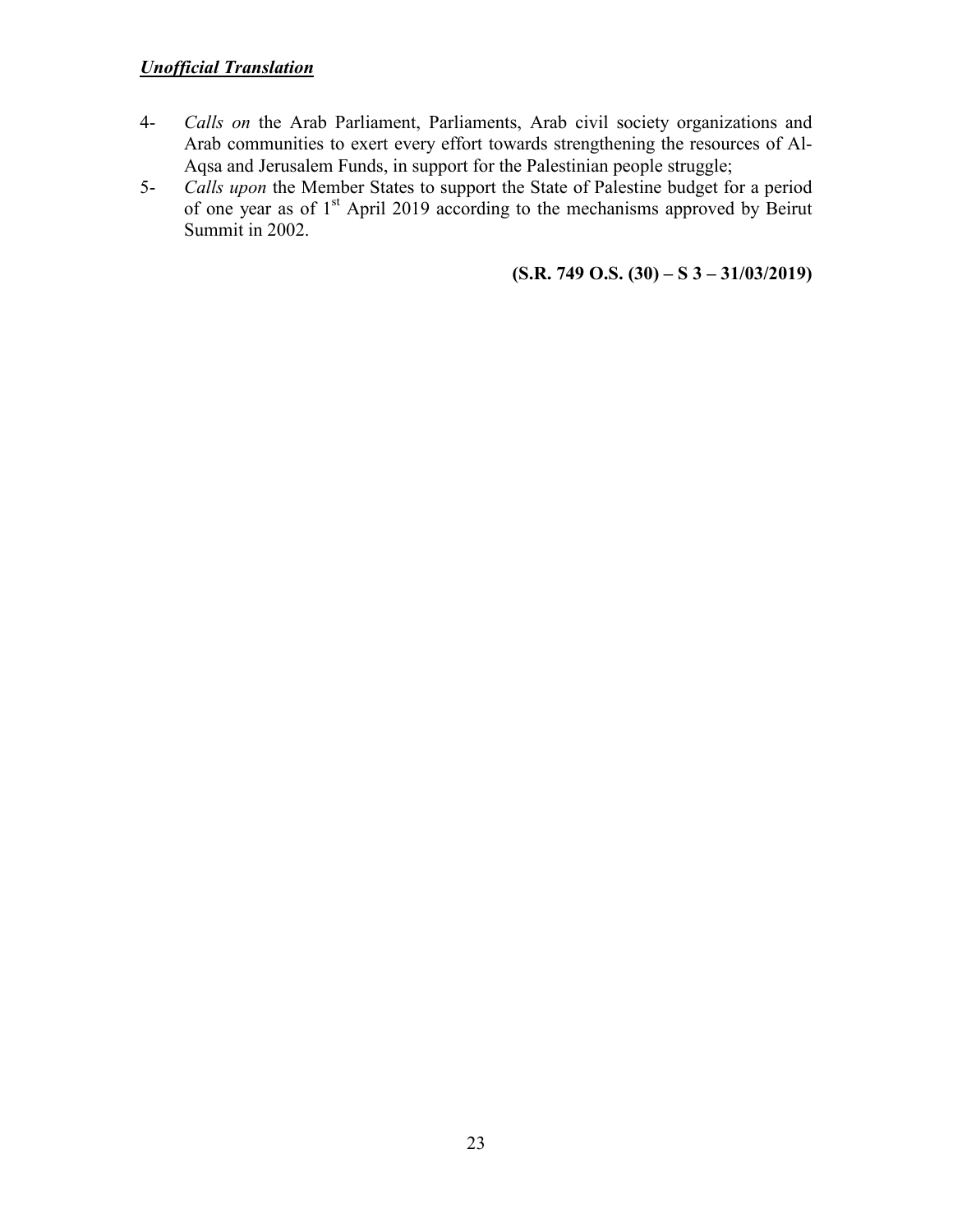The Question of Palestine, the Arab-Israeli Conflict and its Recent Developments

**Occupied Arab Syrian Golan** 

### **The Council of the League of Arab States at Summit Level,**

- *Having reviewed,*
	- The note submitted by the Secretariat General,
	- The report submitted by the Secretary-General on the joint Arab action,
	- Resolutions adopted by the Council of the League of Arab States at Ministerial Level, particularly Resolution 7161 adopted by  $133<sup>rd</sup>$  Ordinary Session on  $3<sup>rd</sup>$ March 2010, Resolution 7230 by 134<sup>th</sup> Ordinary Session on 16<sup>th</sup> September 2010, Resolution 7306 by 135<sup>th</sup> Ordinary Session on 2<sup>nd</sup> March 2011, Resolution 7381 by  $136<sup>th</sup>$  Ordinary Session on  $13<sup>th</sup>$  September 2011, Resolution 7457 by  $137<sup>th</sup>$ Ordinary Session on  $10^{th}$  March 2012, Resolution 7521 by  $138^{th}$  Ordinary Session on  $5<sup>th</sup>$  September 2012, Resolution 7593 by 139<sup>th</sup> Ordinary Session on  $6<sup>th</sup>$  March 2013, Resolution 7665 by  $140<sup>th</sup>$  Ordinary Session on  $1<sup>st</sup>$  September 2013, Resolution 7735 by 141<sup>st</sup> Ordinary Session on 9<sup>th</sup> March 2014, Resolution 7802 by  $142<sup>nd</sup>$  Ordinary Session on  $7<sup>th</sup>$  September 2014, Resolution 7862 by  $143<sup>rd</sup>$ Ordinary Session on  $9<sup>th</sup>$  March 2015, Resolution 7928 by 144<sup>th</sup> Ordinary Session on 13<sup>th</sup> September 2015, Resolution 7999 by 145<sup>th</sup> Ordinary Session on 11<sup>th</sup> March 2016, Resolution 8041 by the Extraordinary Session on 21<sup>st</sup> April 2016, Resolution 8057 by 146<sup>th</sup> Ordinary Session on 8<sup>th</sup> September 2016, Resolution 8116 by  $147<sup>th</sup>$  Ordinary Session on  $7<sup>th</sup>$  March 2017, Resolution 8170 by  $148<sup>th</sup>$ Ordinary Session on  $12^{th}$  September 2017, Resolution 8236 by 149<sup>th</sup> Ordinary Session on  $7<sup>th</sup>$  March 2018, Resolution 8289 by 150<sup>th</sup> Ordinary Session on 11<sup>th</sup> September 2018 and Resolution 8351 by  $151<sup>st</sup>$  Ordinary Session on  $6<sup>th</sup>$  March 2019,
	- The recommendation issued by the Second Meeting of the Committee on Implementation Follow-up of Resolutions and Obligations at Ministerial Level on  $29<sup>th</sup>$  March 2019 in the Republic of Tunisia,
- *Recalling* Arab Summit resolutions, most recently Jerusalem Summit Resolution (Dhahran) 712 of the  $29<sup>th</sup>$  Ordinary Session on 15<sup>th</sup> April 2018,
- 1- *Rejects and condemns* the US decision on 25th March 2019 to recognize Israel's sovereignty over Golan, and considering this decision as null and void in form and substance; and constitutes a serious violation of the Charter of the United Nations which endorses inadmissibility of the acquisition of territory by force, and the Security Council resolutions adopted unanimously, in particular Resolution 424 of 1967, and Resolution 497 of 1982, that unequivocally stipulated not to recognize Israel's annexation of the occupied Syrian Golan; *Emphasizes* the full Arab support to Syria's right to restore the occupied Golan;
- 2- *Emphasizes* that the US decision does not alter the legal status of the Syrian Golan as a territory has been occupied by Israel in 1967, it has no legal validity and does not confer any rights or obligations or benefits;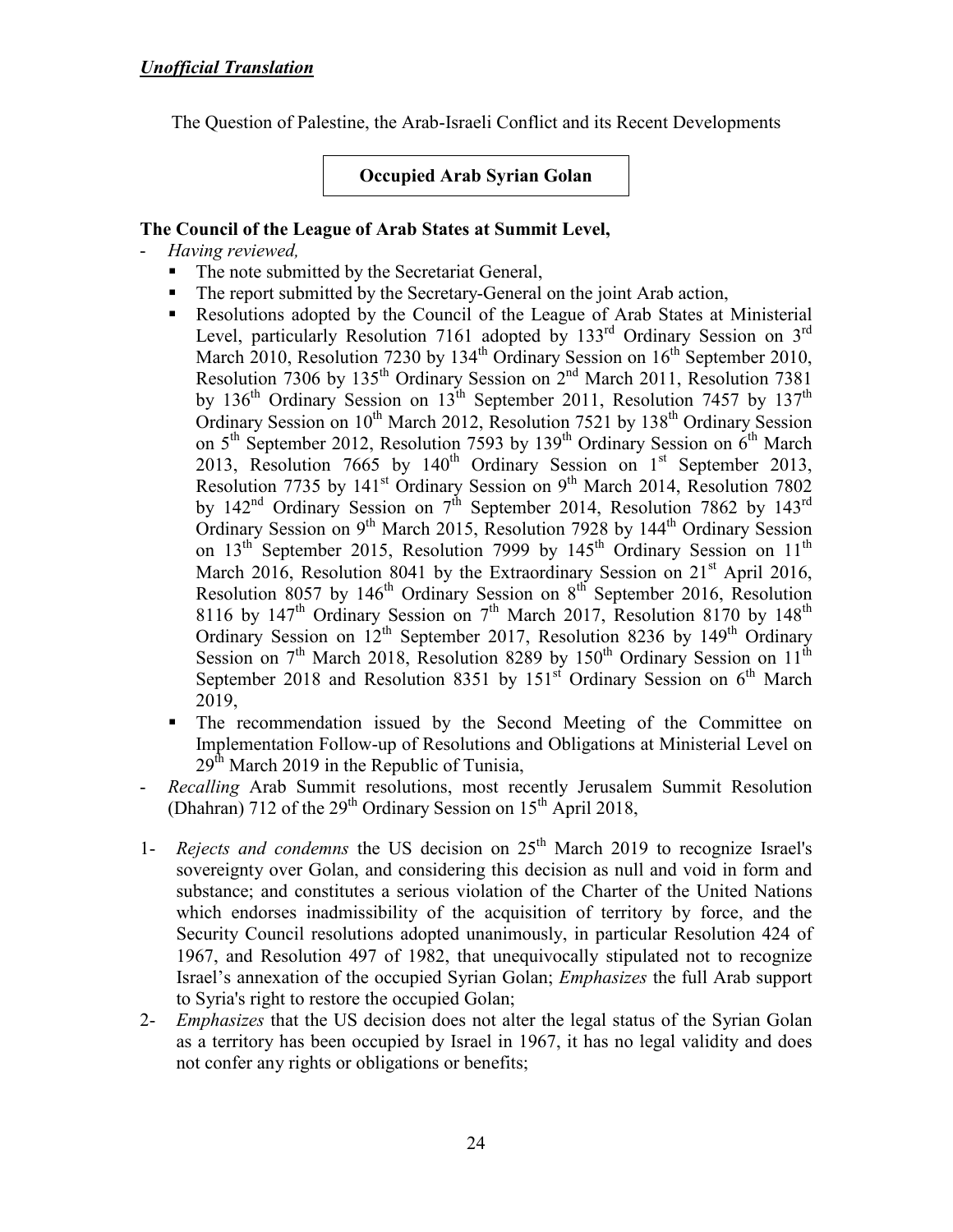- 3- Supports Syria's just claim and right to restore all the occupied Arab Syrian Golan to 4<sup>th</sup> June 1967 borderline, based on the principles of the peace process, international legitimacy resolutions and the outcomes of Madrid Peace Conference in 1991;
- 4- *Reaffirms* Resolution 4126 adopted by the Arab League's Council at Ministerial Level on  $13<sup>th</sup>$  February 1982 and its subsequent resolutions, most recently Resolution 8351 adopted by  $151<sup>st</sup>$  Ordinary Session on  $6<sup>th</sup>$  March 2019 and Arab Summit resolutions, most recently Jerusalem Summit Resolution (Dhahran) 712 adopted by the  $29<sup>th</sup>$  Ordinary Session on  $15<sup>th</sup>$  April 2018, which stipulated the rejection of all measures taken by the Israeli occupation authorities to alter the legal, natural and demographic status of the occupied Arab Syrian Golan, regarding the Israeli procedures to consolidate its control over Golan as illicit, null and void and a violation of international conventions, the United Nations Charter and resolutions, particularly Security Council Resolution 497 of 1981, General Assembly Resolution A/RES/63/99 adopted by  $63<sup>rd</sup>$  Session on  $5<sup>th</sup>$  December 2008, which underlines that Israel's (the occupying Power) decision of 14th December 1981 to annex the occupied Arab Syrian Golan is illicit, null and void with no legal effect and constitutes a serious violation of Security Council Resolution 497 of 1981 and General Assembly Resolution 64/21 adopted by its  $64<sup>th</sup>$  Session on  $2<sup>nd</sup>$  December 2009, in addition to General Assembly Resolutions  $65/18$  on  $30<sup>th</sup>$  November 2010,  $106/65$  on  $10<sup>th</sup>$  December 2010 and 19/66 on  $30<sup>th</sup>$  November 2011, and its successive resolutions most recently Resolution 23/73 on  $7<sup>th</sup>$  December 2018 on the Occupied Arab Syrian Golan, and Resolution  $98/73$  on  $7<sup>th</sup>$  December 2018 on "the Israeli settlements in the Occupied Palestinian Territory, including East Jerusalem and in the occupied Arab Syrian Golan";
- 5- *Emphasizes, once again,* that the continued occupation of the occupied Arab Syrian Golan since 1967 represents a continued threat to peace and security in the region and the entire world;
- 6- *Condemns* Israeli practices in the occupied Arab Syrian Golan by means of seizure and confiscation of agricultural lands and natural resources, including underground resources i.e. oil excavation, extraction to serve its economic interest, the depletion of natural resources through the deep water drilling, dam construction, water diversion from lakes for settlers interest, and deprivation of Syrian farmers from important water resources for the irrigation of their farms and livestock considering these resources exclusive property for the people of the occupied Arab Syrian Golan, as endorsed by instruments, conventions and international legitimacy resolutions;
- 7- *Condemns* Israeli violations in the occupied Arab Syrian Golan by establishing wind turbines on agricultural land that forcibly confiscated to intensify its presence on its territory and bringing more settlers; *and calls on* the international community to vigorously condemn these practices and to pressure Israel (the occupying Power) to halt such illegal practices;
- 8- *Emphasizes* the Arab stance's full solidarity with the Syrian Arab Republic and the Lebanese Republic to confront the continuous Israeli attacks and threats, considering any attack against them as an attack on the Arab Nation;
- 9- *Supports the sumud of* the Arab citizens in the occupied Arab Syrian Golan facing the Israeli occupation and its oppressive practices, as well as their determination to cling to their land and their Arab Syrian identity; *affirms* the need to apply the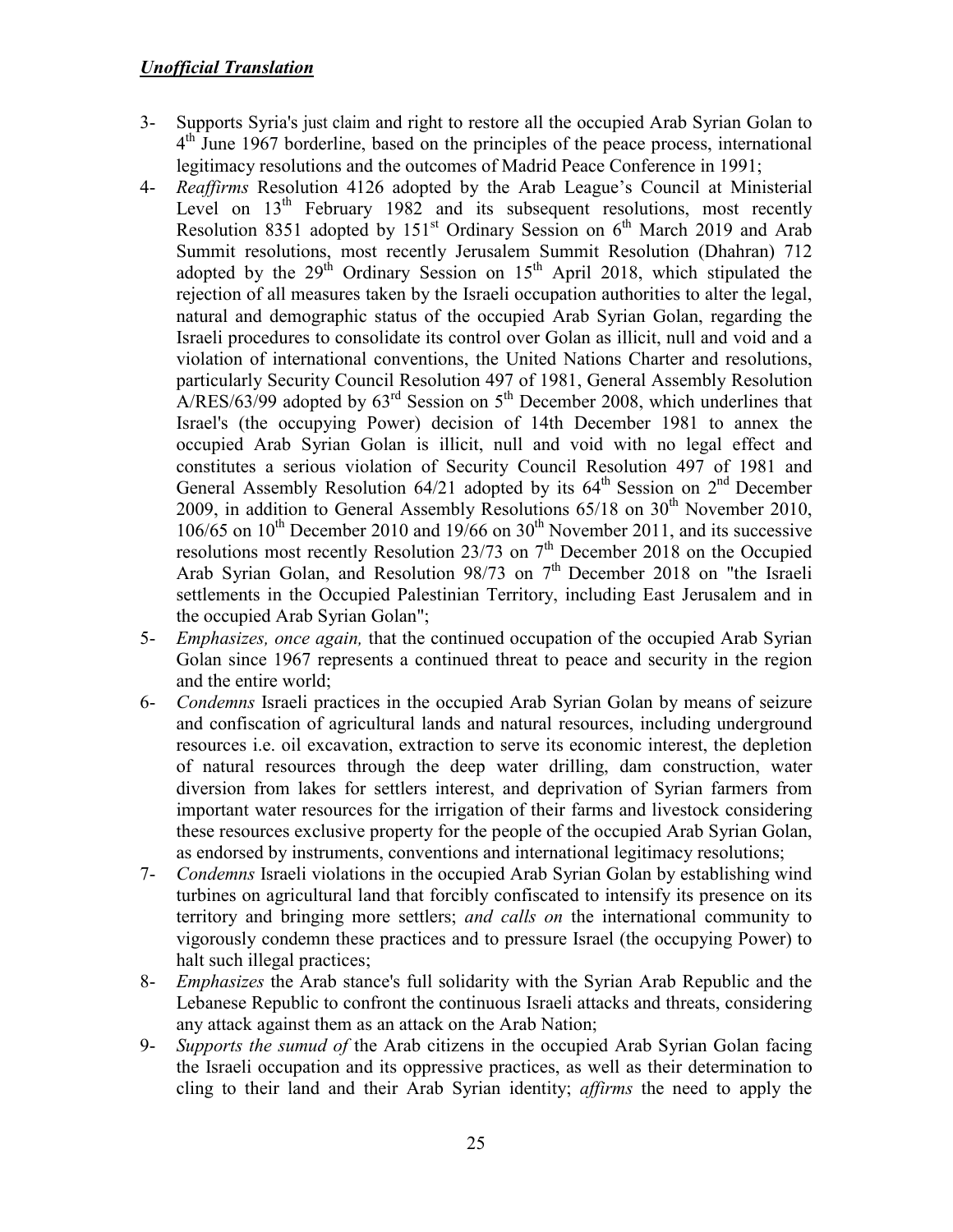Fourth Geneva Convention of 1949 to citizens of the occupied Arab Syrian Golan; *and condemns* the Israeli occupation authorities and their flagrant violations of all rights of Syrian citizens, the youth and the elderly, under occupation in the Golan pursuant to the principles of international law and international legitimacy resolutions, which resulted in expatriation and displacement of thousands of residents, plunder of their lands, breaking up families and the impact of this situation on the lives of children and their upbringing, in addition to other numerous violations of children's rights (inconsistent with international pledges under the International Convention on the Rights of the Child);

- 10- Calls upon the international community to pressure Israel (the occupying Power) to desist from imposing Israeli citizenship and identity cards on Syrian citizens in the occupied Arab Syrian Golan, and to immediately end its repressive measures against the population and all other practices that hinder the full enjoyment of their fundamental rights and their civil, political, economic, social and cultural rights;
- 11- *Rejects* the Israeli actions that reveal its ambitions to control the occupied Arab Syrian Golan; *strongly condemns* its illegal policies and endeavours towards annexation to its sovereignty and imposing its authority and power over the occupied Arab territories; *and urges* Israel to immediately stop taking any actions that shall impose a de facto authority and power, which remain inconsistent with the rules of international law and relevant international legitimacy resolutions, and constitute a blatant defiance of international community, particularly Security Council Resolution 497 of 1981, which clearly considered that imposing laws and exercising authority and power by Israel (the occupying Power) over the occupied Arab Syrian Golan are null and void; *Takes note of* the efforts exerted by the Arab Parliament to stand up against the Israeli occupation authorities (the occupying Power) plans, and attempts to alter the existing legal status of the occupied Arab Syrian Golan, and to separate it from the Syrian Arab Republic.
- 12- *Condemns* the Israeli occupation authorities' procedures in October 2018, to impose local elections in the occupied Arab Syrian Golan, which shall target the Golan residents in an attempt to eliminate their Arab Syrian identity and to force them to abandon their heritage, history and homeland, which constitute a blatant defiance of the rules of international law and relevant international legitimacy resolutions; *and warns* Israel ( the occupying Power), of the consequences of such serious action that would ignite the conflict, and abort all international projects and efforts aiming to achieve peace and security in the region;
- 13- *Demands* the United Nations, the Security Council and the Human Rights Council to ensure that Israel (the occupying Power) respects the Fourth Geneva Convention and the International Covenant on Civil Political Rights and to facilitate visits by residents of the occupied Arab Syrian Golan to their families and relatives in Mother Country Syria through the Qunaytirah Crossing under the supervision of the International Committee of the Red Cross;
- 14- *Calls upon* the international community to pressure Israel (the occupying Power) to immediately release the Syrian prisoners and detainees in Israeli prisons detention camps, some of whom have been detained for more than 29 years, and to treat them in conformity with the principles of international humanitarian law; and urges the international community and organs and human rights organizations to reveal such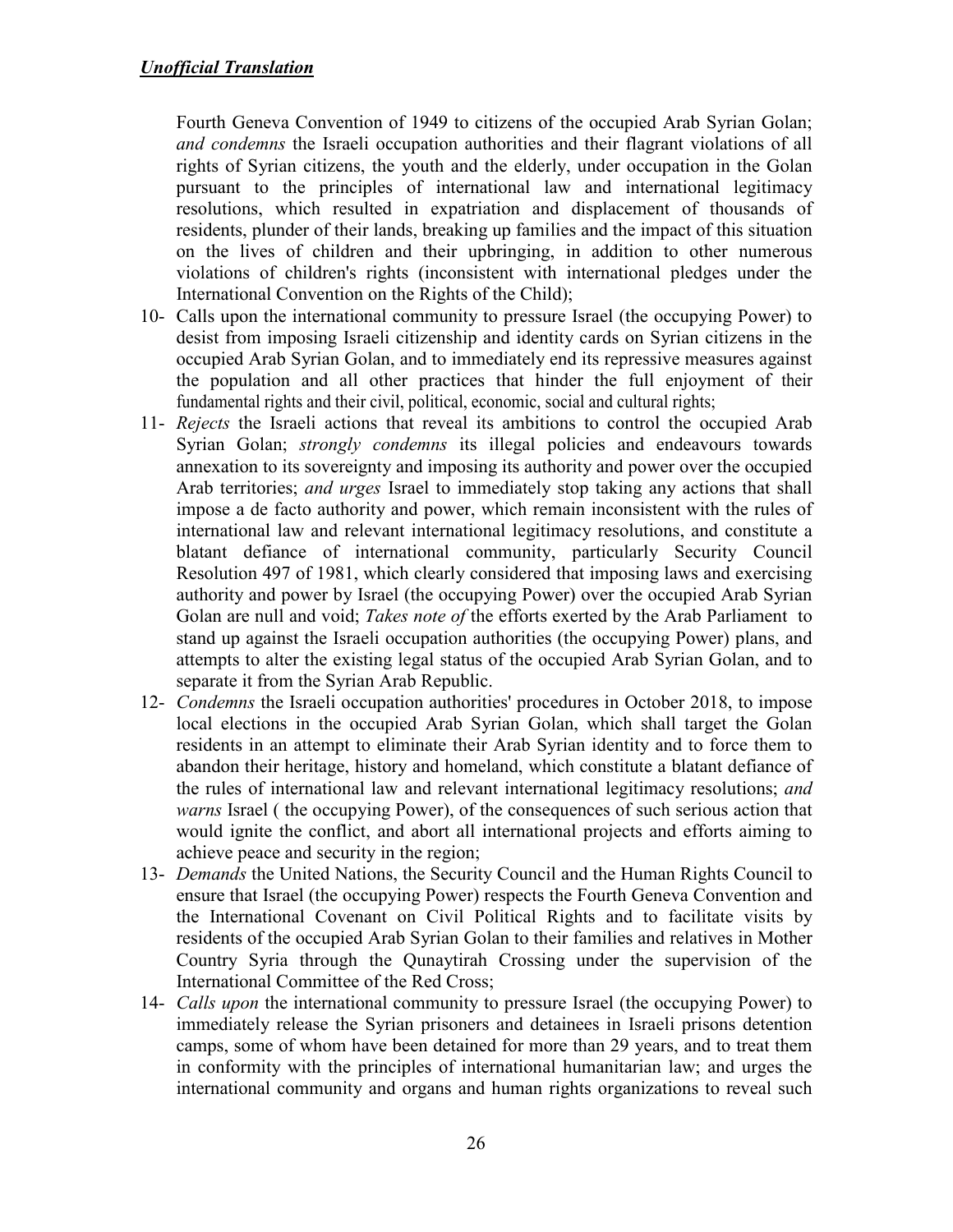Israeli violations of the rights of Golan's prisoners, to condemn these practices and to induce Israel (the occupying Power) to allow the Red Cross representatives to visit Arab Syrian prisoners in the Israeli prisons with specialist physicians to identify their medical and psychological condition and to protect them, and to regard their continued detention a flagrant violation of the United Nations resolutions, international humanitarian law and basic human rights principles;

- 15- *Adheres to* the successive international legitimacy resolutions, most recently the General Assembly Resolution 23/73 of 30<sup>th</sup> November 2018, and Resolution 100/73 of  $7<sup>th</sup>$  December 2018, on the occupied Arab Syrian Golan, which reaffirms the applicability of the Geneva Convention relative to the Protection of Civilian Persons in Time of War, of 1949, to the occupied Syrian Golan; *and emphasizes* that Israel's (the occupying Power) imposition of its laws, jurisdiction and administration on the occupied Arab Syrian Golan is absolutely null, void and illegal; *also reaffirms* the General Assembly Resolution 98/73 of  $7<sup>th</sup>$  December on "the Israeli Settlements in the Occupied Palestinian Territory, including East Jerusalem and the occupied Syrian Golan", that demands Israel to desist from changing the urban character, demographic composition, institutional structure and legal status of the occupied Arab Syrian Golan and from building settlements; *and emphasizes* the illegitimacy of Israeli of settlement which constitutes an obstacle to peace and economic and social development and demands Israel to immediately cease such settlement activities;
- 16- *Reaffirms* all international legitimacy resolutions on the occupied Arab Syrian Golan, particularly the United Nations Human Rights Council Resolutions, including the latest two resolutions issued by its  $40^{th}$  Session on  $22^{nd}$  March 2019, the first resolution condemned the violations committed by Israeli occupation authorities in the occupied Arab Syrian Golan and demanded Israel to abide by relevant international resolutions, particularly Security Council Resolution 497 of 1981, which rejected imposing Israeli laws over the occupied Arab Syrian Golan, and considered these laws as null, void with no legal validity, the second resolution on "the Israeli Settlements in the Occupied Palestinian Territory, including East Jerusalem and the occupied Syrian Golan", which emphasized that all the settlements established by the Israeli occupation authorities since 1967 are illegal according to international law and constitute a major obstacle to the two-State solution and a lasting and just peace;
- 17- Urges the international community to pressure Israel (the occupying Power) to put an end to its violations perpetrated against the inhabitants of the occupied Arab Syrian Golan and to abide by the recommendations of the World Health Organization Assembly contained in its Report A71/27 of 18<sup>th</sup> May 2018 on Health conditions in the Occupied Palestinian Territory, including East Jerusalem, and in the Occupied Arab Syrian Golan that urged Israel (the occupying Power), pursuant to international law to facilitate the procedures for all patients, to provide an ambulance service without delay, to ensure unhindered access of health care personnel and to abide by Security Council Resolution 2286 of 2016, which includes relevant international law on the protection of the wounded and sick, medical personnel and humanitarian personnel exclusively engaged in medical duties, their means of transport and equipment, as well as hospitals and other medical facilities;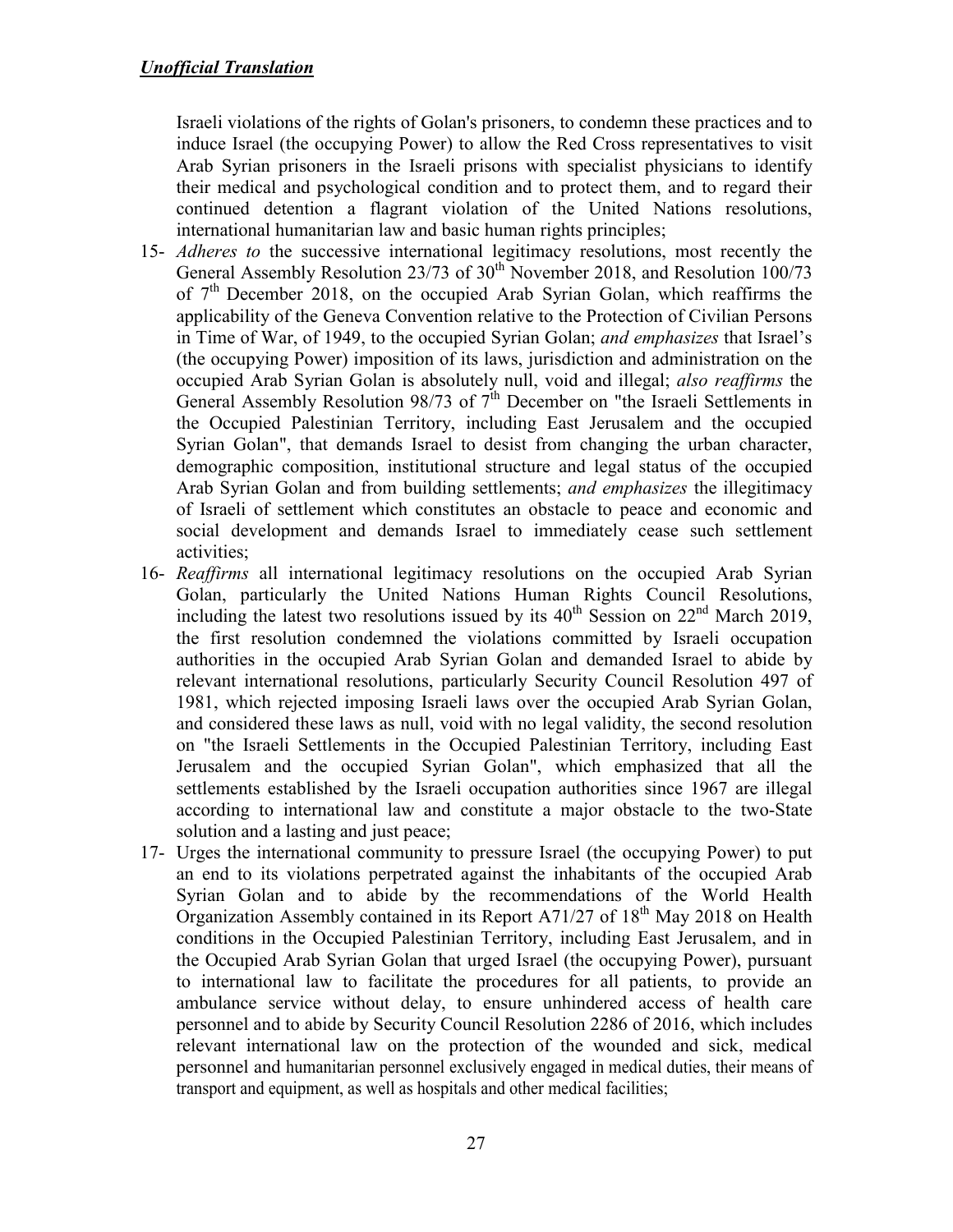18- *Condemns* the Israeli Government's policy that destroyed the peace process and led to the continuous escalation of tension in the region; and calls on the international community to induce Israel (the occupying Power) to apply the United Nations resolutions concerning the full Israeli withdrawal from the occupied Arab Syrian Golan and from all occupied Arab territories to  $4<sup>th</sup>$  June 1967 borderline.

**(S.R. 750 O.S. (30) – S 3 – 31/03/2019)**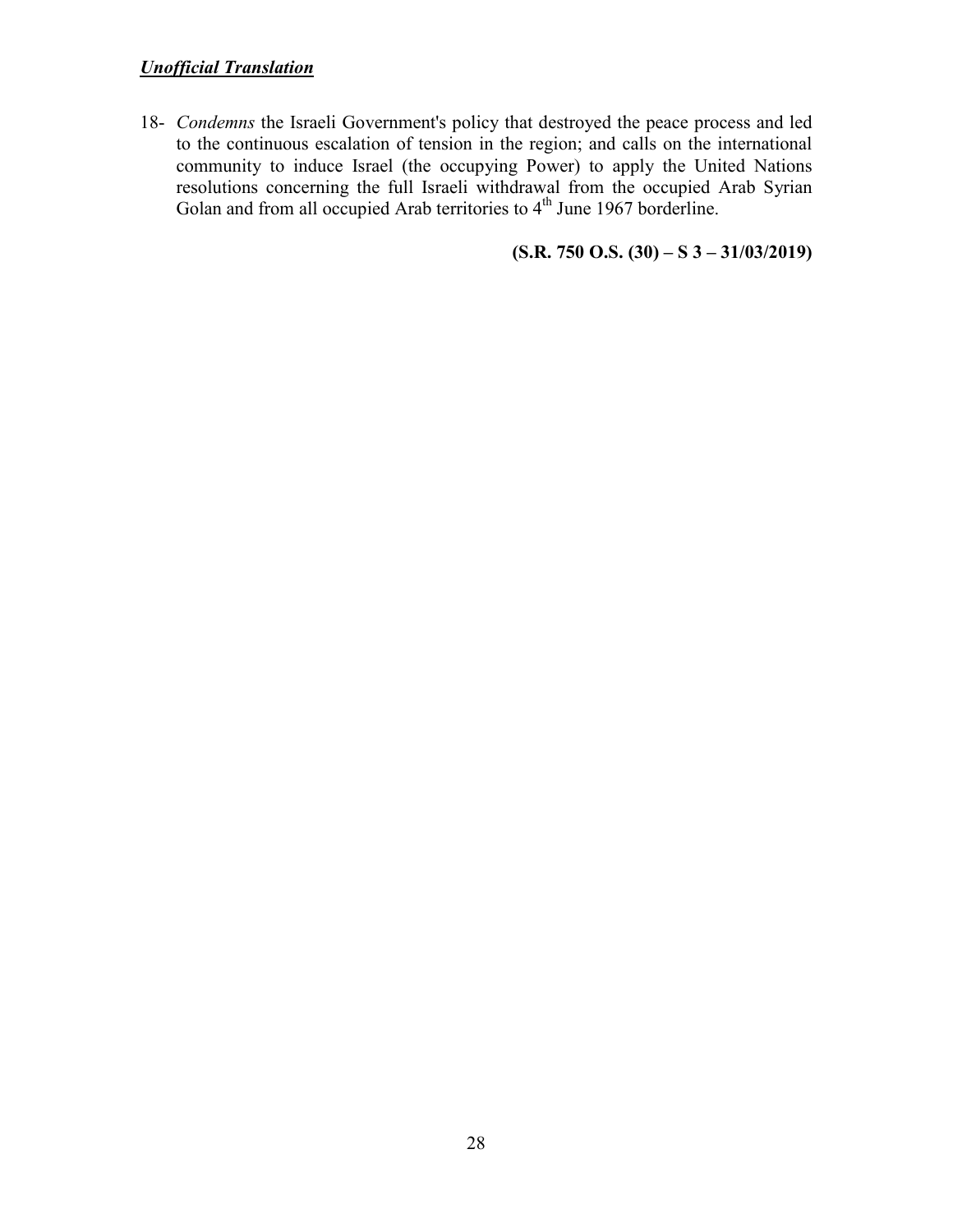#### **Statement by the 30th Arab Summit on The rejection of the U.S. decision to recognize Israel's sovereignty over the occupied Syrian Arab Golan**  ــــ

#### **We, the leaders of Arab States, assembled in Tunisia on 31st March 2019;**

*Emphasizing* our adherence to the Arab principles, in particular maintaining the sovereignty of the Arab States over the Arab territories, as a fundamental factor in the joint Arab action,

*Express* the rejection and condemnation of the U.S. decision issued on 25th March 2019, to recognize Israel's sovereignty over Golan and consider it null and void in form and substance, it represents a serious violation of the Charter of the United Nations which stipulate that the acquisition of territory by force is inadmissible, and to the relevant Security Council resolutions adopted unanimously, particularly Resolutions 242 (1967), and 497 (1981), which unequivocally refer to the absence of recognition for Israel's annexation of the Syrian Arab Golan. *Affirm* the Arab full support for the right of Syrian Arab Republic to regain the occupied Golan, and the Lebanese Shab'a Farms, KafrShuba Hills and the North part of Ghajar Village, and the right of Lebanon to regain it.

We further affirm that U.S. decision is contradictory to its responsibility as a permanent member of the Security Council, to respect the United Nations Charter and the Security Council resolutions; and stress that this recognition will not alter the legal status of Syrian Golan as an occupied territory by Israel since 1967, and does not create any rights or entails any obligations or benefits.

Underscore that legitimizing and legalizing the occupation is completely unacceptable, it represents a serious setback of the U.S stance, and a fundamental violation of the principles of international law, thereby escalating tension in the region, and undermine peace endeavours for achieving a just and comprehensive peace in the Middle East, ending the occupation on the basis of the Principle of Land for Peace.

*Express* appreciation of the firm positions taken by several states and international and regional organizations to reject the U.S. decision, confirming its respect for the international law, the United Nations Charter and international legitimacy resolutions, at the same time, warns of the danger of taking any decision by any State that violates international legitimacy, and to consider taking a similar action to the U.S.decision.

*Request* the Minister of Foreign Affairs to use all the political, diplomatic, and legal means to address the U.S recognition of Israel's sovereignty over the occupied Syrian Golan; *intensify* bilateral and collective contacts with the international community, including the submission of draft resolution to the Security Council through the Arab nations' representative to the Security Council (State of Kuwait), in addition to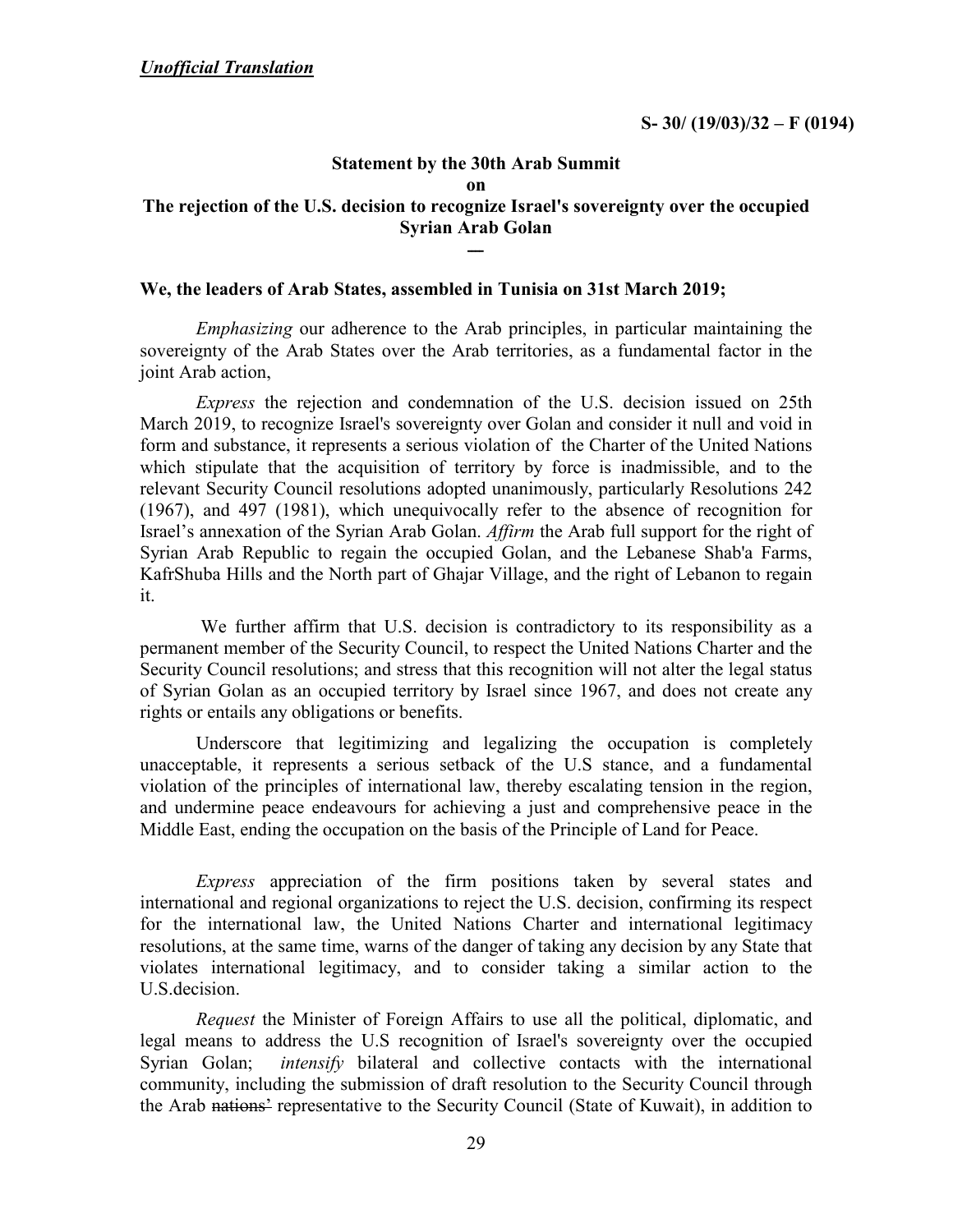obtaining an opinion from the International Court of Justice confirming its illegality and invalidity.

*Request* the Secretary-General to follow up the developments, in this regard and *submit* a report, in this regard, to the next Council of the League of Arab States at Ministerial Level convened to this end.

.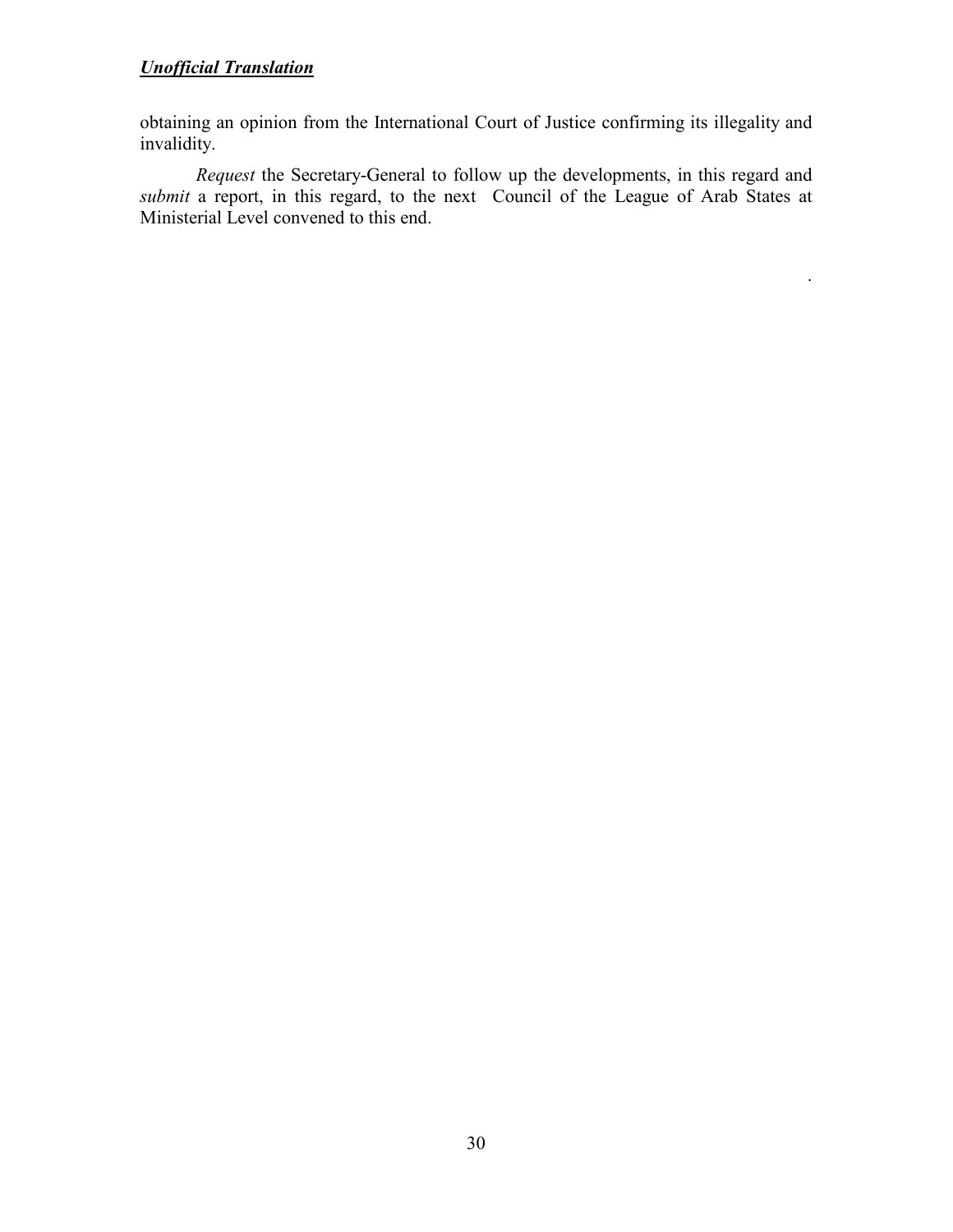### **Solidarity and Support for Lebanon**

#### **The Council of the League of Arab States at Summit Level,**

- *Having reviewed,*
	- The note submitted by the Secretariat General,
	- The report submitted by the Secretary-General on the joint Arab action,
	- Resolution 7738 adopted by 141<sup>st</sup> Ordinary Session on 9<sup>th</sup> March 2014 on the adverse and serious impacts of the crisis of Syrian displaced persons on Lebanon,
	- Resolutions of the Council of the League of Arab States at Ministerial Level, most recently Resolution 8352 adopted by  $151<sup>st</sup>$  Ordinary Session on  $6<sup>th</sup>$  March 2019,
	- The recommendation issued by the Second Meeting of the Committee on Implementation Follow-up of Resolutions and Obligations at Ministerial Level on  $29<sup>th</sup>$  March 2019 in the Republic of Tunisia,
- *Emphasizing* Arab Summit resolutions, most recently Jerusalem Summit (Dhahran) of 2018, in particular Resolution 599 adopted by the  $25<sup>th</sup>$  Ordinary Session on  $26<sup>th</sup>$ March 2014 on supporting the Lebanese Military Forces,
- *Noting* the most recent internal, regional and international developments concerning Lebanon,
- *Recalling* relevant international resolutions adhered to by the government of Lebanon, particularly Resolution 1701, based on Resolutions 425 and 426 with all their provisions,
- 1- *Renews* its full solidarity with Lebanon and the provision of political and economic support for its government and its constitutional institutions to preserve the national Lebanese unity and Lebanon's security, stability and sovereignty over all its territories; *reaffirms* the right of Lebanese people to liberate or restore Shab'a Farms, the Lebanese Kafr Shuba Hills and the Lebanese part of Ghajar Village and their right to resist any hostilities with every available legitimate means; *and emphasizes* the importance and need to distinguish between terrorism and legitimate resistance against the Israeli occupation, which is a recognized right by international conventions and principles of international law, considering the act of resistance as a non-terrorist act;
- 2- *Supports* Lebanon's stand and its call for the international community to implement Security Council Resolution 1701 (2006), which based on Resolutions 425 (1978) and 426 (1978) by ending Israel's violations and constant threats against Lebanon and the Lebanese civil institutions and infrastructure;
- 3- *Emphasizes* support of the outcome of the successive meetings of the International Support Group for Lebanon; *welcomes* the efforts exerted by international community to consolidate stability in Lebanon through this Group's meeting on  $8<sup>th</sup>$ December 2017; *and commends* the outcome of the conferences to support the Lebanese Army in Rome and the Paris Cedar (CEDRE) Conference to support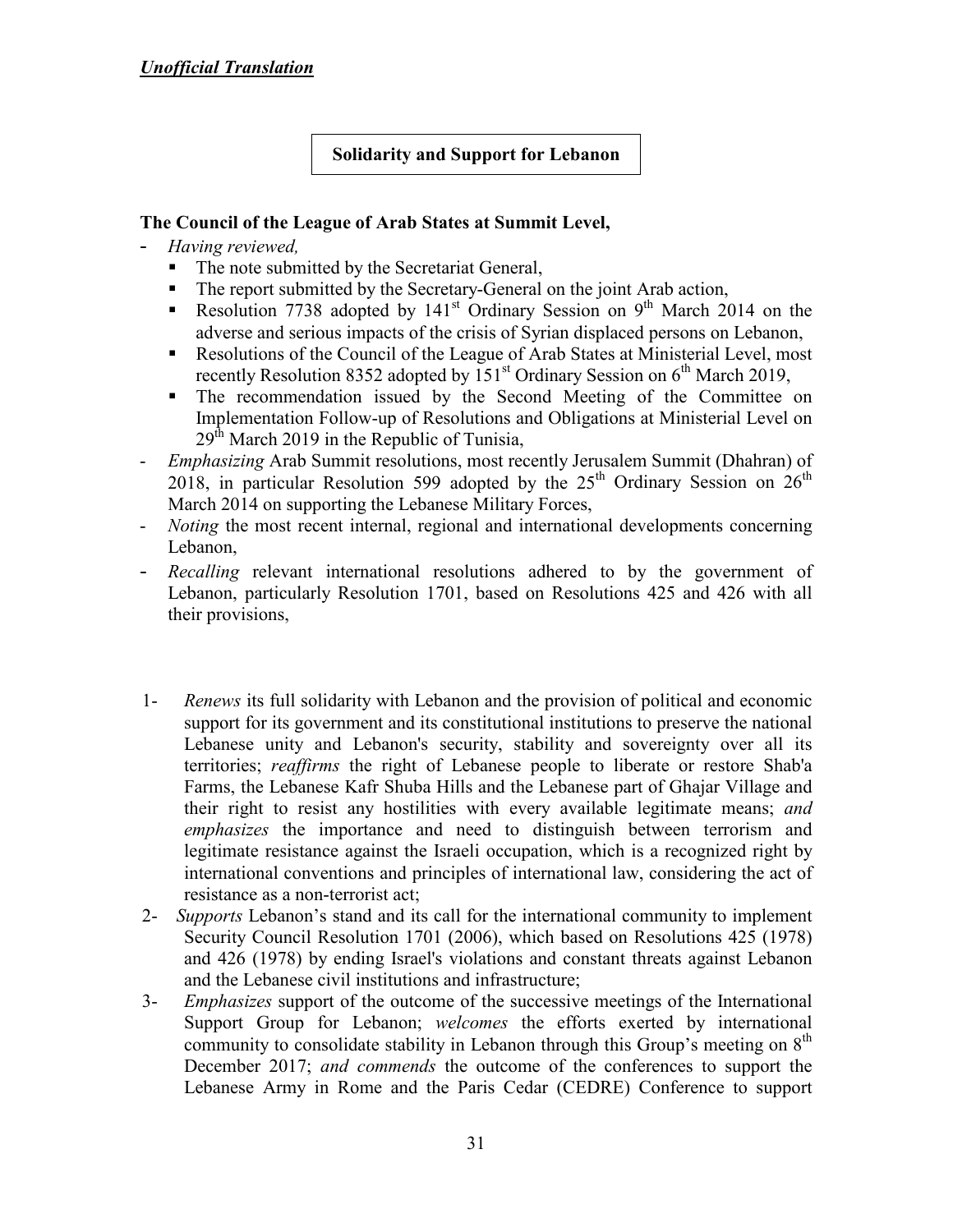Lebanon's economy, both of which emphasized the commitment of international community to reserve stability and prosperity of Lebanon;

- 4- *Commends* the national role undertaken by the Lebanese Army and Lebanese security forces in safeguarding stability and civil peace; *supports* the efforts exerted to establish the sovereignty of the Lebanese State to the internationally recognized borders; *salutes* the martyrs and injured; *values* the sacrifice by the Lebanese Army to counter terrorism, terrorist and Takfiri groups, particularly those included in Security Council Resolution 2170 of 2014 and relevant successive resolutions; *acknowledges* the victory achieved by the Lebanese army, the most recent of which is the operation of "Fajr Al-Joroud" and the high efficiency behind this victory freeing Lebanon from the evil and brutality of these organizations, which pose a serious threat to the security and stability worldwide and to the concepts, great religious values and humanity; *condemns* the heinous attacks against the Lebanese Army in many Lebanese regions; *welcomes* the assistance provided by the brotherly and friendly countries to Lebanon, particularly the Kingdom of Saudi Arabia; *and urges* all States to enhance the capabilities of the Lebanese Army and to enable it to carry out its mandate as it represents the cornerstone of security, stability and civil peace in Lebanon;
- 5- *Condemns* all the criminal acts, armed movements and terrorist bombings which targeted a number of Lebanese areas, causing death of innocent civilians; *rejects* all strife-inciting attempts, undermining coexistence, civil peace and national unity and destabilizing security and stability; *highlights* the need to combat extremism, intolerance, Takfiri ideology and interference in the Lebanese internal affairs, as well as full counter-terrorism cooperation and coordination by drying out its funding sources and to achieve cooperation in areas of information and expertise exchange as well as capacity building, prosecuting perpetrators of terrorist acts and crimes against humanity and instigators of acts of violence and destruction which threaten peace and security and increase penalties on them, and pursue preemptive measures in this regard;
- 6- *Supports* Lebanon in its resistance to the constant Israeli aggressions, particularly the July 2006 aggression; *prays for* God's mercy be upon the souls of the Lebanese martyrs; *considers* the cohesion and unity of the Lebanese people in confronting the Israeli hostilities as a guarantor for Lebanon's future, security and stability; *designates* Israeli crimes as war crimes that require prosecution of perpetrators; *holds* Israel fully responsible for its aggressions entailing an obligation to make reparation for the Lebanese Republic and Lebanese citizens; *and welcomes* the resolutions adopted by the United Nations General Assembly concerning "Oil Slick on Lebanese Shores", most recently Resolution  $72/209$  issued by the  $72<sup>nd</sup>$  Session on  $20<sup>th</sup>$  December 2017, which forces Israel to pay financial compensation for the damages that Lebanon was afflicted to as a result of Israeli shelling of the Jiyeh Power Station during the July 2006 war;
- 7- *Condemns* Israeli incursions against the Lebanese sovereignty; land, sea and air including;
	- Israeli field actions to construct a separation cement wall along the Lebanese border with the occupied Palestine in the Western and Eastern parts, not just along the blue Line, which Lebanon does not consider as final border, but only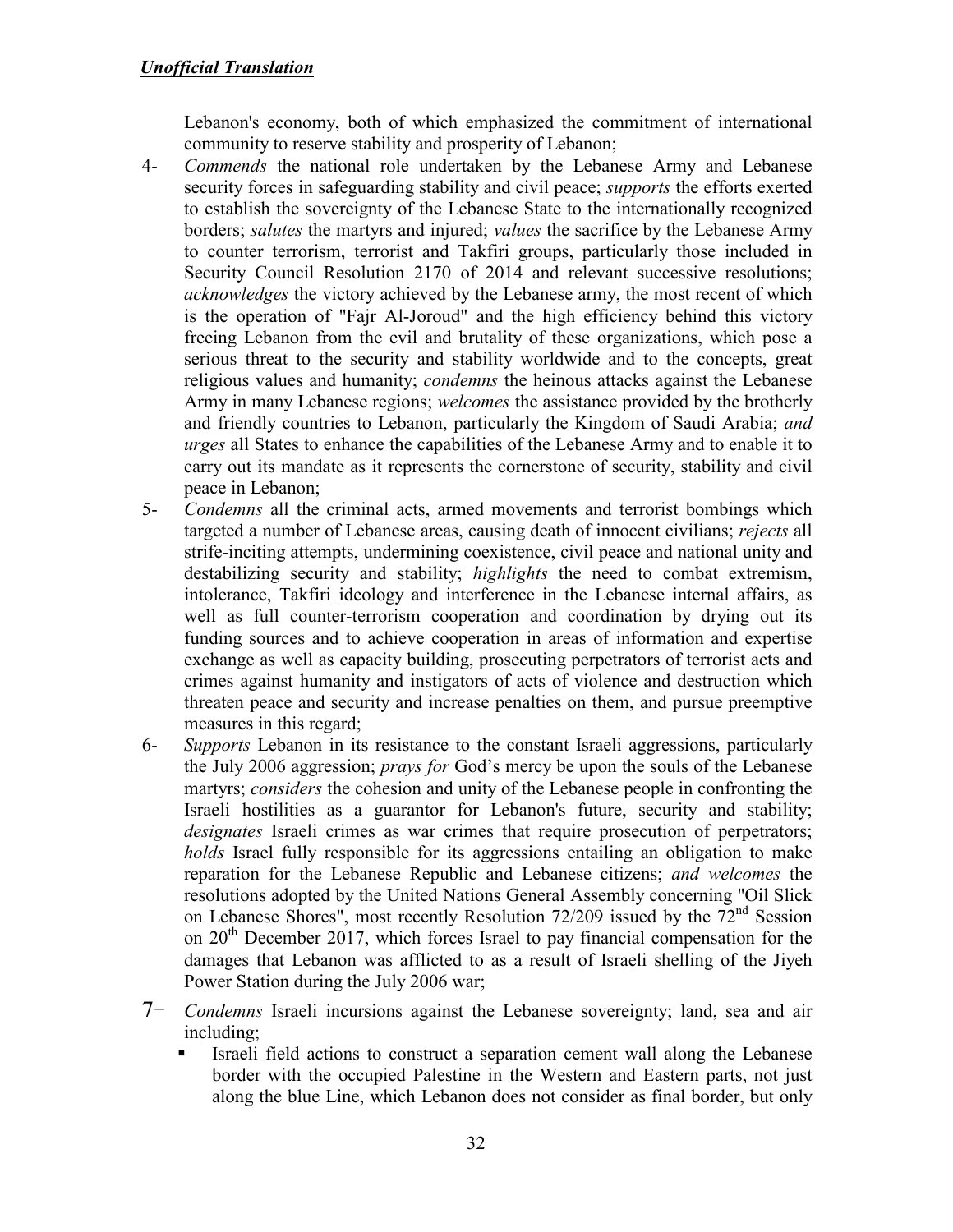a withdrawal line in the occupied Lebanese territories, representing a flagrant infringement of the Lebanese territories and sovereignty, and a violation of Security Council Resolution 1701, and a provocative action that aim at altering land features and imposing a new fait accompli, thus threatening stability in Southern Lebanon and leading to grievous consequences;

- Israeli infiltration of the Lebanese society through propagation of agents and espionage networks that targeted an assassination attempt on the Lebanese territories;
- Israeli violations of Lebanon's sovereignty and economic rights to its territorial waters, exclusive economic zone and oil and gas resources located within its marine areas, exceeding more than 11 thousand violations in the last 11 years;
- The finite dimensional electronic warfare carried out by Israel against the Lebanese Republic through its conspicuous increase of the number of towers, antenna, monitoring, spying and surveillance devices for purposes of piracy and espionage against all the Lebanese communication and information networks,
- Israel's refusal to hand over full and accurate information and maps pertaining to the locations of all the unexploded ordnance, including the quantity and types of cluster bombs indiscriminately dropped over populated civilian areas during its 2006 summer incursion;
- 8- *The Council emphasizes;*
	- The need to sustain the Lebanese unique multifaceted formula based on equality between Muslims and Christians, coexistence and dialogue among religions, tolerance and acceptance of the other; *and condemns* its blatant cultural opposite represented by abolitionist terrorist groups and their crimes committed against humanity that reproduce Israeli exclusionary policy based on state judaization, and hostile practices against Muslims and Christians,
	- **Praise for the initiative by the President of the Republic, General Michel Aoun** submitted to the 72<sup>nd</sup> Session of the United Nations General Assembly to support Lebanon's nomination to be a permanent centre for dialogue among different civilizations and religions; a United Nations institution,
	- Its support to the Lebanese constitutional institutions to enhance Lebanon's Arab and international presence, spread of its civilization message and cultural diversity, particularly confronting Israel, safeguarding minorities as original and fundamental constituents of the social fabric of the countries of the region, and the need to preserve their rights from being targeted by terrorist groups and considering crimes perpetrated against them as crimes against humanity,
	- Its support to the Lebanese constitutional institutions towards adherence to the constitution provisions that reject resettlement and adhere to the right of return of Palestinian refugees; and value the unequivocal and firm stance of the Palestinian people and leadership rejecting the resettlement of the Palestinian refugees in host countries, particularly in Lebanon; highlighting that States and international organizations must bear their full responsibilities with permanent and uninterrupted contributions to funding UNRWA, to continue funding the Nahr Al-Barid camp reconstruction, to settle the financial dues to the Lebanese Treasury (power and infrastructure consumption) and meet the due payment to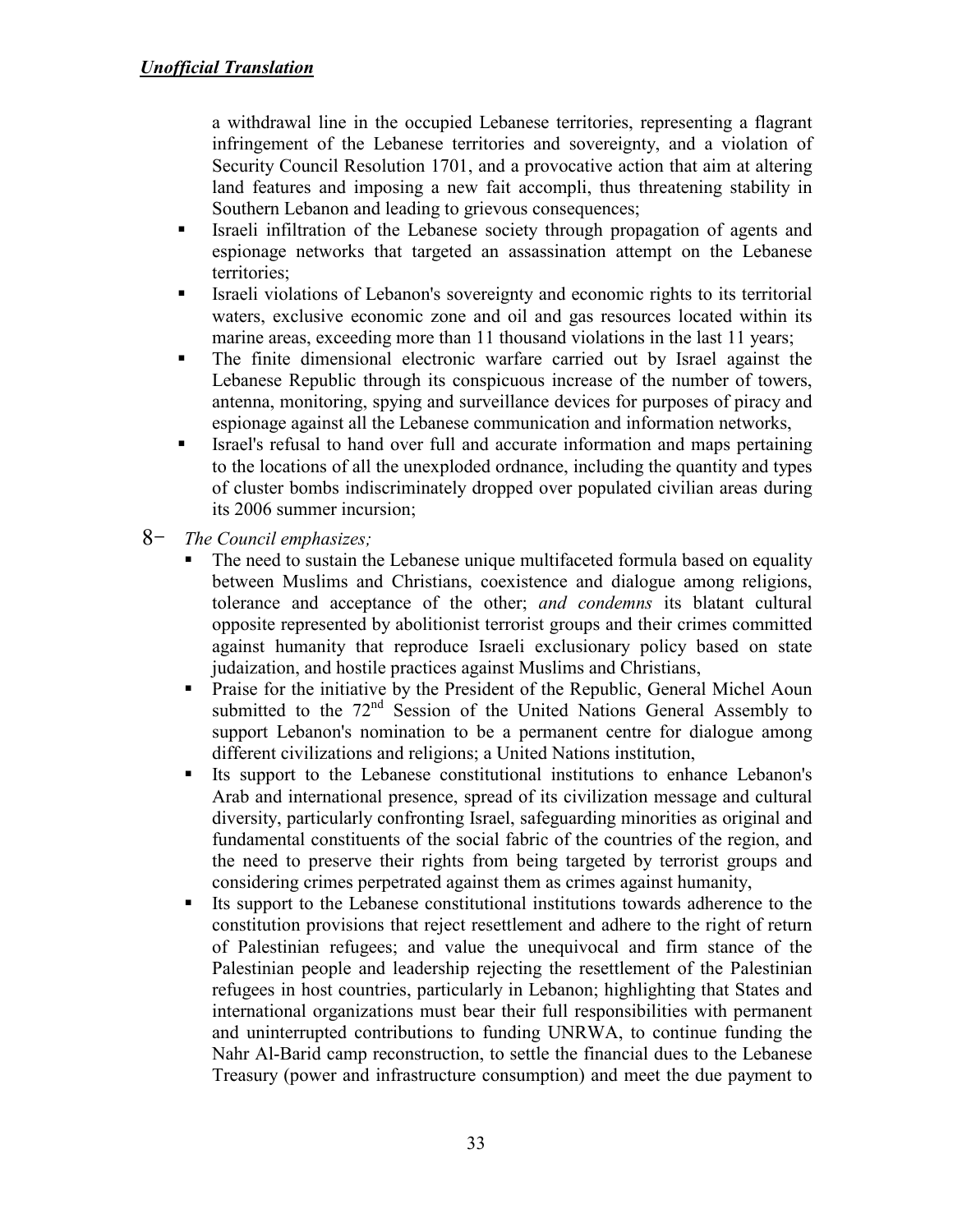private property owners, on which interim camps were established on the Lebanese territories;

- The concern of the Lebanese government to respect international legitimacy resolutions and to shed light on the facts concerning the assassination of the late Lebanese Prime Minister Rafik Hariri and members of his entourage without any politicization or reprisal attempts, which would adversely affect Lebanon's stability, unity and civil peace,
- Support the Lebanese Government's follow-up efforts on the disappearance of His Eminence Imam Musa Al-Sadr along with two companions, Sheikh Muhammad Yaqoub and the journalist Abbas Badreddine, seeking their release, and holding officials of the former Libyan Regime accountable to bring this crime to closure.
- 9- *The Council welcomes:*
	- The formation of the Lebanese Government chaired by HE Saad al-Hariri; and stresses support for its orientation towards better reform achievements and economic advancement, with an aim to enhancing stability and sustaining Lebanon's position on the path of development and prosperity.
	- Statement by the President of the Republic contained in the swearing-in speech confirming the unity of the Lebanese People, their adherence to preserve their civil peace that alienates them from the simmering tension in the region, and their commitment to respect the Charter of the League of Arab States, particularly Article VIII thereof, in addition to Lebanon's adoption of an independent foreign policy based on the higher interests of Lebanon and respect for the international law, commending Baabda Document 2017 issued on 22<sup>nd</sup> June 2017,
	- The efforts exerted by the government and people of Lebanon towards the Syrian refugees hosted on its territories despite its limited resources, stressing the need to assist and support Lebanon in this regard by sharing the burdens and numbers, and stopping increase of such burdens and numbers of displaced persons, affirming that their existence should be provisional under Lebanon's rejection of any form of their incorporation or integration with host communities and its keen to address this issue as a top priority of proposals and solutions to the crisis in Syria, as it poses a threat to Lebanon's entity and existence; and the need to seek with all possible means to ensure their return to their countries as soon as possible as the only sustainable solution for displaced Syrians in Lebanon; commending the rigorous attempts exerted by the Lebanese government to reduce the numbers of displaced Syrians on the Lebanese territories and provide the Lebanese and Syrians with security and to reduce the burdens placed on the people of Lebanon and its economy, particularly in view of the imminent social, economic and security outbreak that threatens its existence;
	- The Lebanese Government's efforts that aim at consolidating Macro-economic and monetary stability, and its commitment towards the immediate address of the deeply-rooted problems, from which all the Lebanese people suffer,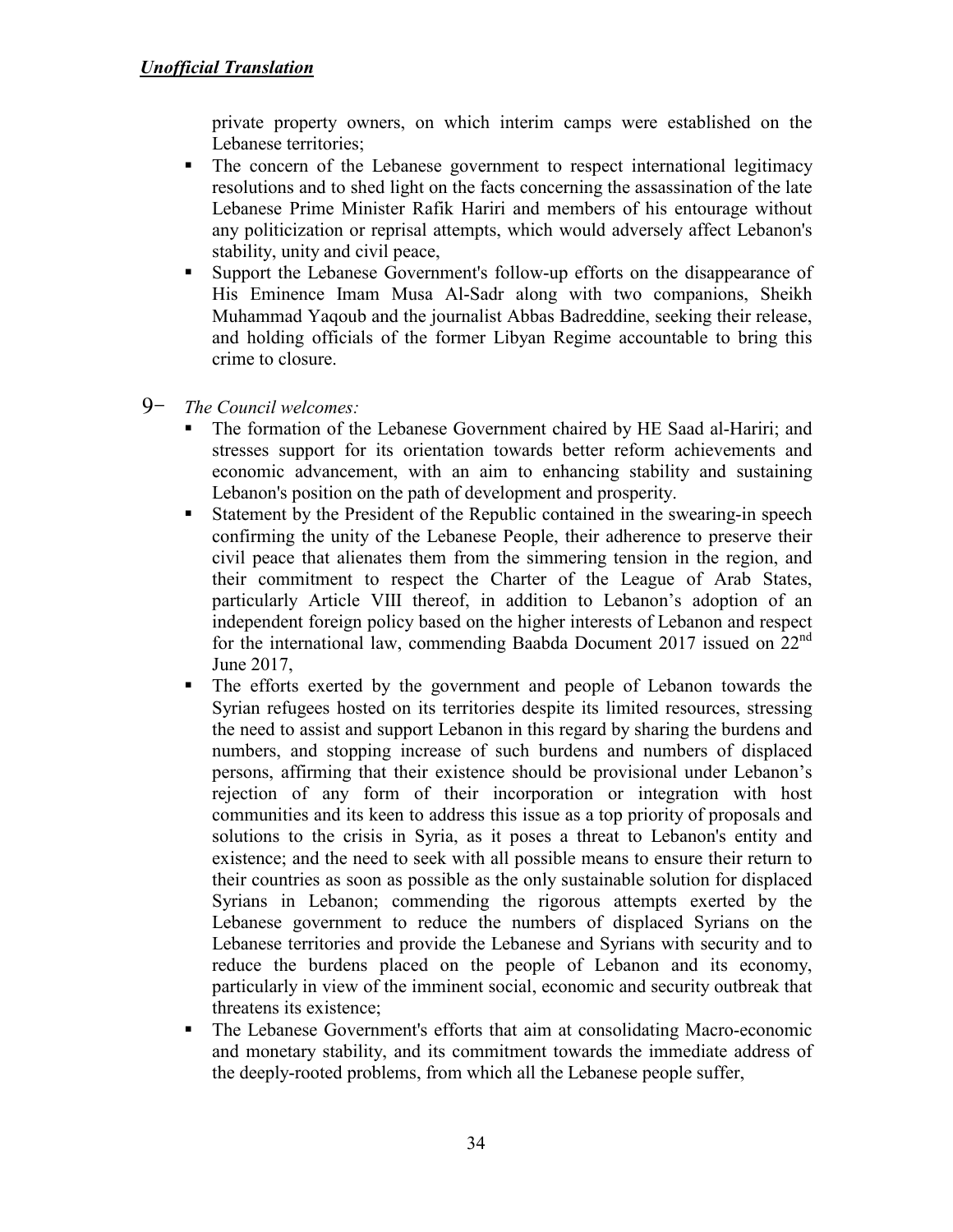- The Lebanese government's vision that associates achievement of economic growth and the improvement and expansion of the social, health and educational safety net for all the Lebanese,
- The Lebanese Government's adoption of procedures pertaining to oil exploration and excavation licensing, exercising its sovereign right to investment in its natural resources, rejecting and denouncing Israeli threat to Lebanon through prevention from exercising its sovereignty over its territorial waters, claiming that "Block 9" of its national water belongs to Israel, in contradiction to the facts documented by Lebanon at the competent international authorities, proving that this Block is an integral part of the Lebanese territorial waters;
- The Lebanese Government's efforts to establish the law and institution state through a general national anti-corruption strategy, enhancing independence of the judiciary, the role of supervisory agencies and adhering to encourage the role of women in the political and public arena,
- The constant and vigorous efforts exerted by the Arab League Secretary-General to support the Lebanese Republic, in consultation with the Arab States, the Lebanese constitutional institutions and different political powers to consolidate stability and to enhance sustainable economic growth in Lebanon, so as to preserve its unity, security and stability, to be therefore capable of facing the challenges.

**(S.R. 751 O.S. (30) – S 3 – 31/03/2019)**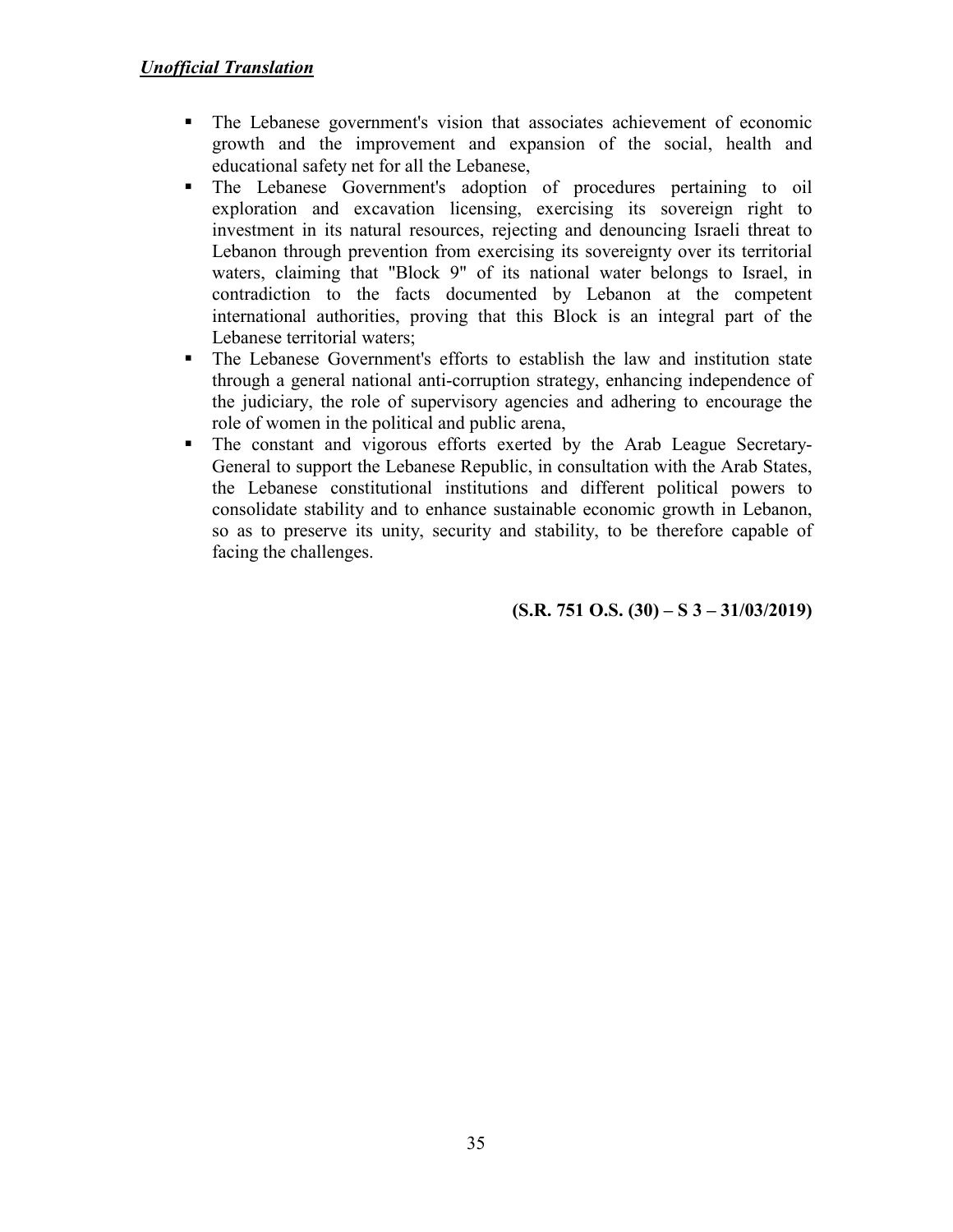**Developments of the Crisis in Syria** 

### **The Council of the League of Arab States at Summit Level,**

- *Having reviewed,*
	- The note submitted by the Secretariat General,
	- The report submitted by the Secretary-General on the joint Arab action,
	- The recommendation issued by the Second Meeting of the Committee on Implementation Follow-up of Resolutions and Obligations at Ministerial Level on  $29<sup>th</sup>$  March 2019 in the Republic of Tunisia,
- *Recalling* the resolutions of the Council of the League of Arab States at Summit Level in this regard, most recently Resolution 714 issued by  $29<sup>th</sup>$  Ordinary Session in Dhahran on  $15<sup>th</sup>$  April 2018, and all the resolutions of the Council of the League of Arab States at Ministerial Level in this regard, most recently Resolution 8353 by 151<sup>st</sup> Ordinary Session on  $6<sup>th</sup>$  March 2018, Resolution 8106 by the Extraordinary Session on 19<sup>th</sup> December 2016, and Resolution 8105 by the Extraordinary Session of the Council of the League of Arab States at Permanent Delegates Level on 15<sup>th</sup> December 2016 and Ministerial Committee Statements on the situation in Syria,
- *Reiterating* its full solidarity with the Syrian people over the serious violations to which they are subjected threatening existence and lives of innocent citizens,
- *Reaffirming* its full commitment to support the Syrian people's aspirations for freedom, justice and equality, their firm right to elect the regime which meets their aspirations in restoring peace and security throughout Syria,
- *Commending* the international efforts exerted to create the appropriate and conducive conditions to resume the negotiations process between the opposition and the Syrian government in order to form a transitional governing body with full executive powers, according to the Geneva (I) Communiqué of  $30<sup>th</sup>$  June 2012 and the Communiqués of the International Support Group for Syria, all of which aim at achieving the aspirations of the Syrian people with all their components and factions,
- 1- *Reaffirms* its firm position regarding the preservation of Syria's unity, stability and territorial integrity, in accordance with the Charter of the League of Arab States and its principles;
- 2- *Emphasizes* its firm position that the only possible solution to the crisis in Syria is the political solution based on engaging all Syrian parties in order to meet the aspirations of the Syrian people, according to the Geneva (I) Communiqué of 30th June 2012 and based on all the resolutions and communiqués issued in this regard, particularly Security Council Resolution 2254 of 2015; *supports* the United Nations efforts to convene Geneva meetings to achieve a political settlement to the crisis in Syria; *and calls on* the League of Arab States to cooperate with the United Nations to ensure success of the Syrian negotiations conducted under its umbrella to end the conflict and to establish peace and security across Syria;
- 3- *Expresses grave concern over* the implications of the continued military operations and breaches of the De-escalation Zones Agreement in Syria, despite the Ceasefire Agreement of  $29<sup>th</sup>$  December 2016; calls on the parties, that have not adhered to the agreement implementation to abide by sustaining ceasefire and hostilities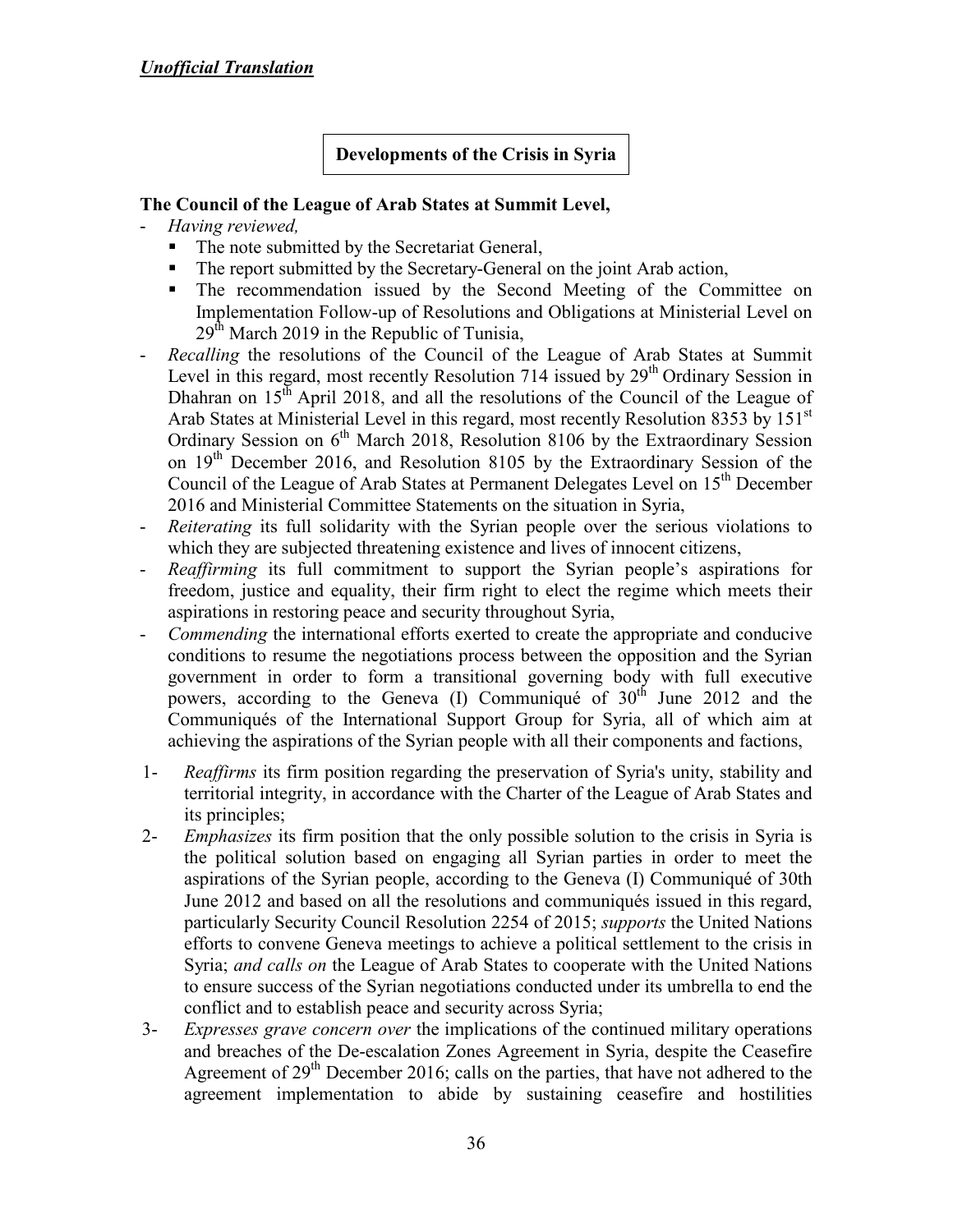mechanism according to relevant Security Council resolutions; *welcomes,* in this regard, Security Council Resolution  $2336$  of  $31<sup>st</sup>$  December 2016 that demanded ceasefire in Syria; *commends* the international efforts exerted to sustain ceasefire, as an important step to achieve political solution according to the Geneva (I) Communiqué and the Security Council Resolution 2254 of 2015; *condemns* the recent grave military escalation and foreign interference in Syria; *and requests* the Turkish side to withdraw its military forces from Afrin, which would support the ongoing efforts to achieve political solutions to the crisis in Syria;

- 4- *Warns that* any military action in Idlib Governorate shall have catastrophic consequences on more than three million Syrian citizens, half of which are displaced persons; *expresses grave concern over* the continued military breaches of the De-escalation in Idlib; and warns of its implications which could undermine efforts to achieve the desired political settlement; *and calls upon* the concerned parties to abide by the De-escalation Zones Agreement in Idlib; and the need for the international community to assume its full responsibility towards the existing terrorist threat in Idlib, particularly to prevent the spread of terrorists whether in Syria or any Arab States;
- 5- *Expresses concern over* any new arrangements that would constitute a threat in preserving the unity of Syria, thus violating its sovereignty and territorial integrity; and allowing further intervention in Syria's affairs; and enhancing the existence of regional countries' troops inside the Syrian territory; *underlines*, in this context, the rejection of any arrangements which may consolidate a new reality in Syria, inconsistent with international convention and law, in particular the relations with neighbouring countries, considering this a threat to security and stability in the region;
- 6- *Welcomes* the outcome of the Riyadh Meeting (2) hosted by the Kingdom of Saudi Arabia for the period of  $22^{nd}$ -  $23^{rd}$  November 2017, which succeeded in forming a Unified Syrian Opposition Delegation with its three platforms (Riyadh, Cairo and Moscow) to participate, under the umbrella of the Syrian Negotiation Commission in Geneva negotiations and the Constitutional Commission meetings to be invited by the United Nations with a view to achieving the desired political solution for the crisis in Syria through a political process led by the Syrians, based on the implementation of Geneva (I) Communiqué, the communiqués of the International Support Group for Syria and relevant Security Council resolutions;
- 7- *Welcomes* the appointment of Mr.Geir Pedersen as Special Envoy of the United Nations Secretary-General to Syria; *affirms* the support for his efforts to resume the political process; and his call to continue forming the Constitutional Commission, and to hold the UN-brokered meetings shortly; *and values* the positive response by the Syrian Negotiation Commission representing the Syrian Opposition, its desire to participate in the Constitutional Commission;
- 8- *Welcomes* the adoption of Security Council Resolution 2449 of 13<sup>th</sup> December 2018 which calls upon all parties to provide humanitarian assistance, and demands all parties, in particular the Syrian authorities, to comply with their obligations under international humanitarian law and international human rights law, and to ensure safe and unhindered access of UN humanitarian convoys to all areas, according to United Nations' assessment of the needs in all parts of Syria;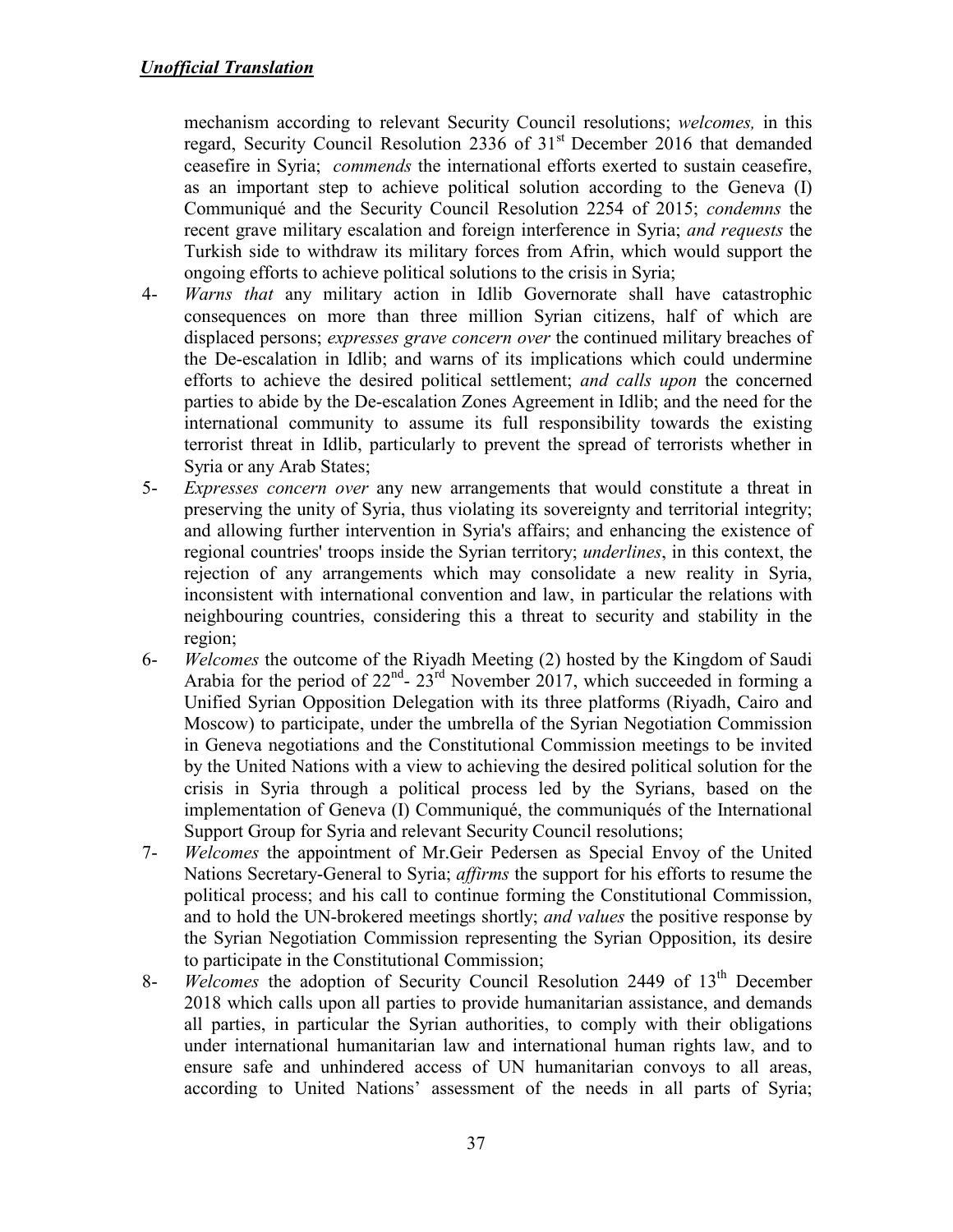*commends* the efforts exerted by the State of Kuwait, the Arab member of the Security Council, most recent of which was its role in cooperation with the Kingdom of Sweden in adopting the aforementioned resolution and Resolution  $2401$  of  $24<sup>th</sup>$  February 2018, which demands all parties to cease hostilities across Syria without delay for at least 30 consecutive days, to enable humanitarian aid deliveries to people in need in besieged locations without any restriction, as well as adopting the five points plan of the Under-Secretary-General for Humanitarian Affairs and urging all parties to the conflict to implement it; *calls upon* all concerned parties to abide by this Resolution and to the immediate ceasefire across Syria; *and welcomes* the adoption of the Security Council Resolution 2393 of 19<sup>th</sup> December 2017, submitted by the Arab Republic of Egypt concerning renewal of the authorization for humanitarian access to Syria;

- 9- *Expresses deep concern over* the deterioration of the humanitarian conditions at Al Hol camp near the Syria- Iraqi border, and al-Rukban camp near Syria-Jordan border, which exacerbates the humanitarian crisis in Syria; requests the international and Syrian parties to bear their responsibilities in establishing safe humanitarian corridors for the delivery of humanitarian assistance; *urges* the international community to provide humanitarian assistance to address the Syrian displacement crisis following the intense fighting against Da'esh terrorist organization; *and expresses deep concern over* its implications on the security and stability of the neighbouring countries;
- 10- *Takes note of* the efforts exerted to sustain ceasefire within the framework of Astana meetings, including the De-escalation Zones Agreement concluded by the Fourth Round of Astana meetings on 4<sup>th</sup> May 2017; *welcomes* the Egyptian efforts to conclude two agreements to establish de-escalation zones in Eastern Ghouta in rural Damascus and North rural Homs in July 2017 to stop the bloodshed of the Syrian people and to accelerate access to humanitarian aid; *urges* the guarantors of the Agreement to abide by its implementation and to remove all the foreign armed militia from the Syrian territories, so as to help support and ensure success of the UN-brokered negotiation course in Geneva; *also welcomes* the signing of the Amman Agreement to support ceasefire in southwest Syria between the Hashemite Kingdom of Jordan, the Russian Federation and the United States of America on  $7<sup>th</sup>$ July 2017 to create de-escalation zones in Southern Syria, as a step towards achieving full cessation of hostilities and reaching a political agreement accepted by the Syrian people that preserves sovereignty, stability and territorial integrity of Syria in accordance with Geneva (I) Communiqué and Security Council Resolution 2254 of 2015; *emphasizes,* in this regard, the obligation to preserve the territorial integrity of Syria, to reject any arrangements which may threaten this principle; *expresses grave concern over* the displacement operations and the demographic change occurring in Syria; and stresses that any measures undertaken in this regard must be provisional;
- 11- *Urges* the International Support Group for Syria to intensify its efforts, to continue its endeavours to implement Geneva  $(I)$  Communiqué of 30<sup>th</sup> June 2012, the Vienna Communiqués issued by the International Support Group for Syria on  $30<sup>th</sup>$  October 2015,  $14<sup>th</sup>$  November 2015 and  $17<sup>th</sup>$  May 2016 respectively, as well as the Munich Communiqué of  $11<sup>th</sup>$  February 2016; and to abide by the agreed principles and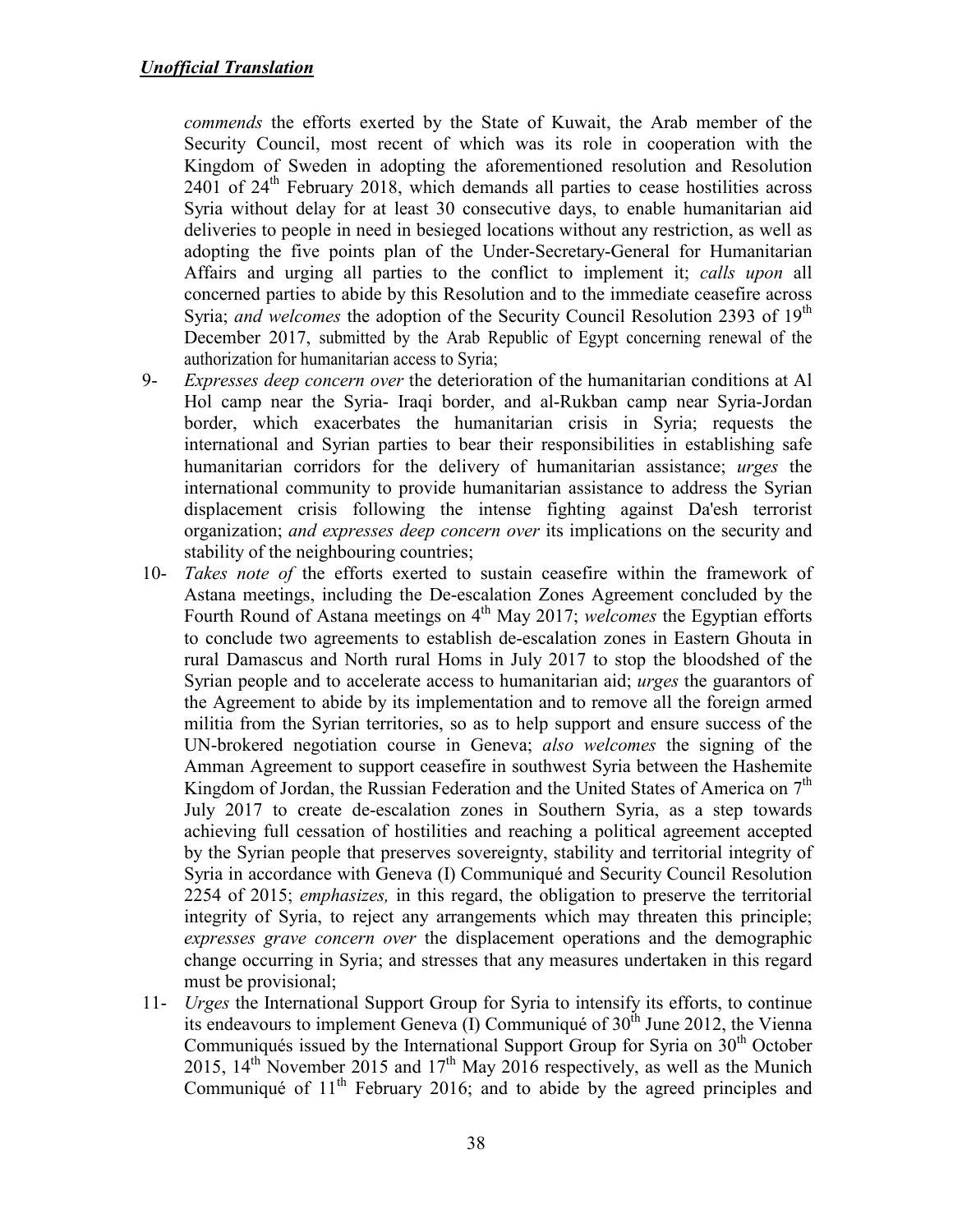mechanisms in these communiqués, particularly sustaining ceasefire and hostilities mechanism and providing humanitarian assistance mechanism, and to create conducive conditions to resume the UN-brokered negotiations in Geneva, that aim at creation of a transitional governing body with full executive powers;

- 12- *Condemns and denounces* the brutal bombardment with internationally prohibited chemical weapons in Khan Sheikhoun in rural Idlib on 4th April 2017; expresses grave concern over the information indicating the use of chemical weapons in a number of Syrian cities and regions; *condemns* all the operations targeting innocent civilians, particularly with chemical weapons, which constitute a war crime, barbarous act and violation of international law and international humanitarian law; and demands to bring all perpetrators or those engaged in this crime to international justice;
- 13- *Deplores* the terrorist acts and crimes committed against civilians across Syria by terrorist organizations and groups i.e. Da'esh and Al-Nusra Front associated with Al-Qaida and other terrorist groups;
- 14- *Requests* the Arab Group in Geneva to closely coordinate with the United Nations High Commission for Human Rights to take all the necessary actions to stop the continuous violations of human rights perpetrated by the Syrian regime, including the provision of the necessary protection for children and women and prevent targeting hospitals and civil institutions in accordance with international humanitarian law;
- 15- *Commends* the role of His Highness Sheikh Sabah Al-Ahmad Al-Jaber Al-Sabah, Amir of the State Kuwait for hosting the First, Second and Third International Humanitarian Pledging Conference in 2013, 2014 and 2015; and requests donour countries to urgently meet the pledges undertaken at these Conferences, as well as the conferences held in London (2016), Brussels (2017), Brussels 2 (2018), and Brussels 3 (2019), particularly providing the necessary assistance for Syria's neighbouring countries and other Arab States that host displaced persons and Syrian refugees so as to help them bear these burdens in areas of relief operations and urgent humanitarian assistance, in preparation for their dignified and safe return to Syria;
- 16- *Requests* the Arab League Secretary-General to continue his consultations and contacts with the UN Secretary-General and his Special Envoy to Syria and different concerned parties to intensify the exerted efforts to create a conductive environment for the Geneva negotiation rounds in a view to endorsing transitional political solution to the crisis in Syria, according to the Geneva (I) Communiqué of  $30<sup>th</sup>$  June 2012, the International Support Group for Syria communiqués and relevant Security Council resolutions;
- 17- *Requests* the Arab Ministerial Committee on Syria and the Secretary-General to continue exerting efforts and consultations with different regional and international actors concerned with the situation in Syria and to submit the outcome of such efforts to the next session of the Council of the League of Arab States at Ministerial Level.

**(S.R. 752 O.S. (30) – S 3 – 31/03/2019)**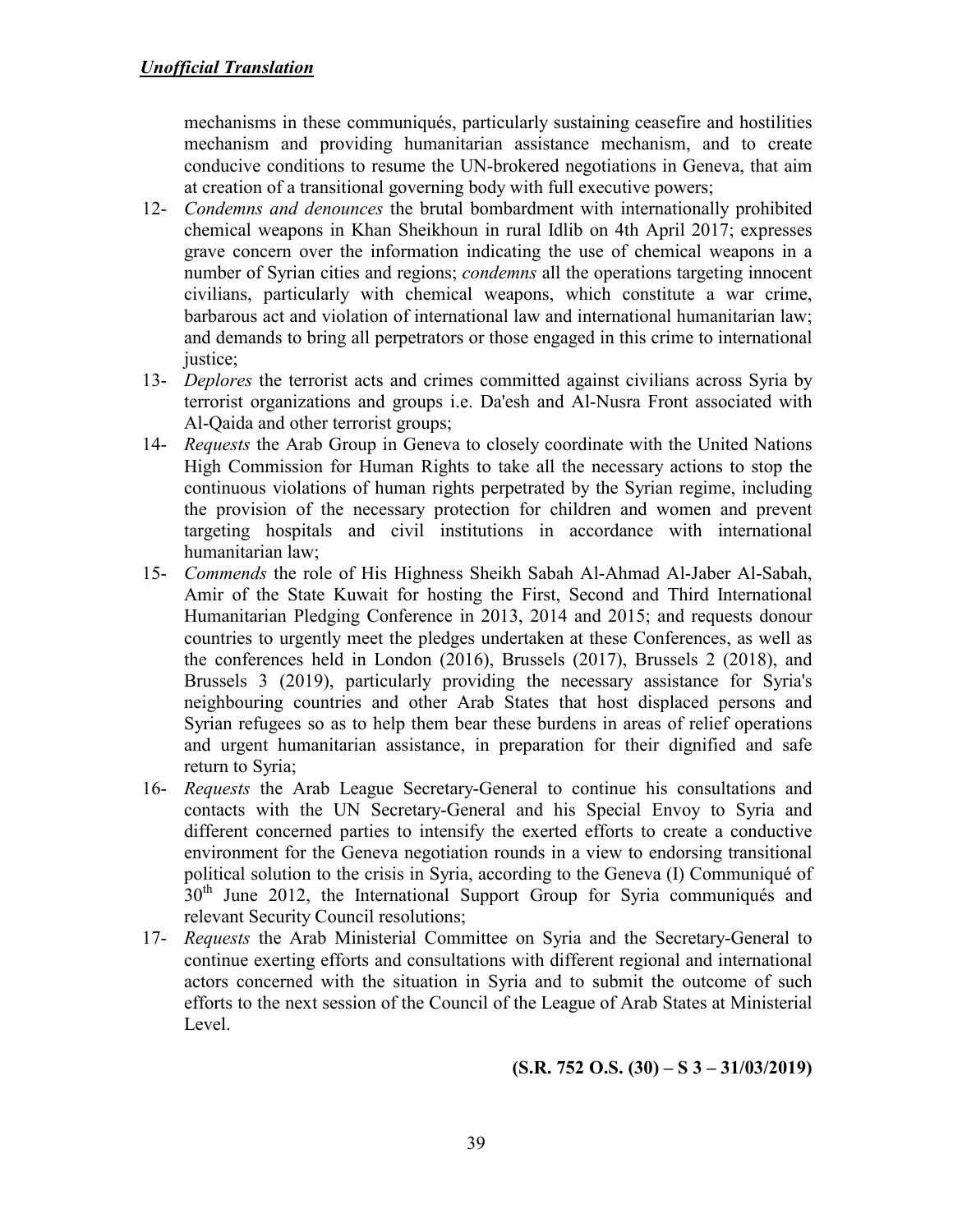ـــــــــــــــــــــــــــ - The State of Qatar has recorded its reservation over the terms of Paragraph (3), which begin with (requests the Turkish side to withdraw its military forces from Afrin, which would support the ongoing efforts to achieve political solutions to the crisis in Syria).

<sup>-</sup> Note: Lebanon emphasizes the policy of dissociation from internal conflicts in brotherly Arab countries, and calls for adopting consensus political solutions for preserving the unity, sovereignty and stability of Arab countries and meeting the aspirations of their peoples.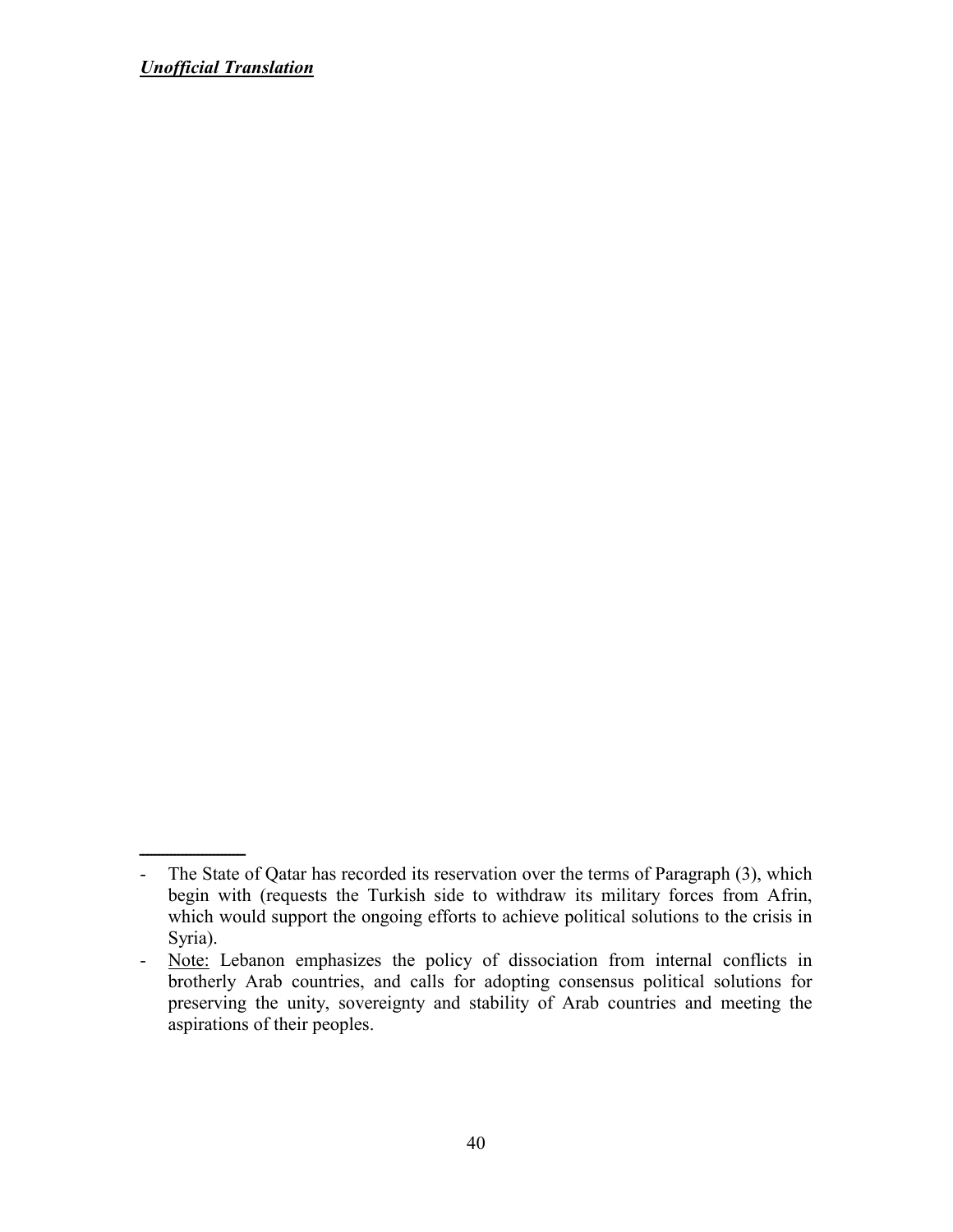### **Situation Development in Libya**

- *Having reviewed,*
	- The note submitted by the Secretariat General,
	- The report submitted by the Secretary-General on the joint Arab action,
	- The recommendation issued by the Second Meeting of the Committee on Implementation Follow-up of Resolutions and Obligations at Ministerial Level on  $29<sup>th</sup>$  March 2019 in the Republic of Tunisia,
	- Resolution 715 issued by the  $29<sup>th</sup>$  Ordinary Session of the Council of the League of Arab States at Summit Level convened in Dhahran, the Kingdom of Saudi Arabia on  $15^{th}$  April 2018,
	- Resolutions issued by Council, most recently Resolution 8354 of the  $151<sup>st</sup>$ Ordinary Session on  $6<sup>th</sup>$  March 2019,
- 1- *Reaffirms* adherence to the unity, sovereignty and territorial integrity of Libya, rejection of any sort of external interference; and supports the efforts and measures taken by the Presidential Council of the National Unity Government to safeguard peace, to undermine terrorist groups activities, to establish the sovereignty of the State over all its territories, and to protect its borders and sustain its resources and assets;
- 2- *Calls for* an inclusive political solution for the crisis in Libya; emphasizes support for full implementation of the Libyan Political Agreement signed in Skhirat on  $17<sup>th</sup>$ December 2015, as the only reference for the political solution in Libya; *welcomes,* once again, the United Nations Strategy and Action Plan submitted by the Secretary-General's Special Representative, Mr. Ghassan Salamé to resolve the crisis in Libya; including the convention of an inclusive national conference; holding constitutional referendum; and conducting the presidential and parliamentary elections;
- 3- *Reaffirms* the need to abide by the outcomes of the political dialogue brokered by the Special Representative of the United Nations Secretary-General for Libya; *urges,* in this regard, the House of Representatives and the Council of State to bear their historical responsibilities towards the Libyan people, and to accelerate the agreement on the legal frameworks to unify all military and economic sovereign State institutions, all of which lead to ending the division and achieving stability in Libya;
- 4- *Commends* the Security Council's full support for the National Unity Government, the United Nations Secretary-General's Special Representative, Mr. Ghassan Salamé to Libya, as well as the United Nations Mission for its endeavours to mediate towards the political solution that would lead to elections according to a sound constitutional rule; *and welcomes* the Special Representative's announcement that the National Conference is set to be held for the period of  $14<sup>th</sup>$ -16<sup>th</sup> April;
- 5- *Calls for* enhancing the administration of the Libyan frozen funds in foreign banks and all Libyan assets for the benefit of the Libyan people and to meet their needs, in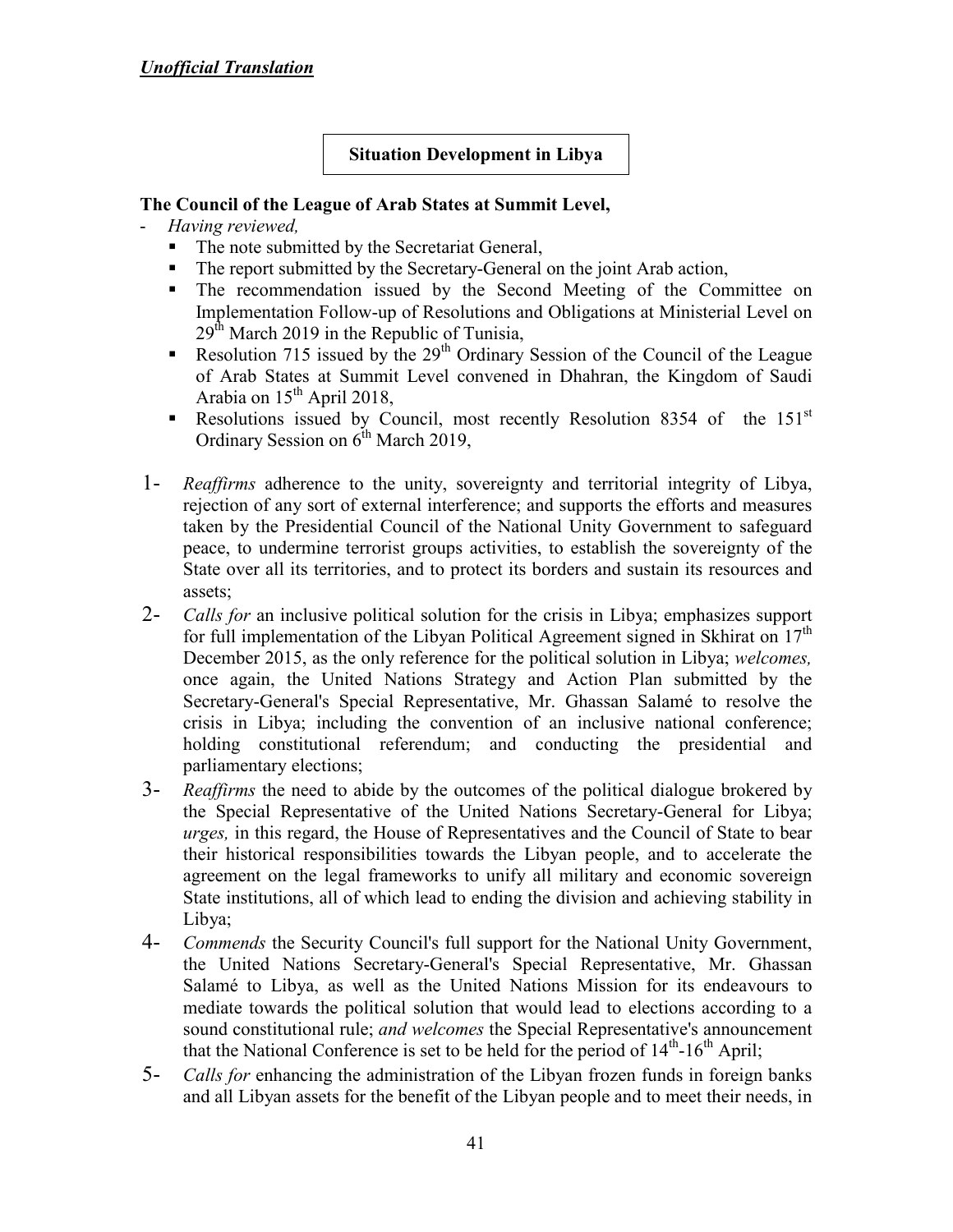coordination with the Presidential Council, in accordance with Security Council relevant resolutions: Paragraph (18) of Resolution 1970 (2011) and Paragraph (20) of Resolution 1973 (2011); *and supports* Libya's endeavours to amend or interpret these resolutions effectively;

- 6- *Continues* providing political and financial support for the Presidential Council of Libya's National Unity Government as the only legitimate government in Libya to overcome the persisting difficulties encountering the performance of its functions and to refrain from providing any support or communication with other parallel bodies; *and calls upon* all States to provide urgent assistance for the full implementation of the Libyan Political Agreement, to restore support, rehabilitation and alliance of national civil and military institutions and to abide by relevant Security Council resolutions, most recently Resolution 2259 of 2015 and Resolution 2278 of 2016;
- 7- *Expresses deep concern over* security challenges and terrorist threats facing Libya and neighbouring countries; *condemns, in this regard,* the terrorist attack that targeted Libya's Foreign Ministry in Tripoli on  $25<sup>th</sup>$  December 2018, led to the martyrdom of a number of ministry's employees; and reaffirms the Council and the League of Arab States support to the Libyan people and every effort aiming to eradicate terrorist groups activities that threaten the security and stability of Libya and safeguards peace and security in society;
- 8- *Urges* the Security Council to partially lift the embargo imposed on arms export to ensure that the presidential guard, counter terrorism forces, the coast guard and border protection forces are armed and well equipped under the Presidential Council of the National Unity Government;
- 9- *Welcomes* the economic reforms and the security arrangements initiated by the Presidential Council of the National Unity Government simultaneously; *calls on* the Presidential Council, the House of Representatives, the High Council of State, the Central Bank of Libya and other Libyan national economic institutions to work together to resolve Libya's economic problems; *and takes note of* Rome Communiqué on Libya issued on  $17<sup>th</sup>$  November 2016;
- 10- *Condemns* the continuous attacks against Libya's oil ports and facilities which hinders its mission; *emphasizes* adherence to all relevant resolutions of the Security Council and the Council of the League of Arab States concerning rejection and condemnation of illicit export of oil and petroleum products; also stresses that the National Oil Corporation based in Tripoli, is the sole legitimate entity responsible for running the Libyan oil according to pertinent mechanisms and laws; *supports* all the relevant and necessary measures to reinforce the authority of the National Unity Government over Libyan economic institutions.
- 11- *Underlines* the role of the League of Arab States and the Quartet proposed by the Secretary-General to coordinate the endeavours exerted by the League of Arab States with the United Nations, the African Union and the European Union; *and commends* the outcome of the Quartet's meetings, most recently the Quartet's fourth meeting convened on  $30<sup>th</sup>$  April 2018 at the headquarters of the General Secretariat in Cairo;
- 12- *Commends* the role of Libya's neighbouring countries; calls upon these countries to continue providing support to advance the political settlement process in Libya, to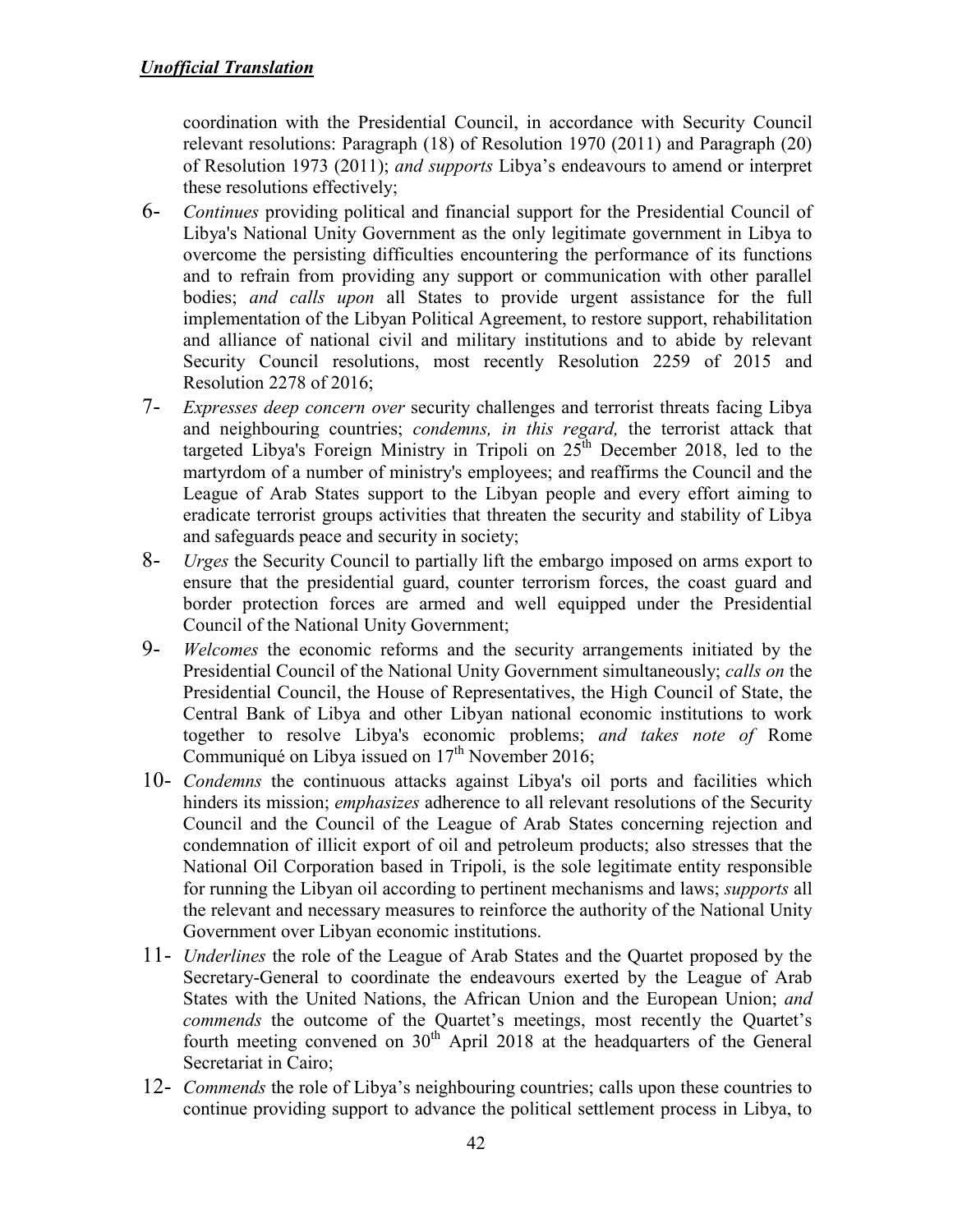safeguard its unity and territorial integrity, protecting its citizens and achieving peace and stability, in coordination with the Presidential Council of the National Unity Government; *welcomes,* in this regard the outcomes of the Ministerial meeting of the neighbouring countries generously hosted by the Republic of Sudan on 29<sup>th</sup> November 2018; and commends, once again, the efforts of Arab States, whether of the countries that had brokered the meetings of inter-Libyan national dialogue, or those participated in the meetings aiming to achieve political settlement of the crisis in Libya;

- 13- *Supports* the National Unity Government Initiative with Chad, Niger and Sudan to monitor the joint southern borders with Libya to prevent trafficking in humans, drugs and arms, and all forms of cross-border crimes; welcomes, in this regard, the outcomes of the Fourth Ministerial Meeting for protecting and monitoring the joint borders between Niger, Chad, Libya, and Sudan, held in Niamey, capital of Niger, on 22<sup>nd</sup> February 2019,
- 14- *Welcomes, once again,* the outcome of the coordinating meetings of the Foreign Ministers of Tunisia, Algeria and Egypt, most recently the meeting convened in Cairo on  $5<sup>th</sup>$  March 2019, in view of the Tunisian initiative launched by HE President of the Tunisian Republic, Beji Caid Essebsi on the political solution through comprehensive dialogue and national reconciliation in Libya; which has become a Tripartite Initiative to support the comprehensive political settlement in Libya to create a conductive environment for engaging all different Libyan parties in a UN-brokered inter-Libyan national dialogue, based on the Skhirat Political Agreement of 17<sup>th</sup> December 2015;
- 15- *Welcomes* the meetings hosted by the Arab Republic of Egypt aimed at discussing the unification of the military institution; *emphasizes*, in this regard, the need to encourage the integration of the Libyan forces under the civilian leadership of the Presidential Council of the National Unity Government as a sole solution to restore stability and peace in Libya; *and commends* the Cairo meetings aiming to achieve convergence of visions between the representatives of Libyan cities;
- 16- *Welcomes* the meeting held in Abu Dahbi in the United Arab Emirates on 27<sup>th</sup> February 2019 between the Libyan parties; and commends the progress in this matter, in particular the agreement on the need to end the transitional phase in Libya through general elections; *and maintains* the country's stability and consolidates its institutions;
- 17- *Takes note of* the outcome of the Meetings of the African Union High-level Committee on Libya which includes Libya's member neighbouring countries, most recently the Committee's Ministerial Meeting convened in Addis Ababa on  $10<sup>th</sup>$ February 2019 on the sidelines of the 32<sup>nd</sup> African Union Summit;
- 18- *Commends* the paragraph on Libya contained in Abu Dahbi Declaration; issued by the forty-sixth session of the Council of Foreign Ministers of Member States of the Organization of Islamic Cooperation, convened on  $1<sup>st</sup>$  and  $2<sup>nd</sup>$  March 2019;
- 19- *Urges* the Member States to actively participate and contribute to the improvement of the humanitarian situation in Libya through the UN urgent humanitarian response plan to support Libya, in coordination with and under supervision of the Presidential Council of the National Unity Government;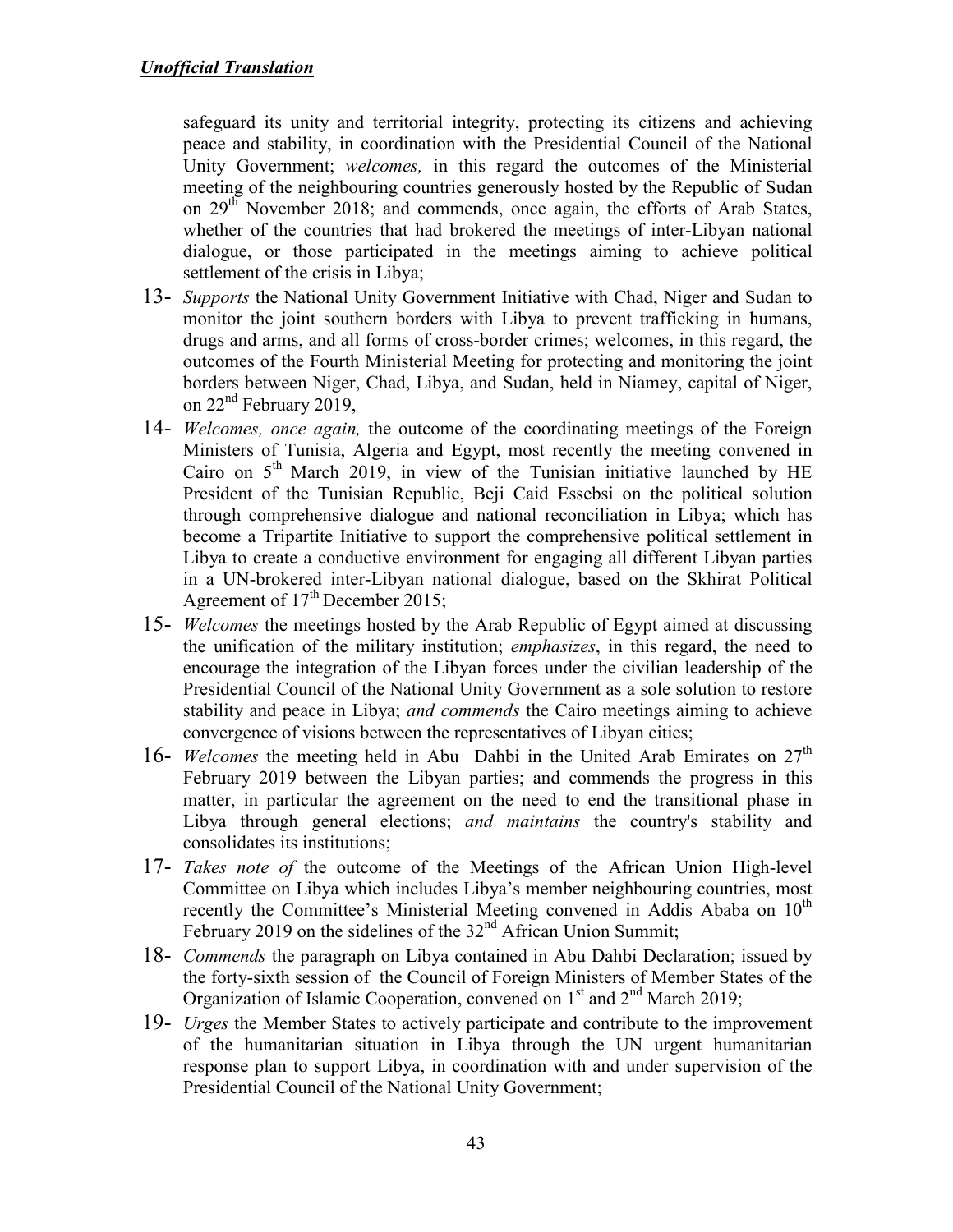20- *Requests* the Secretary-General to continue his contacts and consultations with the UN Secretary-General Representative, the different Libyan parties and Libya's neighbouring countries; *and emphasizes* the need to enhance the role of the League of Arab States to overcome the persisting difficulties impeding the implementation of the UN-brokered Libyan Political Agreement signed in Skhirat in the Kingdom of Morocco.

**(S.R. 753 O.S. (30) – S 3 – 31/03/2019)**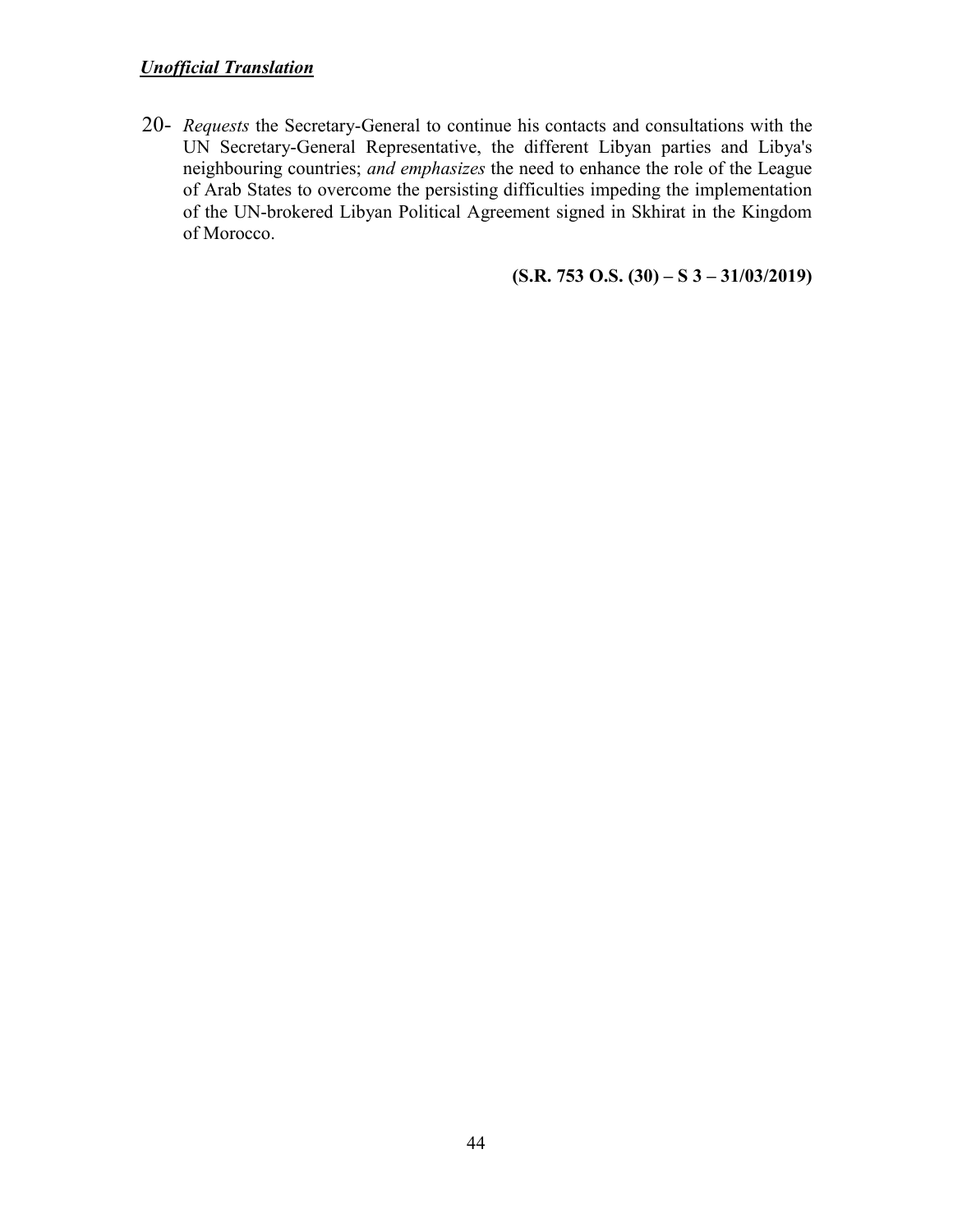#### **Situation Development in Yemen**

- *Having reviewed,*
	- The note submitted by the Secretariat General,
	- The report submitted by the Secretary-General on the joint Arab action,
	- The recommendation issued by the Second Meeting of the Committee on Implementation Follow-up of Resolutions and Obligations at Ministerial Level on  $29<sup>th</sup>$  March 2019 in the Republic of Tunisia.
- 1- *Abides by* safeguarding the unity, sovereignty, independence and territorial integrity of Yemen; *and rejects* any interference in its internal affairs.
- 2- *Emphasizes* its continued support to the constitutional legitimacy, led by HE President Abd Rabbo Mansour Hadi,
- 3- *Endorses* the Yemeni government position and its adherence to the three agreed terms of reference: the Gulf Cooperation Council Initiative and its Implementation Mechanisms, the National Comprehensive Dialogue Outcome, and Security Council Resolution 2216 and other relevant resolutions so as to achieve an inclusive political settlement in Yemen; *Commends* the Yemeni Government cooperation and positive position towards the international proposals and its adherence to the option of sustainable peace in Yemen. *Supports* actions undertaken by the legitimate government aiming to normalization of the situation, ending the coup, restoration of State authority, enabling the government to fulfill its constitutional functions, taking the urgent measures to alleviating the suffering of the Yemeni people, mitigation of the economic and social repercussions of the war, achieving security, stability and development, reconstruction and recovery, and counter-terrorism and extremism;
- 4- *Supports* the efforts exerted by the Special Envoy of the United Nations Secretary-General for Yemen, Mr. Martin Griffiths, for the resumption of the political process, based on the three agreed upon of references;
- 5- *Welcomes* the Stockholm Convention ( December 2018) including the Agreement on the City of Hodeidah and Ports of Hodeidah, Salif, and Ras Isa, the executive mechanism on activating the prisoner exchange agreement and the Statement of Understanding on Ta'iz; *emphasizes* the need to fully implement the Stockholm Convention, in particular the withdrawal of the Houthis from the Ports and the City of Hodeidah as the first step towards true and lasting peace in Yemen;
- 6- *Commends* the keenness of the Yemeni Government and commitment to fully implement the Stockholm Convention; *calls upon* the international community and the Security Council to provide international safeguards to limiting the continued procrastination and hindering implementation of those agreements by Houthis, their rejection of the principle of withdrawal, opening humanitarian corridors and hindrance of the United Nations work;
- 7- *Condemns* all human rights violations perpetrated by the coup forces, acts of killing, kidnapping, forced disappearance, house bombings, children recruitment,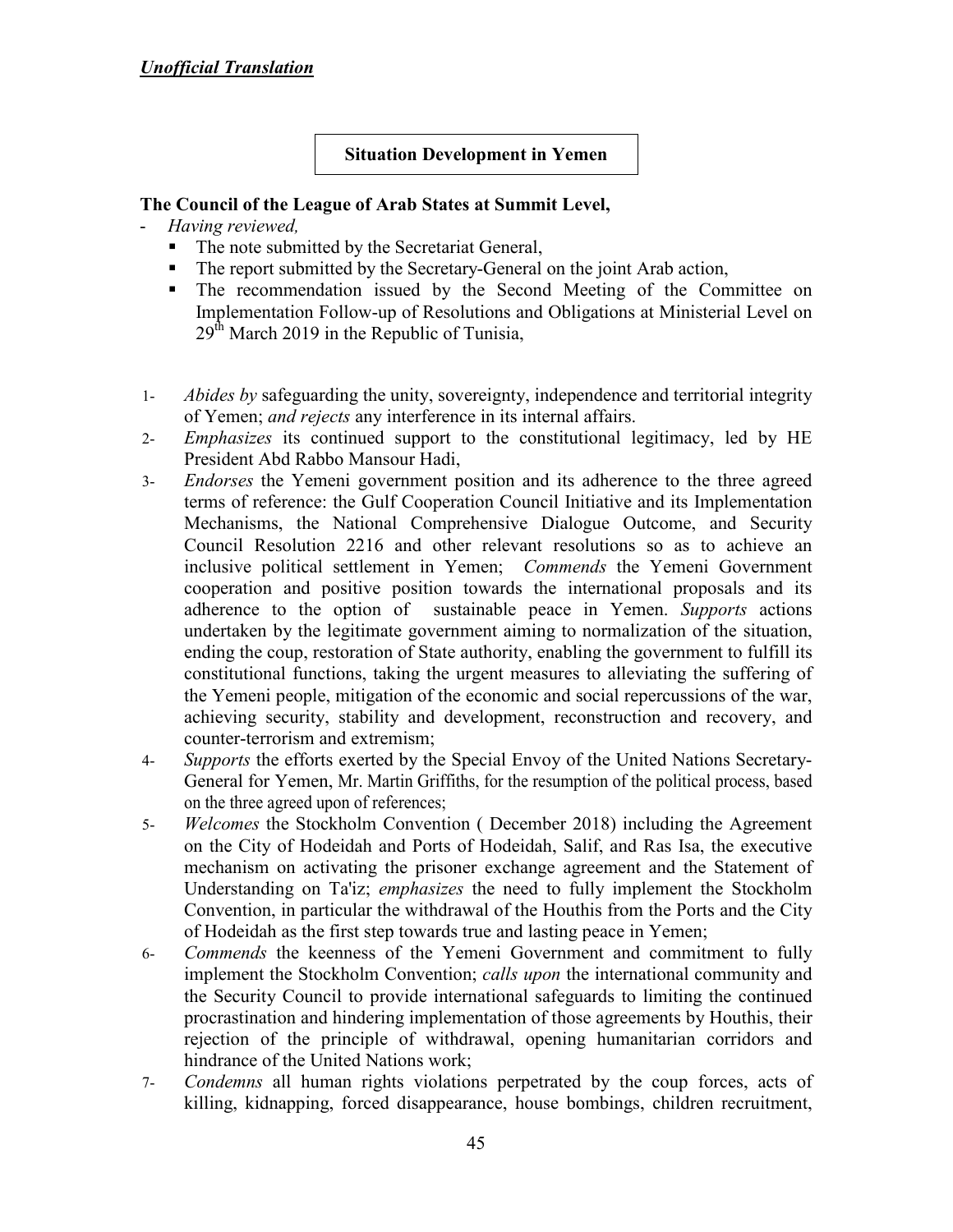use of schools and hospitals for military purposes, the indiscriminate shelling of residential areas, killing unarmed civilians, plunder of humanitarian and relief aids, the systematic destruction of health institutions and posing constriction for health workers, all of which resulted in the spread of disease, epidemic and severe shortage of food, medicine and medical care;

- 8- *Warns of* the danger of the deteriorating humanitarian, health and economic situation in Yemen; *urges* to increase the provision of humanitarian and medical assistance to the Yemeni people; *calls for* unhindered flow of humanitarian assistance and facilitation of their delivery to people in need and addressing the risk of the spread of epidemics and diseases; *and calls for* the immediate suspension of the recruitment of children process and to take the means to put an end to it; condemns mine-laying; and urges the international community to halt it and to provide demining assistance;
- 9- *Appreciates* the role of the Coalition Supporting Legitimacy in Yemen, under the leadership of the kingdom of Saudi Arabia and the United Arab Emirates, in supporting the legitimate government; *expresses appreciation to* the humanitarian role of the Centre of King Salman for Relief in Yemen and Emirates Red Crescent in supporting the relief and humanitarian assistance programmes and rehabilitation of infrastructure and services in the liberated areas; *and expresses gratitude to* all Arab states for the contributions and assistance provided to the Yemeni legitimate government and people in the humanitarian areas.
- 10- *Expresses gratitude to* the States that pledged to provide assistance within the framework of the Humanitarian Response Plan (Geneva - February 2019) amounting to 2.6 billion US dollars, including the kingdom of Saudi Arabia, the United Arab Emirates and the State of Kuwait, whose pledges have amounting over 50% of the total of these pledges;
- 11- *Calls on* the international community not to disregarded the causes of the humanitarian catastrophe related to the practices of the Houthi militias and their use of the humanitarian situation as a means to extort the international community and international organizations, and to loot aids for financing the war machine and enhancing their authority in areas under their control.
- 12- *Calls upon* Iran to adhere to the principles of international law, to promote the good neighbourliness policy and to abstain from supporting the Houthi militias with money and weapons, encouraging them to undermine the political process endeavours, hindering the international efforts to end the war, violence and terrorism, turning the areas controlled by the Houthis to missile launch platform against the neighboring countries, threatening international maritime traffic in Bab El-Mandab and the Red Sea straits, which seriously threatens security and stability of Yemen, the neighboring countries and the region in general, and is considered a flagrant violation of the Security Council Resolution 2216;
- 13- *Calls on* the international community and the United Nations to pressure the coup forces for halting the series of assassination and release of detainees, prisoners and abductees, along with political prisoners and prisoners of conscience, in particular journalists and activists;

**(S.R. 754 O.S. (30) – S 3 – 31/03/2019)**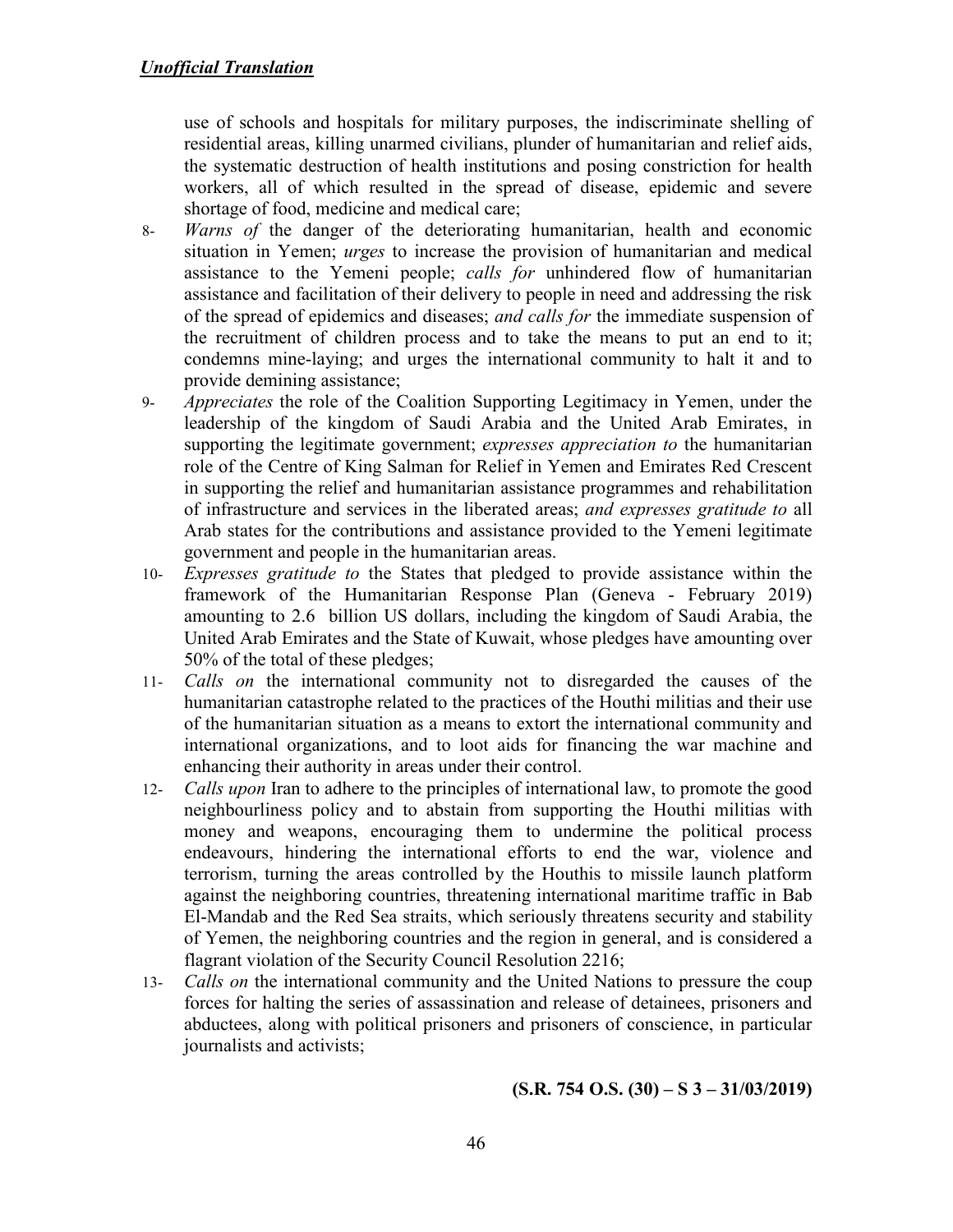### **Support for Peace and Development in the Republic of Sudan**

- *Having reviewed,*
	- The note submitted by the Secretariat General,
	- The report of the Secretary-General on the joint Arab action,
	- The recommendation issued by the Second Meeting of the Committee on Implementation Follow-up of Resolutions and Obligations held in Tunisian Republic on 29<sup>th</sup> March 2019,
	- *Having been briefed by* the Head of delegation of the Republic of Sudan,
	- **Recalling** previous resolutions issued by the League's Council at summit and ministerial levels concerning the support for peace and development in the Republic of Sudan; *highlighting* full Arab solidarity with the Republic of Sudan and safeguard of its sovereignty, independence and territorial integrity and rejection of any interference in its internal affairs;
- 1- *Welcomes* the vigorous endeavours exerted by the Sudanese Government to enhance peace, security and stability in Sudan, based on the National Dialogue Initiative outcome; and *commends* HE President of the Republic of Sudan's announcement that "2019 as the year of peace and stability in Sudan".
- 2- *Commends* the Government of Sudan's announcement of an open ceasefire until peace is achieved in southern Kordofan and the Blue Nile; *calls upon* the Sudanese armed movements in the both regions to accelerate resumption of negotiations with the Sudanese Government; *renews* its call for all armed movements to join the peace process and the National Dialogue based on the Doha Document for Peace in Darfur; and *values* the UN-brokered initiative pertaining to arms collection in the different provinces of Sudan; .
- 3- *Values* Sudan's significant efforts to promote regional peace and security, most recently hosting and facilitating peace negotiations in the Republic of South Sudan, which culminated in signing a peace agreement on  $12<sup>th</sup>$  September 2018, as well as hosting and facilitating peace negotiations in the Republic of Central Africa that led to signing of initials peace agreement on  $4<sup>th</sup>$  February 2019;
- 4- *Supports* the Sudanese Government's vision towards implementation of UNAMID exit strategy, in light of the relevant resolutions of the African Union and the Security Council, particularly Security Council Resolution 2429 dated  $13<sup>th</sup>$  July 2018, which provided for effective measures for gradual drawdown of UNAMID mission that shall eventually lead to its full withdrawal from Darfur by 2020; *supports* Sudan's vision towards implementation of early recovery and development strategies and maintaining peace and security in Darfur as per Darfur Development Strategy, and to provide the necessary funds from the UNAMID annual budget as well as from the UN funds and its commissions;
- 5- *Supports* the efforts exerted towards removal of Sudan from the U.S. list of State Sponsors of Terrorism, in light of the declared and constant recognition and commendation of numerous regional and international entities, including the U.S.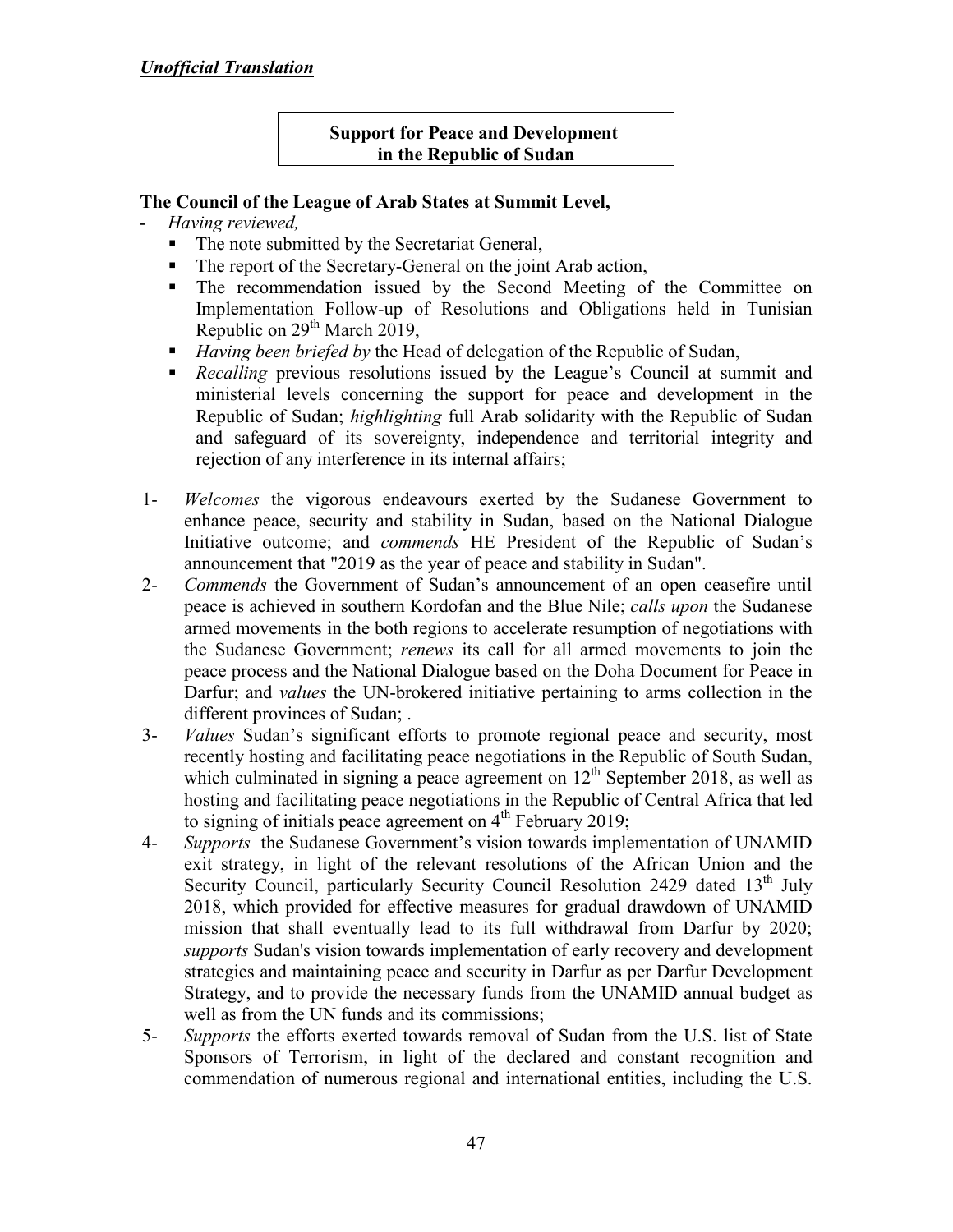Administration, of the Sudanese Government's counter-terrorism efforts and promoting regional peace and security;

- 6- *Welcomes* the solidarity statement issued by the Arab Parliament on 10<sup>th</sup> February 2018, concerning the removal of Sudan from the list of State Sponsors of Terrorism; *commends*, in this regard, the Arab Parliament's initiative and efforts, which were welcomed by the  $29<sup>th</sup>$  ordinary summit "Jerusalem Summit – Dhahran", aiming to support efforts to restore Sudan's economic integration at all international levels and to benefit from the support and assistance provided by the International Monetary Fund and the World Bank to alleviate burdens of the heavily indebted countries;
- 7- *Urges*, once again, the Member States and Arab Funds to cooperate with the Government of Sudan to support its efforts towards cancellation of its external debts and to address the burden of these debts, and to support Sudan's negotiations with the International Monetary Fund and the World Bank to enable it to benefit from the Heavily Indebted Poor Countries initiative;.
- 8- *Commends* the continued efforts exerted by the joint mechanism, comprised of the Government of Sudan and the League of Arab States concerned with the follow up and implementation of the Arab development and humanitarian projects in Darfur and across Sudan; and *urges* the Arab States to continue providing this mechanism with further financial and technical support to enable it to launch the fifth phase of its development projects;
- 9- *Calls on* the Secretariat General to coordinate with the Arab financial and investment institutions and other relevant international institutions and in cooperation with the Sudanese Government, to convene expert workshops to support the Joint Mechanism work and to help accelerate the current preparations concerned with the convening of an Arab conference for reconstruction and development support in Sudan;
- 10- *Supports* the efforts exerted by Sudan to join the World Trade Organization in a view to achieving the required economic stability through its integration with world trade;
- 11- *Appreciates* the ongoing significant efforts undertaken by the Government of Sudan to combat illegal immigration and human trafficking and hosting large numbers of refugees from neighbouring countries; *and requests* the Arab States and the Secretariat General to support the Sudanese endeavours in this regard;
- 12- *Calls on* the Arab States, the Arab financing and investment funds and specialized Arab organizations to implement the initiative of Field Marshal Omar Hassan Ahmed Al-Bashir President of the Republic of Sudan on agricultural investment and achievement of Arab food security which was acknowledged by Sharm El-Sheikh Summit, as one of the pillars of the Arab national security, and to seek implementation of definite action plans to achieve it through the executive mechanism endorsed by Amman Summit on 29<sup>th</sup> March 2017;
- 13- *Requests* the Secretary-General to submit regular reports on implementation of this resolution.

**(S.R. 755 – O.S. (30) – S 4 – 31/03/2019)**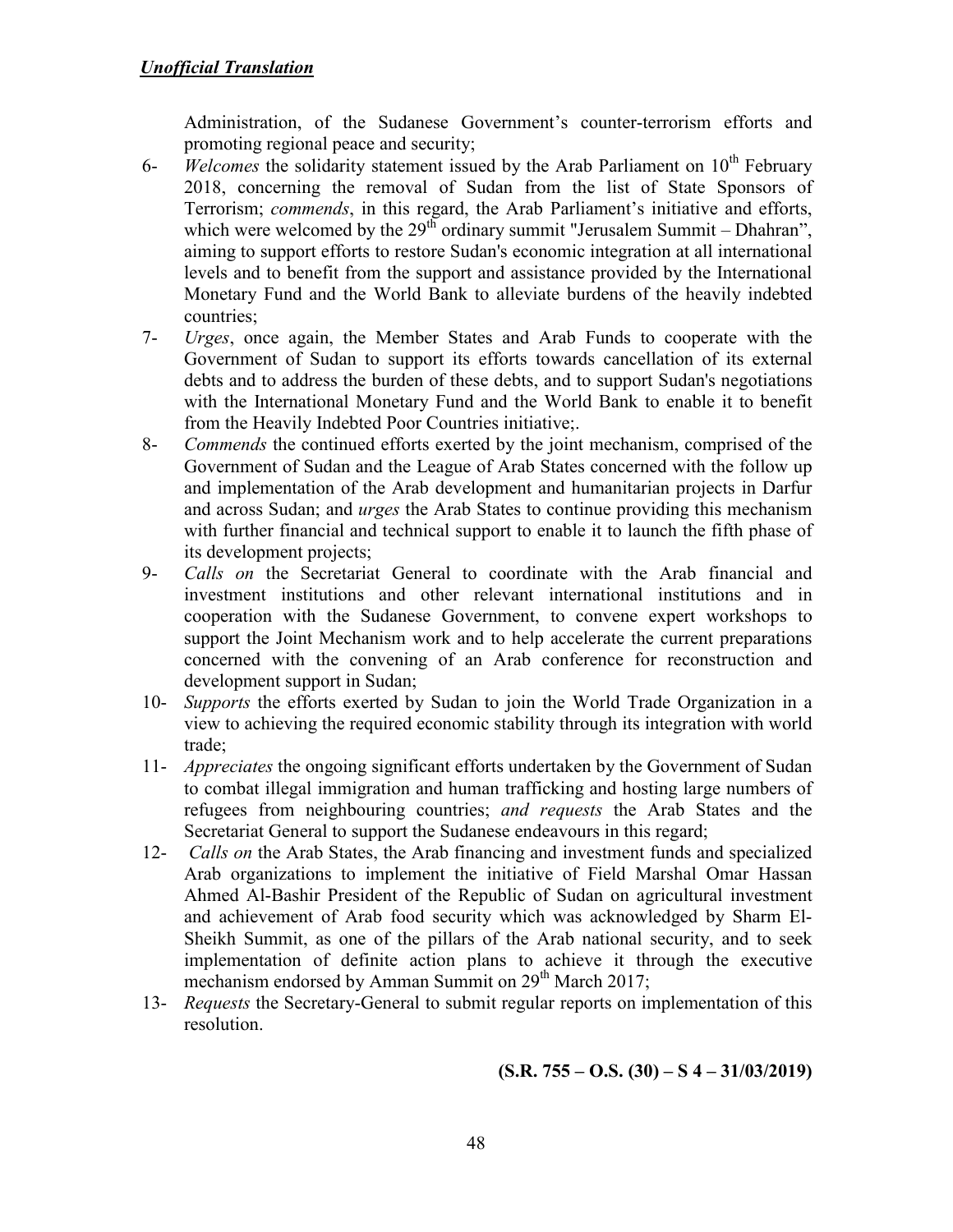# **Support Federal Republic of Somalia**

- *Having reviewed,*
	- The note submitted by the Secretariat General,
	- The report submitted by the Secretary-General on the joint Arab action,
	- The recommendation issued by the Second Meeting of the Committee on Implementation Follow-up of Resolutions and Obligations at Ministerial Level on  $29<sup>th</sup>$  March 2019 in the Republic of Tunisia,
	- **Previous Resolutions of the Council of the League of Arab States,**
- *Recalling* its previous resolutions issued in this regard,
- 1- *Welcomes* the progress achieved in the Somali national reconciliation process and the continued process of building and enhancing State institutions led by the Somali Government, particularly supporting the implementation of the Somali National Development Plan;
- 2- *Commends* the steady improvement of the political and security situation in Somalia; *appreciates* the significant role of the African Union Mission in Somalia (AMISOM) in ensuring close cooperation with the Somali National Army to enhance the security situation, particularly the key role of the Djiboutian forces operating within the Mission; *and condemns* the criminal and terrorist acts committed by Al-Shabaab Group against the Somali people, their Government and the regional and international missions operating in Somalia;
- 3- *Calls on* the Member States to provide urgent support to the Somali government for the reconstruction and rehabilitation of the military and security institutions and to increase efforts aimed at enhancing capabilities of Somalia's security, particularly in view of the gradual withdrawal of the African Union Mission troops in Somalia; *and appreciates* the ongoing Arab endeavours and assistance exerted at bilateral level in this regard;
- 4- *Welcomes* the tireless efforts exerted to assist the the Federal Republic of Somalia in safeguarding its security, regional sovereignty, unity and territorial integrity; *and requests* the Arab Member States to provide all forms of support to the Somali government to ensure safety of its air and maritime space, in a way that stresses its unity and enhances its sovereignty against any external interference attempts aiming to the partition of its territories;
- 5<sup>-</sup> *Reaffirms* the importance of implementing Resolution 718 adopted by the 29<sup>th</sup> Ordinary Session at Summit Level in Dhahran on 15<sup>th</sup> April 2018, which was also emphasized by Resolution 626 of  $26<sup>th</sup>$  Ordinary Session of Sharm El-Sheikh Summit on  $29<sup>th</sup>$  March 2015 and Amman Summit Resolution 683 of  $29<sup>th</sup>$  March 2017 concerning the "provision of urgent financial support of a monthly amount of US\$ 10 million for a year through the current bank account "Support for Somalia" at the Secretariat General to support the Somali Government's budget programme so as to enable establishment and administration of its effective institutions and to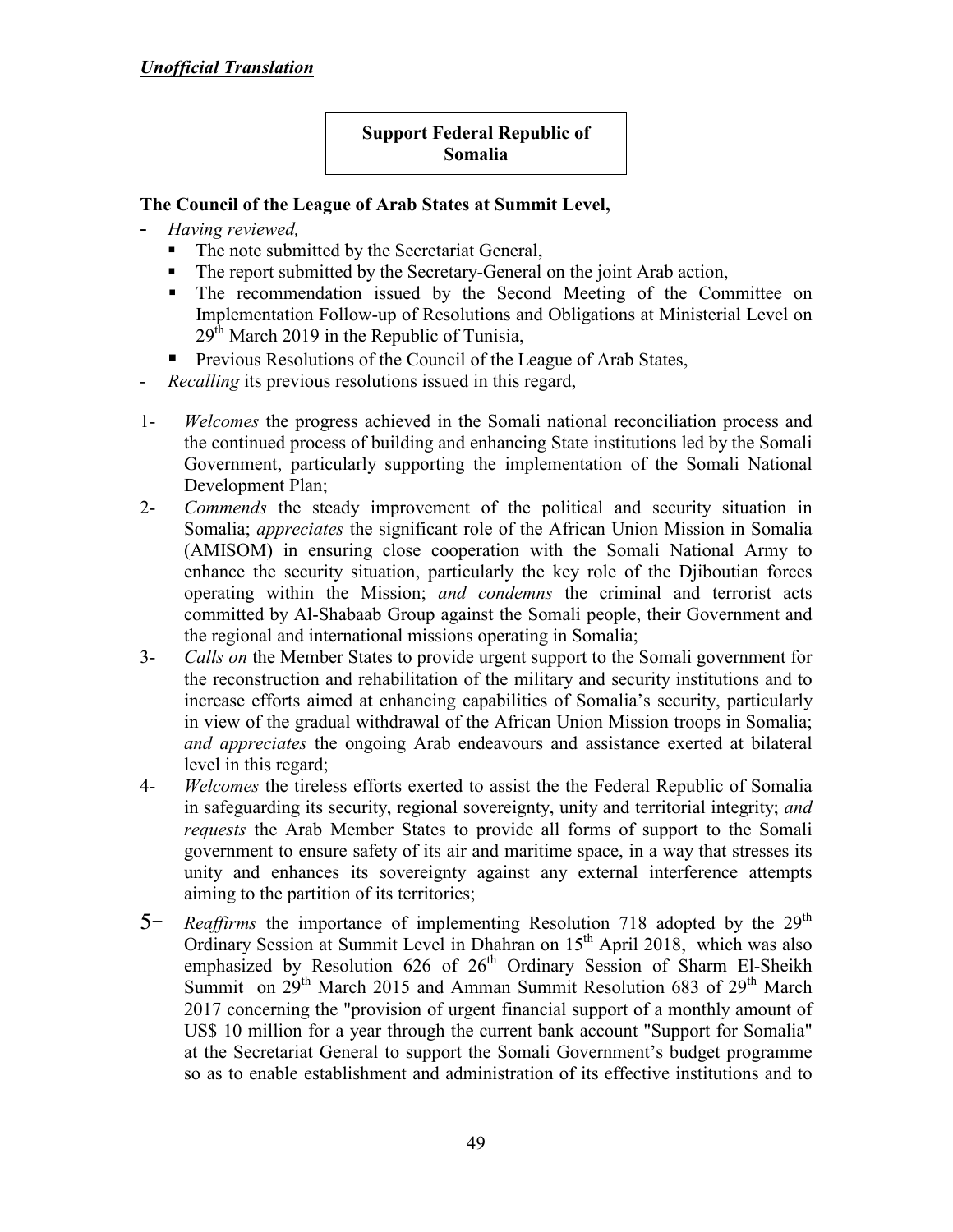implement security and stability programmes, to fight corruption and violence and to provide important and essential services";

- 6- *Thanks* the States that settled their contribution to "Support for Somalia" account; *and calls upon* the Member States that have not settled their contributions to meet their pledges in implementation of the Arab League Summit resolutions;
- 7- *Welcomes* the outcome of the First Technical Meeting convened at the headquarters of the Secretariat-General on 18th December 2018, between the Delegation of the Somali Government chaired by the Minister of Finance, and the Secretariat General of the League of Arab States and the specialized Arab organizations, to discuss supporting the implementation of the Somali development plan and cancellation of its external debts; *commends* the establishment of a joint mechanism between the Federal Somali Government and the League of Arab States, including relevant Arab organizations and bodies, which periodically meet at the headquarters of the Secretariat-General or in the Somali capital Mogadishu, at least once a year, to follow up on the implementation of recommendations of the meeting, and priority issues according to the resolutions of the Arab League Summits and the Arab Development Summits, most recently, the Resolution issued by the  $4<sup>th</sup>$  Arab Development Economic and Social Summit on 20<sup>th</sup> January 2019 in Beirut, entitled " support the Republic of Somalia towards the implementation of the Somali development plan and cancellation of its foreign debts";
- 8- *Commends* the ongoing cooperation between the Secretariat General and the government of the Federal Republic of Somalia, which resulted in the Arabization of the Somali constitution and relevant laws; *and calls on* the Arab Member States and the Secretariat General to continue providing the necessary technical and financial support to the concerned authorities in the Somali government to complete the Arabization of the relevant laws;
- 9- *Requests* the Arab Member States and Arab humanitarian relief organizations and bodies to fully cooperate with the Federal Somali Government in order to provide every possible support to address the drought crisis in Somalia and the Horn of Africa, urging prompt action to prevent the severe consequences of the drought which threatens lives, destroys the economy, peace, security and stability in the country;
- 10- *Calls on* the Member States to cancel debts imposed on the Federal Republic of Somalia, to support its economy and to benefit from the Initiative launched by the International Monetary Fund and the World Bank; *expresses gratitude to* the People's Democratic Republic of Algeria and the Kingdom of Saudi Arabia for the cancellation of Somalia's debts;
- 11- *Demands* the Arab Funds (the Arab Fund for Economic and Social Development and the Arab Monetary Fund ) to normalize the financial relations with the Federal Somali Government, and encourage both sides to convene further direct meetings to discuss the cancellation of external debts issue, and finding the most flexible solutions to enable the Somali government to benefit from the necessary financial support packages and provide technical support to the Federal Somali Government in its negotiations with Arab and International financial institutions;
- 12- *Commends* the efforts exerted by the Secretariat General to buy 4 emergency cars to support the health sector of an amount of USD 100000 with the support provided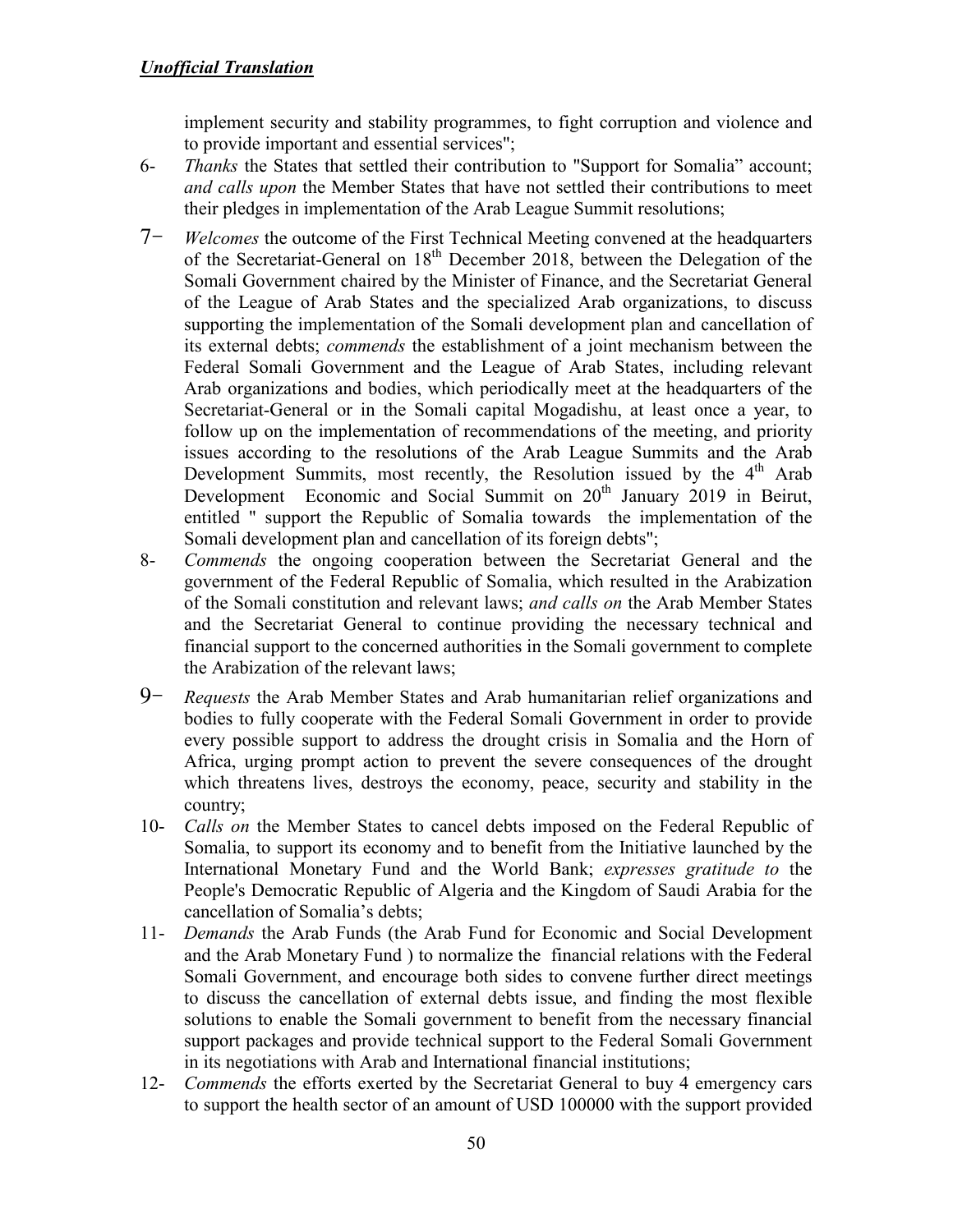by the Council of Arab Ministers of Health in accordance with its Resolution 15 adopted by  $47<sup>th</sup>$  Session on 1<sup>st</sup> March 2017 of the Health Development Arab Fund accounts;

- 13- *Commends* the State of Kuwait's initiative to host a conference for supporting education sector in Somalia; *calls upon* the Arab Member States to effectively participate in this conference, particularly the Ministries concerned with education in order to support the Somali education process and to contribute to the dissemination of Arabic language in Somali schools and education curricula; *and requests* the Arab League Educational, Cultural and Scientific Organization to coordinate with the Secretariat General in this regard, and to benefit from the conference to discuss means to benefit from the experiences and capacities of the Somali students studied abroad in the Arab universities, to promote education in Somalia;
- 14- *Calls on* specialized Arab organizations, Arab funds, specialized Ministerial Councils and the Secretariat General to provide every support to the Somali government and to contribute to alleviating the suffering of the Somali people; *appreciates* the efforts exerted by the Arab League's office in Mogadishu in supervising Arab projects with the support of the Secretariat General and specialized Arab ministerial councils;
- 15- *Welcomes* the establishment of the joint committee on Somalia comprises of the Council of the Arab Ministers of Social Affairs and Health to provide the social and health support in the Somali Development Plan, and assisting in building Somali capacity in these two areas; *and seeks to* achieve further benefit from the Somali capabilities in the Arab world to serve the Somali community
- 16- *Supports* the Somali Government in its efforts to combat illegal fishing in Somali waters and the dumping of toxic waste off the Somali coast, all of which constitute crimes that threaten the health of Somali people, depriving them from their natural resources and affecting the safety of the coasts of a number of riparian Arab countries of the Gulf of Aden and the Red Sea;
- 17- *Condemns* piracy operations off the Coast of Somalia and the Gulf of Aden; *underlines* the need to enhance Arab cooperation to counter these operations and coordinate with the ongoing international efforts to combat them and prosecute their perpetrators; *rejects* any attempt aiming to the internationalization of the Red Sea waters; *and emphasizes* the need to enhance Arab cooperation to achieve security in the Red Sea and the Gulf of Aden, taking into account the responsibility of the Red Sea Arab Riparian States in securing their coasts;
- 18- *Requests* the Member States to contribute to the expenses of the Somali diplomatic and consular missions accredited to these States; *and urges* the Arab States with no embassies in Mogadishu to open missions in Somalia;
- 19- *Requests* the Secretariat General in cooperation with concerned Somali entities, the Council of Arab Ministers of Health and concerned Arab bodies to contribute in financing the purchase of firefighting and ambulance vehicles, and environment sanitation and medical equipment, including dialysis and radiation laboratory equipment, funding the transfer of physicians of specialties required in Somalia, and the allocation of vehicles and medical equipment for Somalia, expenses of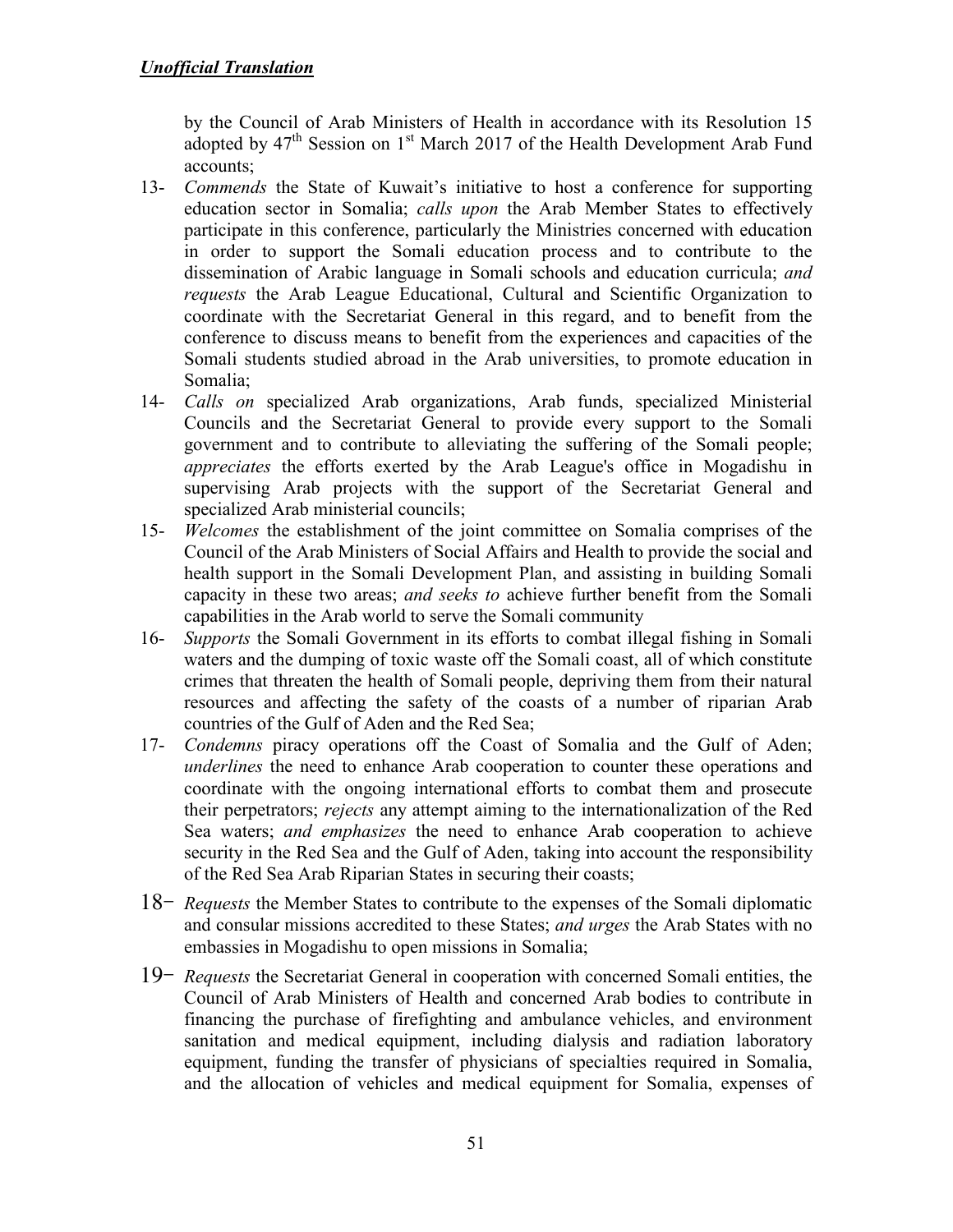which to be deducted from "Support for Somalia" bank account at the League of Arab States;

20- *Thanks* the Secretary-General for his efforts towards contributing to the Somali reconciliation and Somali people relief; *expresses* appreciation for the Secretariat General delegations that visit Somalia with an aim to enhance the Arab presence thereof; *and requests* the Secretary-General to continue his efforts to follow up on the implementation of this resolution and to report on this matter to the Council at its next session.

**(S.R. 756 O.S. (30) – S 3 – 31/03/2019)**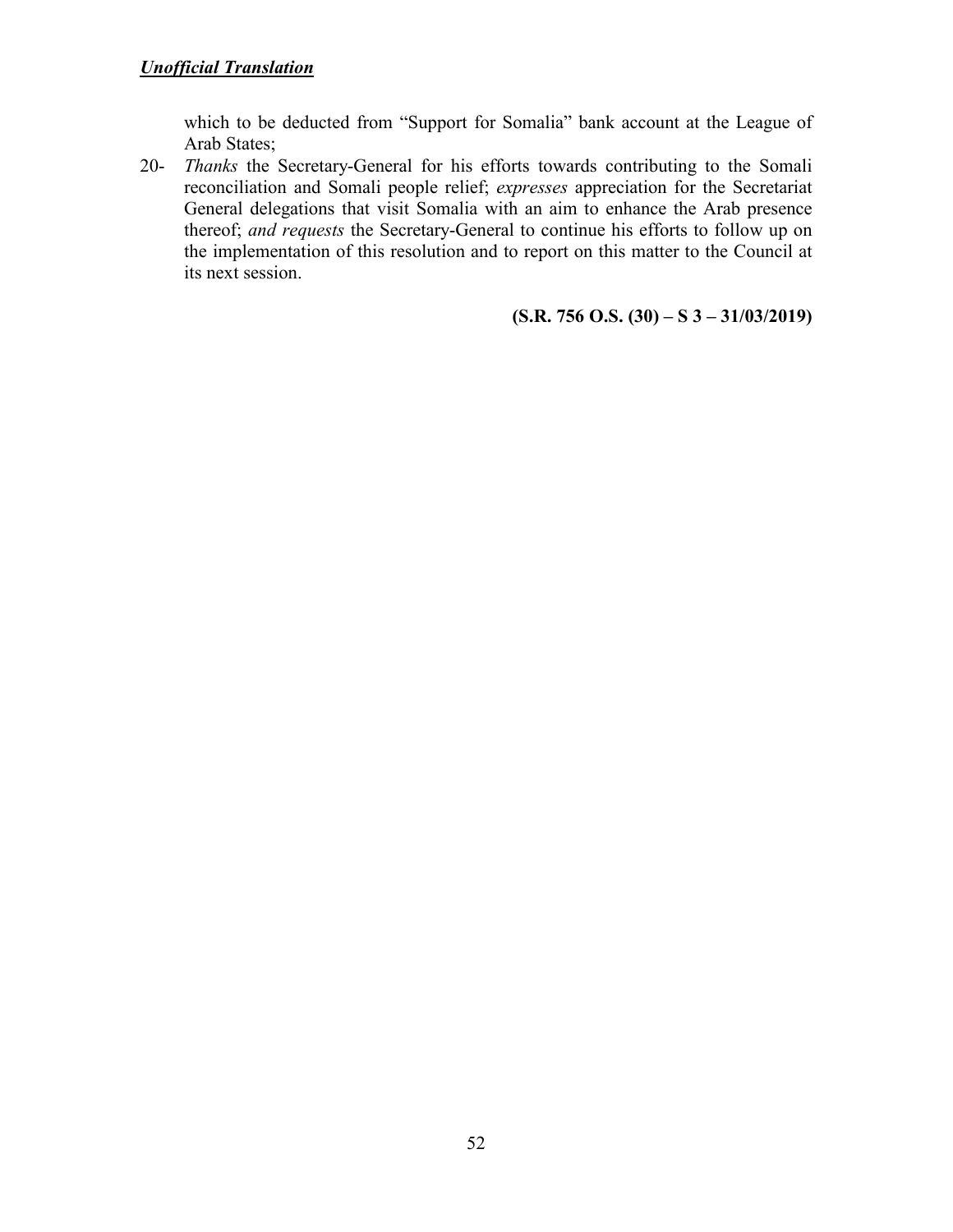### **Iran's Occupation of the Three Arab Islands Greater and Lesser Tunb and Abu Musa of the United Arab Emirates in the Arabian Gulf**

- *Having reviewed,*
	- The note submitted by the Secretariat General,
	- The report submitted by the Secretary-General on the joint Arab action,
	- The recommendation issued by the Second Meeting of the Committee on Implementation Follow-up of Resolutions and Obligations at Ministerial Level on  $29<sup>th</sup>$  March 2019 in the Republic of Tunisia,
- *Recalling* previous Summit resolutions, most recently Resolution 720 adopted by the  $29<sup>th</sup>$  Ordinary Session of Dhahran Summit on  $15<sup>th</sup>$  April 2018 concerning Iran's occupation of the three Arab Islands: Greater and Lesser Tunbs and Abu Musa of the United Arab Emirates in the Arabian Gulf,
- *Emphasizing* previous statements and resolutions adopted by the Council of the League of Arab States at Ministerial Level, most recently Resolution 8356 by 151<sup>st</sup> Ordinary Session on  $6<sup>th</sup>$  March 2019,
- 1- *Highlights* absolute and full sovereignty of the United Arab Emirates over its three Islands: Greater and Lesser Tunb and Abu Musa; *and supports* all the peaceful procedures and measures taken by the United Arab Emirates to restore its sovereignty over the occupied Islands;
- 2- *Deplores* the continued attempts of the Iranian government to perpetuate its occupation of the three Islands, violating the sovereignty of the United Arab Emirates, and thereby undermining security and stability in the region and threatening international peace and security;
- 3- *Condemns* the construction of housing facilities by the Iranian government with an aim to settle Iranian citizens in the three occupied UAE Islands;
- 4- *Denounces* the Iranian military maneuvers in the three occupied UAE Islands: Greater and Lesser Tunb and Abu Musa, their territorial waters, airspace territory, continental shelf and the exclusive economic zone of the three Islands which form an integral part of the United Arab Emirates; *and demands* Iran to stop such violations and provocative acts, which constitute interference in the internal affairs of an independent sovereign State, and do not contribute to confidence building measures, threaten security and stability in the region and jeopardize security and safety of the regional and international navigation in the Arabian Gulf;
- 5- *Condemns* Iran for opening two offices in the United Arab Emirates Abu Musa Island; *and demands* Iran to remove these illegal establishments and to respect the sovereignty of the United Arab Emirates over its territories;
- 6- *Denounces and condemns* the visits of the Senior Officials to the three occupied UAE Islands (Greater and Lesser Tunb and Abu Musa); *deplores* all the hostile measures taken by Iran, considering them as a violation of the sovereignty of the United Arab Emirates over its territories, as well as being inconsistent with the efforts and endeavours exerted to reach a peaceful settlement in this regard; *and*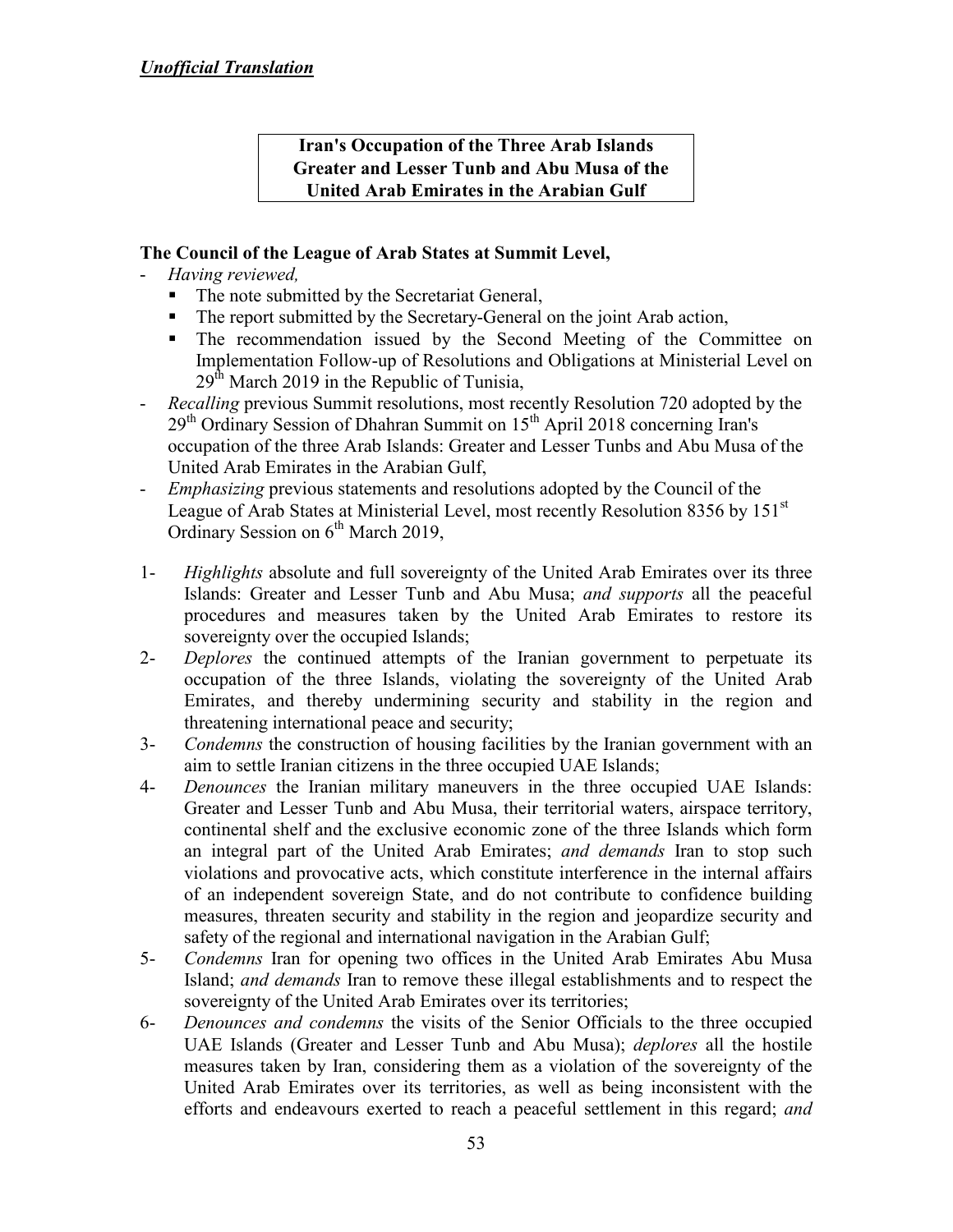*calls on* Iran to refrain from practicing such escalated provocative acts and to endorse constructive stances that enhance trust building in order to reach a just solution for the issue of the three occupied UAE Islands;

- 7- *Commends* the initiatives of the United Arab Emirates to reach a peaceful and just settlement to the issue of the three occupied Islands: Greater and the Lesser Tunb and Abu Musa with the Islamic Republic of Iran;
- 8- *Calls, once again, on* the Iranian Government to end its occupation of the three UAE Islands, to desist from imposing a fait accompli by force, to stop building any facilities on the Islands with the aim of changing their demographic and population composition, to call off all these procedures and to remove all the establishments previously carried out unilaterally by Iran on the three Arab Islands, considering these measures and allegations void with no legal standing and do not impair the firm right of the United Arab Emirates to its three Islands, inconsistent with the provisions of international law and the 1949 Geneva Convention; *and demands* Iran to resolve the present dispute by peaceful means in accordance with the rules and principles of international law, including the referral of the case to the International Court of Justice;
- 9- *Hopes that* the Islamic Republic of Iran re-considers its rejecting stance to reach peaceful solution to the issue of the UAE three Islands, either through serious and direct negotiations or by resorting to the International Court of Justice;
- 10- *Demands* Iran to render its declared desire to improve relations with Arab States, to promote dialogue and to renounce tension, by taking practical and concrete steps in both word and deed, to respond genuinely to the serious and sincere calls by the President of the United Arab Emirates, His Highness Shaikh Khalifa bin Zayed Al-Nahyan, by the countries of the Gulf Cooperation Council, the Arab States, international groups, brotherly countries and the United Nations Secretary-General that call for a solution to the dispute over the three occupied Islands by peaceful means in accordance with the norms and conventions and rules of international law through direct and serious negotiations or by referral to the International Court of Justice for confidence building measures and enhancing security and stability in the Arabian Gulf region;
- 11- *Ensures* commitment of all Arab States in their contacts with Iran to raise the issue of Iran's occupation of the three Islands so as to emphasize the need to end this occupation on the basis that the three occupied Islands are occupied Arab territories;
- 12- *Decides to* inform the United Nations Secretary-General and the Security Council President of the importance of remaining actively seized of the matter, until Iran ends its occupation of the three Arab Islands and the United Arab Emirates restores its full sovereignty over them;
- 13- *Requests* the Secretary-General to follow up on this matter and to submit a report to the Council's next ordinary session.

**(S.R. 757 O.S. (30) – S 3 – 31/03/2019)**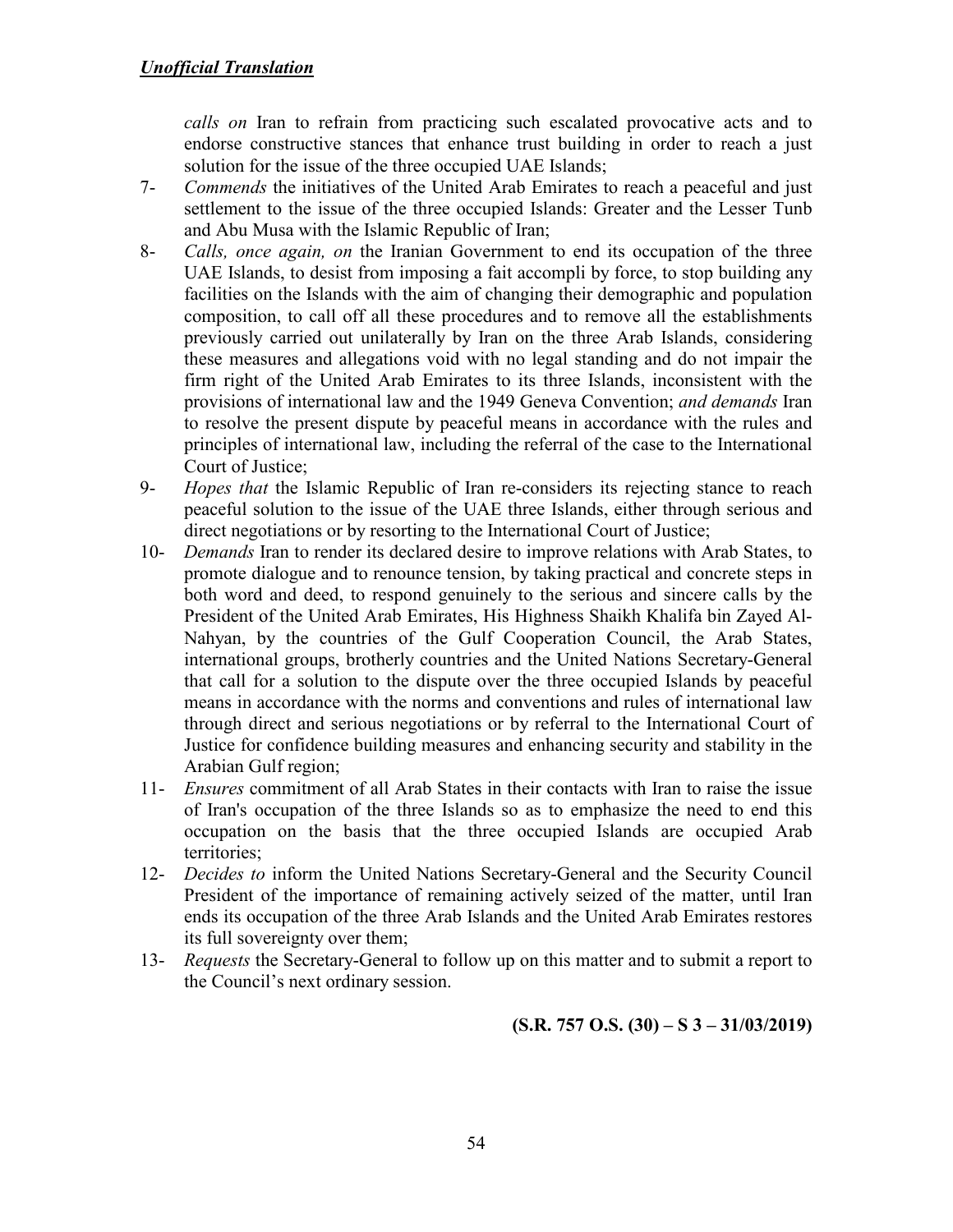

- *Having reviewed,*
	- The note submitted by the Secretariat General,
	- The report of the Secretary-General on the joint Arab action,
	- The recommendation issued by the Second Meeting of the Committee on Implementation Follow-up of Resolutions and Obligations held in Tunisian Republic on 29<sup>th</sup> March 2019,
- *Emphasizing* resolutions and statements issued by the Council at summit and ministerial levels in this regard, most recently Dhahran Summit Resolution 721 of  $15<sup>th</sup>$  April 2018 and Ministerial Resolution 8362 issued by the Council's  $151<sup>st</sup>$ ordinary session dated 6<sup>th</sup> March concerning *"Iran's Interference in the Arab States Internal Affairs,*"
- Taking note of the Eleventh Meeting of the Arab Ministerial Quartet concerned with the follow-up of the crisis with Iran and means to counter its interference in the internal affairs of the Arab states;
- *Having been briefed by* the Heads of delegation and the Secretary-General,
- 1- *Emphasizes* the importance that cooperation ties between the Arab States and the Islamic Republic of Iran are based on the principle of good neighbourliness and refraining from use or threat of force; *condemns* Iran's interference in the Arab countries internal affairs, considering such act as a violation of international law, the principle of good-neighbourliness and sovereignty of States; *and demands* the Islamic Republic of Iran to stop these provocative acts, which undermine confidence building measures and threaten security and stability in the region;
- 2- *Strongly condemns* the continuation of the Iranian-made ballistic missile attacks over the Kingdom of Saudi Arabia from Yemeni territories by Iran-backed Houthi militias, including the ballistic missile targeting Saudi cities including the Muslims' Qibla, which amounted to more than 200 missiles, considering that as a flagrant aggression against the Kingdom and a threat to the Arab national security; *emphasizes* the right of the Kingdom of Saudi Arabia to legitimate defense of its territories, in accordance with Article (51) of the Charter of the United Nations; *and supports* its measures against these Iranian violations within the international legitimacy framework;
- 3- *Condemns and denounces* the continued Iranian interference in the internal affairs of the Kingdom of Bahrain, the support for terrorism, training of terrorists, arms smuggling, incitement of sectarian strife, and the continued statements at different levels to undermine security and stability, the creation of terrorist groups in Bahrain, financed and trained by the Iranian Revolutionary Guard and its terrorist wings Asa'ib Ahl Al-Haq and the terrorist Hezbollah, in contrary with the principle of good neighbourliness, and non-interference in the internal affairs, according to the principles of the UN Charter and international law; *and emphasizes* support for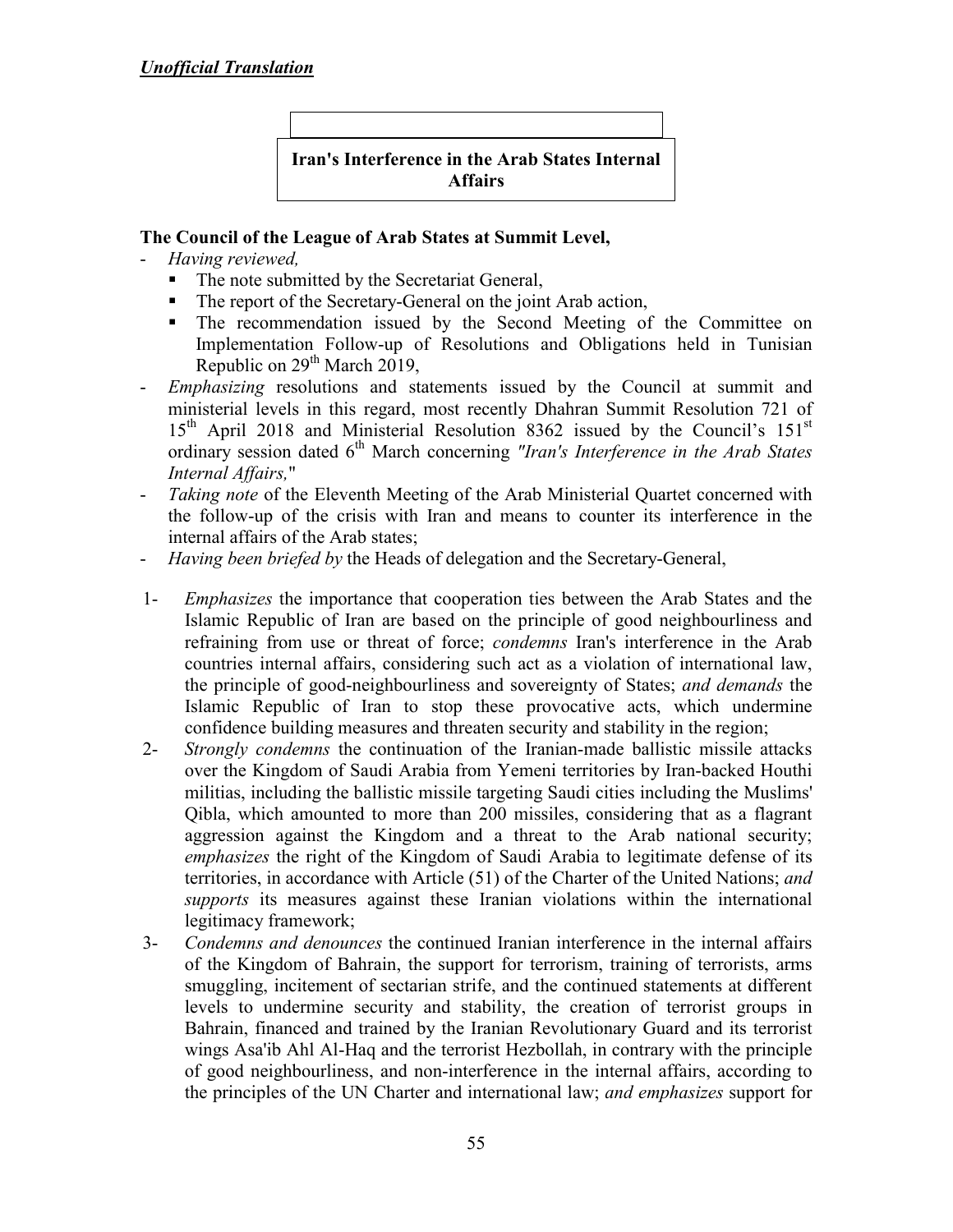Bahrain in all the procedures it takes to counter terrorism and terrorist groups to safeguard its security and stability;

- 4- *Commends* efforts exerted by security agencies in the Kingdom of Saudi Arabia and the Kingdom of Bahrain who were able to abort numerous terrorist plans and detention of members of terrorist organizations assigned with carrying out these plans supported by the Iranian Revolutionary Guard and the terrorist Lebanese Hezbollah;
- 5- *Condemns* the Iranian Government's policy and its continued interference in the Arab affairs, therefore, triggering sectoral and doctrinal disputes; *emphasizes* the need to abstain from supporting the groups that ignite these disputes, particularly in the Arabian Gulf countries; *and demands* Iran to stop its support and funding of armed militias and parties in the Arab countries, particularly its interference in Yemen's internal affairs and to stop its support for its affiliated and pro-opposition militias to Yemen's legitimate government providing them with arms, transforming it into a missile launch pad against Yemen's neighbours and threatening navigation in the Bab Al-Mandab Strait and the Red Sea, which is adversely reflected on the security and stability of Yemen, its neighbouring countries and the entire region and represents a flagrant breach of the Security Council Resolution 2216 of 2015;
- 6- *Fully supports* all the measures taken by the State of Kuwait concerning the terrorist cell called "Abdali cell"; *emphasizes* the importance of the security and stability of the State of Kuwait, and the rejection of the Iranian intervention in the internal affairs of Arab States, despite the efforts exerted by the State of Kuwait with its brotherly countries in the Arab Gulf Cooperation Council to create channels of dialogue with Iran to enhance security and stability in the region;
- 7- *Holds* the Lebanese terrorist Hezbollah -partner in the Lebanese Governmentresponsible for supporting terrorism and terrorist groups in Arab States with advanced arms and ballistic missiles; *and highlights* the need to abstain from disseminating extremism, sectarianism and interference in the internal affairs of States and to refrain from supporting terrorism and terrorists in its regional environs;
- 8- *Bans* broadcasting of Iranian-funded satellite channels on Arab satellites, considering them as a threat to Arab national security by triggering sectarian and ethnic strifes; *and requests* the Secretary-General to follow up on the implementation of this resolution with the pertinent actors;
- 9- *Condemns and denounces* the continued inciting and hostile statements by Iranian officials against the Arab States; *and demands* the Islamic Republic of Iran to stop these hostile statements and provocative acts and to stop anti-Arab media campaigns, considering these acts as a flagrant interference in the internal affairs of these States;
- 10- *Underlines* the need to monitor Iranian actions and attempts to undermine security and stability in the region, and to prevent Iran's interference in the Arab States internal affairs, particularly the Yemeni issue which is a Gulf and a national security issue for the Gulf States in particular and the Arab region in general;
- 11- *Seeks* increase of diplomatic efforts between Arab Member States and other countries and regional and international organizations to highlight the practices of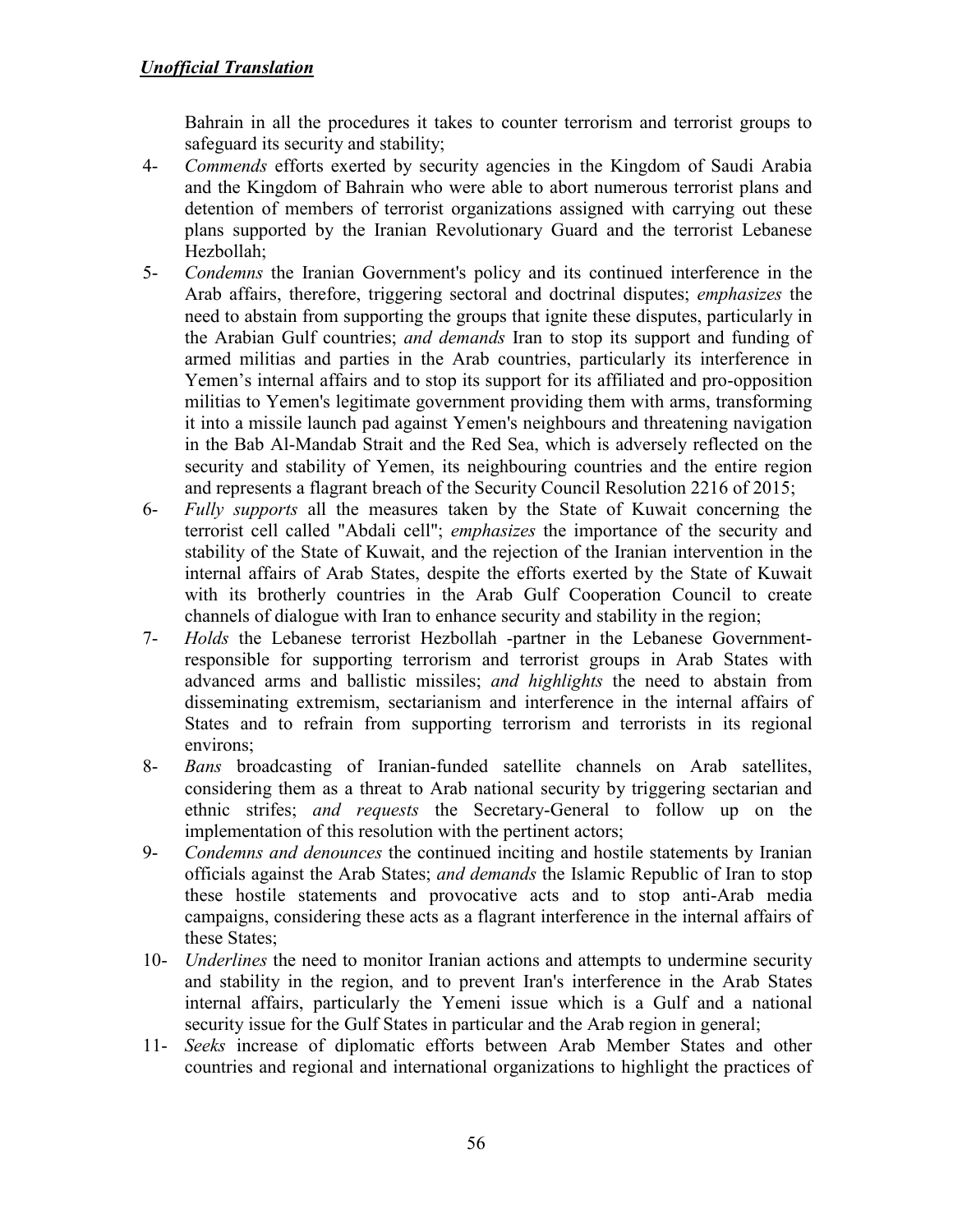the Iranian regime and its support for violence, sectarianism and terrorism and its threat to regional and international security;

- 12- *Seeks* mobilization of media campaigns through multimedia to uncover the true image of the extremist Iranian regime, the continuation of its expansionist and hostile policy abroad and its continued support for sectarianism, extremism and terrorism;
- 13- *Condemns* Iran's continued occupation of the three occupied United Arab Emirates Islands (Greater and Lesser Tunbs and Abu Musa); *and supports* all the peaceful procedures and measures taken by UAE to restore its sovereignty over the occupied Islands in accordance with the international law;
- 14- *Underlines* the importance of Iran's commitment to implementation of Security Council Resolution 2231 of 2015, the need to apply an effective mechanism to verify the agreement implementation, inspection and observation for the rapid and effective re-imposition of sanctions, in case Iran breaches its obligations under the agreement, and the importance of its accession to all nuclear safety instruments, taking into account the environmental problems of the region;
- 15- *Deplores* Iranian intervention in Syria crisis and its serious implications on the future of Syria, its sovereignty, security, stability, national unity and regional integrity; such interference shall not favour the efforts exerted to resolve the crisis in Syria by peaceful means according to Geneva (I) provisions;
- 16- *Demands* Iran to withdraw its militias and armed elements from all Arab States and to abstain from supporting organizations and terrorist militias in Arab States, particularly Syria and Yemen;
- 17- *Emphasizes* the importance that the Arab States continue to provide the Secretariat General with regular reports on the Iranian interference in the internal affairs of Arab States;
- 18- *Requests* the Secretary-General to continue coordination with the Ministers of Foreign Affairs of the Arab Quartet, comprised of the United Arab Emirates (Chair), Kingdom of Bahrain, Kingdom of Saudi Arabia, the Arab Republic of Egypt and the Secretary-General in order to continue the development of an Arab action plan to counter the Iranian interventions in the Arab region and to mobilize international support for the Arab position that rejects Iranian interference;
- 19- *Continues to* inform the concerned UN organs of Iranian violations of Security Council Resolutions 2216 and 2231, which represent a dire threat to the Arab national security;
- 20- *Maintains* the item entitled *"Iran's interference in the Arab States internal affairs"* on the agenda of the Arab cooperation forums with States, regional and international organizations;
- 21- *Addresses* all the concerned UN organs to place the matter on their agenda in accordance with the provisions of Article (2), Paragraph (7) of the UN Charter that ban intervention in the domestic jurisdiction of any State;
- 22- *Requests* the Secretary-General to follow up on this matter and report to the Council's next ordinary session.

**(S.R. 758 – O.S.**  $(30)$  **– S. 4 – 31/03/2019)**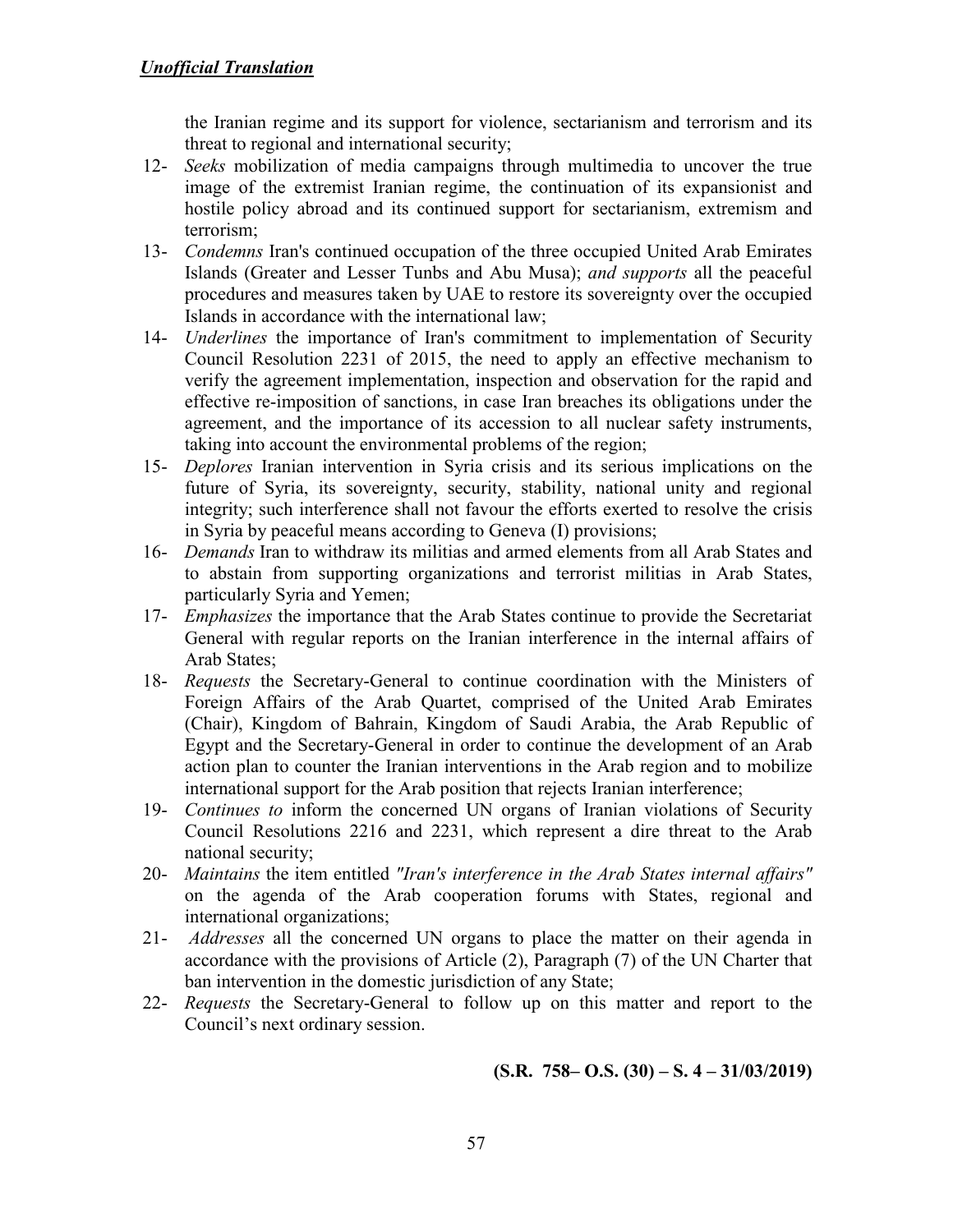ـــــــــــــــــــــــــــــــــــــــــــــــ

Lebanon has recorded its reservation to paragraphs 3, 4 and 7 of the resolution on the Iranian interference in the Arab States internal affairs: Lebanon has recorded its rejection for labelling Hezbollah as "terrorist" and referring to its existence in the Government, which cannot be agreed as it is not classified as thus by the United Nations, and is inconsistent with the Arab Convention on the Suppression of Terrorism with regard to distinguishing between resistance and terrorism, and that Hezbollah is a fundamental component of Lebanon and embodies a large segment of the Lebanese people with a balanced parliamentary and ministerial bloc in the Lebanese constitutional institutions. Lebanon condemns any interference in the Arab States internal affairs and emphasizes the stance of Lebanon's disassociation policy. Lebanon demanded omission of "the terrorist Hezbollah" phrase so that agreement to all resolution provisions can be effective without any reservation.

<sup>-</sup> Iraq has recorded its reservation to paragraphs 3, 4 and 7 of the resolution.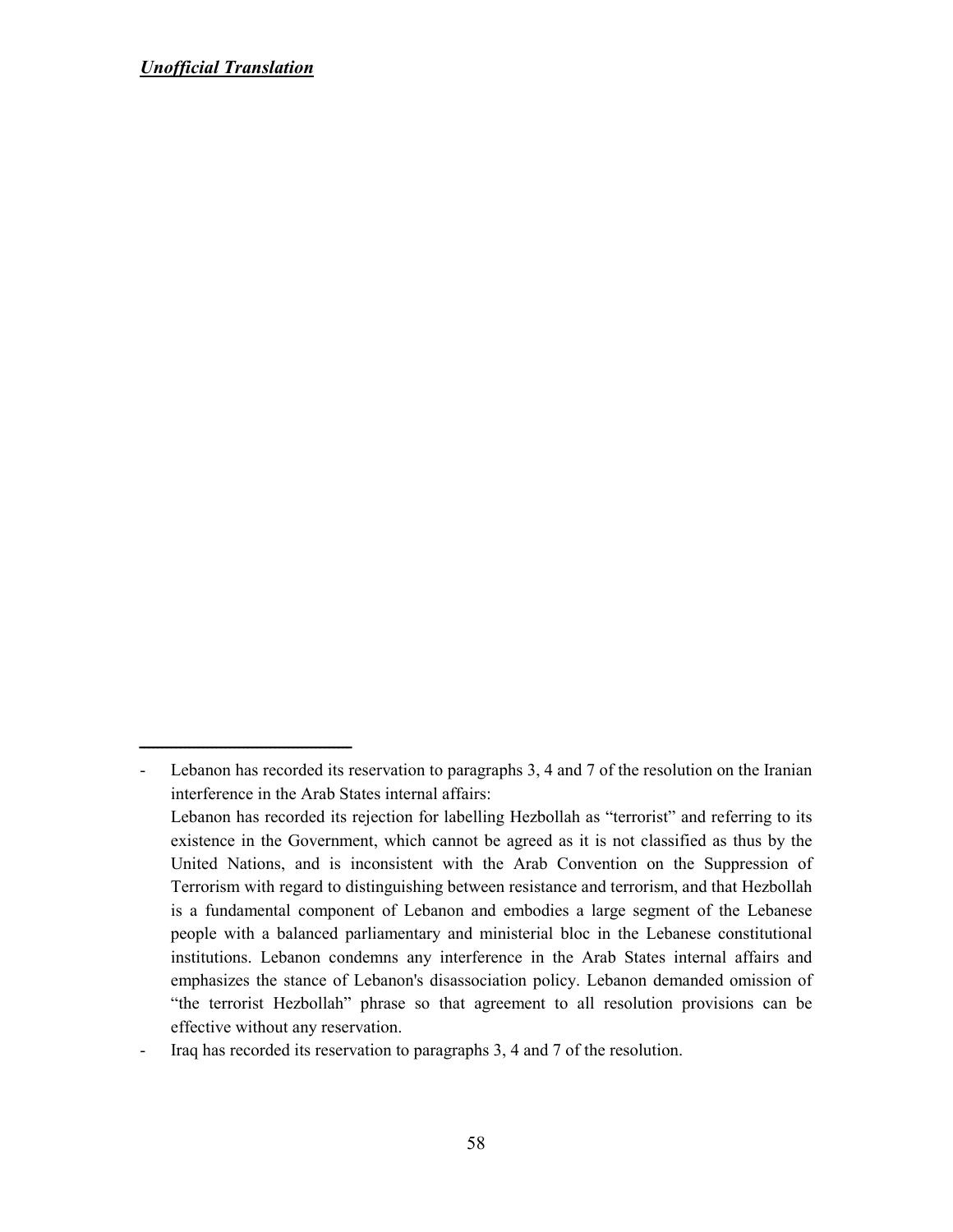### **The Arab Stand towards Turkish Forces Violation of Iraq's Sovereignty**

### **The Council of the League of Arab States at Summit Level,**

- *Having reviewed,*
	- The note submitted by the Secretariat General,
	- The report submitted by the Secretary-General on the joint Arab action,
	- The recommendation issued by the Second Meeting of the Committee on Implementation Follow-up of Resolutions and Obligations at Ministerial Level on  $29<sup>th</sup>$  March 2019 in the Republic of Tunisia,
- *Emphasizing* all resolutions issued by the Council of the League of Arab States at Summit Level, most recently Resolution 722 adopted by the  $29<sup>th</sup>$  Ordinary Session at Dhahran Summit on 15<sup>th</sup> April 2018, and its Resolutions adopted at Ministerial Level, most recently Resolution 8353 issued by the  $151<sup>st</sup>$  Ordinary Session on  $6<sup>th</sup>$  March 2019,
- 1- *Reaffirms* Resolution 7987 adopted by the Council of the League of Arab States at Ministerial Level on 24<sup>th</sup> December 2015 concerning condemnation of the Turkish forces incursion into Iraqi territory, demanding the Turkish government to immediately and unconditionally withdraw its forces from Iraq, considering this a violation of Iraqi sovereignty and a threat to Arab security;
- 2- *Calls on* the Arab League Member States to request the Turkish side (under bilateral relations) to withdraw its forces from Iraqi territories, in implementation of Resolution 7987 adopted by the Extraordinary Session of the Council of the League of Arab States on  $24<sup>th</sup>$  December 2015, and to address these issues within their contacts with the Turkish side;
- 3- *Calls upon* the Member States to request the Turkish government not to interfere in the internal affairs of Iraq and to refrain from these provocative acts, which undermine confidence building measures and threaten security and stability in the region;
- 4- *Reiterates* its support to the Iraqi government in the measures taken thereof, in accordance with relevant principles of international law that aim for the Turkish government withdrawal of its forces from Iraqi territories, thus consolidating sovereignty of the government of Iraq over its entire territories;
- 5- *Requests* the Secretary-General to continue follow-up on implementation of Resolution 7987 adopted by the Extraordinary Session of the Council of the League of Arab States on 24<sup>th</sup> December 2015 and to submit a detailed report on his endeavours in this regard to the next Ordinary Session of the Arab League Council;
- 6- *Reaffirms* the resumption of the Security Council Arab member to follow up the request concerning the Turkish forces withdrawal from the Iraqi territories and to take all the necessary procedures thereof until full withdrawal of these forces is achieved.

# **(S.R. 759 O.S. (30) – S 3 – 31/03/2019)**

**ـــــــــــــــــــــــــــ** - The **State of Qatar** has recorded its reservation to this resolution.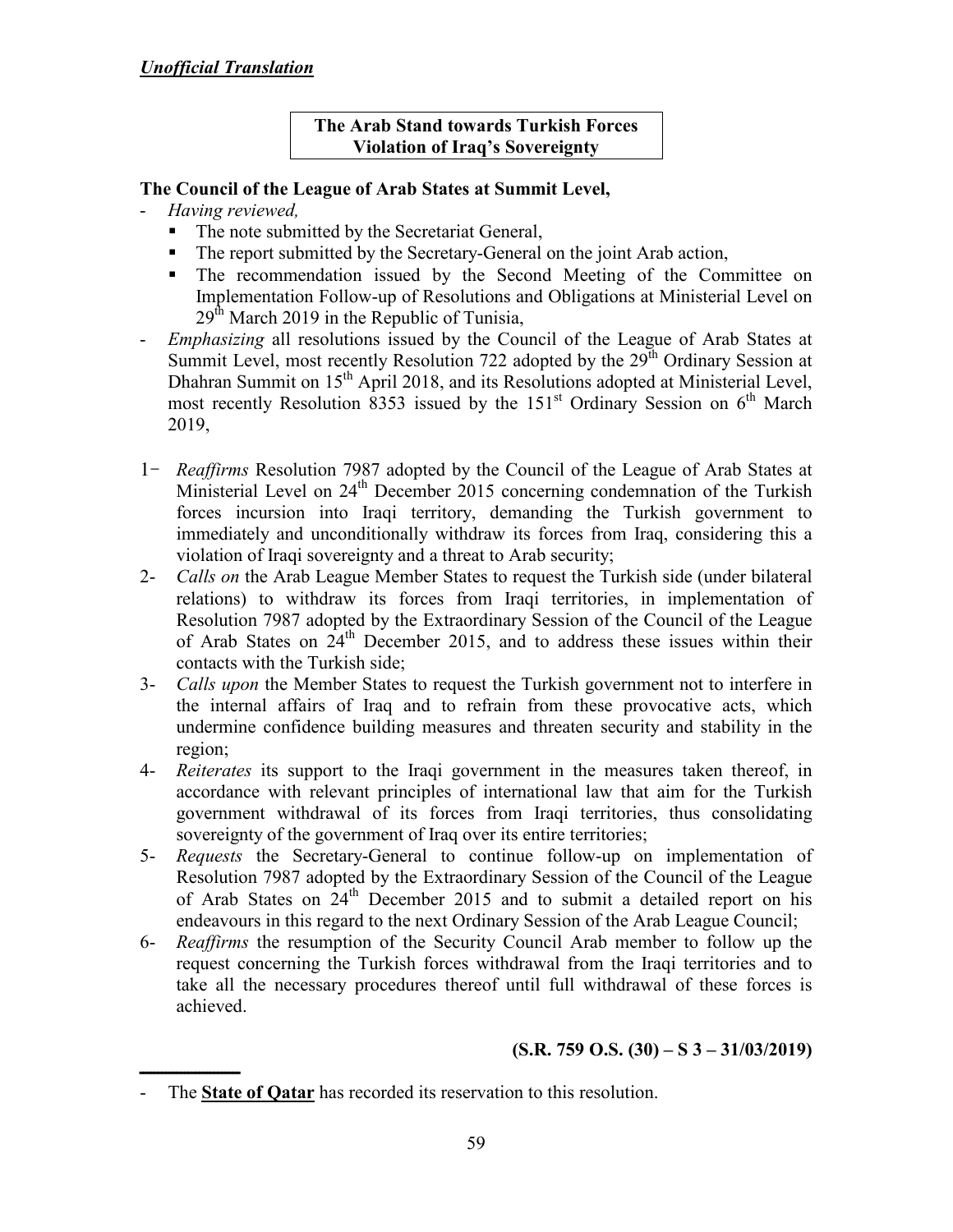#### **Cancellation of 75% of the Republic of Iraq's debts to the League of Arab States Funds**

# **The Council of the League of Arab States at Summit Level,**

- *Having reviewed,*
	- The note submitted by the Secretariat General,
	- The note no.  $03/C/2306/4$  submitted by the Permanent Delegation of the Republic of Iraq on  $26<sup>th</sup>$  March 2019,
	- Resolution 8309 adopted by  $150<sup>th</sup>$  ordinary session of the League's Ministerial Council on  $11<sup>th</sup>$  September 2018,
- *Emphasizing* Paragraph (5) of Resolution 8189 adopted by 148<sup>th</sup> ordinary session of the League's Ministerial Council on  $9<sup>th</sup>$  December 2017, which calls on the Arab States to contribute to the reconstruction of liberated cities from criminal groups, and to provide relief aid for the displaced persons,
- *Affirming* its absolute solidarity with the Iraqi Government's efforts in addressing the challenges and economic burdens resulting from its war against terrorist organizations and Da'esh terrorist group, as well as its support to the Iraqi Government's reconstruction of the liberated territories in order to facilitate the return of displaced persons to their homes, and to provide them with basic services to achieve stability,
- *Commending* the Republic of Iraq's concern to support the joint Arab action and its desire to fulfill its pledges in respect of its contribution in the shares of the League of Arab States,
- *Having been briefed by* the Head of delegation of the Republic of Iraq,
- 1- *Decides* cancellation of 75% of the Republic of Iraq's debts to the support funds provided to the Arab countries, and rescheduling of its remaining debts.
- 2- *Requests* Iraq to settle its arrears and contributions to the budget of the League of Arab States until 2007 and the years 2016 and 2017.
- 3- *Requests* the Secretariat General to sign a Memorandum of Understanding with the Republic of Iraq, including implementation mechanisms of the resolution as per agreed.

**(S.R. 760 O.S. (30) – S 3 – 31/03/2019)**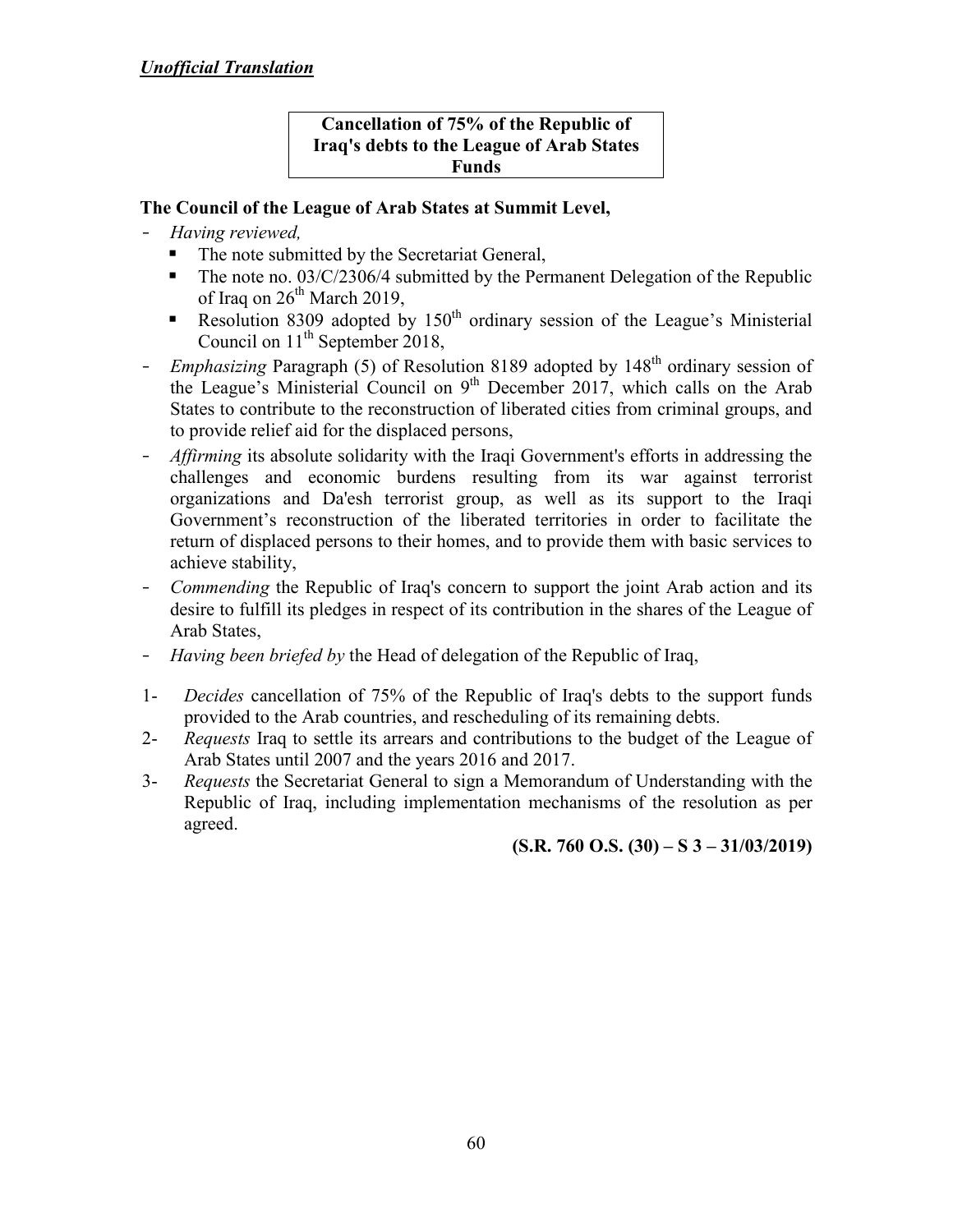#### **Support the Internally Displaced Persons (IDPs) in the Arab States, particularly Iraqi Displaced Persons**

- *Having reviewed,*
	- The note submitted by the Secretariat General,
	- The report submitted by the Secretary-General on the joint Arab action,
	- The recommendation issued by the Second Meeting of the Committee on Implementation Follow-up of Resolutions and Obligations at Ministerial Level on  $29<sup>th</sup>$  March 2019 in the Republic of Tunisia,
	- Notes no. 03/C/1747/4 and 03/C/1797/4 submitted by the Permanent Delegation of the Republic of Iraq on  $4<sup>th</sup>$  March 2019 and  $6<sup>th</sup>$  March 2019,
- *Having been briefed by* the Head of delegation of the Republic of Iraq,
- 1- *Supports* the efforts exerted by the Arab States' Governments that are afflicted by the displacement phenomenon, particularly the Iraqi Government, through providing for the displaced persons, urging Arab States to contribute to the reconstruction of the liberated cities from terrorist groups, including engagement of the Arab private sector in these humanitarian efforts so as to ensure the safe return of all displaced persons to their place of origin;
- 2- *Calls on* the Arab States to provide urgent food and medical assistance to large numbers of internally displaced persons in Iraq, particularly in view of the serious increase in their numbers that exceed the Iraqi government's capabilities, and to contribute to the reconstruction of the provinces that have been liberated from Da'esh terrorist groups;
- 3- *Decides to* convene an international conference, under the auspices of the League of Arab States, to discuss the issue of internally displaced persons in the Arab region and to identify the problems and solutions, with the participation of Member States, pertinent international and regional organizations and donours to provide the necessary assistance for displaced persons;
- 4- *Commends* the outcomes of the Kuwait International Conference for the Reconstruction of Iraq, held during the period of 12<sup>th</sup> -14<sup>th</sup> February 2018; and *thanks* the Arab States that pledged to provide financial assistance to contribute to the international efforts for the reconstruction of Iraq; *and takes note* that the State of Kuwait started fulfilling its obligations on  $5<sup>th</sup>$  July 2018, by granting a loan of USD 80 million to Iraq and seeking to equip 73 schools in 15 Iraqi provinces;
- 5- *Calls on* the Arab States and specialized cultural and educational organizations to launch an educational campaign aiming to eliminate the extremist Takfiri ideology promoted by terrorist organizations in areas under their control, focusing on the school age group 7-18 years;
- 6- *Calls on* the Arab States to explore prospects of establishing a fund to support the reconstruction of liberated Arab cities from terrorist organizations in the Arab States, some of which were under these organizations control, so as to facilitate the return of displaced persons to their cities, as an effective, successful and rapid mechanism to alleviate the negative impact of internal displacement;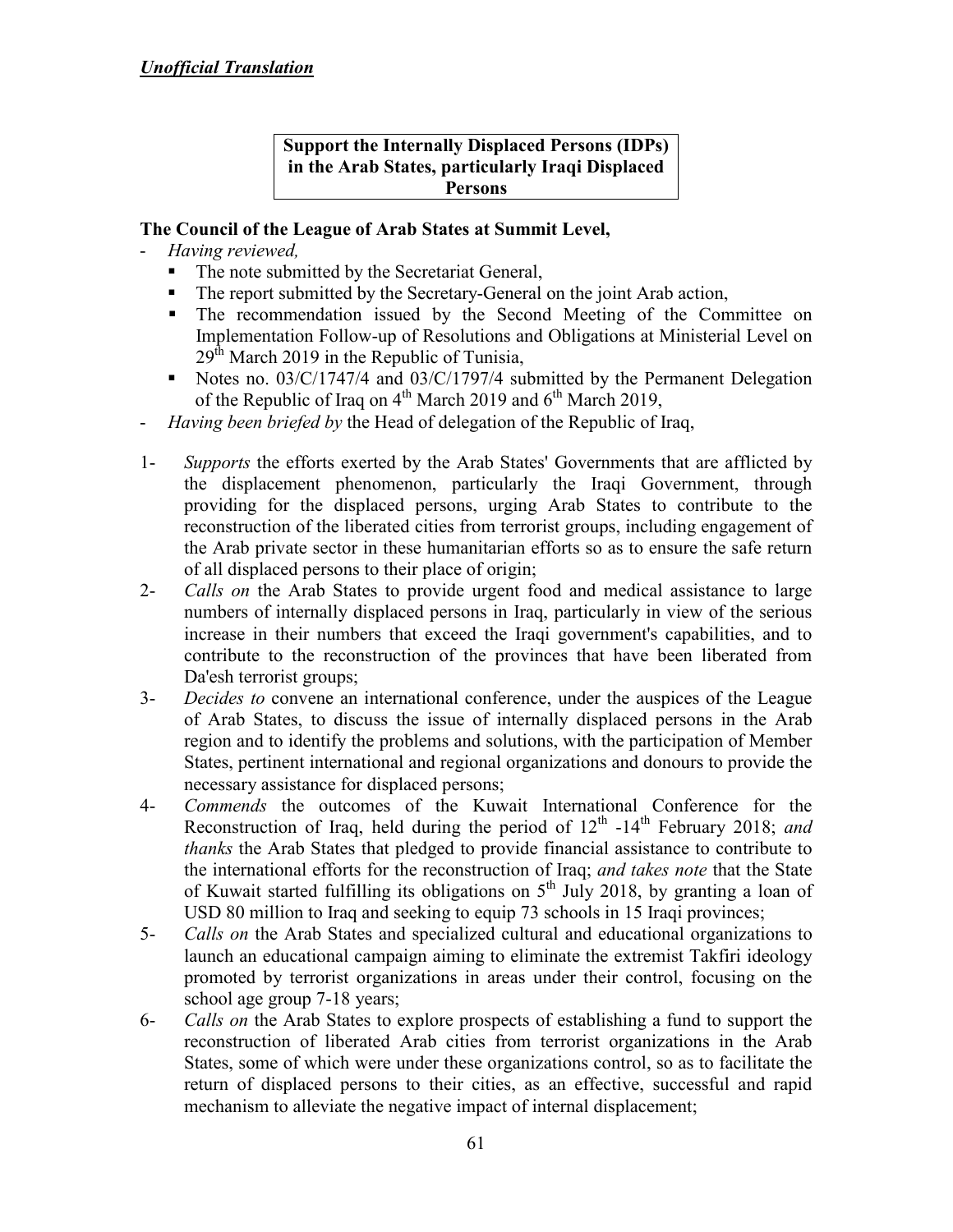- 7- *Calls on* the Secretariat General and Arab States to provide technical and logistical support to the Arab States afflicted by internal displacement in general and Iraq in particular, through training employees in State ministries concerned with the displacement phenomenon;
- 8- *Commends* Resolution (R3 (S.07.c05-1) issued by the Council of the Arab Ministers for Social Affairs and Health on 4<sup>th</sup> December 2018 to establish an Open-Membership Committee on the Social and Health Support for Internally Displaced Persons in the Arab States, and particularly Iraqi displaced persons;
- 9- *Postpones* the proposal submitted by the Republic of Iraq concerning the preparation of an "Arab Convention on Internal Displacement" for further consideration and consultation by the Member States.

**(S.R. 761 O.S. (30) – S 3 – 31/03/2019)**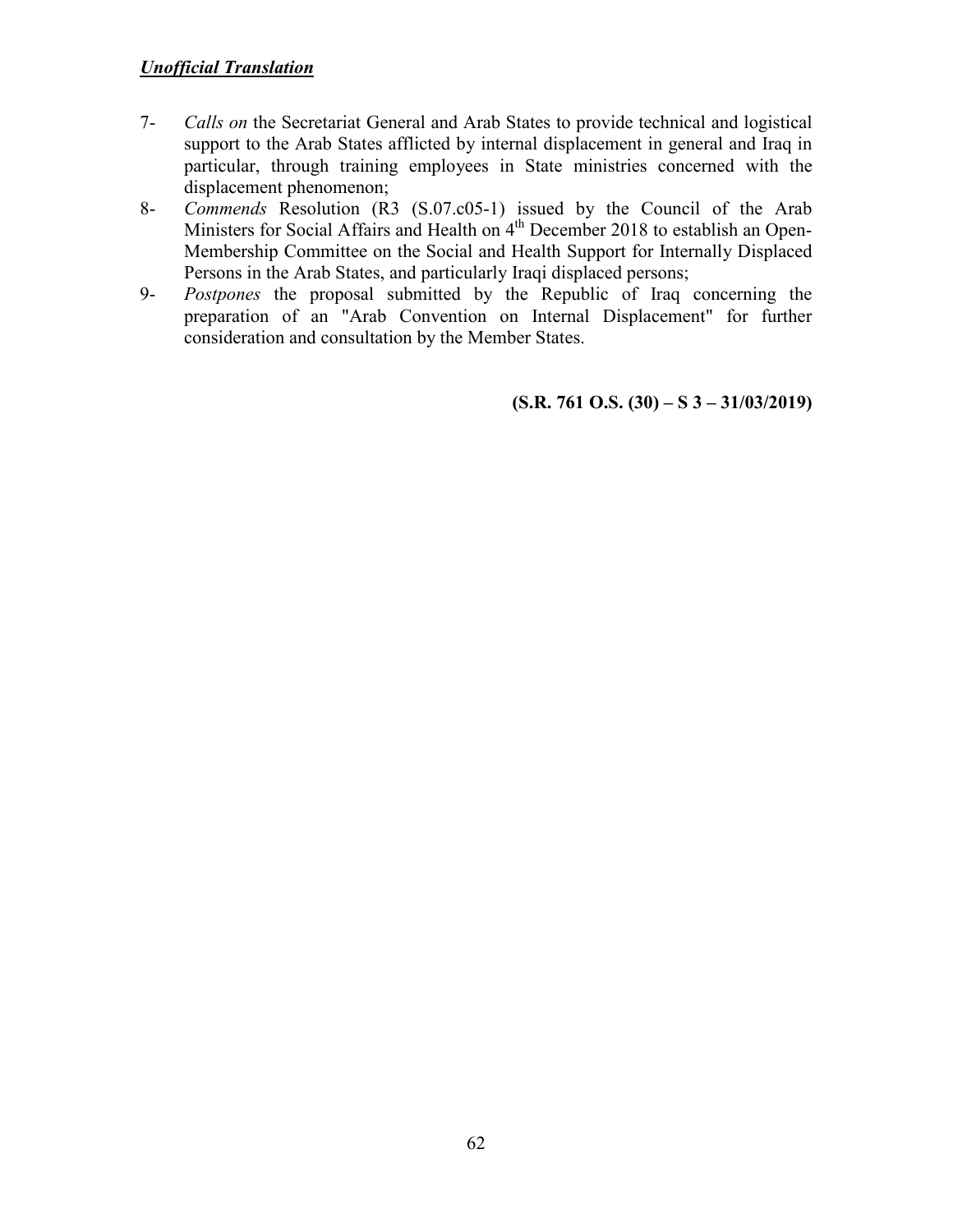# **Arab National Security Safeguard**

### **and Counter-Terrorism**

- *Having reviewed,*
	- The note submitted by the Secretariat General,
	- The report of the Secretary-General on the joint Arab action,
	- The recommendation issued by the Second Meeting of the Committee on Implementation Follow-up of Resolutions and Obligations held in Tunisian Republic on  $29<sup>th</sup>$  March 2019,
	- **Recalling the resolutions of the League's Council at summit and ministerial levels** concerning Arab national security safeguard and counter-terrorism,
- *Reiterating* its firm commitment to continue its efforts towards enhancement the Arab national security, combating terrorist organizations, defending the independence of Arab States and protecting their national sovereignty, unity and territorial integrity against any aggression,
- *Emphasizing* the firm right of Member States to counter any aggression against their communities, citizens and State institutions, as well as their right to take all actions and means to prevent any threat or attack that may jeopardize their security and safety, in accordance with the Charters of the League of Arab States and the United Nations, as well as the relevant principles of international law,
- *Strongly condemning* terrorism in all its forms, manifestations and practices, *and firmly rejecting* any attempts to associate terrorism with any religion, civilization or nation,
- *Reiterating* its full rejection of any form of support, active or passive, to terrorist or extremist organizations, including threats or hostage kidnapping or assassination or ransom requests by terrorist groups;
- *Commending* the importance of increasing efforts, and encouraging coordination and cooperation among Member States to counter terrorism, particularly in drying out its funding resources, addressing foreign terrorists travel, seeking to limit their movement to conflict zones and setting safe havens for them, and taking the necessary legal measures to prevent terrorists from access to information and communication technology to spread terrorist ideologies and recruitment for terrorist organizations,
- 1- *Strongly condemns* all forms of criminal acts perpetrated by terrorist organizations in the Arab States and worldwide; including the adoption of religious, sectarian, doctrinal or ethnic slogans that trigger strife, violence and terrorism;
- 2- *Affirms* that all the military, security and deterrence measures are essential to defeat terrorism; taking note of the need to adopt a comprehensive multidimensional Arab counter-terrorism strategy, in accordance with the relevant resolutions of the Council of the League of Arab States at summit and ministerial levels, including the political, legal, and judicial dimensions, in addition to the cultural, media, religious and social aspects;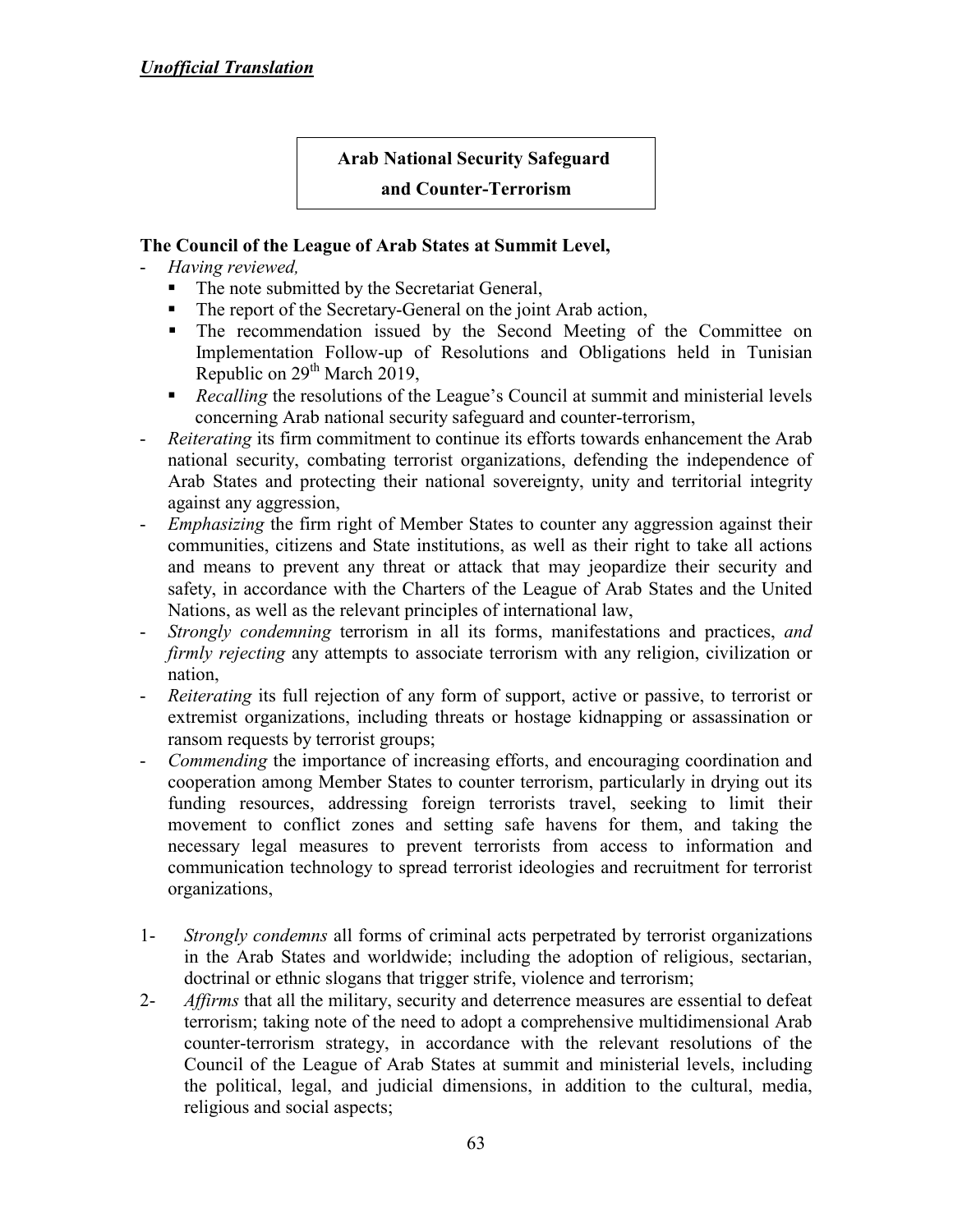- 3- *Continues* the existing inter-Arab counter-terrorism and extremism cooperation; *intensifies* joint efforts to eradicate its roots through implementation of the provisions of the Arab Convention for the Suppression of Terrorism; *and urges* the Arab States that have not ratified the Arab Convention on Suppression of Terrorism, the Arab Convention on the Suppression of Money Laundering and Financing of Terrorism, and the Arab Convention on Combating Information Technology Offences, to conclude the ratification procedures and deposit the ratified documents at the Secretariat General of the League of Arab States;
- 4- *Calls on* the Arab States to increase inter-Arab bilateral and collective cooperation in areas of information exchange on combating terrorist organizations and implementation of the provisions of Article (4) of the Arab Convention on Suppression of Terrorism which stipulate States parties cooperation to prevent and combat terrorist crimes, in conformity with national laws and regulations of each State;
- 5- *Calls upon* States to refrain from providing any form of support, active or passive, to entities or persons involved in terrorist acts; *and rejects* all forms of extortion by terrorist groups including threats or hostage assassination or ransom requests;
- 6- *Calls on* the Member States to prevent and counter terrorist crimes, in accordance with Article II of the Arab Convention for the Suppression of Terrorism, and prevent use of their territories to plan, organize, commit or engage in any terrorist crimes;
- 7- *Supports* inter-Arab cooperation in areas of countering extremist ideology and eradicating its roots through the Arab Strategy for Intellectual Security; *Calls upon* the Arab Bureau for Combating Terrorism and Intellectual Security, to provide the Secretariat General of the League of Arab States with its initiatives and scientific studies to be circulated to Member States for beneficial purposes;
- 8- *Commends* the overwhelming victories achieved by Member States against terrorism in defeating terrorist organizations and extremist groups; *calling for*  further efforts to ensure termination of terrorism and extremism in all their forms and manifestations and continue efforts aiming to consolidate values of tolerance and peace;
- 9- *Commends* the inclusion of some members belonging to the so-called "Saraya Al-Ashtar" terrorist group in the Kingdom of Bahrain on the terrorists list, thus reflecting the world countries' determination to address all forms of terrorism at regional and international levels, its supporters, inciters and sympathizers; in support for the efforts and measures undertaken by the Kingdom of Bahrain to enhance its peace, security and stability;
- 10- *Calls on* the Member States to create effective criminal justice systems to prosecute perpetrators of terrorist acts, to take the necessary legal and judicial procedures to prevent terrorist fighters from joining terrorist organizations and travelling to conflict zones, to deprive them of any safe havens and to bring them to justice for committed terrorist crimes;
- 11- *Further strengthens* international and regional cooperation to enhance national capacities of States to effectively combat and counter terrorism in all its forms and manifestations;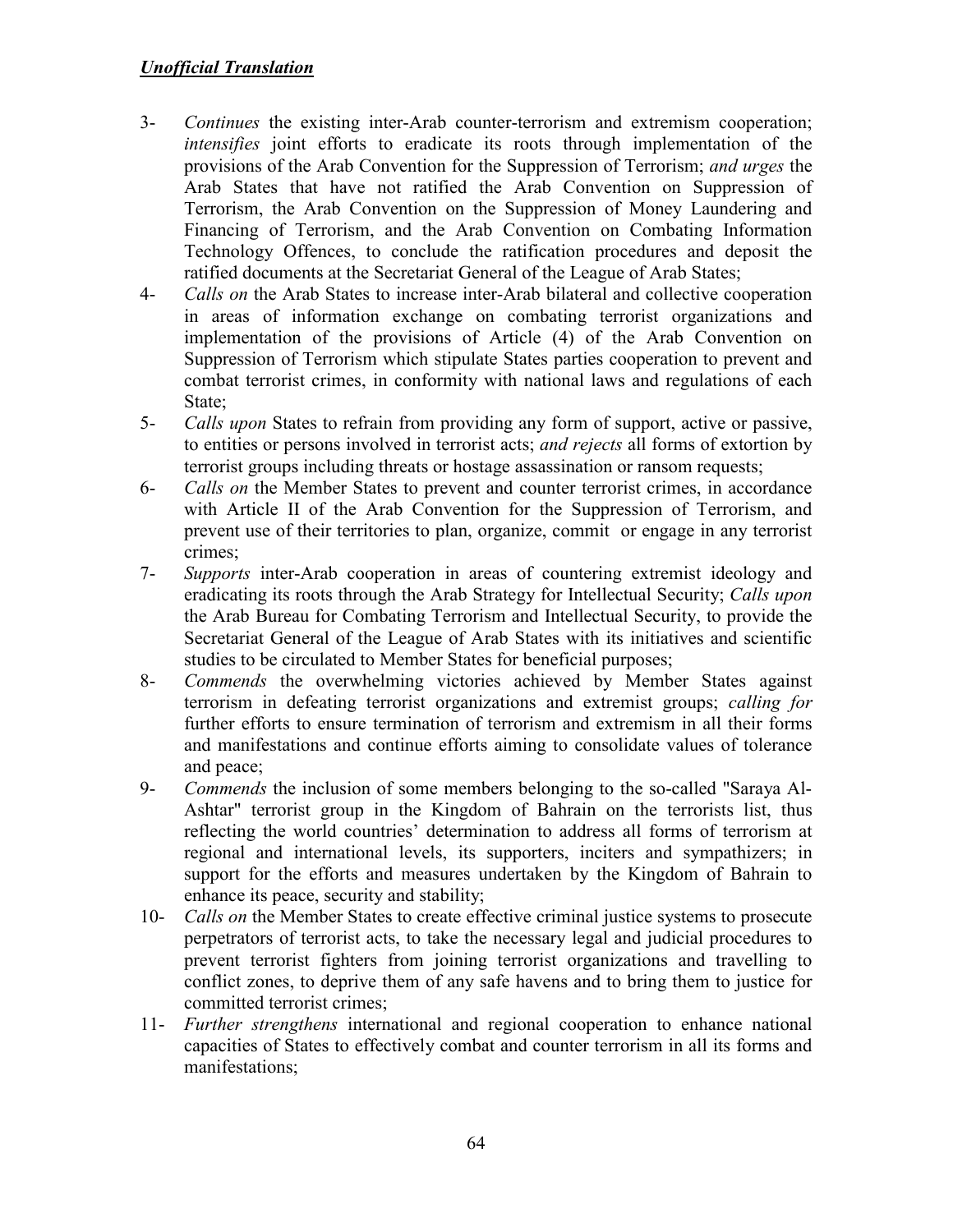- 12- *Urges* the Member States to enhance cooperation and efforts to implement the Arab Anti-Cybercrime Strategy in order to prevent terrorist organizations from access to information, communication technology and social media used to disseminate hatred, sectarian strife and racism and sowing discord among society members, without prejudice to the freedom of thought and expression protected by national legislations and ratified regional and international conventions;
- 13- *Calls, once again, upon* the Member States to continue providing the Secretariat General of the League of Arab States with counter-terrorism national initiatives, including the outcome of conferences and seminars organized on combating terrorism and terrorist organizations;
- 14- *Calls on* the Member States to continue to provide the Secretariat General of the League of Arab States with available prints, documentary films and printed material that highlight tragedies of the victims of terrorist acts in order to present them at the Arab event dedicated to raise awareness of the horror and tragedies of victims of terrorist acts in the Arab region; and *calls on* the Member States and joint Arab action institutions to celebrate this event and to provide the Secretariat General with ant initiatives in this regard;
- 15- *Calls upon* the Member States to ensure that victims of terrorism and their families are treated with dignity and to consider setting up national systems and mechanisms to provide them with assistance, in accordance with its national systems, to meet their needs and help them return to normal life;
- 16- *Commends* the adoption of the Arab Framework Law to provide assistance to victims of terrorist acts pursuant to Resolution 1134 issued by the 34<sup>th</sup> session of the Council of Arab Ministers of Justice held on 22th November 2018 in Khartoum (Sudan); and *calls on* the Member States to benefit from its articles;
- 17- *Calls upon* the Arab States to exert further efforts to combat sources of terrorism financing, and access of terrorist groups to information technology for means of funding terrorist activities through the Internet, in implementation of the provisions of the Arab Convention on the Suppression of Money Laundering and Financing of Terrorism;
- 18- *Urges* the Arab States to streamline the procedures regarding shared legal assistance requests concerning the issues related to terrorist acts, and their movement to commit acts of terrorism, in accordance with the relevant Arab security and judicial agreements, encouraging use of electronic means to accelerate and facilitate the processing of these requests;
- 19- *Calls on* the Member States to continue to share information on acts and movement of terrorist organizations and networks, including terrorist fighters, through bilateral or multilateral mechanisms particularly with States of residence or nationality, and the outreach divisions of the Council of Arab Ministers of Interior;
- 20- *Takes note* of the report and recommendations of the 25<sup>th</sup> Meeting of the Arab Experts Group on Counter-terrorism, convened on 13-14 February 2019 at the headquarters of the General Secretariat;
- 21- *Welcomes* the re-election of the Kingdom of Morocco for the co-presidency with Canada of the Global Counter-terrorism Forum for the third time (2020-2022), during the 15<sup>th</sup> Meeting of Forum's Coordinating Committee held on Wednesday 13 March 2019 in Malaga;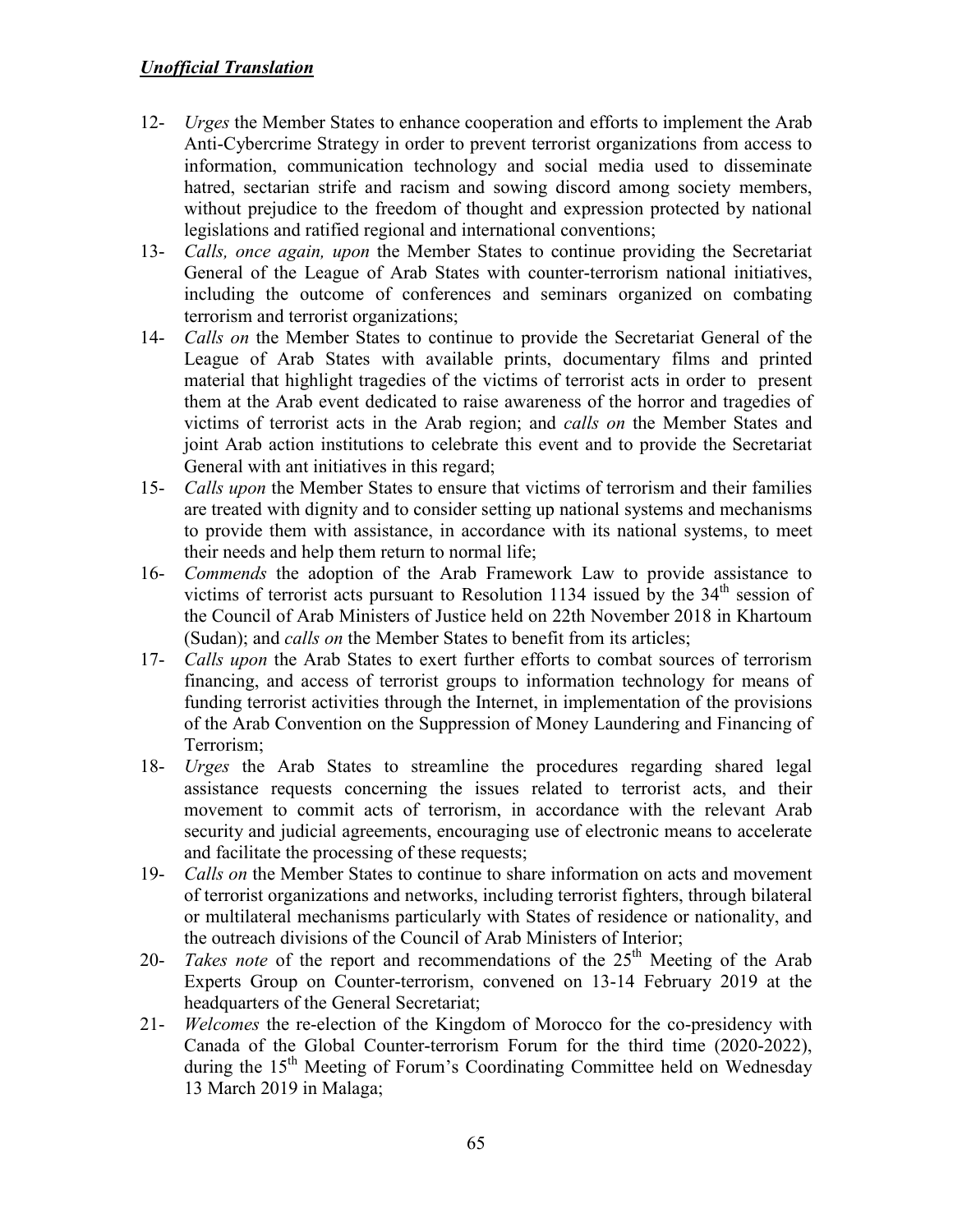22- *Requests* the Arab League Secretary-General to continue to follow up on the implementation of this resolution and to submit regular reports to this end to the Council's next sessions.

 **(S.R. 762 – O.S. (30) – S 4 – 31/03/2019)**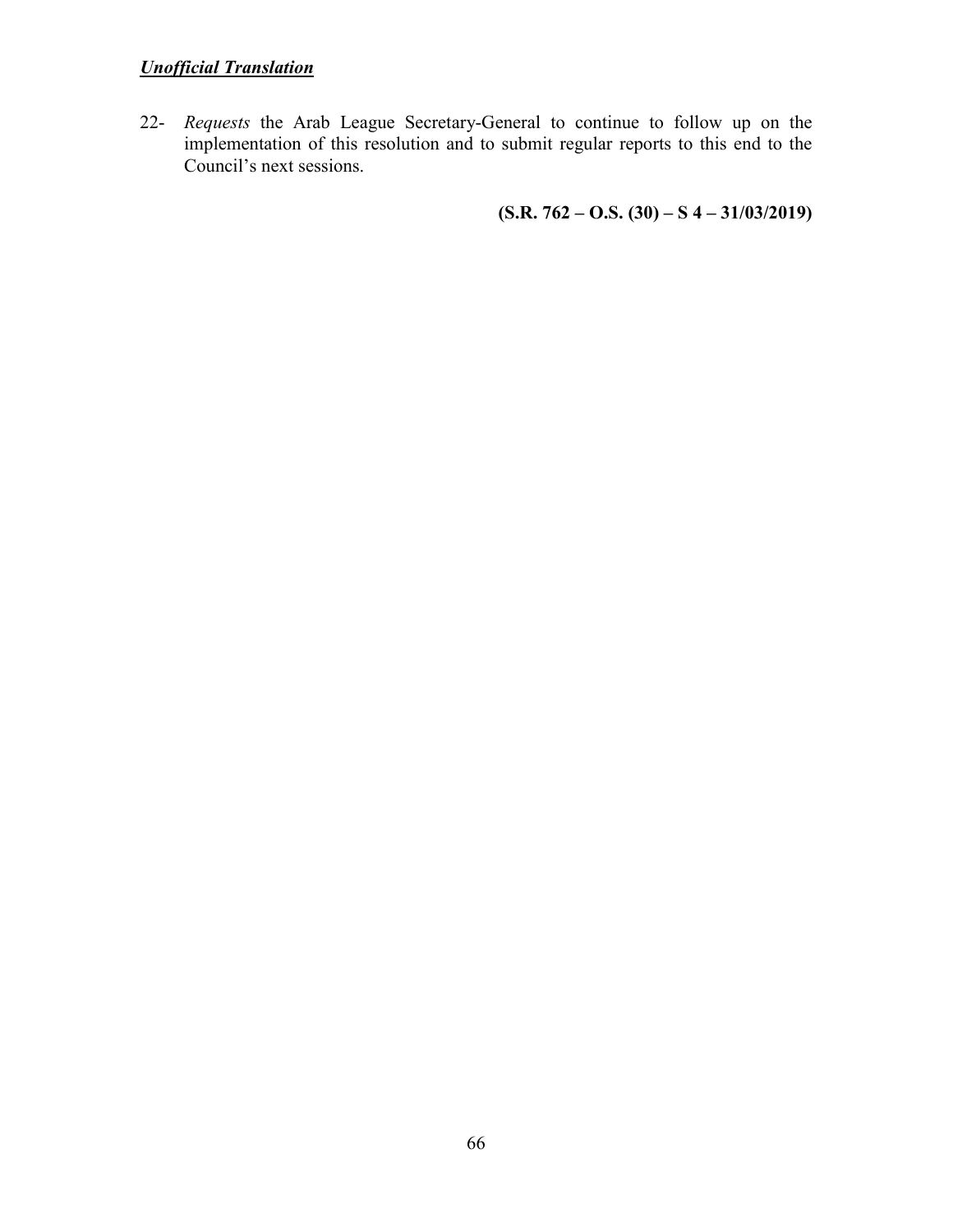### **Development of the Arab Counter- Terrorism System**

- *Having reviewed,*
	- The note submitted by the Secretariat General,
	- The report submitted by the Secretary-General on the joint Arab action,
	- The recommendation issued by the Second Meeting of the Committee on Implementation Follow-up of Resolutions and Obligations at Ministerial Level on  $29<sup>th</sup>$  March 2019 in the Republic of Tunisia,
- *Strongly condemning* terrorism in all its forms, manifestations and practices, and fully rejecting any attempts to associate terrorism with any religion, civilization or nation,
- *Reaffirming* the need to continue the existing inter-Arab counter-terrorism and extremism cooperation, and to intensify joint efforts to eradicate its roots through implementation of the provisions of the Arab Convention for the Suppression of Terrorism,
- *Stressing,* in this regard, the importance of coordinating Arab and international counter-terrorism endeavours, through exchange of security and intelligence information, judicial cooperation and military coordination,
- *Emphasizing* the relevant resolutions of the Council of the League of Arab States, particularly Sharm El-Sheikh Summit Resolution 628 of the 26<sup>th</sup> Ordinary Session of 2015, Nouakchott Summit Resolution 654 of the  $27<sup>th</sup>$  Ordinary Session of 2016, Amman Summit Resolutions 690 and 699 of the 28<sup>th</sup> Ordinary Session of 2017, Resolution 7804 of the 142<sup>nd</sup> Ordinary Session of 2014, Resolution 8019 of the 145<sup>th</sup> Ordinary Session of 2016, Resolution 8189 of the 148<sup>th</sup> Ordinary Session of 2017, Resolution 8219 of the Extraordinary Session of 4<sup>th</sup> December 2017, Resolution 8262 of the 149<sup>th</sup> Ordinary Session of  $7<sup>th</sup>$  March 2018, Jerusalem Summit Resolution 725 of the  $29<sup>th</sup>$  Ordinary Session of 2018, Resolution 8316 of the 150<sup>th</sup> Ordinary Session on  $11<sup>th</sup>$  September 2018 and Resolution 8377 of the 151<sup>st</sup> Ordinary Session on  $6<sup>th</sup>$ March 2019,
- *Pursuant to:* 
	- Article II of the Charter of the League of Arab States,
	- Relevant Articles of the Arab Treaty of Joint Defense,
	- Resolutions and Declarations of the Council of the League Council at Summit Level concerning safeguarding the Arab national security,
- *Emphasizing* adherence to the provisions of the Charter of the League of Arab States, the United Nations Charter, Security Council resolutions and the rules of international law,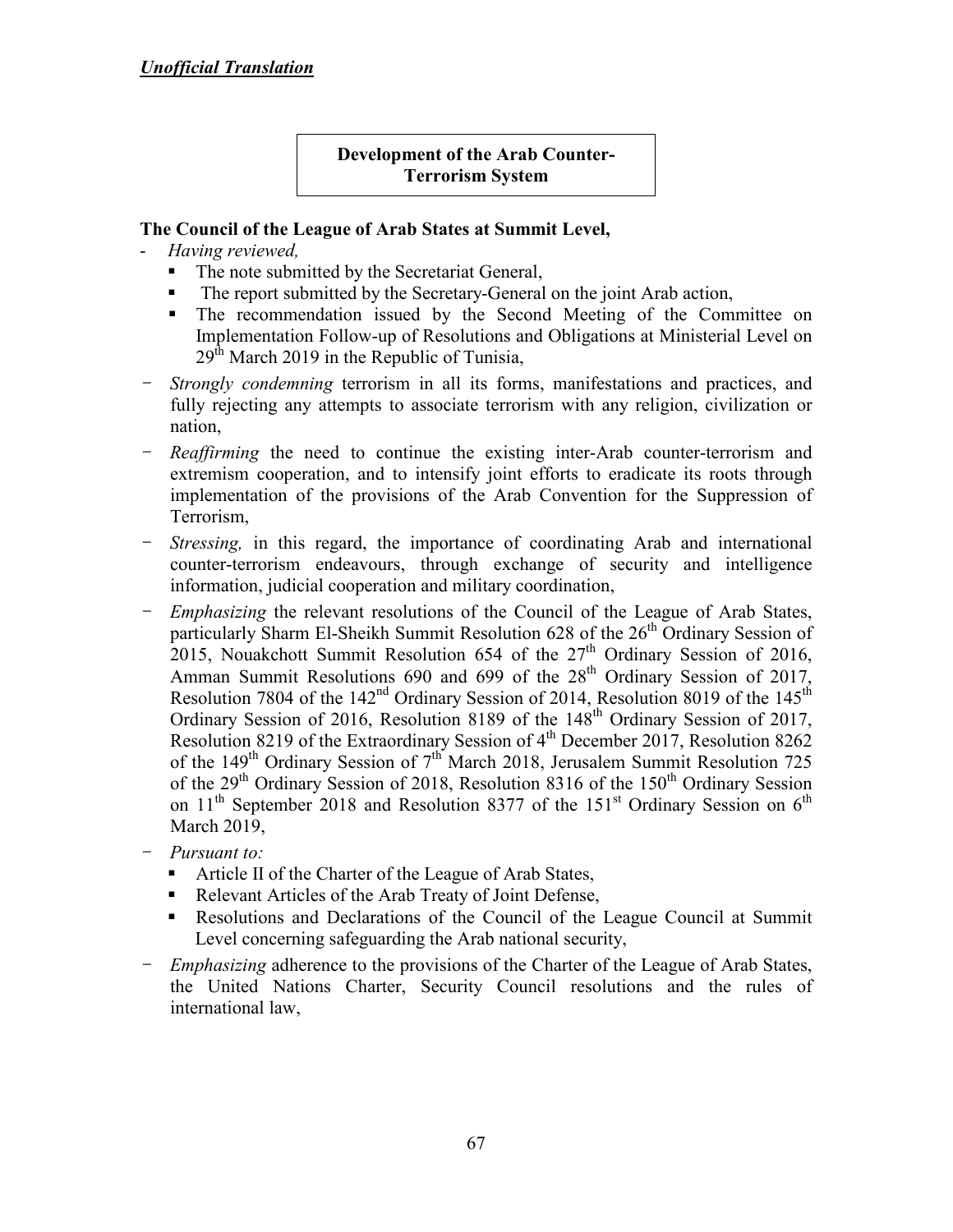- 1- *Condemns* all forms of criminal operations carried out by terrorist organizations in the Arab States and worldwide; *and denounces* all practices perpetrated by these extremist organizations that adopt religious, sectarian, doctrinal or ethnic slogans which incite violence, extremism and terrorism;
- 2- *Emphasizes* the firm right of Member States to take all actions and means to prevent any threats or attacks that may jeopardize their security and the safety of their communities, in accordance with the Charters of the League of Arab States and the United Nations;
- 3- *Considers* counter-terrorism as a fundamental human right, due to the adverse implications of terrorism on the ability of citizens to enjoy political, economic and social rights; *appreciates* the exerted Arab efforts that led, in this regard, to passing the resolution on the effects of terrorism on the enjoyment of human rights in the International Human Rights Council and the Third Committee of the United Nations General Assembly;
- 4- *Stresses* the inevitability of the holistic approach to the war on terror, without selectivity or discrimination; *and warns,* once again, of the strong connection and cooperation between the different terrorist groups in the region of the same extremist ideology;
- 5- *Emphasizes* the need to accelerate implementation of the Council of the League of Arab States resolutions, which welcomed the initiative by the Arab Republic of Egypt endorsed by the  $25<sup>th</sup>$  Ordinary Session of Kuwait Summit of 2014 to convene a joint meeting for the Arab Ministers of Interior and Justice to discuss means of enforcement of security and judicial agreements, and the need to convene this meeting in an urgent manner to discuss means to enhance the Arab Counter-Terrorism System and advance the Arab Counter-Terrorism Strategy adopted by the Council of Arab Ministers of Interior in 1997, in light of the current terrorist, security and technical challenges and threats, and to explore ways to strengthen the Arab judicial cooperation in areas of countering terrorism and organized crime, in addition to enforcing the 2010 Arab Convention on the Suppression of Money Laundering and Financing of Terrorism, in order to provide the required supervision on non-profit sector institutions and companies operating in the financial and technical fields and other areas where their products and services could be used to finance terrorist organizations;
- 6- *Urges* the Member States to strengthen their cooperation under the Arab Convention on Combating Information Technology Offences, and seeking collective work to prevent terrorist organizations from access to information and communication technology and social media to disseminate hatred and strife and to enhance cooperation in areas of combating information technology crimes used for financing terrorism;
- 7- *Calls upon* Arab States that have not ratified the Arab Convention on Suppression of Terrorism to conclude the ratification; *and calls on* the Arab States that ratified the Convention to endorse the amendment to Paragraph III of Article (1) of the Convention concerning the definition of the terrorist offence for criminalizing incitement to terrorist crimes, glorification, publishing, printing, editing, preparation of written or printed material or any sort of audio material for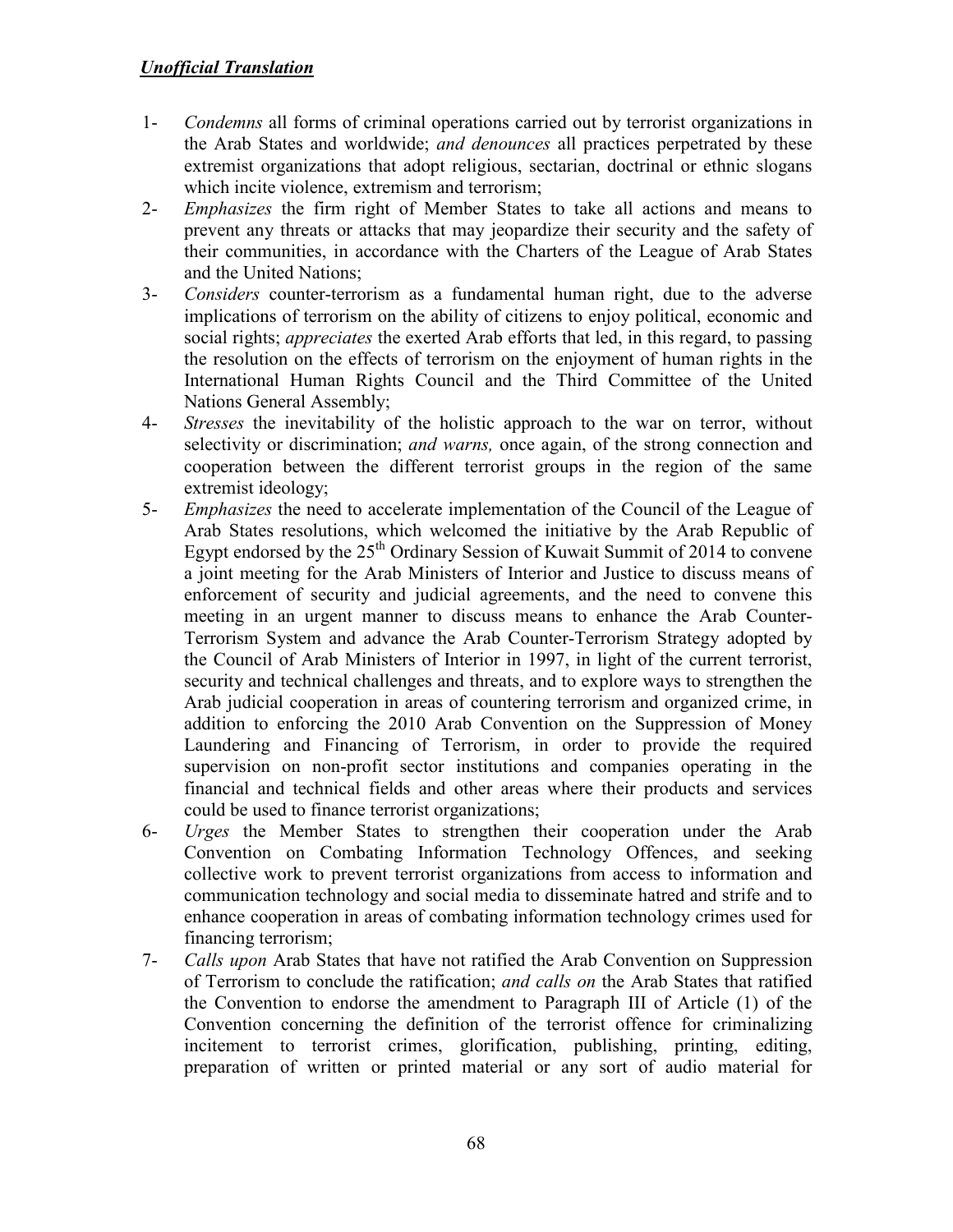distribution or perusal by others to incite such crimes, as well as criminalizing provision or collection of any sort of funds to finance terrorist offences;

- 8- *Emphasizes* the importance of the ratification and accession of all Arab States to international and regional counter-terrorism instruments and conforming their national legislations with the provisions of the Arab Convention on Suppression of Terrorism, Security Council resolutions on counter-terrorism and relevant international instruments, urging adherence to the United Nations regulations and lists in the classification of terrorist groups and entities and to abide by applying international sanctions against individuals and entities listed thereto, according to Security Council Resolutions 1267 of 1999, 2253 of 2015 and 2368 of 2017, and making the necessary amendments to national legislations to enable the application of these sanctions;
- 9- *Continues* updating foreign terrorist fighters database and the unified Arab list of terrorist organizations and entities (the blacklist of perpetrators, organizers and financiers of terrorist acts); *and urges* the Arab States to provide it with the required data;
- 10- *Calls on* the Member States to enact legislations and laws and to undertake the necessary measures and procedures to criminalize extremist takfiri ideologies due to its gravity as a fueling source of terrorism and sectarian strife; *and requests* the Secretariat General to strengthen coordination with Arab actors concerned with counter-terrorism and to continue cooperation with relevant regional and international organizations;
- 11- *Requests* the Secretary-General to follow up on the implementation of this resolution and to submits report on the procedures taken in this regard to the next session of the Arab League Council.

**(S.R. 763 O.S. (30) – S 3 – 31/03/2019)**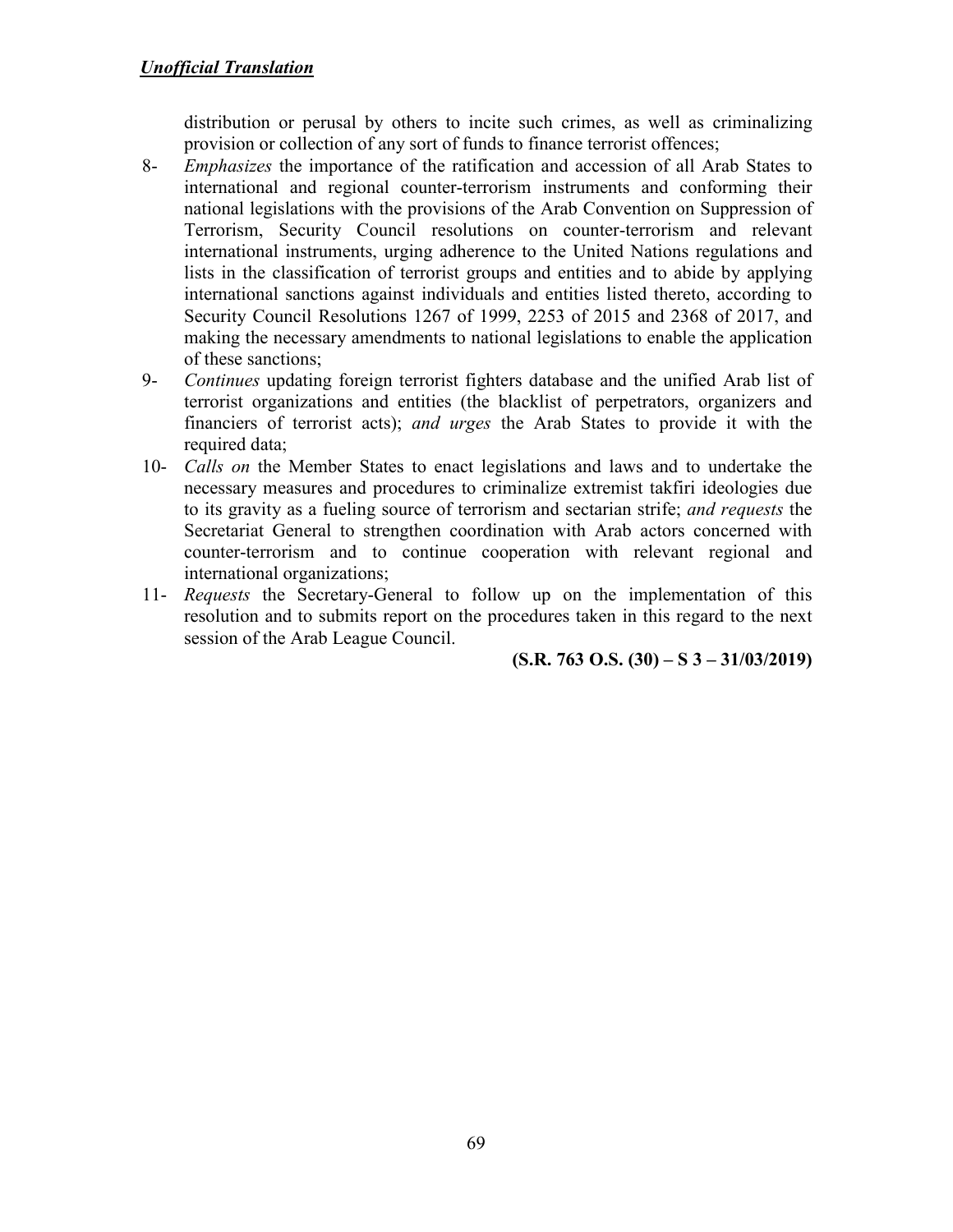### **Reform of the League of Arab States**

### **The Council of the League of Arab States at Summit Level,**

#### - *Having reviewed,*

- The note submitted by the Secretariat General,
- The report submitted by the Secretary-General on the joint Arab action,
- $\blacksquare$  The report and recommendations of the 15<sup>th</sup> Meeting of the Open-Membership Committee at Permanent Delegates Level concerned with the League of Arab States Reform, chaired by the Kingdom of Saudi Arabia held on  $5<sup>th</sup>$  September 2018;
- $\blacksquare$  The report and recommendations of the  $5<sup>th</sup>$  Meeting of the Fourth Task Force concerned with reform of the civil dimension of the League of Arab States, chaired by the People's Democratic Republic of Algeria held on 3<sup>rd</sup> September 2018;
- $\blacksquare$  The report and recommendations of the 12<sup>th</sup> Meeting of the Second Task Force concerned with reform of the Arab League's organs and their mandates, chaired by the Tunisian Republic on  $24<sup>th</sup>$  December 2018;
- $\blacksquare$  The recommendations of the 10<sup>th</sup> Meeting held on 28-29 August 2018, and the 11<sup>th</sup> Meeting held on 12<sup>th</sup> February 2019 of the Third Task Force concerned with the reform of the joint Arab economic and social action, chaired by the Republic of Iraq;
- The recommendation issued by the Second Ministerial Meeting of the Committee on Implementation Follow-up of Resolutions and Obligations held on  $29<sup>th</sup>$  March 2019 in the Tunisian Republic,
- *Commending* the efforts exerted by the Open-Membership Committee concerned with the League of Arab States Reform, chaired by the Kingdom of Saudi Arabia and the Task Forces formed thereof,

*Calls on* the Open Membership Committee at Permanent Delegates Level concerned with the League of Arab States Reform and the Task Forces emanating from the Committee, to continue their work and to submit the outcome to the next  $152<sup>nd</sup>$ ordinary session of the League's Ministerial Council.

### **(S.R. 764 O.S. (30) – S 3 – 31/3/2019)**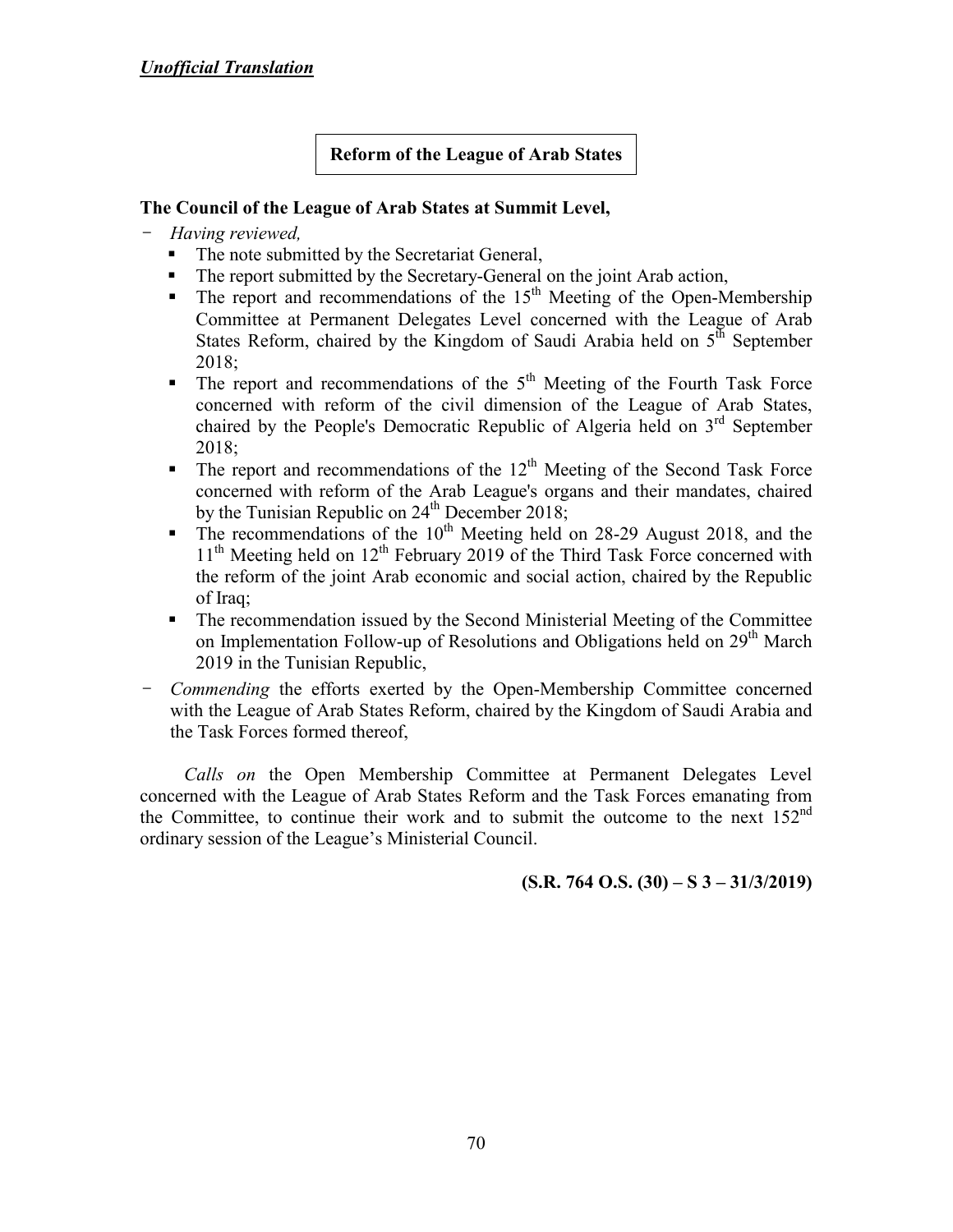### **The simultaneous Convocation of the Arab Summit and the Arab Development Summit**

# **The Council of the League of Arab States at Summit Level,**

- *Having reviewed,*
	- The note submitted by the Secretariat General,
	- The resolutions of the Council of the League of Arab States at Summit level Resolution (365) of the 19th Ordinary Session on 29th March 2007 , Resolution (437) of the 20th Ordinary Session on 30th March 2008, Resolution (658) of 27th Ordinary Session on 25th July 2016;
	- Resolution (70) of the Fourth Arab Economic and Social Development Summit on 20th January 2019, that welcomed the Development Summit at its fifth Ordinary Session in the Islamic Republic of Mauritania during 2023;
	- Resolution 8342 issued by the 151st Ordinary Session of the Council of the League of Arab States at Ministerial Level on  $6<sup>th</sup>$  March 2019.
- Commending the achievements of the Arab Economic and Social Development Summits in its four sessions ( Kuwait 2009 Sharm El sheikh: 2011, Riyadh: 2013, Beirut : 2019), of the tangible progress on the joint Arab Development Economic and Social action, and its impact on the social and economic development in its different sectors, which will reflect positively on the citizen's life achieving his honour, advancement and decent existence;
- *Having been briefed by* the Secretariat-General,
- *In light of* discussions,
- 1- *Agrees* on the simultaneous Convocation of the ordinary summit and the Economic and Social Development Summit once every 4 years;
- 2- *Agrees* to pursue the simultaneous convocation of the two summits after convening the Fifth Arab Development Economic and Social Summit in 2023 in the Islamic Republic of Mauritania;
- 3- *Requests* the Secretary General to prepare a draft annex on the regular convocation of the Arab Development Economic and Social Summit, to be submitted to the next Arab Summit for adoption;
- 4- *Requests* the Secretariat General to submit a report every two years to the ordinary Arab summit on the progress achieved in the implementation of the Arab development summit resolutions; Member States shall not take any action thereof.

### **(S.R. 765 O.S. (30) – S 3 – 31/03/2019)**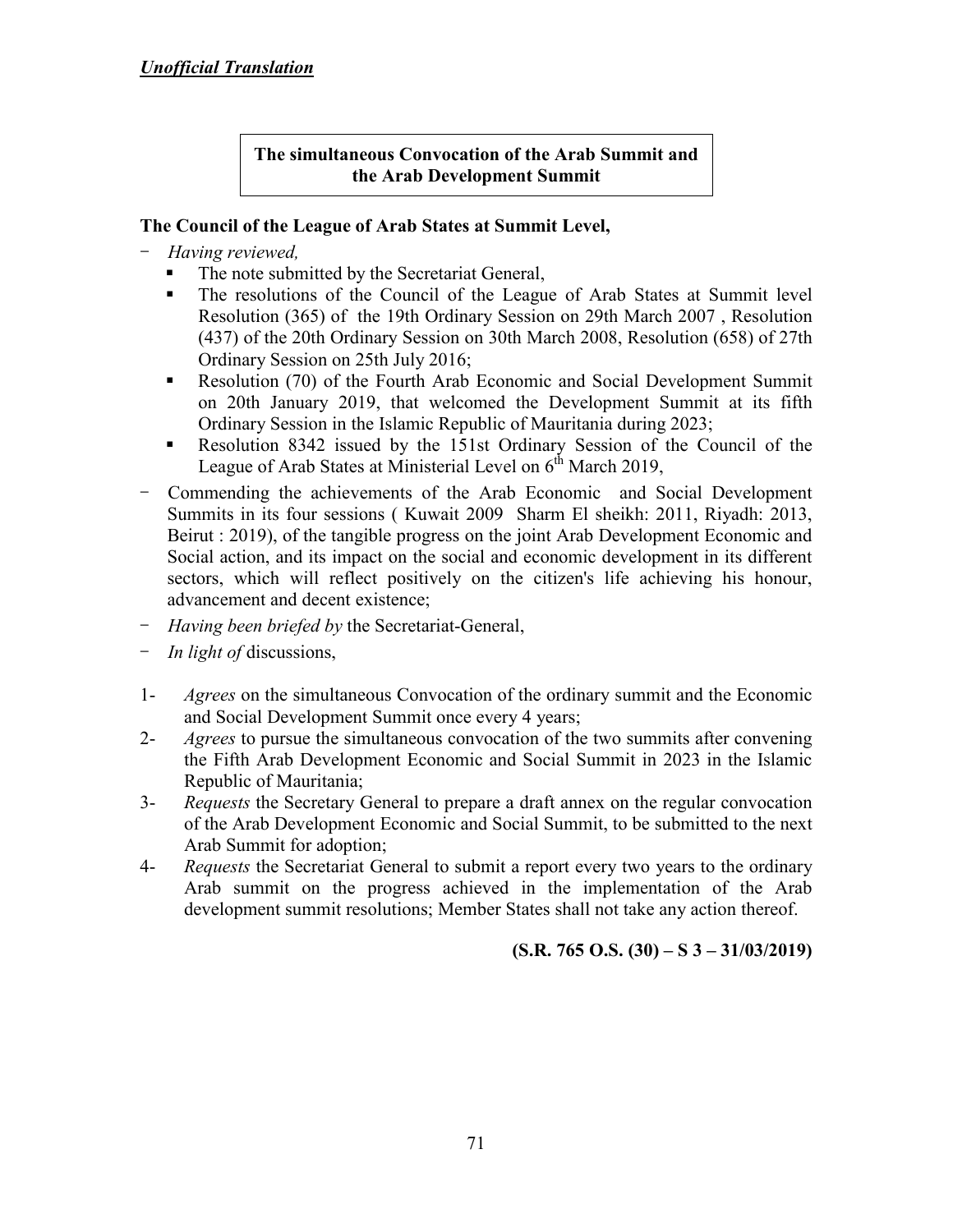#### **Arab Human Rights Strategy**

#### **The Council of the League of Arab States at summit level,**

- *Having reviewed,*
	- The note submitted by the Secretariat General,
	- Resolution 7901 adopted by the 143<sup>rd</sup> Ordinary Session of the Council of the League of Arab States at Ministerial Level on 9<sup>th</sup> March 2015,
	- Resolution 7969 issued by the 144<sup>th</sup> Ordinary Session of the Council of the League of Arab States at Ministerial Level on 13<sup>th</sup> September 2015,
	- Resolution 8383 issued by the 151<sup>th</sup> Ordinary Session of the Council of the League of Arab States at Ministerial Level on 6<sup>th</sup> March 2019,
	- **Arab Human Rights Strategy**

*Adopts* the Arab Human Rights Strategy as per the enclosed document.

 **(S.R. 766 O.S. (30) – S 3 –31/03/2019)**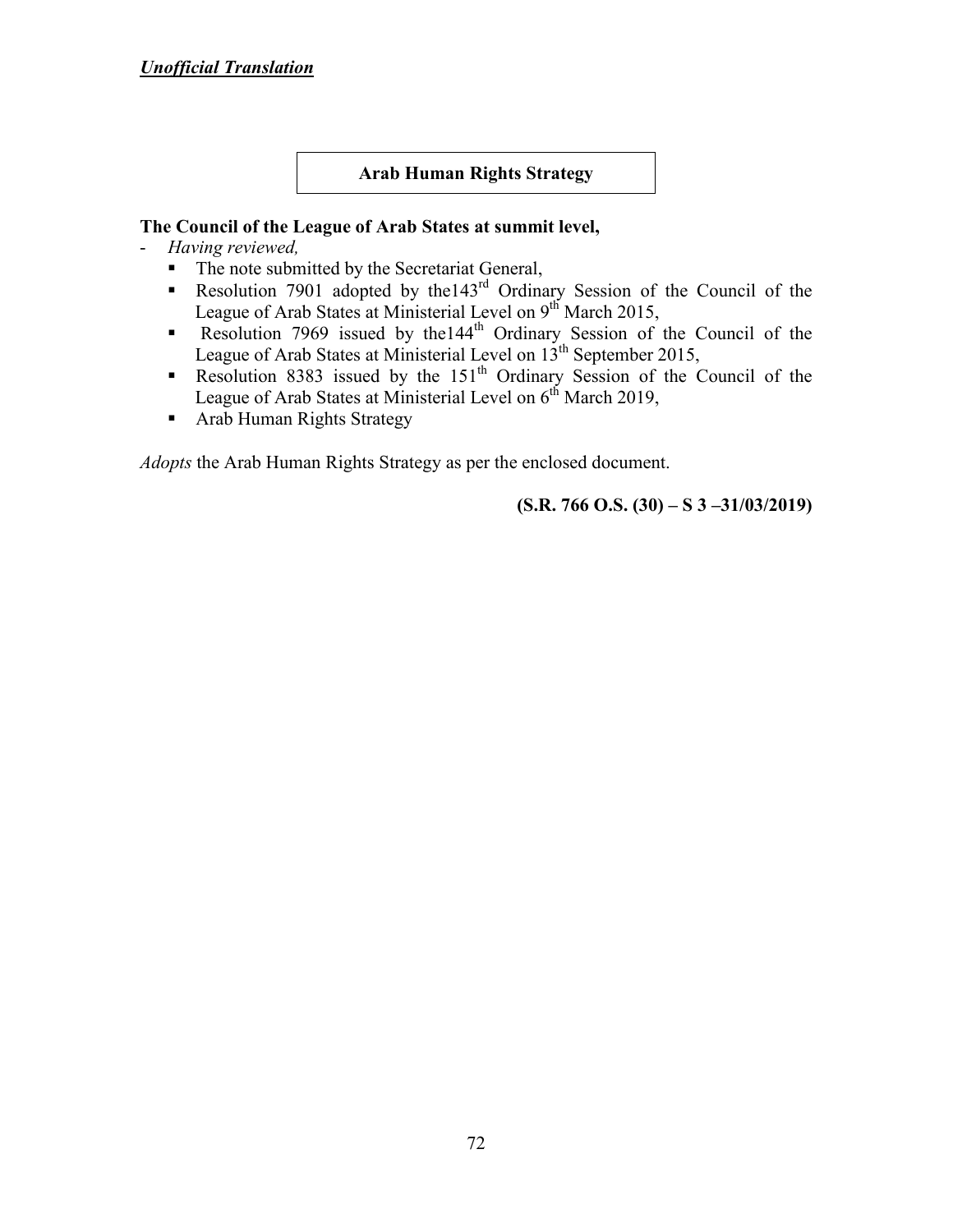### **Preamble**

**The Member States of the Arab League,** 

**Heading from Divine honoring of the human being,** 

**And inspired by the high embedded Arab values that develop, reinforce, and protect human rights and freedoms,** 

**Based on our belief of the special characteristics pertaining to the Arab region,** 

**And on recognition of the responsibility to protect human dignity and rights on national, regional and international levels,** 

**And aspiring towards advancing and progressing the Arab human/citizen, and elevating him to a place suiting his deep-rooted history,** 

**And keeping pace with global human rights norms and principles which is based upon,** 

**And by way of promoting and protecting human rights culture and generalizing the national and international standards in accordance with Arab states commitments,** 

**And in attempting to ensure the conformity of the Arab legal system – both national and regional, with the standards agreed upon in regional and international accords of human rights, of which Arab states are parties,** 

**And working to achieve human rights objectives, especially ones that are listed in the Arab Guidance Framework, keeping a spirit of regional and international partnership and solidarity, to carry on achieving sustainable development goals,** 

**And conforming Arab legal system with civil, political, economic, social and cultural rights stipulated in regional and international human rights treaties, of which Arab states are parties,** 

**And conscious to the challenges obstructing international peace and stability, thus preventing achievement of sustainable development and human rights protection, and hindering the progress of the Arab Region and the protection of its citizens and enjoyment of their civil, political, economic, social and cultural rights,** 

**And out of willingness to bring efforts together, both official and unofficial, in order to consolidate and promote human rights in the Arab Region,** 

**And aware of the important role of Arab civil society organizations working in the field of human rights, within legal national and Arab frameworks,** 

**And encouraging calls for national reconciliation as a way of achieving and protecting civil peace, keeping national solidarity, highly promoting citizenship, dialogue, and law prevalence values,** 

**And aiming at consolidating Arab regional coordination and cooperation, in order to carry on with the efforts of Arab states to perform their duties and responsibilities pertaining to their obligations as per regional and international human rights agreements, especially in the framework of the League of Arab States, the United Nations and their specialized organizations,** 

**And emphasizing the importance of Promoting, developing and ensuring consistency of the mechanisms and initiatives related to Human Rights, established under Arab League umbrella,**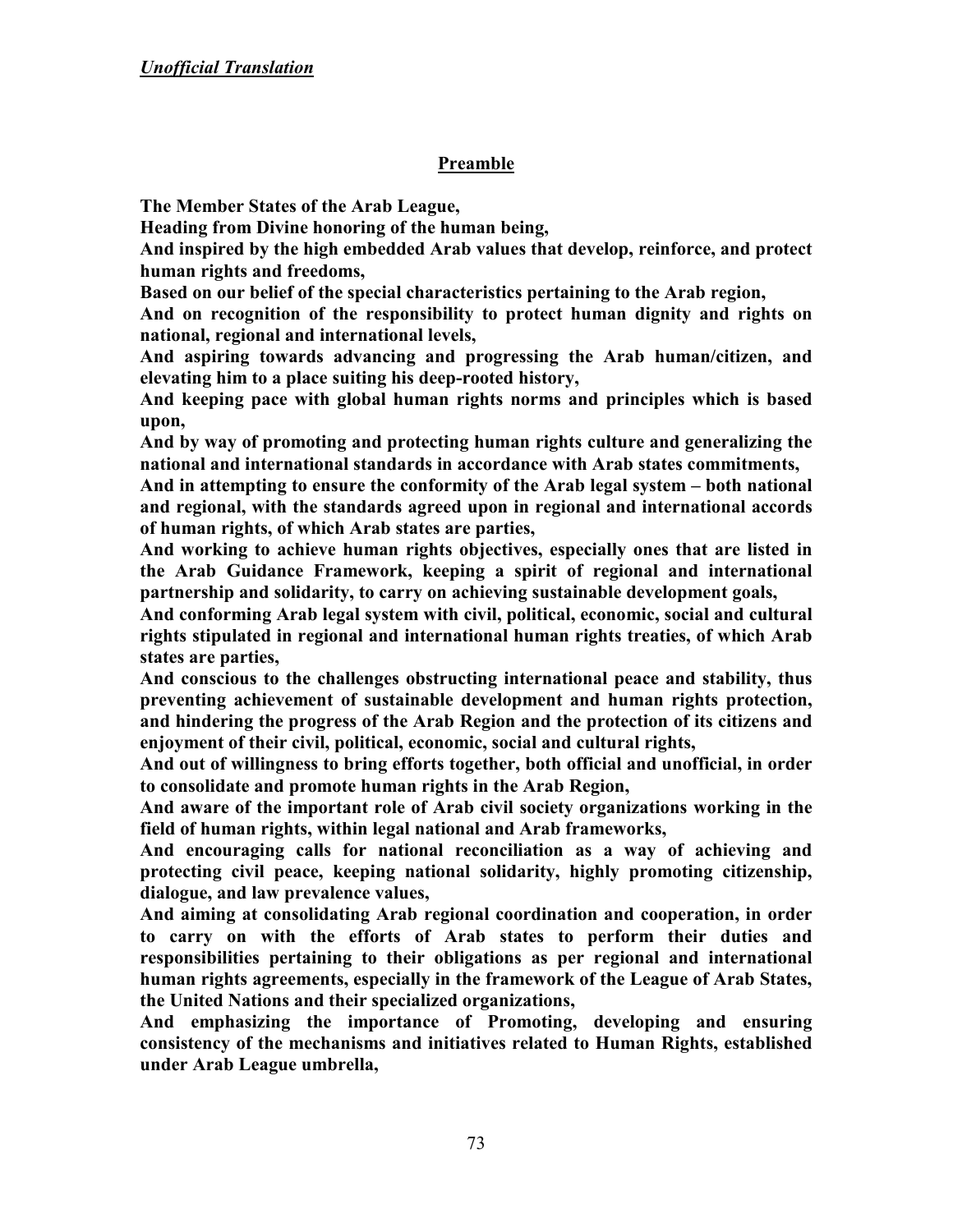**And based on objectives of the Arab League Charter, the Arab Charter of Human Rights, the Cairo Declaration on Human Rights in Islam, and all the Arab regional instruments and plans related to human rights,** 

**And in its execution of resolution no. 7901 of Arab League Council on Ministerial Level released at its ordinary session 143 dated March 9th, 2015 and resolution no. 7969 of Arab League Council on Ministerial Level released at its ordinary session 144 dated September 13th, 2015, both of which adopted the recommendation of The Arab Standing Human Rights Committee (The League's Council human rights' mechanism), in order to put a draft of an Arab human rights strategy,** 

**It has been agreed upon that this Arab human rights strategy be drafted, known hereof as the Strategy, in the form of general principles, boosted by progressive executive plans on a realistic, participatory, integrative, transparent, flexible and consultative among those interested in human right issues in the Arab world on both national and regional levels.** 

### **First - Overview of the Arab Strategy of Human Rights**

 **The strategy aims at realizing and promoting human rights situations in the Arab region and protecting them, and develop the consciousness of stakeholders towards their common responsibilities to achieve this perspective, in addition to encourage Arab woman and youth participation in the preparation of programs, work plans and activities when executing the strategy objectives,** 

**The objectives of the strategy are directed, primarily, to official Governmental bodies and institutions at Arab League member states, incorporating national institutes for human rights, related Arab specialized organizations, and Arab NGOs working in the field of human rights, in a way that conform to national and Arab legal applicable frameworks,** 

**The general overview of the Arab Strategy of Human Rights is based on four principles:** 

- **Realism: The planned objectives are derived from the realistic challenges and the available chances. These objectives are clear, unambiguous, achievable, scalable and adjustable.**
- **Flexibility: The strategy is capable of accommodating changes that may arise, through interim executive plans that help adjusting the strategic requirements to conform to these variants.**
- **Integration: The strategy makes sure that civil and political rights are realized simultaneously with the economic, social and cultural rights.**
- **Harmony: The objectives listed in the strategy neither depart nor contradict with the spirit and provisions of the Arab Charter for Human Rights. On the contrary, they conform to and integrate with the latter.**

**The general overview of the strategy is based on two levels:** 

• **Level One: the general objectives summarizing the directives which helps in realizing, in an integrational framework, the Arab Strategy of Human Rights on the near and mid intervals.**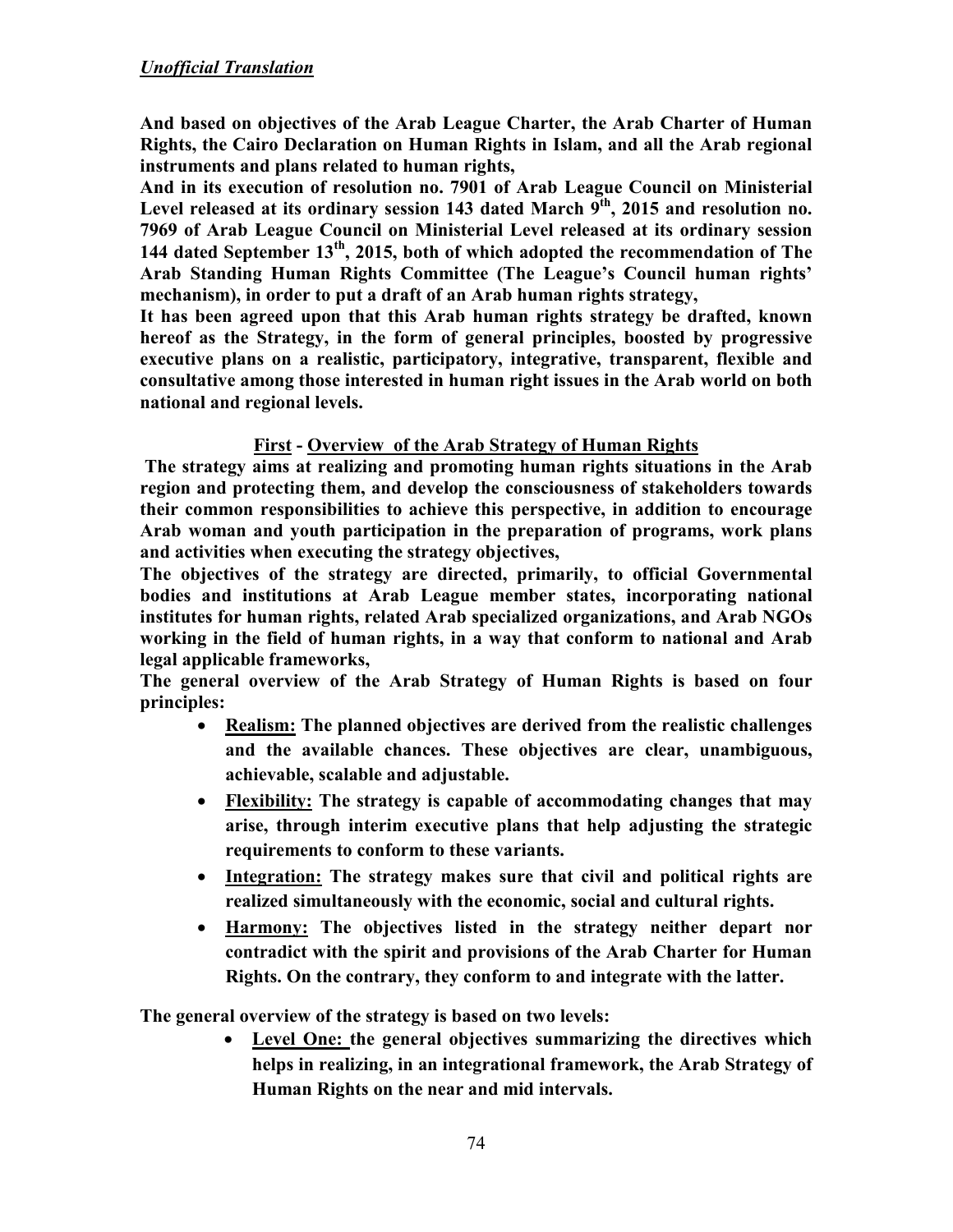• **Level Two: The collection of sub-objectives that helps in achieving each general goal individually.** 

**The term "Human Rights" is used here, for the strategy purposes, the rights contained /stipulated in the international and regional treaties, to which the Arab states are parties.** 

### **Second Time Frame**

**The protection and promotion of human rights is an ongoing process; thus, the strategy is meant to be as a roadmap that is represented in general objectives, the implementation of which requires the development of phased plans that will continue to be operational for at least one year,** 

**And the progress achieved is followed up periodically by the Arab Permanent Committee for Human Rights, and to be reviewed on a five-years basis, including a list of operational activities and their impact to achieve the desired objectives, taking into consideration that the Arab Committee for Human Rights (Charter Committee) and the Committee for Legislative, Legal and Human Rights Affairs of the Arab Parliament, within the mandate of every committee.** 

#### **Third – Arab Strategy for Human Rights: The Objectives First Objective**

*Strengthen coordination and cooperation at the regional and international levels for the protection and promotion of human rights* 

**\_** 

**The strategy aims at strengthening coordination, cooperation and information exchange within the framework of joint Arab Action, and between the Arab League and the UN with its specialized agencies in the field of Human Rights as well as partner regional organizations, with emphasis on the importance of building new Partnerships,** 

**1- Within Arab League framework:** 

**Importance of achieving and promoting the following:** 

- **a- Coordination, cooperation and information exchange between Arab League's departments, and with Arab bodies and mechanisms in the field of human rights within the framework of their mandates.**
- **b- Establishing a database incorporating all the treaties, conventions, and action plans under the umbrella the Arab League, in addition to national laws pertaining to Human Rights in member states.**
- **c- Organization of conferences and periodical meetings on both national and regional levels, related to Arab conventions as well as guiding and model laws on human rights.**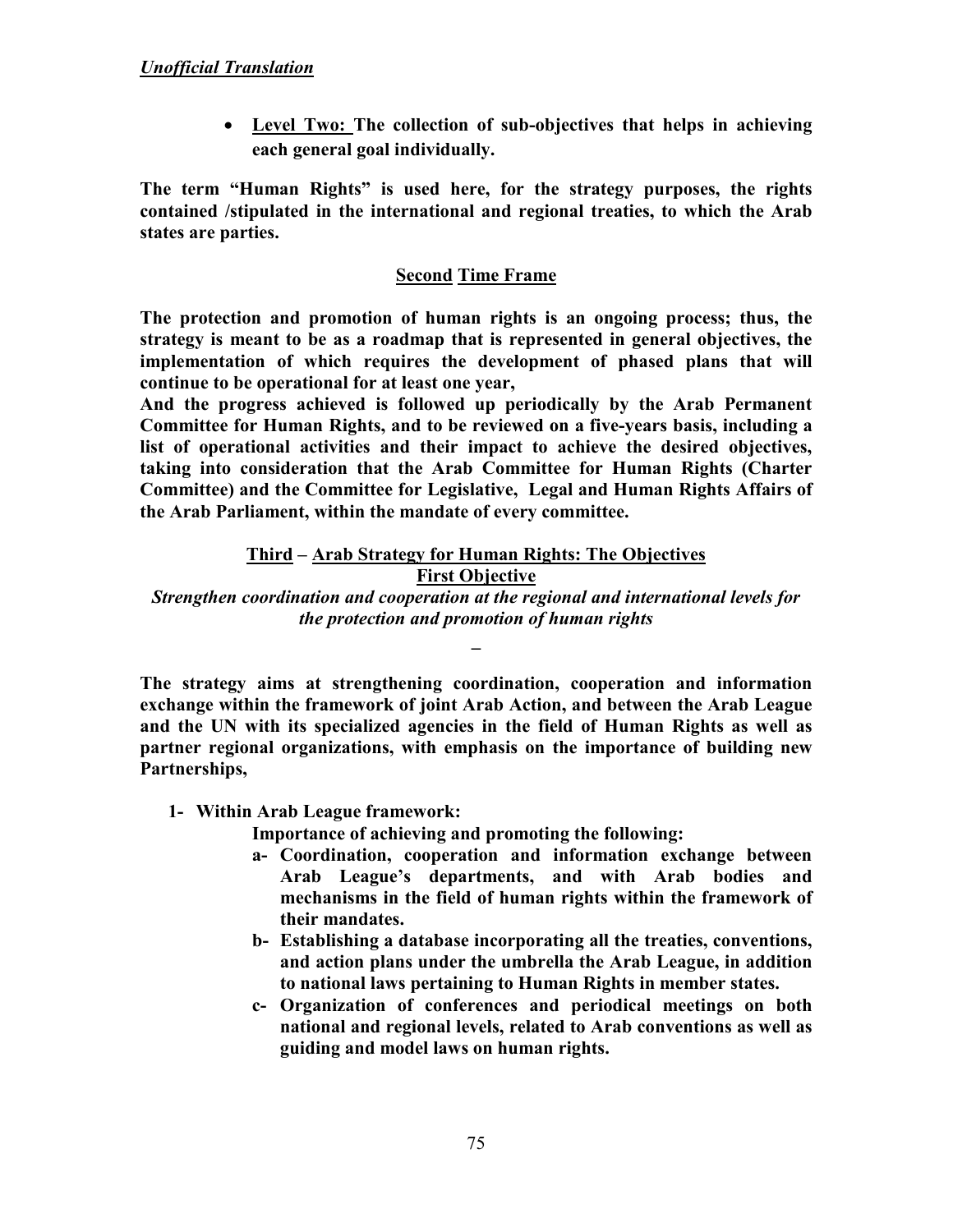- **d- cooperating with the Arab Parliament within the field of legislation and supervision, especially in relation to prioritized Human Rights issues in the Arab Region,**
- **e- Cooperating with the Arab Network** /the Arab Network **and national institutes for Human rights,**
- **f- Cooperating with Arab NGO's in the field of Human Rights and accredited on the national level or by the Arab League to fulfill their obligations, in a manner that does not contradict with the national and Arab legal frameworks,**
- **2- Between the Arab League, UN, and regional and semi-regional partner organizations:**

**Importance of achieving and promoting the following:** 

- **a- Holding periodic meetings between the General Secretariat of the League of Arab States represented by the Department of Human Rights (Technical Secretariat of the Arab Permanent Committee for Human Rights), and the Arab Committee for Human Rights (Charter Committee), and the UN with its specialized agencies, in order to promote joint efforts aiming at promoting mechanisms of respect for human rights,**
- **b- Promotion of cooperation and consultancy with the regional bodies of Human Rights, and continuity to build partnerships in a vision that promotes and supports cooperation with all international and regional partners, taking into account the religious and cultural characteristics specific to the Arab region,**
- **c- Continuity of coordinating Arab stands in the field of human rights within the framework of the international community, and highlighting them through UN Arab Group statements, and their meetings with the other political and geographical entities,**
- **d- Organization of national, regional and international events on the sidelines of international conferences on human rights held under the umbrella of the UN in order to highlight efforts of Arab States and the Arab League within the international community,**
- **e- Preparation of a summary of UPR Review Discussions by the General Secretariat of the League of Arab States (Department of Human Rights, Arab League Geneva Mission), and circulating it among member states to benefit from the best practices in this field.**
- **f- Urging UN secretariat to avail a timely translation in Arabic of the most important documents it publishes in the area of human rights, since Arabic is one of UN official adopted languages,**

### **Second Objective**

*Encourage Arab states to ratify regional and international human rights treaties* 

**\_ The Strategy aims at encouraging Arab States to ratify the regional and international treaties on human rights and protocols and provide assistance to**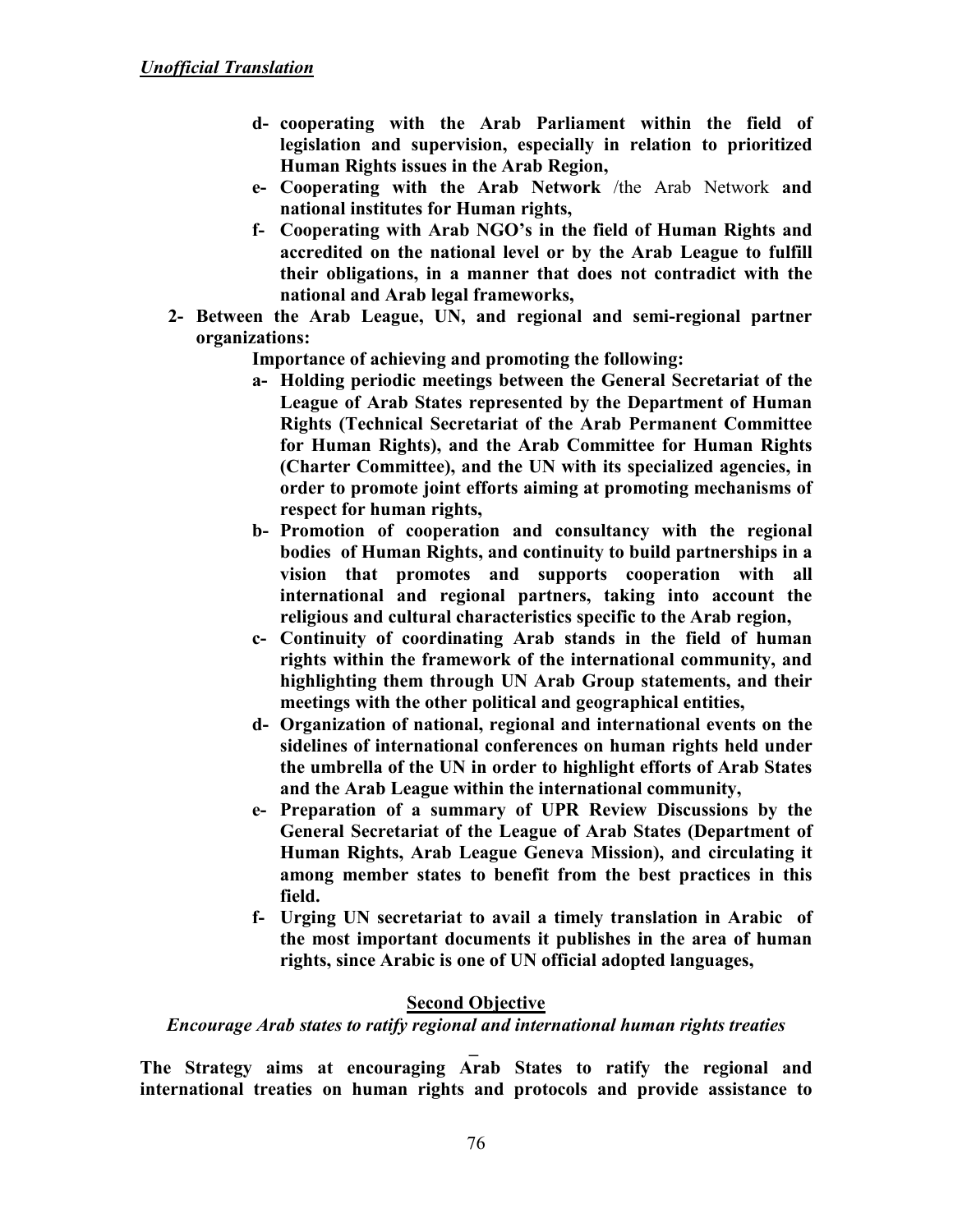**overcome obstacles in ratifying /acceding Conventions, taking into account the principle of national sovereignty** 

**In order to achieve this, work should be done as follows:** 

**A- Enhancing cooperation and coordination among The Arab Permanent Committee for Human Rights, The Arab Human Rights Committee (the Charter Committee), and the Arab Parliament,** 

**B - Emphasize the role of the Arab Parliament in urging the Arab States to ratify and accede Arab regional and international instruments in the field of human rights,** 

**C- holding workshops on the ratifications of Arab States on regional and international human rights treaties and protocols,** 

**D- cooperation between the Human Rights Department (the secretariat of the Arab Permanent Committee for Human Rights), the Arab Human Rights Committee (the Charter Committee) and the Legislative, Legal and Human Rights Affairs Committee of the Arab Parliament to organize visits and meetings requesting states , in view of following up of the ratifications of member states to the Arab Charter of Human Rights, regional and international human rights instruments, within the mandate of the three committees,** 

**E- Urging member States to ratify the Statute of the Arab Court of Human Rights,** 

# **Third Objective**

# *Enhancing Arab states capacity buildings to implement all human rights norms, and provide them with technical assistance in order to fulfill their obligations*

**\_ The promotion of human rights in the Arab region depends on human resources capable of doing what is necessary. This requires knowledge, technical and logistical capacity buildings in the field of human rights, without additional financial burdens on the budget of the League of Arab States.** 

**The strategy aims on the long term at the capacity buildings of the entire Arab system, including League of Arab States as well as other legislative and executive bodies and official governmental institutions working in the field of human rights, In order to achieve this, work should be done as follows:** 

- **First: enhancing capacity building of all Arab States to implement all human rights, through the following:** 
	- **a- Capacity building of Arab League employees in order to assist member states fulfill their obligations in the field of human rights, and help requesting states to achieve transitional justice,**
	- **b- Promoting the knowledge capacities of staff of human rights department at the Arab League, in all issues related to Human Rights, as the technical secretariat of the Arab Permanent Committee for Human Rights, and to members of the Arab Committee of Human Rights (The Charter Committee) and Legal, Legislative and Human Rights Committee of the Arab Parliament,**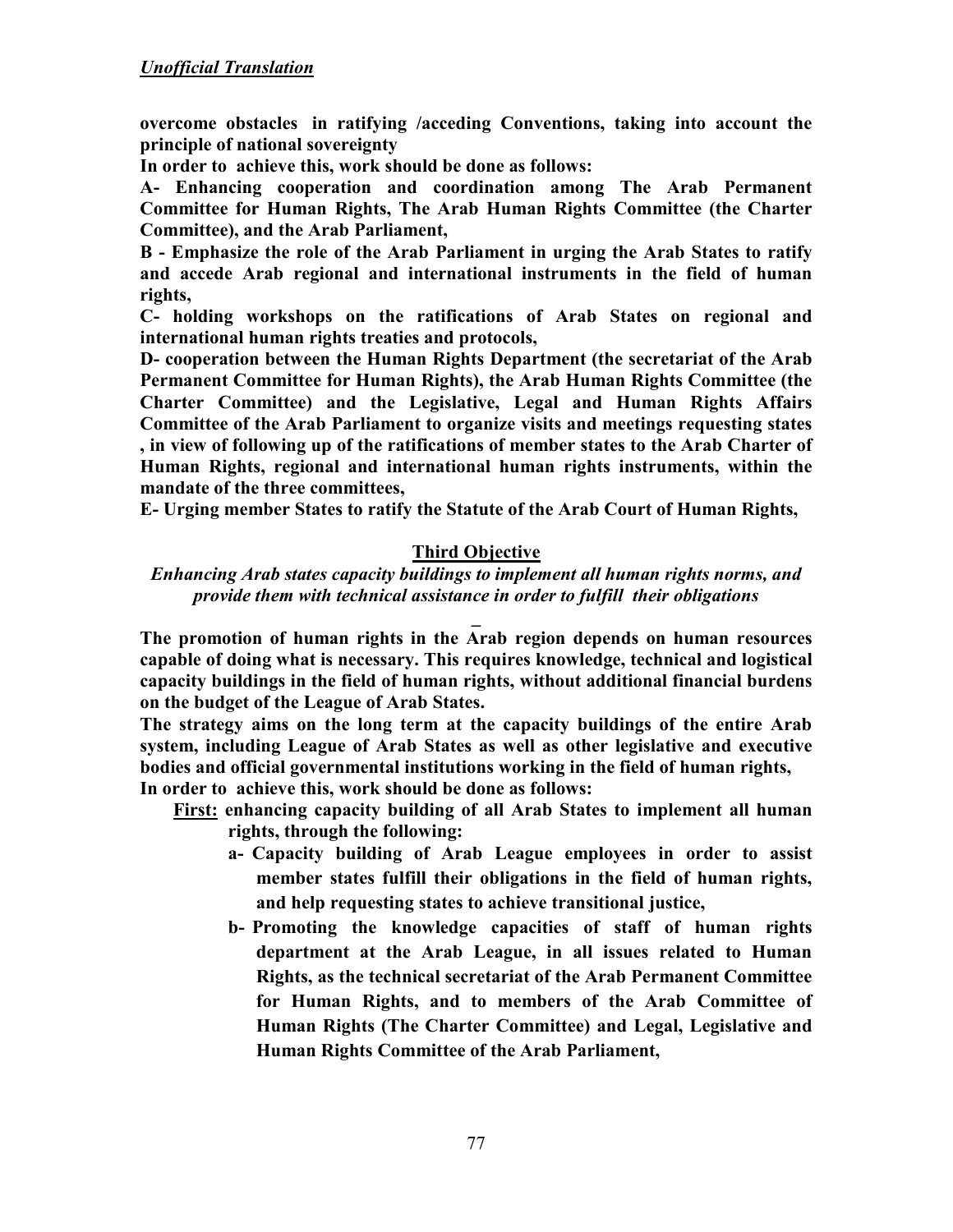- **c- Integrating principles and requirements of human rights into the work of all departments and specialized bodies at the League of Arab States,**
- **d- Capacity building of all the employees at the ministries and national official institutions and law enforcement bodies in the Arab countries, in relation to human rights,**
- **e- Providing consultancy, support and capacity building in conforming national legislation with international treaties and the preparation of regional and international treaty reports,**
- **f- Supporting the capacities of officials and specialists in legislative bodies and the authorities of justice of Arab states in the field of human rights.**
- **g- Capacity Building of Arab NGO's, within the framework of the national and Arab systems and laws in force and in line with the Arab Decade for Civil Society Organizations 2016-2026 launched by the League of Arab States on 22 February 2016 in cooperation with the United Nations Development Program,**
- **Second: Offering technical support for the Arab States in fulfilling their obligations as follows:** 
	- **a- Executing the recommendations accepted by the member states and issued by the Arab Permanent Committee for Human Rights, the Legal, Legislative and Human Rights Committee of the Arab Parliament, national institutes for human rights, and UN treaty Bodies and committees,**
	- **b- Executing the accepted recommendations by member states and issued by the Arab Committee for Human Rights (Charter Committee),**
	- **c- The Arab Permanent Committee for Human Rights shall, when necessary, use the relevant experts when needed in, committees and mechanisms of the United Nations,**
	- **d- Inviting special procedures and United Nations treaty bodies member - when needed - to brief at meetings of the Permanent Arab Human Rights Committee**

### **Fourth Objective**

# *Mainstream and promote the culture of human rights and the dissemination of international norms under the obligations of Arab States*

**Arab States are convinced of the importance of this objective. It adopted national and regional strategies and work plans for human rights education, to mainstream** 

**\_**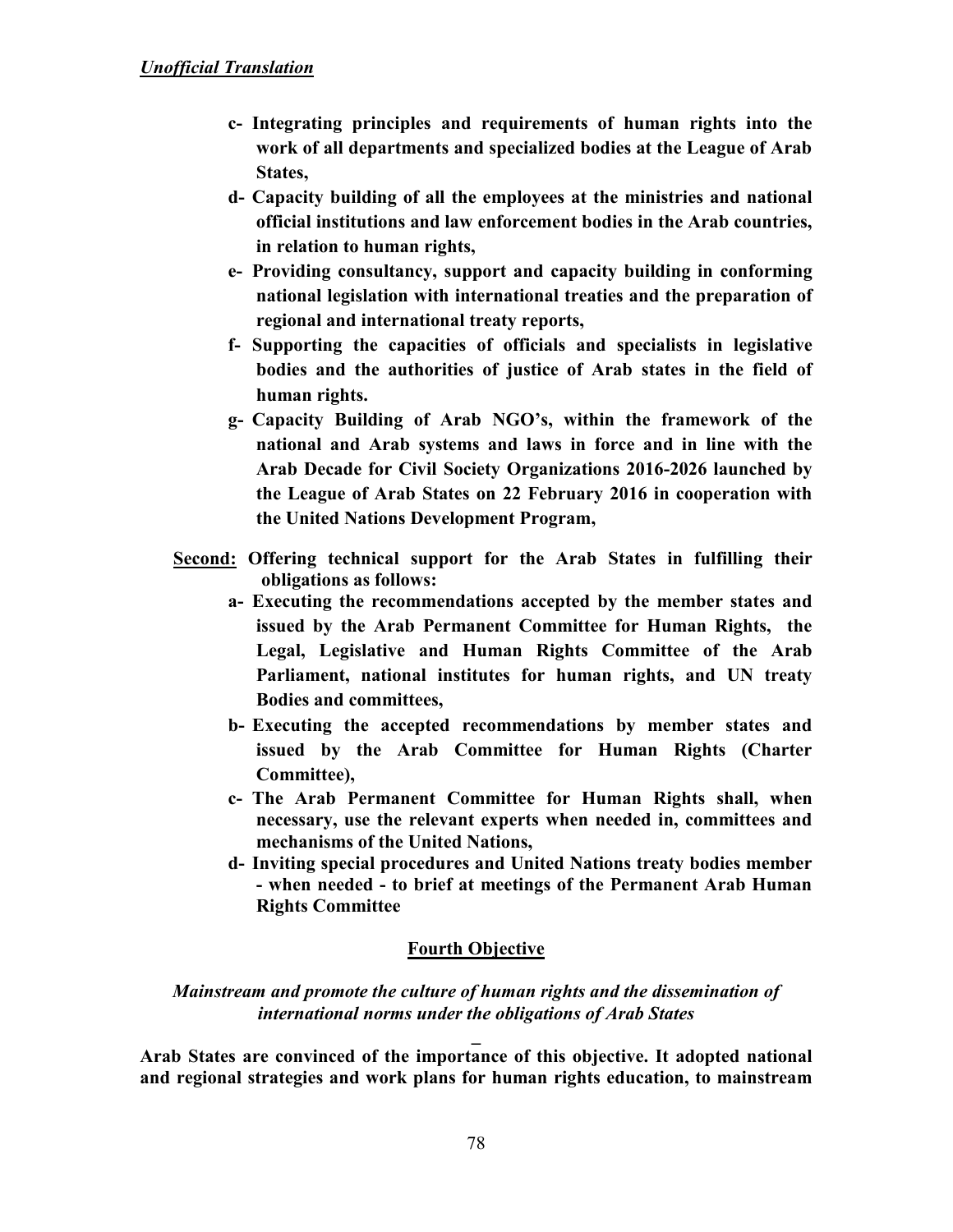## *Unofficial Translation*

**and promote human rights culture at the instructional, educational and community levels.** 

**The Arab Strategy for Human Rights aims primarily to help promote Human Rights especially with regards to equality and non-discrimination.** 

**To achieve this, the following should be done:** 

- **a- implementing and updating the Arab Plan on Promoting Human Rights Culture, Arab Plan on Human Rights Education and its manual on the national and regional levels, and promoting the role of ALECSO in this regard,**
- **b- Encouraging scientific research and studies, publications, and reviews of best practices in the field of human rights on national, regional, and international scales,**
- **c- Coordinating the national and regional efforts and continuous work to raise public awareness of human rights at the national and regional levels,**
- **d- Holding national, semi-regional, and regional trainings on human rights, international humanitarian law, refugee law and other international standards, and relev]ant Arab and international mechanisms,**
- **e- Holding workshops on international human rights treaties and their mechanisms,**
- **f- Encouraging the best proper use of social media in mainstreaming and promoting human rights culture,**
- **g- Producing special media programs in the field of human rights,**
- **h- Organizing human rights Arab events in national, regional and international occasions related to human rights.**

### **Fifth Objective**

*Follow-up of the efforts exerted by the Arab countries in the field of human rights* 

**\_ The Technical Secretariat of The Arab Permanent Committee for Human Rights shall be responsible for following up programs and activities to promote human rights in the Arab region in implementing the Arab Strategy for Human Rights, through the following:** 

- **a- Putting guidelines for the execution of the Arab Strategy for Human Rights, taking into consideration the United Nations Human Rights Index,**
- **b- Develop a preliminary database suitable for these guidelines and use databases available to the concerned entities.**
- **c- follow-up of the progress achieved through these guidelines in cooperation with member states,**

# **Five - The Resources required For Strategy Implementation**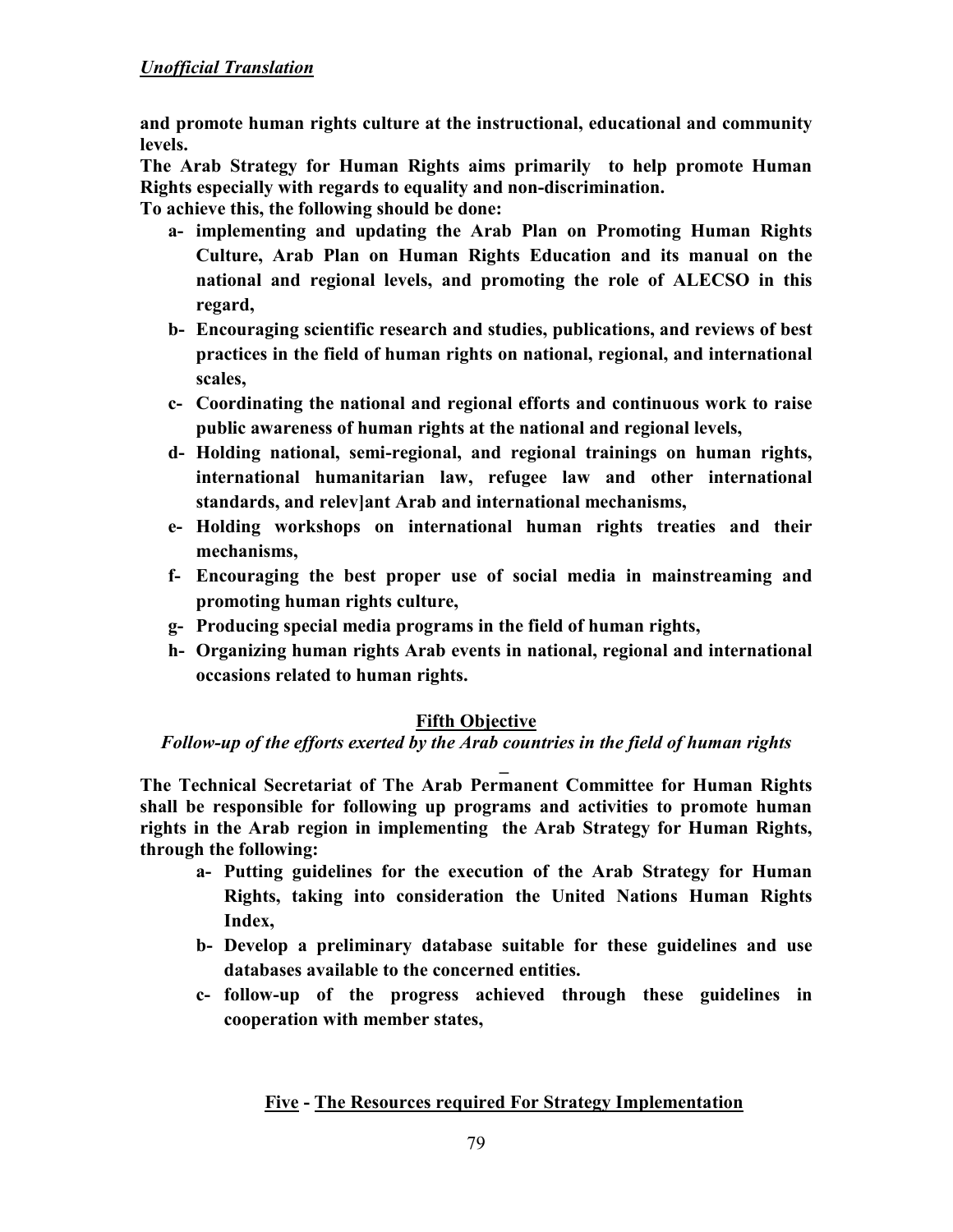- **Each state finances individually of the implementation of national activities according to its national programs and work plans,**
- **The execution of the strategy and its programs are carried out at regional level based on the shares of member States in the general budget of the League of Arab States, according to available means, and in the concerned human rights departments budgets, cooperating and coordinating with Human Rights Department,**

**• Benefit from the support of the UN and partner regional organizations in implementing programmed activities.**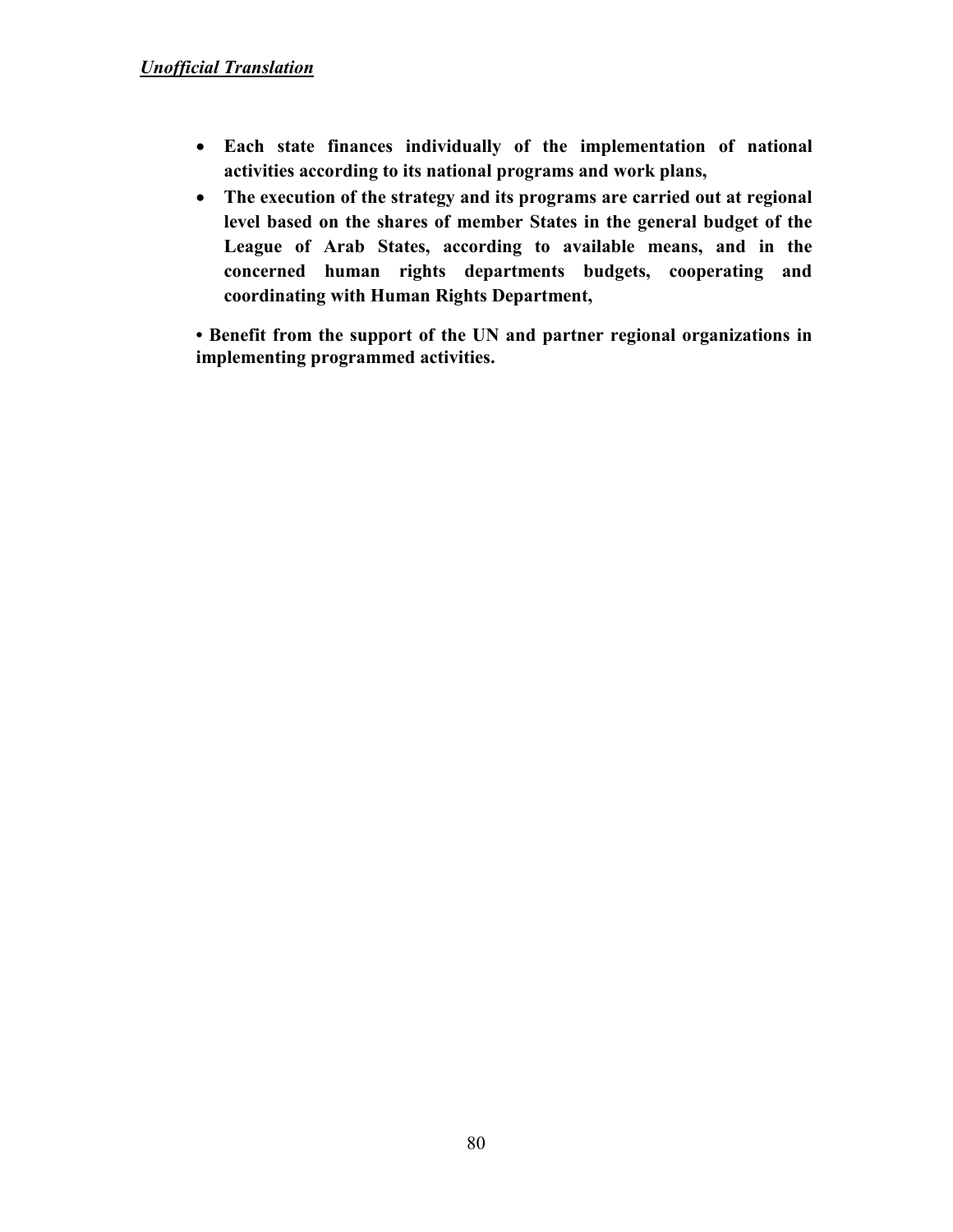#### **The Secretary-General Report on the joint Arab Economic and Social Action**

# **The Council of the League of Arab States at Summit Level,**

- *Having reviewed,*
	- The note submitted by the Secretariat General,
	- The report submitted by the Secretary-General on the joint Arab economic and social action,
	- The final report of the Follow-up Committee on Implementation of Resolutions and Obligations concerning the Follow-up on Implementation of the Resolutions issued by  $29<sup>th</sup>$  Ordinary Session of the Arab Summit (the Kingdom of Saudi Arabia: April 2018 concerning economic and social issues,
	- Resolution 2212 issued by the  $103<sup>rd</sup>$  Ordinary Session of the Economic and Social Council on  $7<sup>th</sup>$  February 2019,
	- The outcome of the Economic and Social Council preparatory meetings prior to the Summit
- *Having been briefed by* the Secretariat-General,
- *In light of* discussions,
- 1- *Takes note of* the report submitted by the Secretary-General on the joint Arab development economic and social action; *and thanks* the Secretary-General and his assistants for this report;
- 2- *Takes note of* the procedures undertaken by Member States, the Secretariat General of the League of Arab States, specialized Arab Ministerial Councils and joint Arab action organizations to implement the development economic and social resolutions issued by the 29<sup>th</sup> Ordinary Session of the Arab Summit (the Kingdom of Saudi Arabia: April 2018); *urges* the States to continue follow-up on the implementation of these resolutions

**(S.R. 767 O.S. (30) – S 3 – 31/03/2019)**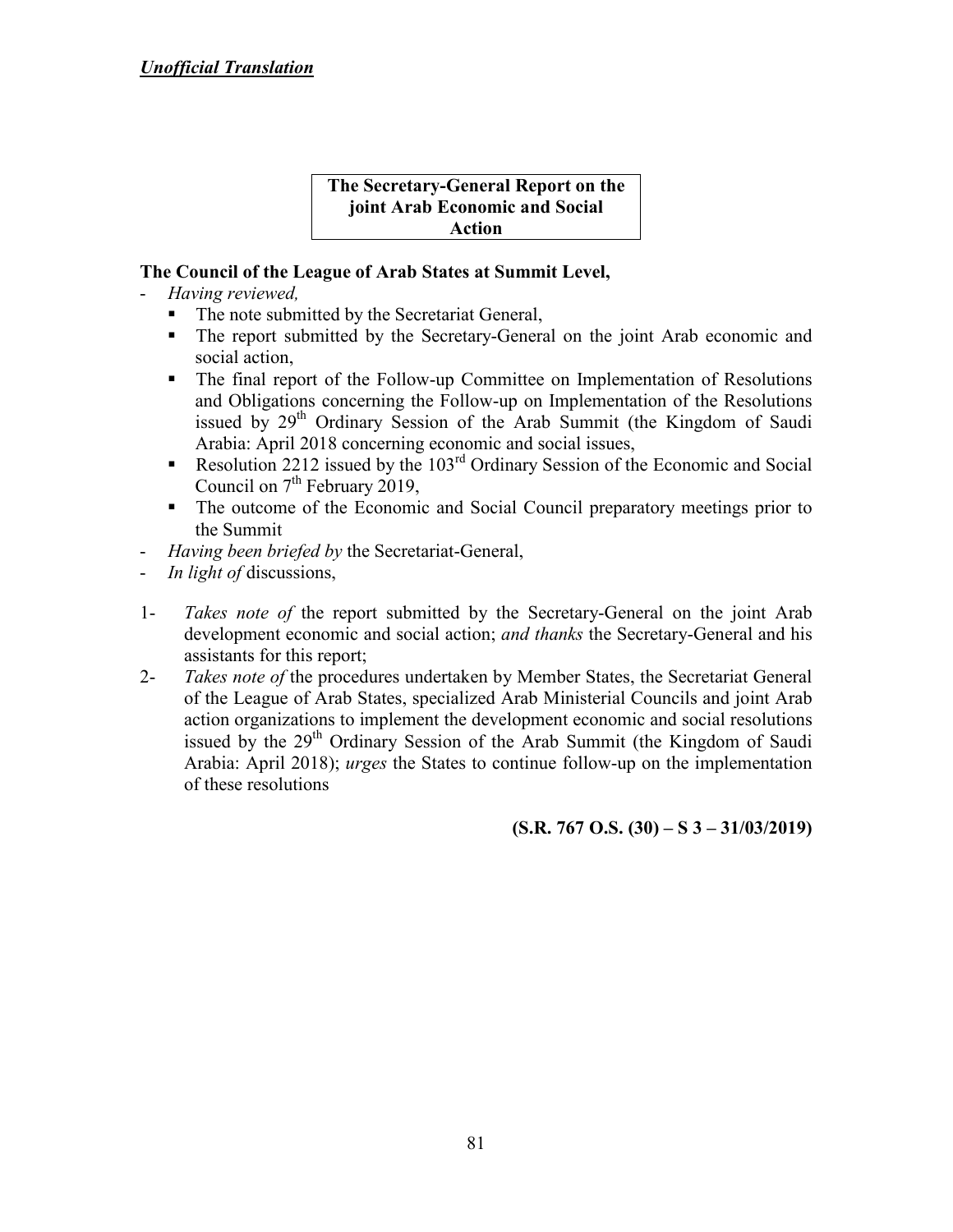#### **Palestinian National Institution**

#### **for Economic Empowerment**

#### **The Council of the League of Arab States at Summit Level,**

- *Having reviewed,*
	- The note submitted by the Secretariat General,
	- Note no. 917 submitted by the Permanent Delegation of the State of Palestine on  $7<sup>th</sup>$  March 2019,
	- The outcome of the Economic and Social Council preparatory meetings prior to the Summit,
- *Having been briefed by* the Secretariat General,
- *In light of the* deliberations,

*Calls on* the concerned Arab funds to support the State of Palestine in the establishment of the Palestinian National Institution for Economic Empowerment and to provide the assistance needed to undertake its projects targeting vulnerable groups of the Palestinian people, in accordance with the statutes of these funds;

**(S.R. 768 O.S. (30) – S 3 – 31/3/2019)**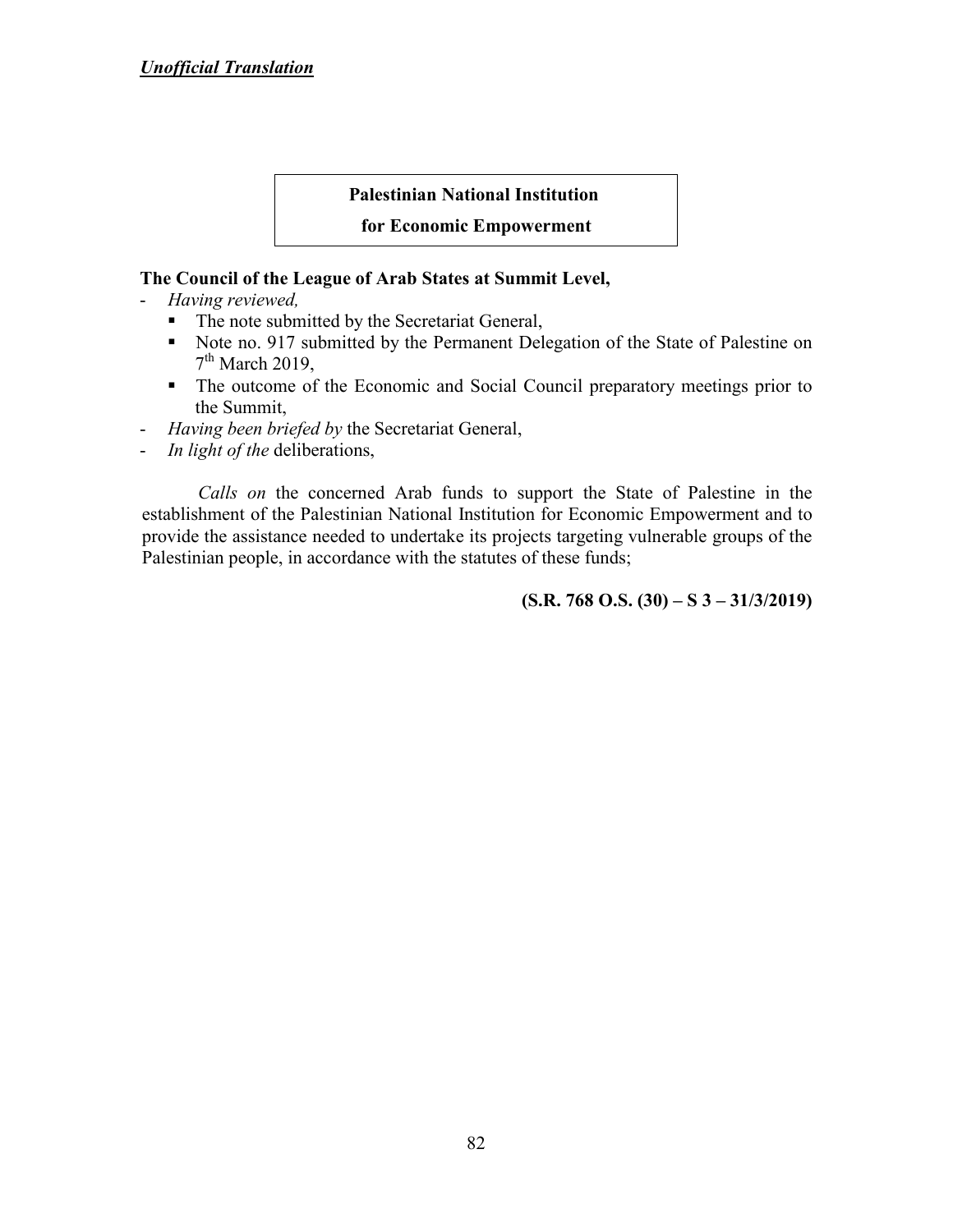#### *Welcomes* **the United Arab Emirates' efforts to establish the Arab Group For Space Collaboration,**

# **The Council of the League of Arab States at Summit Level,**

- *Having reviewed,*
	- Note no. 40-89 submitted by the Permanent Delegation of the United Arab Emirates on 24<sup>th</sup> March 2019,
	- The outcome of the Economic and Social Council preparatory meetings prior to the Summit,
- *Taking note* of announcement of establishing the Arab Group For Space Collaboration, by 11 Arab founding States during the Arab meeting convened on the sideline of the second Global Space Congress held in Abu Dhabi, United Arab Emirates on 19-21 March 2019,
- *Taking note further* of the initiative launched by the Vice President Prime Minister Ruler of the Emirate of Dubai, State of the United Arab Emirates, His Highness Sheikh Mohammed bin Rashid Al-Maktoum, to dedicate a satellite project for Arab scientists as a first cooperation initiative within the framework of the Arab Group for Space Collaboration,
- *Having been briefed* by the Delegation of the United Arab Emirates and the Secretariat General,
- *In light of the* deliberations,

 $\overline{a}$ 

- 1- *Welcomes* the initiative and endeavours exerted by the United Arab Emirates for the establishment of "the Arab Group For Space Collaboration, and appreciates its role and contributions to developing Arab cooperation in the area of space science and uses for the advancement of the Arab States; and *urges* to keep up with the present initiative upon subsequent approval by the States in the light of its relevant incorporation documents and functioning and mandates.
- 2- *Welcomes* the initiative launched by HH Sheikh Mohammed bin Rashid Al-Maktoum to dedicate a satellite project for Arab scientists as the first cooperation initiative within the framework of the Arab Group for Space Collaboration, and calls upon relevant Arab scientists to get engaged in this project.

# **(S.R. 769 O.S. (30) –S 3 – 31/03/2019)**

<sup>-</sup> The Delegation **of the State of Qatar** would like to emphasize the need to include names of the founding members of the Arab Group for Space Collaboration in the resolution of welcoming the United Arab Emirates' efforts to establish Group,

 <sup>-</sup> The Kingdom of Morocco **has recorded its reservation over the** resolution entitled " The establishment of the Arab Group For Space Collaboration".. " The Kingdom of Morocco considers that the present resolution has not yet met the necessary measures and has not yet been sufficiently examined prior to submission to Arab leaders at the 30th Arab Summit, therefore, the Kingdom demands to excluded from the agenda and as a resolution".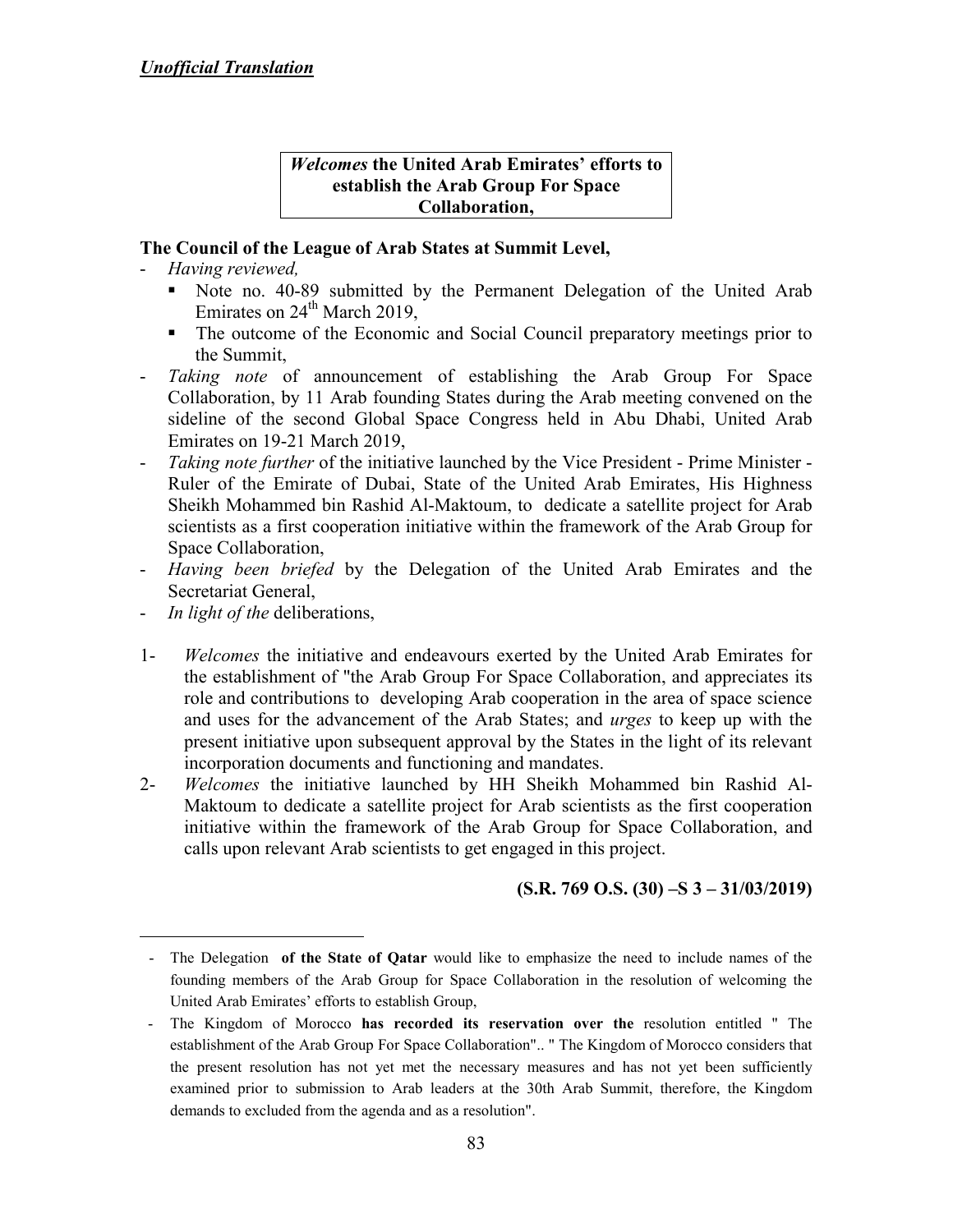#### **Action Plan of the Arab Strategy for Housing and Sustainable Urban Development**

# **The Council of the League of Arab States at Summit Level,**

- *Having reviewed,*
	- The note submitted by the Secretariat General,
	- The report submitted by the Secretary-General on the joint Arab economic and social action,
	- Resolution 2212 adopted by  $103<sup>rd</sup>$  ordinary session of the Economic and Social Council on  $7<sup>th</sup>$  February 2019,
	- Resolution 8 adopted by  $35<sup>th</sup>$  ordinary session of the Council of Arab Ministers for Housing and Construction on  $13<sup>th</sup>$  December 2018,
	- The Action Plan of the Arab Strategy for Housing and Sustainable Urban Development,
	- The outcome of the meetings of the Economic and Social Council,
- *Having been briefed by the Secretariat-General,*
- *In light of* discussions,
- 1- *Adopts* the Arab Strategy for Housing and Sustainable Urban Development, as per the enclosed document  $[R \ 30/(19/03)/17 - RU(0178)]$ , noting that State Members shall not bear any financial responsibilities thereof;
- 2- *Calls on* the pertinent Arab, regional and international organizations, to coordinate and cooperate with the Technical Secretariat of the Council of Arab Ministers for Housing and Construction to seek implementation of this action plan.

**(S.R. 770 O.S. (30) – S. 3 – 31/03/2019)**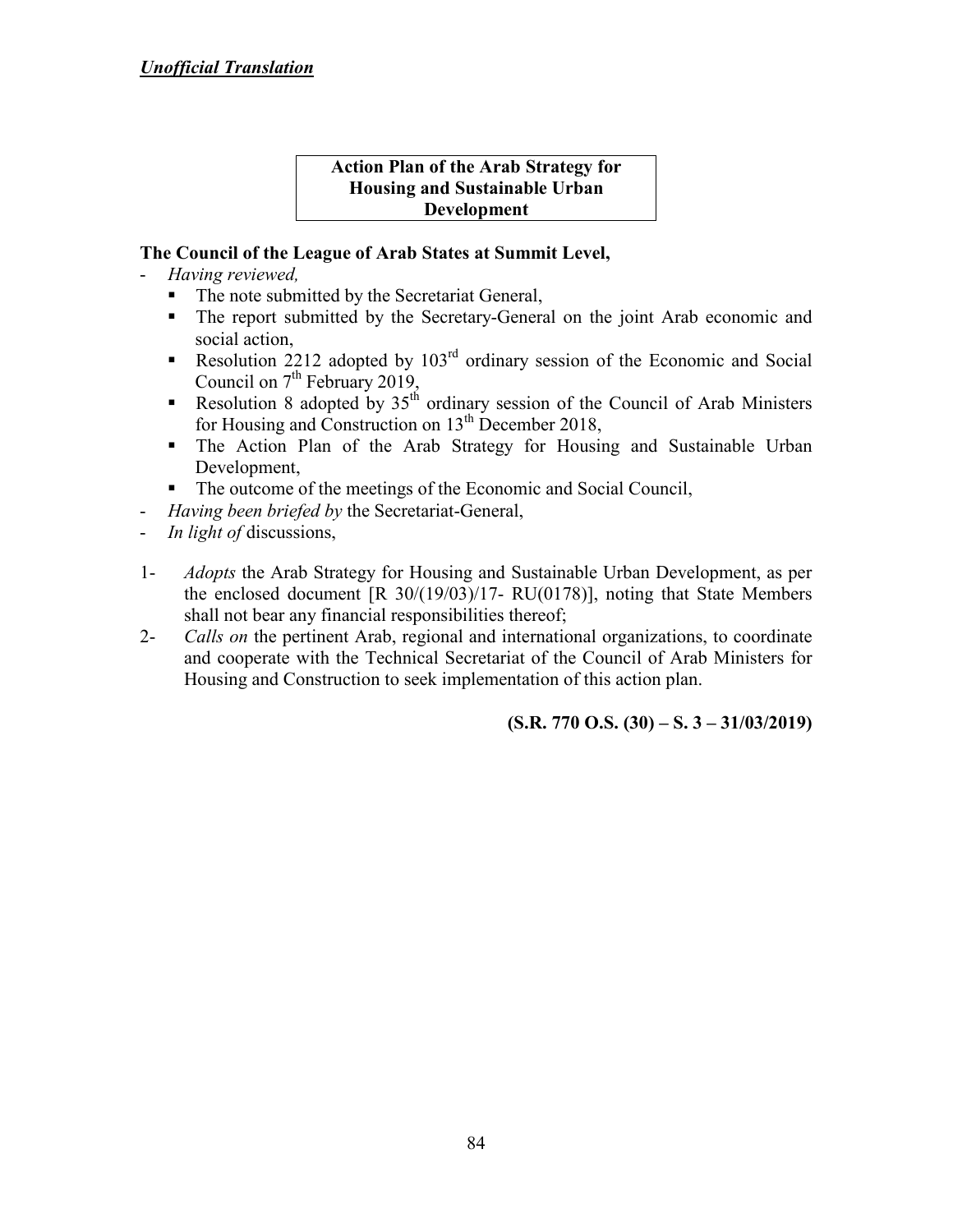#### **Arab Action in Climate Change Negotiations and Addressing Climate Change Issues**

# **The Council of the League of Arab States at Summit Level,**

- *Having reviewed,*
	- The note submitted by the Secretariat General,
	- The report submitted by the Secretary-General on the joint Arab economic and social action,
	- The resolutions adopted by the Council of the League of Arab States at summit level, most recently Resolution 634 of  $26<sup>th</sup>$  ordinary session on  $29<sup>th</sup>$  March 2015,
	- Resolution 2212 adopted by  $103<sup>rd</sup>$  ordinary session of the Economic and Social Council on  $7<sup>th</sup>$  February 2019,
	- Resolutions of the Council of Arab Ministers for Environment Affairs concerning "Arab action in climate change negotiations",
	- The outcome of the Conferences of the Parties to the United Nations Framework Convention on Climate Change, most recently the outcome of  $24<sup>th</sup>$  Session held in Katowice/ Poland during the period 1-15 December 2018,
	- The principles and provisions of the United Nations Framework Convention on Climate Change and its Additional Kyoto Protocol, in particular: the Principle of Common but Differentiated Responsibilities, justice and historic responsibility towards of the accumulated emissions and priority of achieving sustainable development and poverty eradication in developing countries, in line with their priorities and national strategies,
	- $\blacksquare$  The recommendations of the 22<sup>nd</sup> Meeting of the Arab Negotiating Group on Climate Change that took place at the Secretariat General during the period 5-7 February 2019,
	- The outcome of the Economic and Social Council preparatory meetings prior to the Summit,
- *Underlining* the pillars of the Arab position towards climate change issues,
- *Having been briefed by the Secretariat-General,*
- *In light of* discussions,

*Endorses* the action plan of the Arab Negotiating Group on Climate Change and addressing climate change issues, as per the enclosed document [R 30/(19/03)/17- RU(0178)], including the need to adhere to values of justice and solidarity in addressing the phenomenon of climate change, ensuring the Arab States' rights to economic development, and to benefit from the advanced scientific and technological evolution through the empowerment of developing countries, in particular the least developed countries, by providing the necessary financial and technical support that would enhance strengthens their capacity to adapt to climate changes while ensuring a sustainable development path.

**(S.R. 771 O.S. (30) – S. 3 – 31/03/2019)**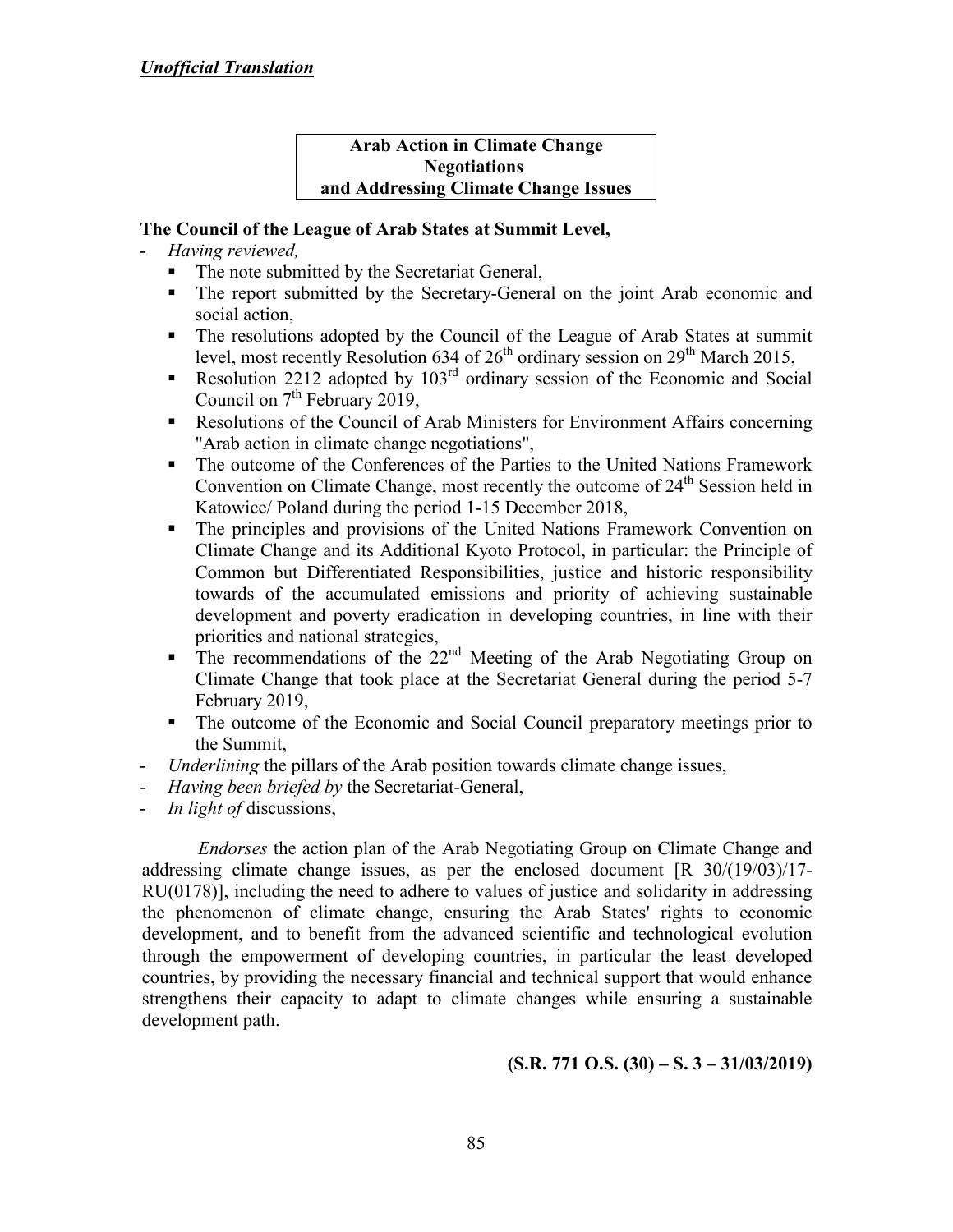# **The Arab Charter of Ethic of Science and Technology**

# **The Council of the League of Arab States at Summit Level,**

- *Having reviewed,*
	- The note submitted by the Secretariat General,
	- The report submitted by the Secretary-General on the joint Arab economic and social action,
	- The recommendations of the Fourth meeting of the Technical Intellectual Property Committee held at the Secretariat General on 13-14 February 2019,
	- The "Code of Conduct for Science and Technology Ethics in the Arab Region"
	- The outcome of the Economic and Social Council preparatory meetings prior to the Summit,
- *Having been briefed by* the Secretariat General,
- *In light of the* deliberations,
- 1- *Approves* the Arab Charter of Ethic of Science and Technology as per the enclosed document [R30/(19/03)/17- R U(0178)], which serves as guideline framework for the Arab States;
- 2- *Calls on* the Member States to circulate the Code of Conduct principles to research institutions thereof.

**(S.R. 772 O.S. (30) – S 3 – 31/03/2019)**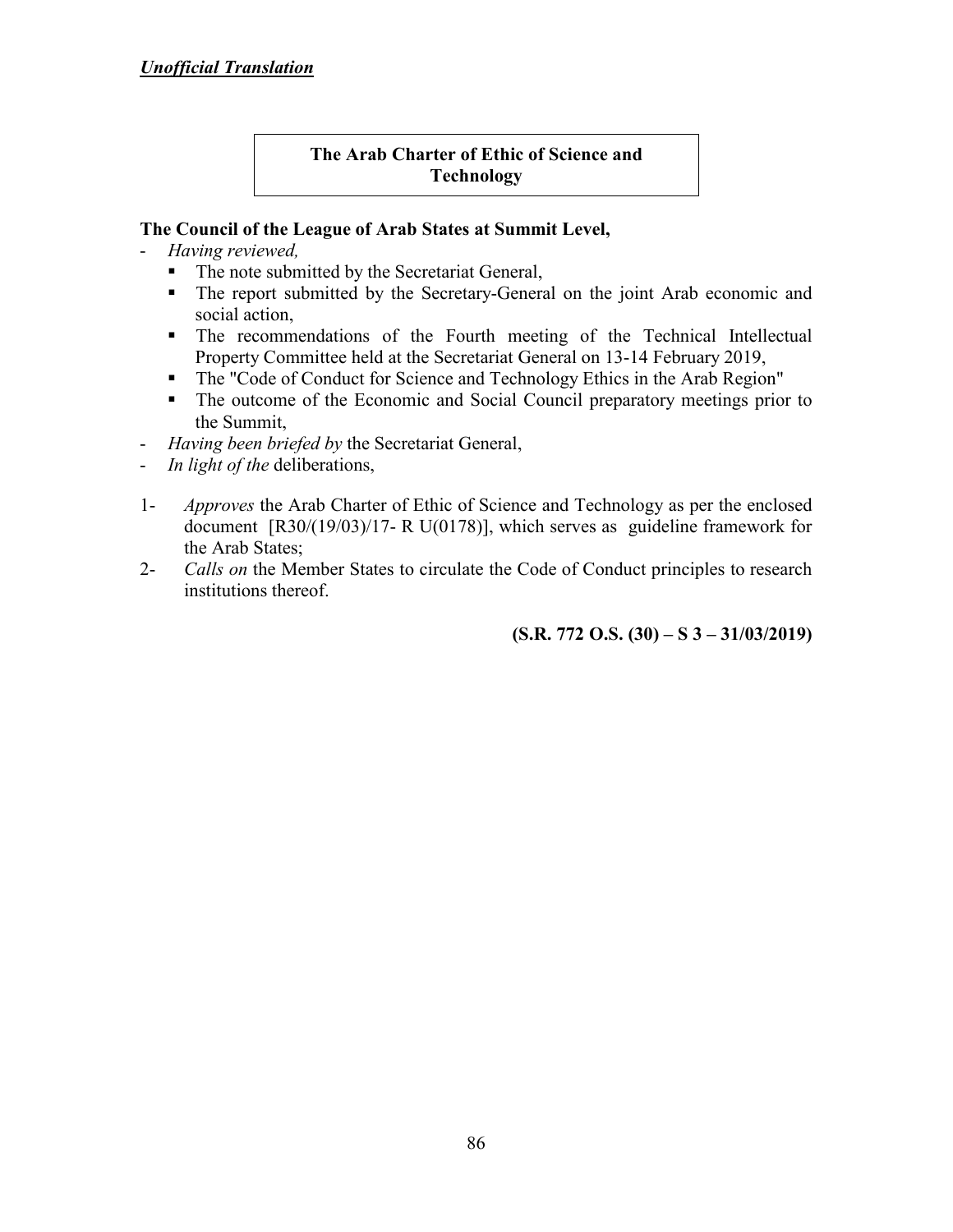# **The Arab Strategy for Older Persons**

# **The Council of the League of Arab States at Summit Level,**

- *Having reviewed,*
	- The note submitted by the Secretariat General,
	- The report submitted by the Secretary-General on the joint Arab economic and social action,
	- Resolution 2212 adopted by the  $103<sup>rd</sup>$  Ordinary Session of the Economic and Social Council on  $7<sup>th</sup>$  February 2018,
	- Resolution (1) issued by the Joint Ministerial Meeting of the Councils of Arab Ministers of Health and Social Affairs on  $4<sup>th</sup>$  December 2018,
	- The Arab Strategy for Older Persons
	- Note no. 200 submitted by the Permanent Delegation of the Republic of Tunisia on  $10^{th}$  February 2018,
	- The outcome of the Economic and Social Council preparatory meetings prior to the Summit,
- *Having been briefed by* the Secretariat General,
- *In light of the* deliberations,
- 1- Adopts "the Arab Strategy for Older Persons, as per the enclosed document [R30- 01/(19/03)06-RU(0178)].
- 2- *Calls on* the Member States to take the Strategy into account in their national plans and programmes relating to older persons, and the Secretariat General and the Councils of Arab Ministers of Health and Social Affairs, shall coordinate with relevant United Nations agencies, to enhance efforts of the Member States to implement this strategy, in a manner appropriate to their legislation and laws,
- 3- *Decides* Decides to form a committee of the Secretariat General, the Councils of Arab Ministers of Health and Social Affairs and the Arab Centre for legal and Judicial Researches of the Secretariat General of the League of Arab States, in coordination with the Working Group of the Tunisian Republic, in its capacity as the initiator, to prepare an Arab draft guiding framework law to protect and promote the rights of older persons.

**(S.R. 773 O.S. (30) – S 3 – 31/03/2019)**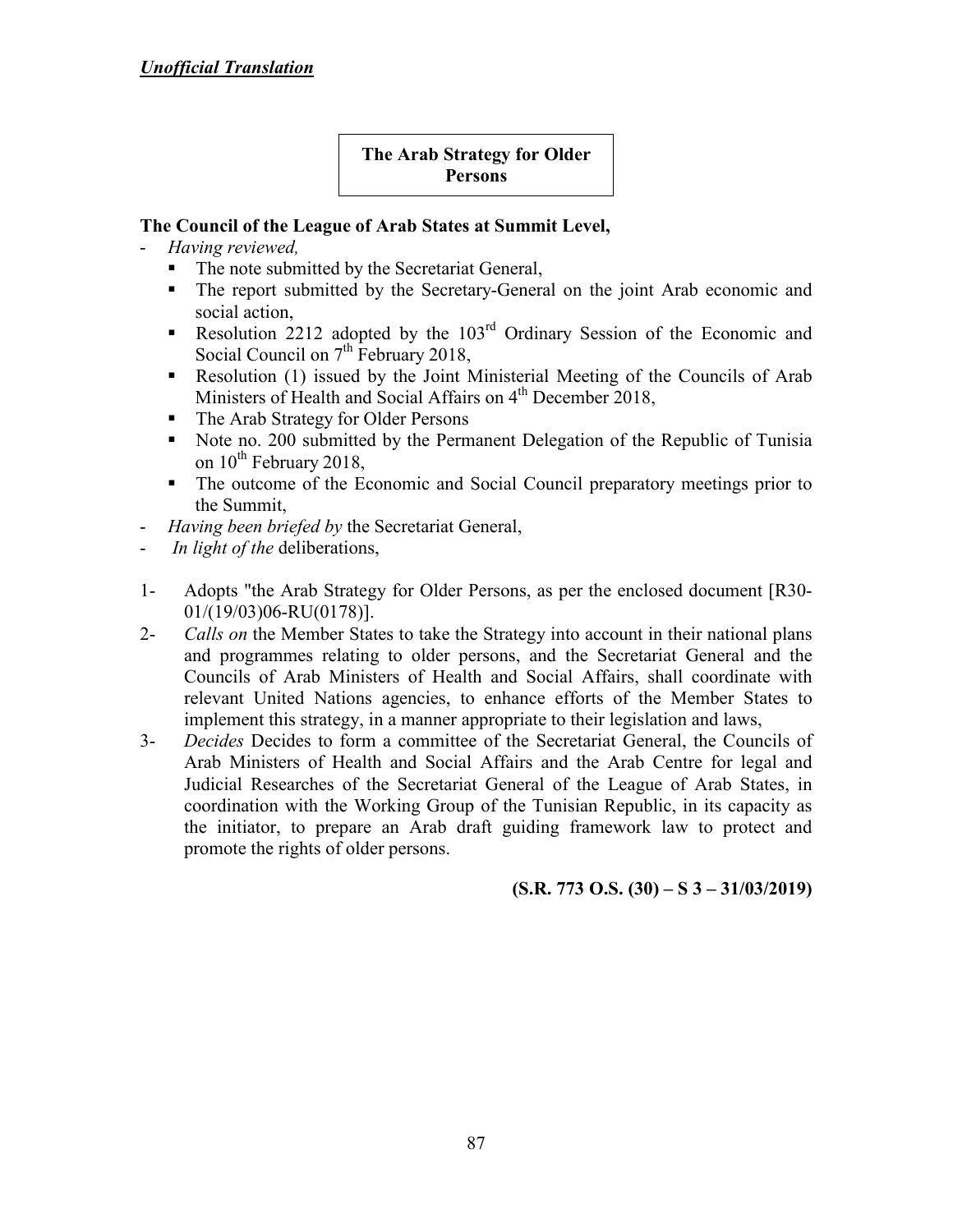### **Arab Action Plan to Address Social Causes leading to Terrorism**

# **The Council of the League of Arab States at Summit Level,**

- *Having reviewed,*
	- The note submitted by the Secretariat General,
	- The report submitted by the Secretary-General on the joint Arab economic and social action,
	- Resolution  $737$  adopted by 29<sup>th</sup> ordinary session of the League's Council on 15<sup>th</sup> April 2018,
	- Resolution 2212 adopted by  $103<sup>rd</sup>$  ordinary session of the Economic and Social Council on  $7<sup>th</sup>$  February 2019,
	- Resolutions 853 adopted by  $38<sup>th</sup>$  ordinary session of the Council of Arab Ministers for Social Affairs on 5<sup>th</sup> December 2018,
	- The Arab Action Plan to Address the Social Causes leading to Terrorism
	- The outcome of the meetings of the Economic and Social Council,
- *Emphasizing* its determination to continue efforts that aim at drying out the social, intellectual and cultural sources of terrorism,
- *Highlighting* the role of Specialized Ministerial Councils, the civil society organizations and the regional and international organizations, to enhance the Arab endeavours seeking to eradicate terrorism and to address its causes,
- *Reaffirming* continuation of the Arab social development process and achievement of security and social cohesion for Arab citizens,
- *Having been briefed by the Secretariat-General,*
- *In light of* discussions,
- 1- *Adopts* the Arab Action Plan to Address the social causes leading to Terrorism, as per the enclosed document [R 30/(19/03)/17- RU(0178)];
- 2- *Requests* the Secretariat General to coordinate with the Council of Arab Ministers for Social Affairs, Specialized Ministerial Councils, Arab Organizations and all the partners to take the necessary measures to implement the Arab Action Plan to address the social causes leading to terrorism.

**(S.R. 774 O.S. (30) – S. 3 – 31/03/2019)**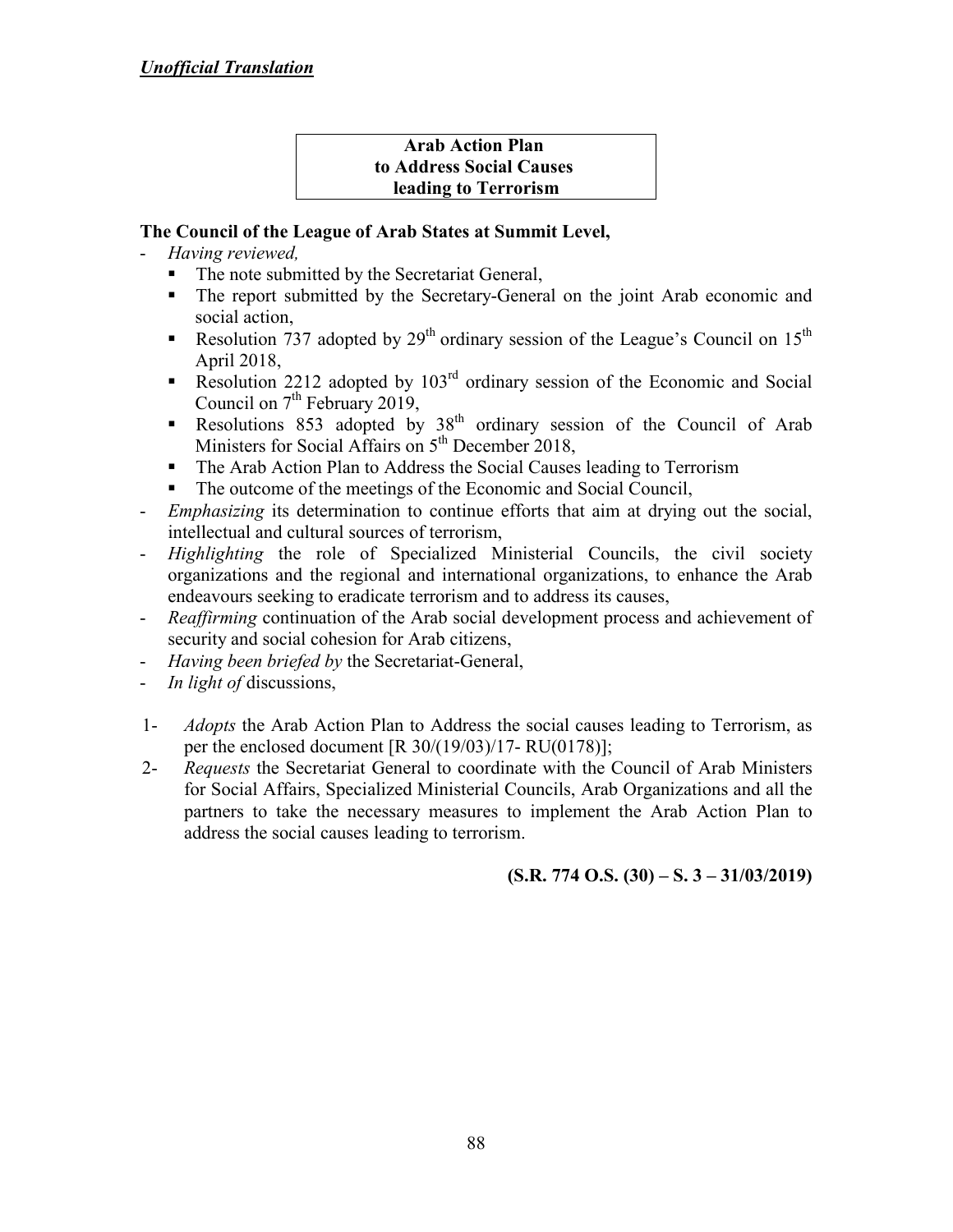# *Unofficial Translation*

#### **Ending Children Recruitment in Armed and Terrorist Conflicts**

### **The Council of the League of Arab States at Summit Level,**

- *Having reviewed,*
	- The note submitted by the Secretariat General,
	- Resolution 2212 adopted by  $103<sup>rd</sup>$  ordinary session of the Economic and Social Council on  $7<sup>th</sup>$  February 2019,
	- The note 7458 submitted by the Permanent Delegation of the Republic of Iraq on 26<sup>th</sup> November 2018,
	- The outcome of the Economic and Social Council preparatory meetings prior to the Summit
- *Having been briefed by* the Secretariat-General,
- *In light of* discussions,
- 1- *Requests* the Secretariat General, in coordination with the ministerial councils and the specialized Arab organizations, to set up a comprehensive action plan to end children recruitment in armed and terrorist conflicts that aim at their protection and to secure their rights and social reintegration;
- 2- *Submits* the aforementioned action plan to a future session of the League of Arab States Council at summit level in accordance with the rules of procedures in this regard.

**(S.R. 775 O.S. (30) – S. 3 – 31/03/2019)**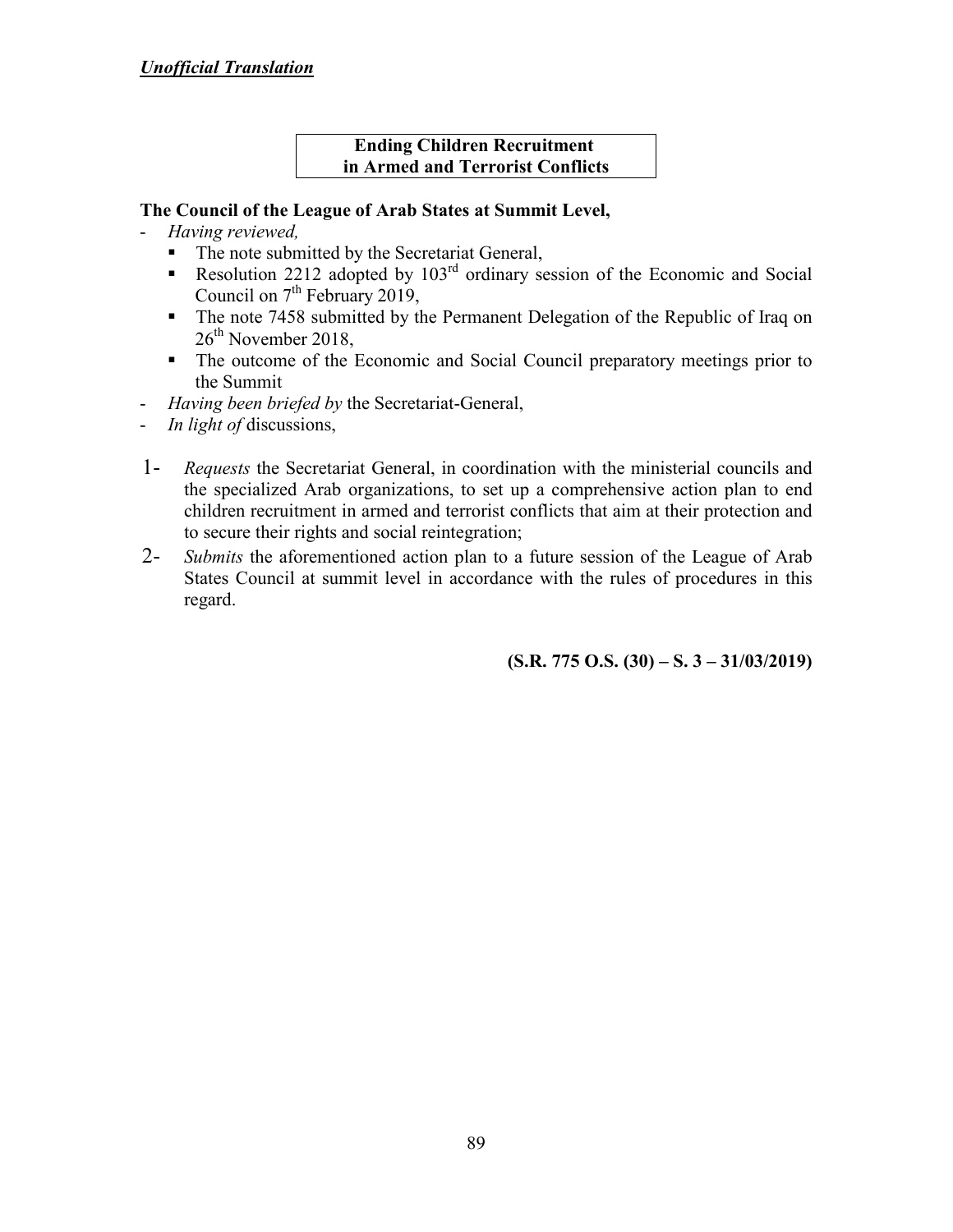# **Expression of Gratitude and Appreciation to the Tunisian Republic for hosting the 30th Ordinary Summit in Tunisia**

## **The Council of the League of Arab States at Summit Level,**

- *Having reviewed,*
	- The note submitted by the Secretariat General,
	- The report submitted by the Secretary-General on the joint Arab action,
- *In appreciating* of the Tunisian Republic for its cordial hosting of the proceedings of the 30<sup>th</sup> Ordinary Session of the Council of the League of Arab States at Summit Level, and for its valuable efforts in the organization of the summit proceedings,
- 1- *Expresses sincere gratitude and utmost appreciation to* HE President Beji Caid Essebsi of the Republic of Tunisia, for the valuable efforts he exerted to ensure success of the Summit and for his sensible leadership of its proceedings; *and emphasizes* its full confidence in his solemn leadership of the joint Arab action towards its reform, broadening its horizons, consolidation of Arab solidarity for a better future and to serve the interests of the Arab Nation;
- 2- *Expresses gratitude to* the Government and People of the Tunisian Republic for their warm reception, generous hospitality and good organization of the meetings of the League's Council at summit level and the preceding preparatory councils, and for providing all the necessary resources and arrangements to ensure its successful convocation under optimal conditions and culmination of its proceedings with the desired results.

**(S.R. 776 O.S. (30) – S 3 – 31/03/2019)**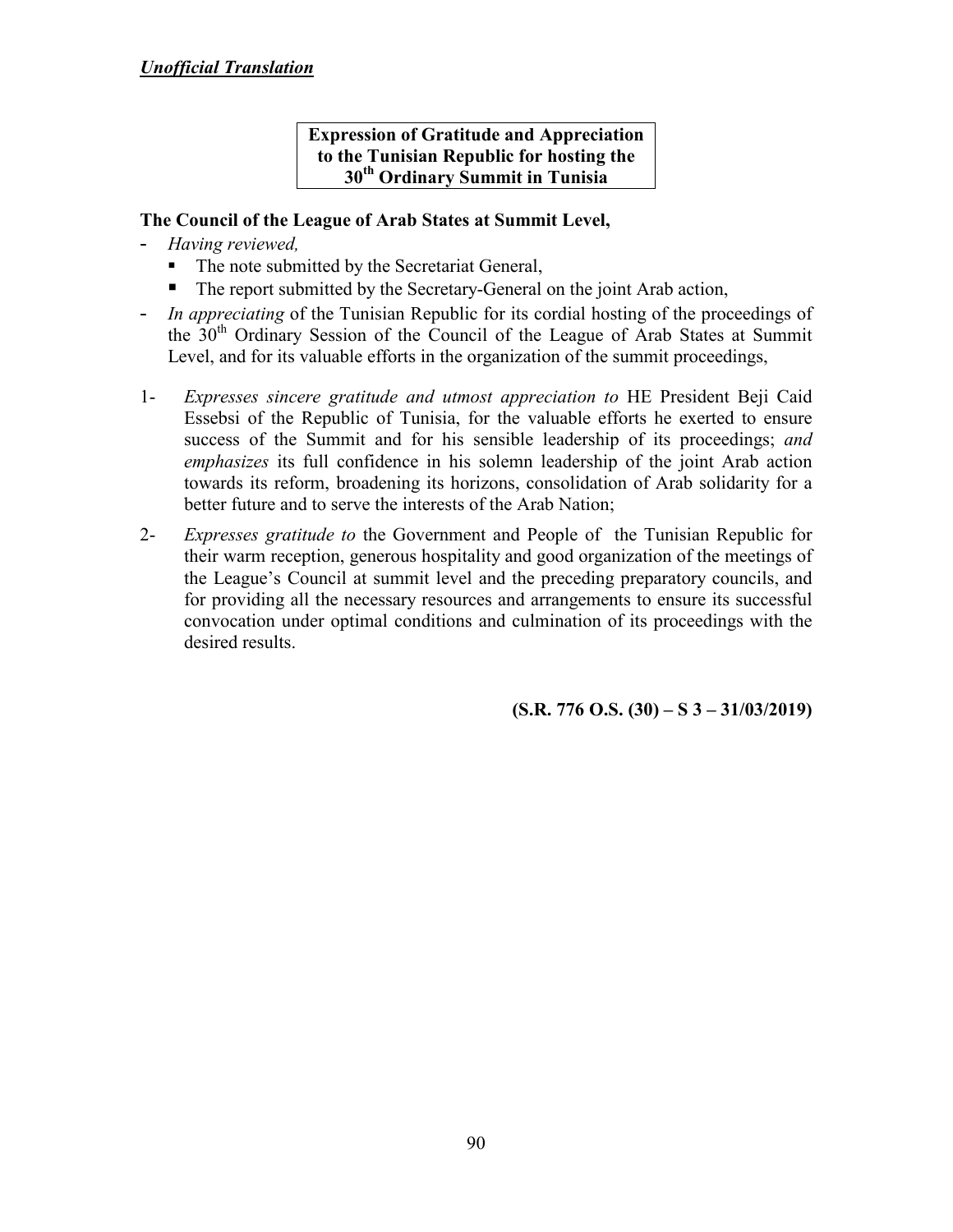# **Tunis Declaration Issued by the 30th Arab ordinary Summit Tunis – 31st March 2019**

**\_\_\_\_**  *We, the leaders of Arab States assembled in the City of Tunis-Tunisian Republic on 31st March 2019 at the 30th ordinary session of the League of Arab States Council convened at summit level, upon kind invitation of HE President Beji Caid Essebsi of the Tunisian Republic.* 

- *Based on our inclusive and profound assessment of inter-Arab relations, the prevailing situation in our region, the serious challenges and dangers that our nations are currently facing which threaten their security, stability and development, in addition to the impacts of the significant changes witnessed by international relations on the regional Arab system.*
- *Emphasizing our firm commitment to the principles of the Charter of the League of Arab States and its goals, and our adherence to the noble universal values.*
- *Based on our devotion to our mutual responsibility to advance the conditions in the Arab region and to boost solidarity among our nations.*
- *Out of concern for the presence of our Nation and the future of the coming generations.*
- *1- We Affirm that what unites the Arab nations and peoples is much more than what divides them, due to the deep-rooted cultural ties, the mutual history and destiny, the brotherly ties and unity of culture and mutual interests. The continuation of conflicts and strifes in the region has contributed to the depletion of much of Arab potentials, thus causing weakness of the Arab solidarity and affecting the Arab national security, giving way to interference in the region's affairs.*

*The continuation of the current situation is unacceptable as it turned the Arab region to arenas for international and regional conflicts, sectarian and doctrinal strifes, havens for terrorist groups that threaten security, stability and development in our nations.*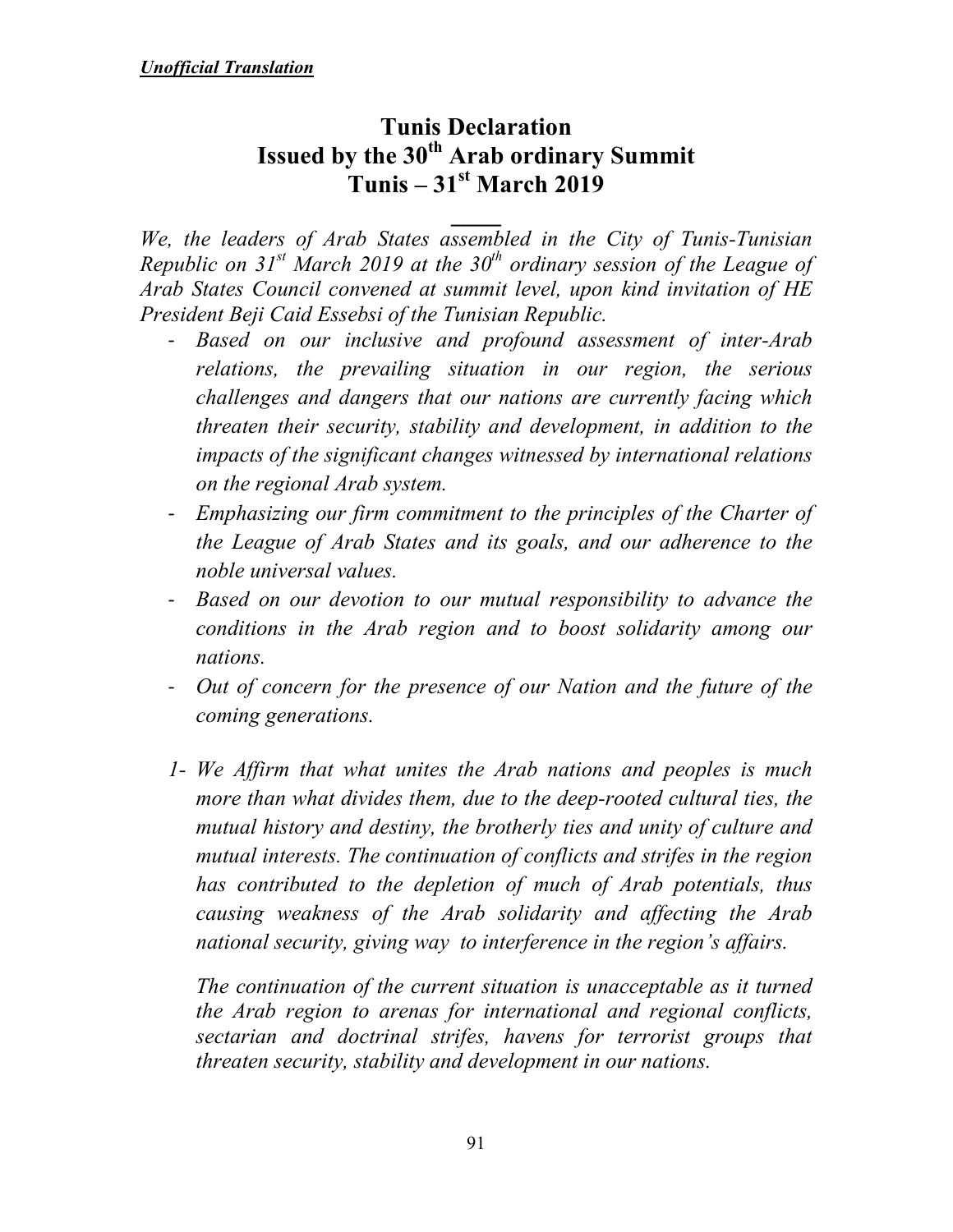*We stress that achieving security and consolidating elements of stability in the region requires increase of efforts to end all forms of tension and conflict, to focus on addressing causes of weakness and division, to accelerate of the course of comprehensive political settlement for the current crises.* 

*We also emphasize that national and Arab conciliation represents a fundamental starting point to enhance the immunity of the Arab region, its security and stability and to protect it against external interventions.* 

*Welcoming the initiative of HE President of the Tunisian Republic Beji Caid Essebsi to choose the title "Determination and solidarity" for the thirtieth Arab summit, we affirm our concern to continue exerting mutual efforts, according to one vision, to consolidate ties of Arab solidarity and elements of the Arab national security with its comprehensive concept, in order to preserve peace and security for the Arab nations and peoples and to advance their social standards and enhance their capabilities to face political, security, economic and cultural challenges and to secure their effective engagement in the international relations system.* 

*2- We reaffirm the fundamental position of the Palestine question in our joint Arab action and in all our action in the regional and international arena, and affirm our will to continue exerting efforts to relaunch serious and effective negotiations within a definite time line that would contribute to reaching a settlement that achieves comprehensive and just peace according to references of the peace process and international legitimacy resolutions, the 2002 Arab Peace Initiative and the principle of the two-State solution.* 

*We stress that achieving peace, security and stability in the Middle East is primarily based on the just and comprehensive settlement of the Palestine question and of the whole Arab Israeli conflict.* 

*We also emphasize continuation of providing all forms of political, moral and financial assistance to the Palestinian people and their legitimate and national leadership, the Palestinian Liberation Organization; the legitimate representative of the Palestinian people, and our support for their resilience and struggle to restore their legitimate rights, first and foremost their right of self-determination, to establish their independent state on 4 June 1967 borderline with*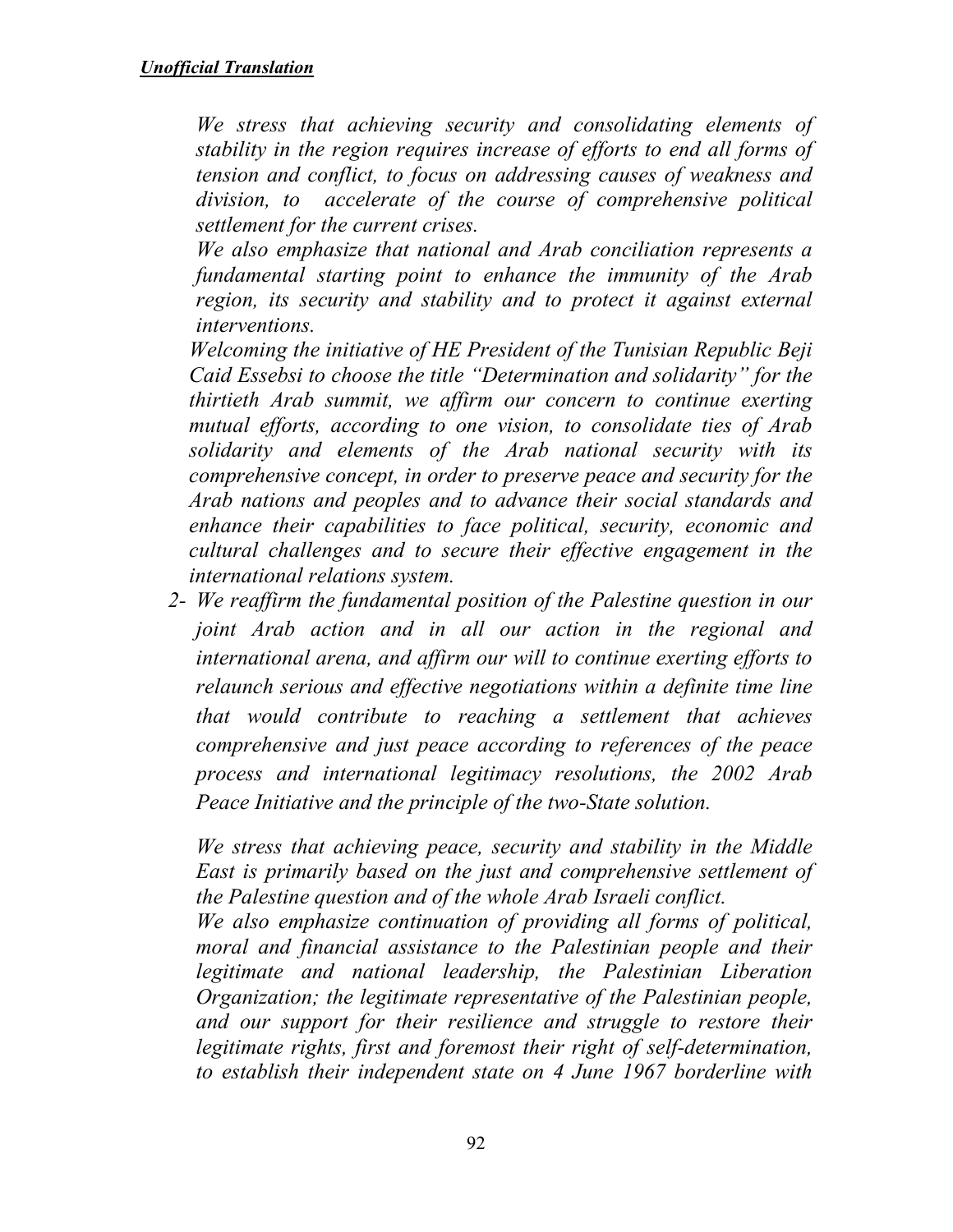*East Jerusalem as its capital, their right of return, according to the UN General Assembly Resolution 194 and release of prisoners.* 

*Reaffirming our adherence to providing financial support for the State of Palestine budget and the financial safety net so as to be able to face its economic and financial hardships, and to contribute to strengthening the resilience of the Palestinian people, we call upon the international community to continue supporting the United Nations Relief and Works Agency (UNRWA),to secure the necessary financial resources for its budget to enable it to continue providing the basic needs for the Palestinian refugees.* 

In the light of the continued hostile Israeli practices, we call on the *international community and the Security Council to bear their responsibilities to provide protection for the Palestinian people, to end Israel's aggressions, its systematic violation of the Islamic and Christian holy places, first and foremost the Blessed Aqsa Mosque, warning against the Israeli plans and attempts aiming at its division and altering its existing historical status, including the decision of the Occupation court to close Bab Al-Rahma Praying area, its illicit expansionist settlement activities in the Palestinian territories, urging implementation of Security Council Resolution 2334 in this regard.* 

*Moreover, we reaffirm our rejection of all the unilateral steps and procedures taken by Israel as the Occupying power to change the legal and historical status of East Jerusalem, particularly the Islamic and Christian holy places in the Holy City. We demand the world nations not to recognize Jerusalem as capital of Israel and not to transfer their embassies to the City in accordance with Security Council Resolutions 476 and 478 in this regard.* 

*We affirm the importance of the historical Hashemite custodianship undertaken by His Majesty King Abdullah Al Thani Bin Al-Hussain of the Hashemite Kingdom of Jordan over the Islamic and Christian holy places in East Jerusalem, particularly the Blessed Aqsa Mosque/Al-Haram Al-Qudsi Al-Sharif, and its important role in protecting these holy places and their Arab Islamic and Christian identity.* 

*We commend the presidency of His Majesty King Mohamed VI of the Jerusalem Committee and the signing of the special appeal for Jerusalem...the Holy City and meeting place, with the Pope of Vatican on 30 March 2019.* 

*We affirm implementation of the resolution adopted by the 200th session of the UNESCO Executive Council on 18 October 2016, and urge the international community to bear its responsibilities towards the Israeli*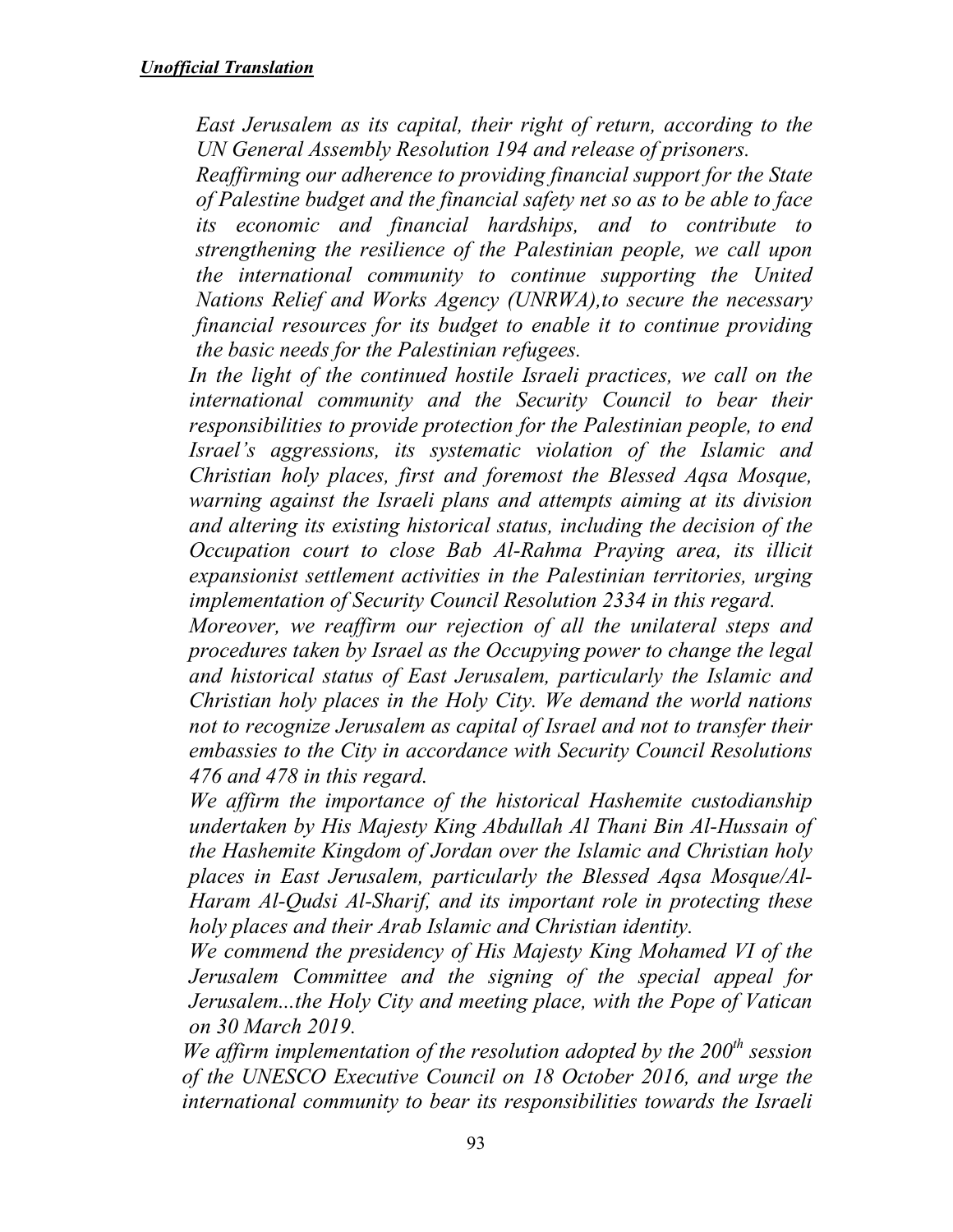*violations and its arbitrary procedures in the Aqsa Mosque and its worshippers, and consider the Jordanian administration of Jerusalem Awqaf and of the Aqsa Mosque as the sole legal authority over Al-Haram in its administration, preservation and access organization.* 

*We reaffirm our rejection of the so-called "Jewish Nation State Law" as it consolidates the racist practices and denies the Palestinian people's rights particularly their right of self-determination.* 

*3- We affirm our concern for the unity and sovereignty of Libya, reiterate our rejection of military solutions and all forms of interference in its internal affairs, call for acceleration of achieving comprehensive political settlement in the framework of consensus and dialogue without exclusion on basis of the Political Agreement and the UN-brokered path in order to restore security and stability to Libya and end the suffering of the brotherly Libyan people.* 

*Highlighting our support for the action plan presented by Dr. Ghassan Salama, UN envoy to Libya endorsed by the Security Council, we welcome all efforts aiming at creating the suitable conditions for the implementation of all its phases.* 

*We once again value the role of Libya's neighbouring countries, particularly the tripartite initiative of HE President of the Tuniasian Republic Beji Caid Essebsi in coordination with the People's Democratic Republic of Algeria and the Arab Republic of Egypt, to assist the Libyan parties to resolve their difference and to achieve the comprehensive political settlement.* 

*We affirm our support for all endeavours aiming at eradicating terrorist groups and the danger they represent for Libya, its neignbourhood and the entire region.* 

*4- We reaffirm our concern for the need to reach a political solution to end the existing crisis in Syria in accordance to Geneva track, the communiques adopted by the Syria International Support Group, the relevant security Council resolutions in order to end the suffering of the brotherly Syrian people and to achieve their aspirations to live in peace and security, and to preserve the unity, sovereignty and independence of Syria. We assert our rejection of the military options that complicate the crisis and exacerbate the suffering of the Syrian people, and urge to expedite the transition course towards a political*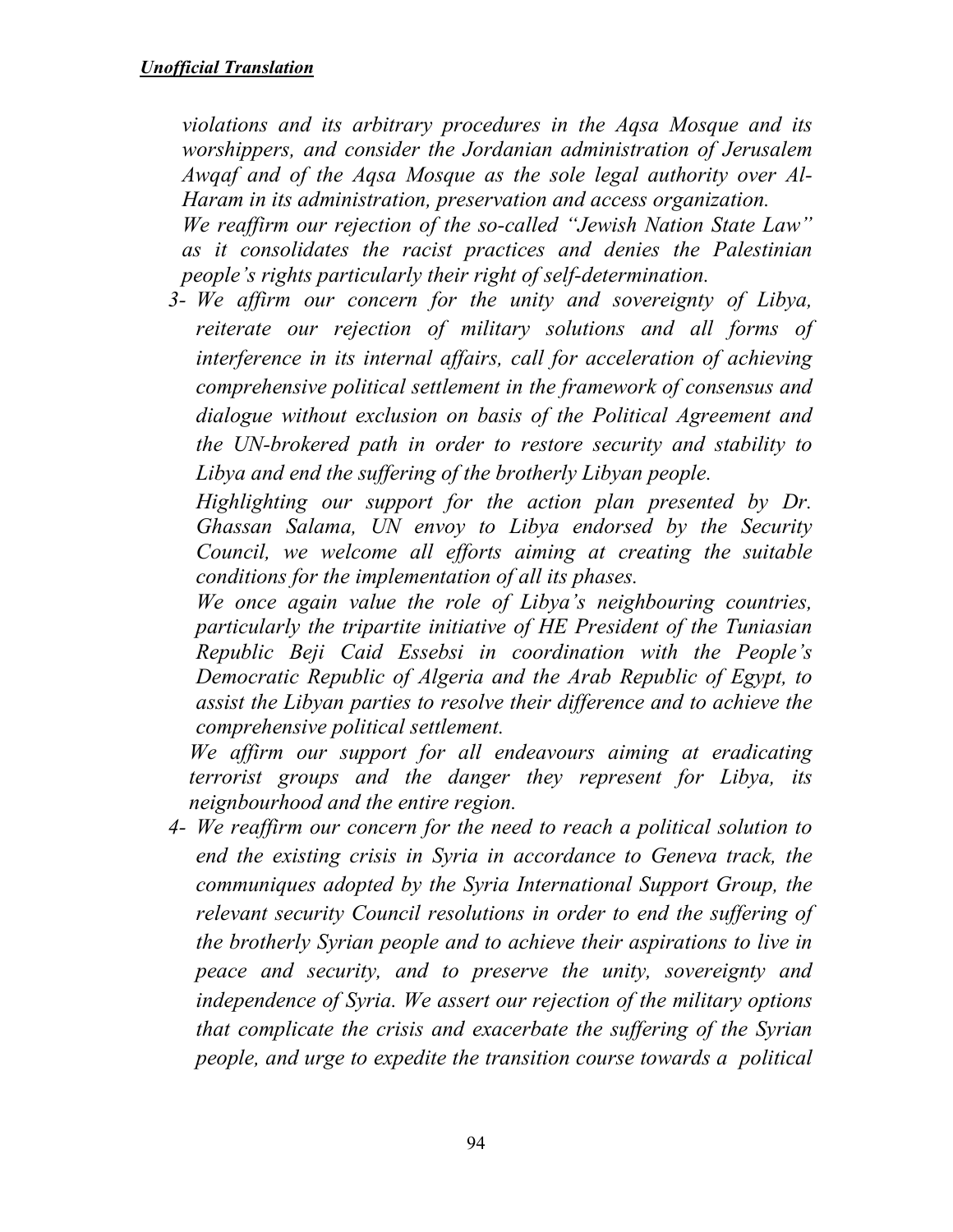*situation to be drafted and agreed on by all the components of the Syrian people.* 

*We also affirm the importance of the Arab role in assisting the brotherly Syrian people to exit the current crisis to enable Syria, an inherent part of the Arab world, to restore its natural status on the Arab arena and to contribute to enhancing the security and stability in the region and protecting it against the external interventions and breaches.* 

*Affirming that Golan is an occupied Syrian territory in accordance with international law, UN and Security Council resolutions and international community acknowledgment, we express our rejection of the attempts to impose de facto policies, consolidate Israel's sovereignty over Golan which represents serious breach of international resolutions and a threat to security and stability, and undermines all horizons of peace in the region. We stress that any decision or procedure aiming at the alteration of the legal and demographic status of the Golan is illicit and null, with no legal effect in accordance with Security Council Resolutions 242 (1967) and 497 (1981), and the UN General Assembly relevant resolutions. We also affirm the full Arab support for Syria's right to restore the Occupied Golan.* 

- *5- In the light of the aggravated crisis of Syrian displacement and refugee problem, and the continued and chronic Palestinian refugees crisis and the constant attempts to drop heir legitimate right of return, we call on the international community to bear its responsibilities to end the tragedy of displacement and refugee problem and to provide all potentials to find radical and successful solutions and to increase collective international efforts to enhance the suitable and available conditions for the return of displaced persons and refugees to their homes in accordance with relevant international legitimacy and to secure respect for the sovereignty of hosting countries and their enforced laws and to continue to provide the necessary support for the refugees and displaced persons and to their hosting countries.*
- *6- We support the regional and international endeavours aiming at restoring the legitimacy to Yemen and ending the suffering of the brotherly Yemeni people. We reaffirm the need for the Houthi militias to adhere to the truce deal and ceasefire and implement the UN-*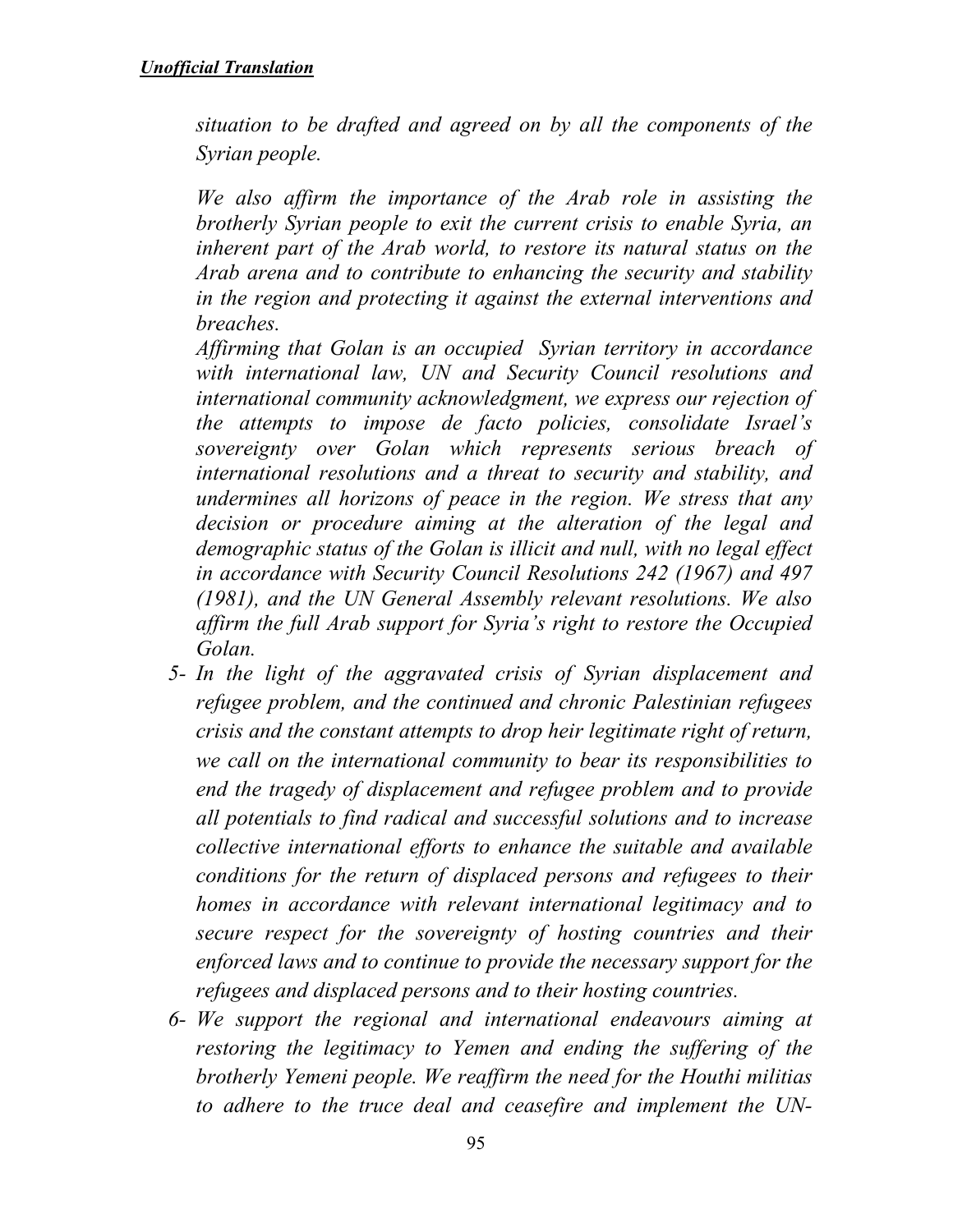*brokered Stockholm Agreement signed in December 2018, and continue negotiations to reach a political settlement in accordance with the Gulf Initiative and its executive mechanisms, the outcome of the National Conciliation Conference and the Security Council resolutions, so as to end the existing crisis far off the external and regional interventions and to preserve its independence and unity and restore security and stability to Yemen and to the Arab Gulf region. We affirm the importance to increase humanitarian aid to the Yemeni people to face the serious deterioration of the humanitarian, health and economic conditions in Yemen.* 

- *7- We value the success achieved by Iraq in eradicating terrorist groups, and once again commend the sacrifices of the Iraqi people in defense for the sake of their country's sovereignty and security. We also underscore our concern for the unity and integrity of its territories and our support for its efforts of reconstruction of liberated areas.*
- *8- We affirm our determination to increase relations of cooperation and security coordination among our nations, to intensify efforts to combat extremism and terrorism in all its forms, to eradicate its roots and its funding sources through implementation of the Arab Convention on Suppression of Terrorism, and take the necessary legal procedures to criminalize the extremist and takfiri ideology. We reiterate our concern to seek promotion of values of tolerance, moderation, democracy and human rights, and resist all aspects of exclusion, marginalization and frustration used by the terrorist groups and fanatical obscurantism, in order to protect our peoples and capabilities of our nations and to defend their security.*
- *9- We highlight our support for the interreligious dialogue as a fundamental factor in promoting the values of tolerance and human solidarity and respect for difference in the face of fanaticism and extremism. In this context, we once again welcome the meeting between the Grand Imam of Al-Azhar Al-Sharif Dr. Ahmed Al-Tayeb and Pope Francis of the Vatican during his visit to the United Arab Emirates in February 2019.*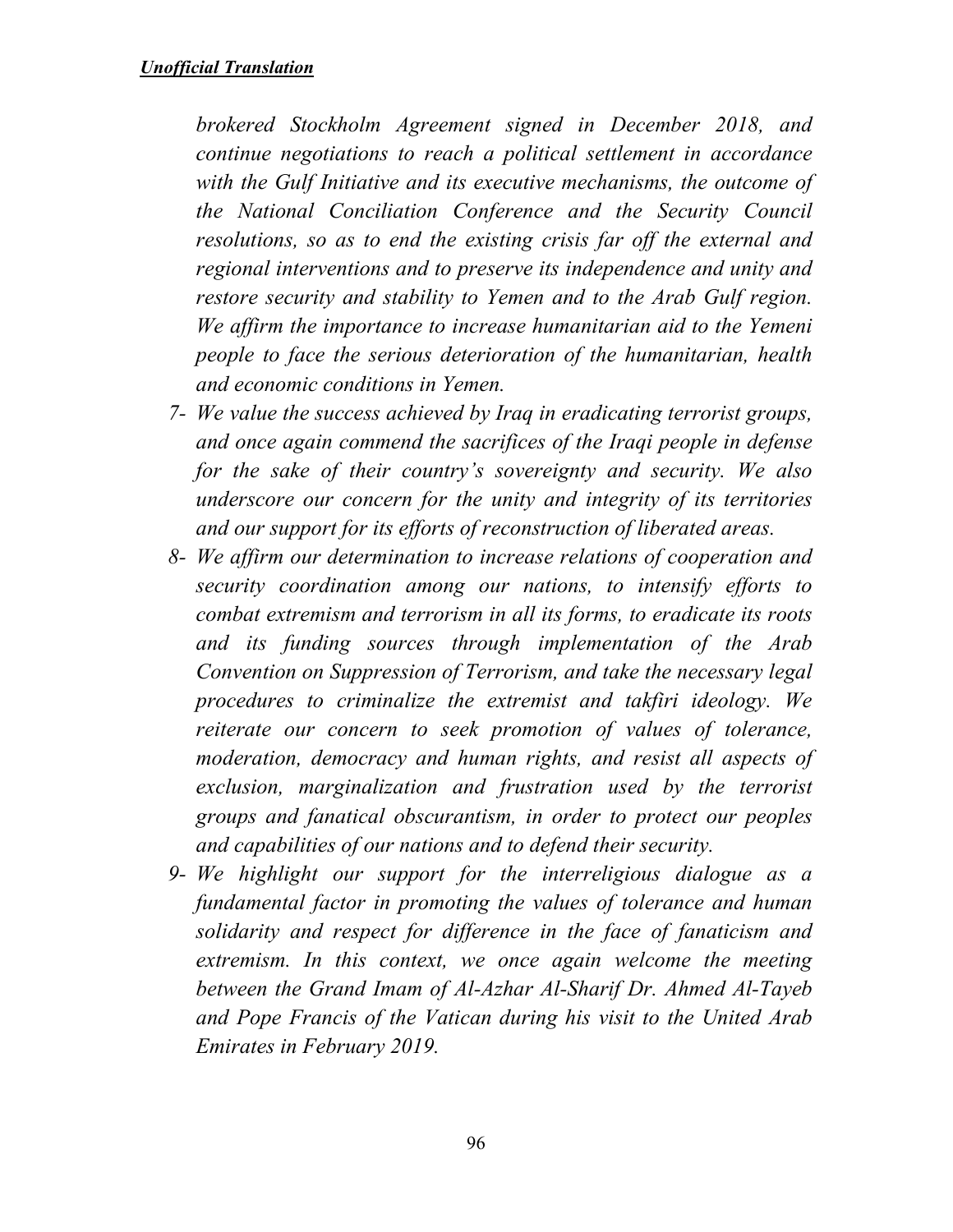*10-We affirm that relations of cooperation between the Arab States and the Islamic Republic of Iran are based on the principle of good neighbourliness and non-interference in internal affairs and non-use of power or threat in accordance with the principles of international law, and to refrain from any practices that undermine confidence building measures and threaten security and stability in the region.* 

*We reiterate our rejection and condemnation of targeting the territories of the Kingdom of Saudi Arabia and its cities with ballistic missiles. We affirm our concern for its security and stability as a principal factor of the security of the Arab Gulf region and the entire Arab region.* 

*We also affirm the full sovereignty of the United Arab Emirates over its three Islands (Great and Lesser Tunub and Abu Musa) and support all its peaceful procedures and means to restore its sovereignty. We call on the Islamic Republic of Iran to respond to the Initiative of the United Arab Emirates to reach a peaceful solution to this issue through direct negotiations or resorting to the International Court of Justice which shall contribute to confidence building and enhancing security and stability in the Arab Gulf region.* 

- *11-We affirm full solidarity with the Sudanese Government in its peace and development efforts and to preserve its national sovereignty and to implement the outcome of the national dialogue. We welcome the increasing security progress in Darfur, and support the UNAMID Darfur exit strategy by December 2020. We also emphasize our support for implementation efforts of HE President of the Republic of Sudan's initiative to achieve Arab food security, and call on Arab Member States and Financing institutions and the private sector to invest in the projects provided for in this initiative, and we once again call for the removal of Sudan from the U.S. list of States Sponsors of Terrorism.*
- *12-We reiterate our continued support for our brothers in the Federal Republic of Somalia to spread security and stability and to fight terrorism, and in the reconstruction and enhancement of the national*  institutions to face the economic challenges and to implement the *Somali national development plan.*
- *13- We welcome the presidential elections in the Federal Islamic Republic of Comoros on 24 March 2019 that were held in optimal conditions of integrity, in which the League of Arab States and the African Union participated with monitoring missions, and led to the election of HE*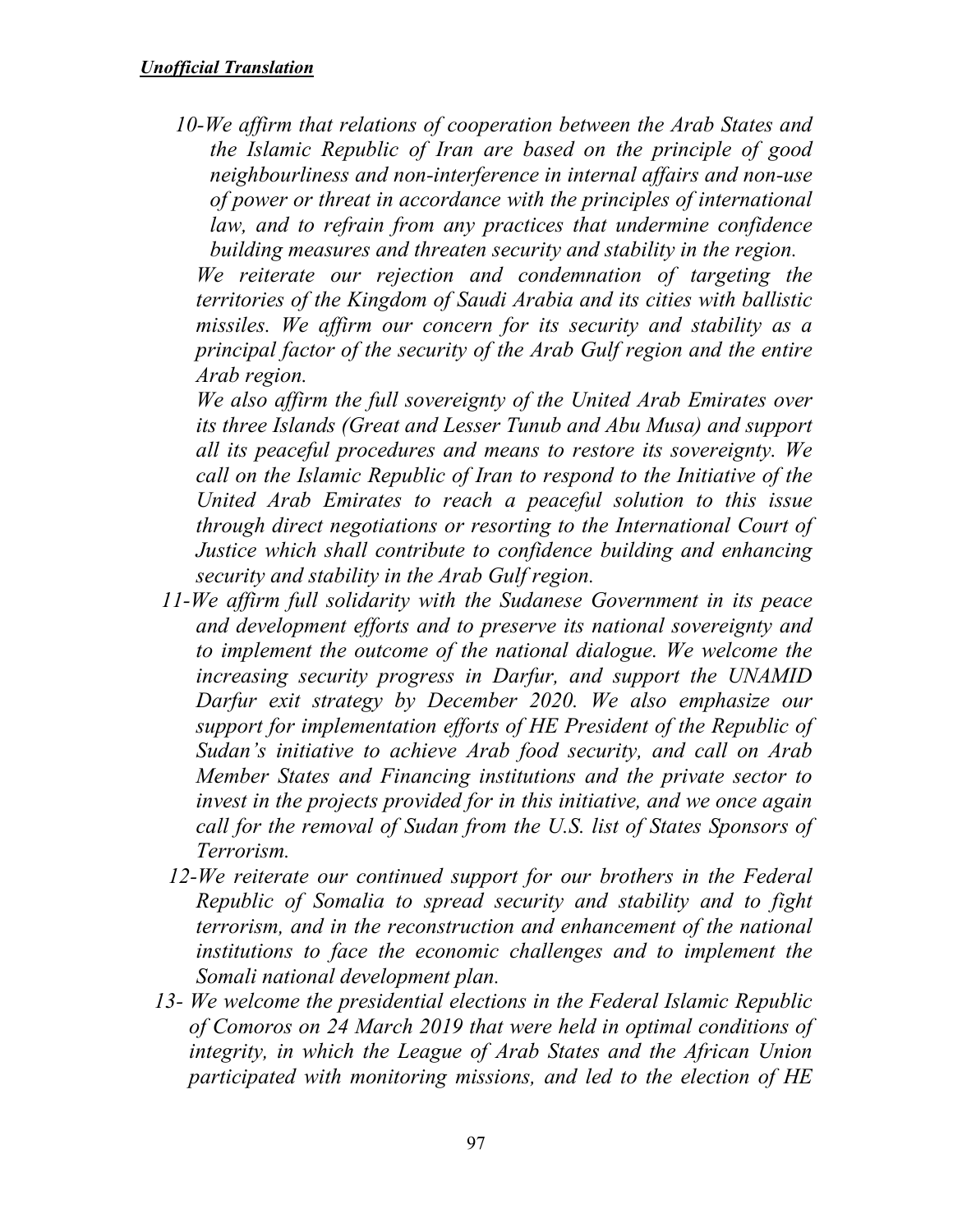*President Ghazali Osman. We also support efforts of Comoros to be in line with the emerging countries by 2030.* 

- *14- We value the successful results of the Arab cooperation forums with regional blocs and entities; welcome, in this regard, the convocation of the first Arab European Summit in Sharm El-Sheikh –Arab Republic of Egypt on 24-25 February 2019. We aspire to hold the fifth Arab-Africa summit in the Kingdom of Saudi Arabia in 2019 and the fifth Arab-South American summit in the near future.*
- *15- We highlight the crucial importance of comprehensive development for the progress of the region and to protect Arab societies against the scourges of extremism and terrorism and to reduce marginalization and exclusion. We affirm the need for the increase of national strategies for inclusive and sustainable development through investment in the Arab citizens capacity building and seek their rehabilitation in science, knowledge and values. We also stress on making progress of human development indicators in the Arab countries and increase youth participation in decision making process and support its role in achieving economic development and social renaissance, in addition to reinforcing the role of women and their participation in public life, providing them with economic and social empowerment factors.*

*We also affirm the need for increase of efforts in support for education and scientific research plans, Arab youth empowerment to benefit from modern technologies.* 

*In this regard, we commend the initiative of the United Arab Emirates to establish the "Arab Group for Space Collaboration" and value its role and contributions in development of the Arab cooperation in the field of space science and its uses for the progress of Arab nations. We welcome the initiative of His Highness Mohamed Bin Rashed Al Maktoum, Vice President and Prime Minister of the United Arab Emirates and Governor of Dubai to dedicate a satellite project for the Arab scientist as the first initiative of cooperation within the Arab Group for Space Collaboration, and we invite the pertinent Arab scientists to engage in this project.* 

*16- We reaffirm the importance of the economic and development dimension in the joint Arab action, and commend the results of the Fourth Arab Development Summit held in Beirut on 20 January 2019, we also affirm the pressing need in our Arab world today to intensify joint efforts to increase and implement the Arab economic cooperation through investment of integrative advantages as well as*